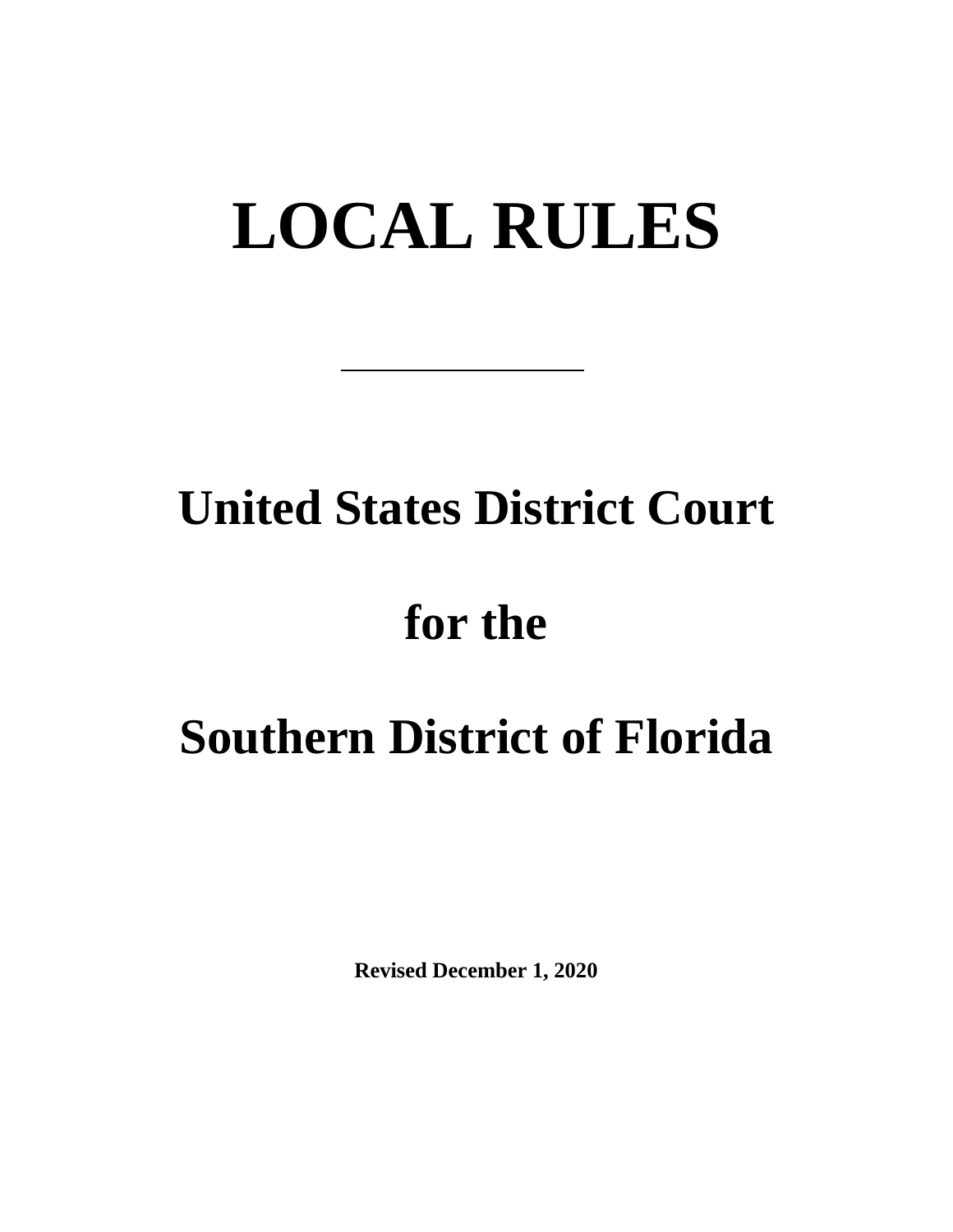#### **UNITED STATES DISTRICT JUDGES**

Chief Judge K. Michael Moore (305) 523-5160 Miami

> Judge Ursula Ungaro (305) 523-5550 Miami

Judge Donald M. Middlebrooks (561) 514-3720 West Palm Beach

Judge William P. Dimitrouleas (954) 769-5650 Fort Lauderdale

> Judge Jose E. Martinez (305) 523-5590 Miami

Judge Cecilia M. Altonaga (305) 523-5510 Miami

Judge Marcia G. Cooke (305) 523-5150 Miami

Judge Kathleen M. Williams (305) 523-5540 Miami

Judge Robert N. Scola, Jr. (305) 523-5140 Miami

Judge Darrin P. Gayles (305) 523-5170 Miami

Judge Beth Bloom (305) 523-5690 Miami

Judge Robin L. Rosenberg (561) 803-3430 West Palm Beach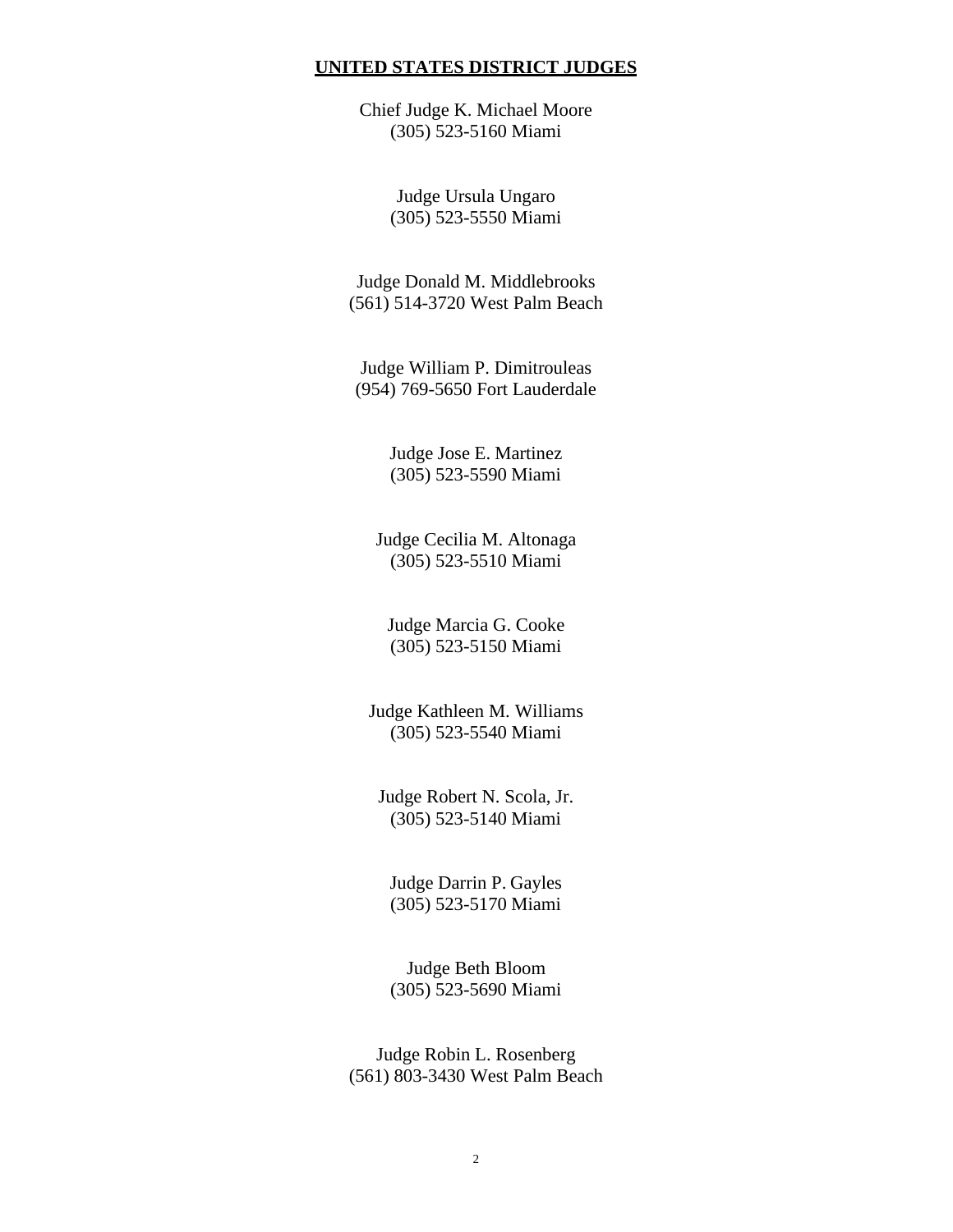Judge Roy K. Altman (954) 769-5680 Fort Lauderdale

Judge Rodolfo A. Ruiz II (954) 769-5560 Fort Lauderdale

Judge Rodney Smith (954) 769-5440 Fort Lauderdale

 Judge Raag Singhal (954) 769-5430 Fort Lauderdale

 Judge Aileen M. Cannon (772) 467-2340 Fort Pierce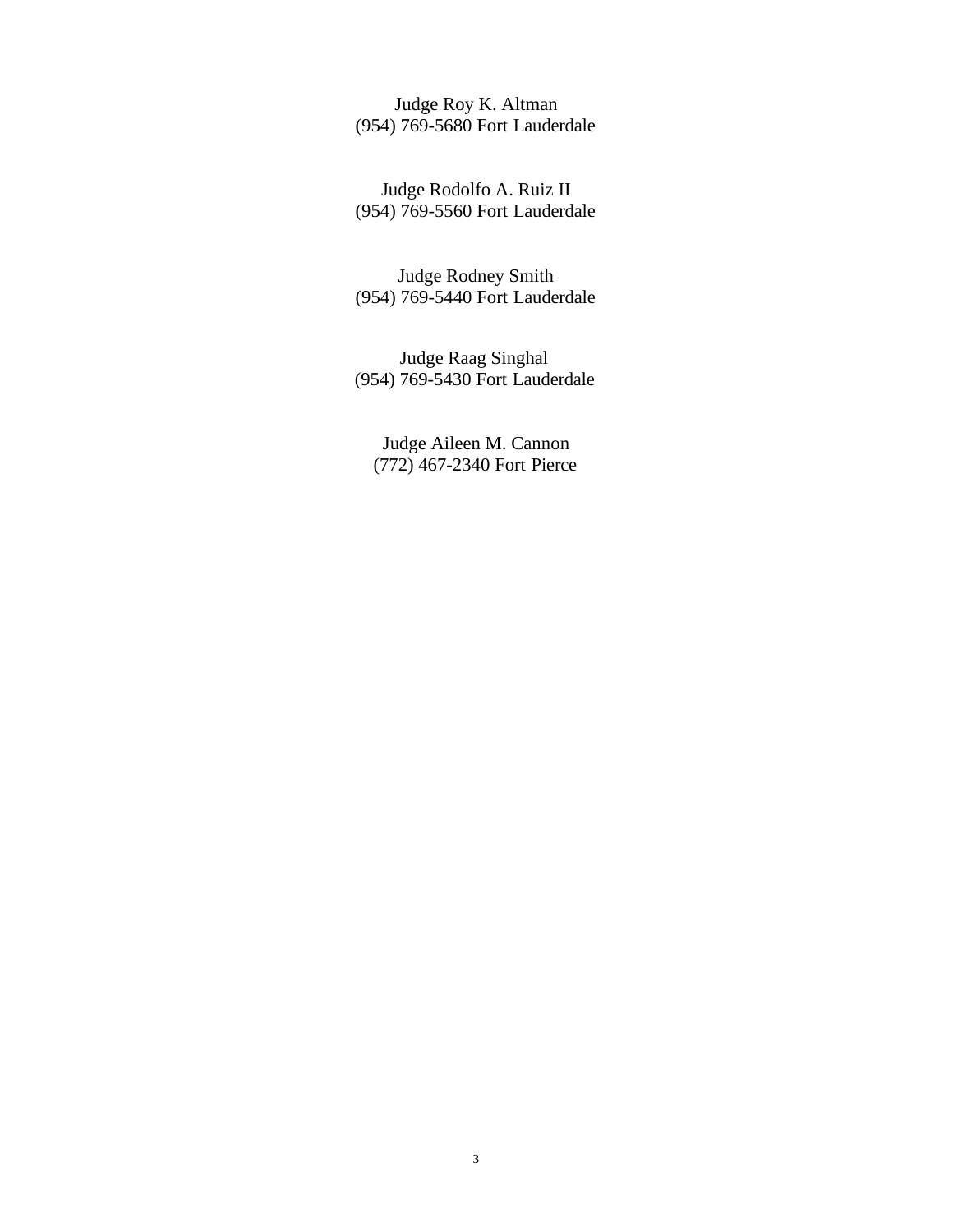#### **SENIOR UNITED STATES DISTRICT JUDGES**

Senior Judge James Lawrence King (305) 523-5000 Miami

Senior Judge Jose A. Gonzalez, Jr. (305) 523-5001 Fort Lauderdale

Senior Judge William J. Zloch (954) 769-5480 Fort Lauderdale

Senior Judge Federico A. Moreno (305) 523-5110 Miami

Senior Judge Donald L. Graham (305) 523-5130 Miami

Senior Judge Daniel T. K. Hurley (305) 523-5001 West Palm Beach

Senior Judge Joan A. Lenard (305) 523-5500 Miami

Senior Judge Patricia A. Seitz (305) 523-5530 Miami

Senior Judge Paul C. Huck (305) 523-5520 Miami

Senior Judge Kenneth A. Marra (561) 514-3760 West Palm Beach

Senior Judge James I. Cohn (954) 769-5490 Fort Lauderdale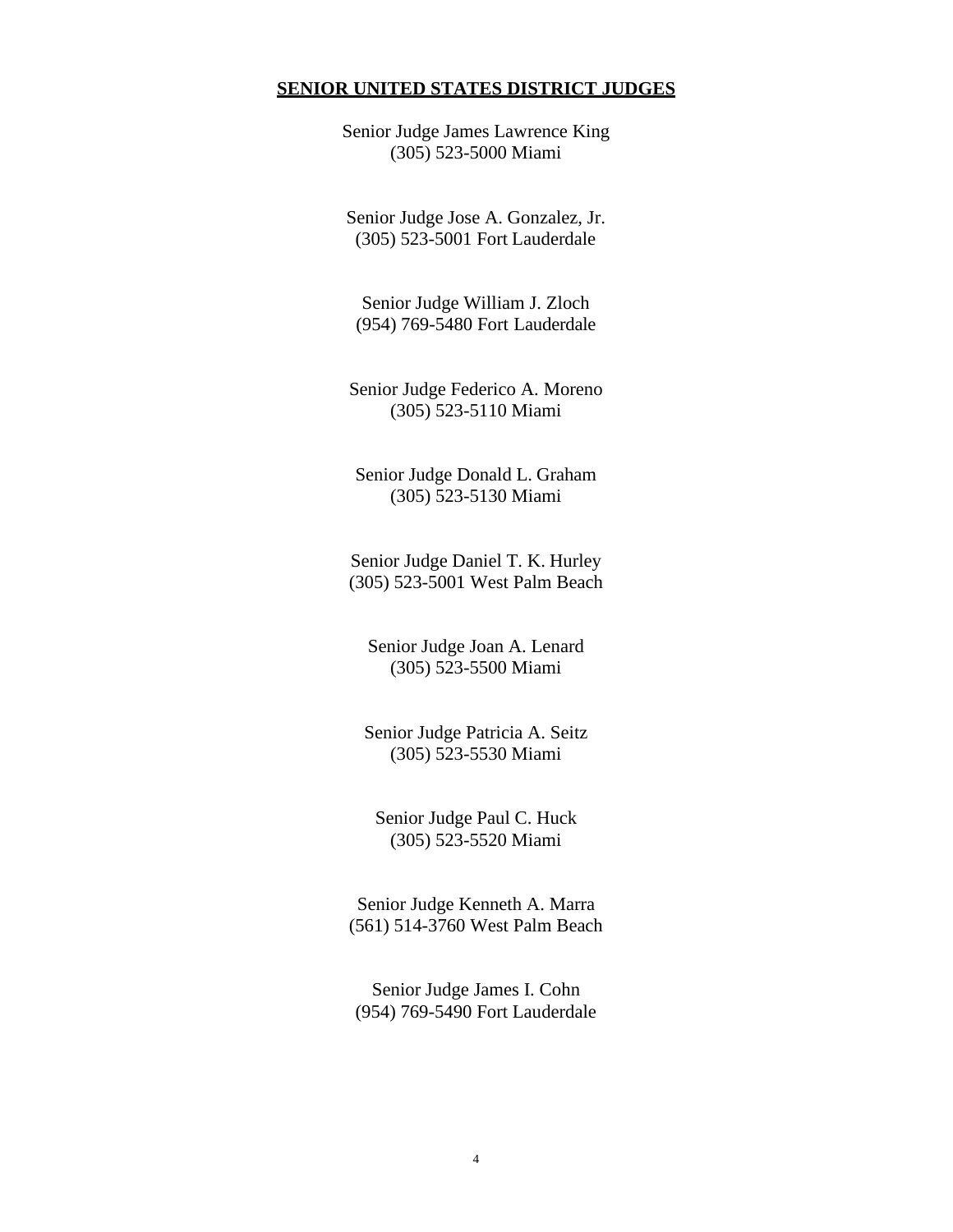#### **UNITED STATES MAGISTRATE JUDGES**

Chief Magistrate Judge John J. O'Sullivan (305) 523-5920 Miami

> Magistrate Judge Lurana S. Snow (954) 769-5460 Fort Lauderdale

Magistrate Judge Edwin G. Torres (305) 523-5750 Miami

Magistrate Judge Chris M. McAliley (305) 523-5890 Miami

Magistrate Judge Jonathan Goodman (305) 523-5720 Miami

Magistrate Judge Dave Lee Brannon (561) 803-3470 West Palm Beach

Magistrate Judge Alicia M. Otazo-Reyes (305) 523-5740 Miami

Magistrate Judge William Matthewman (561) 803-3440 West Palm Beach

Magistrate Judge Patrick M. Hunt (954) 769-5470 Fort Lauderdale

Magistrate Judge Alicia O. Valle (954) 769-5750 Fort Lauderdale

Magistrate Judge Shaniek Maynard (772) 467-2320 Fort Pierce

Magistrate Judge Lauren Fleischer Louis (305) 523-5710 Miami

Magistrate Judge Bruce E. Reinhart (561) 514-3710 West Palm Beach

Magistrate Judge Lisette M. Reid (305) 523-5780 Miami

Magistrate Judge Jacqueline Becerra (305) 523-5930 Miami

Magistrate Judge Jared M. Strauss (954) 769-5450 Fort Lauderdale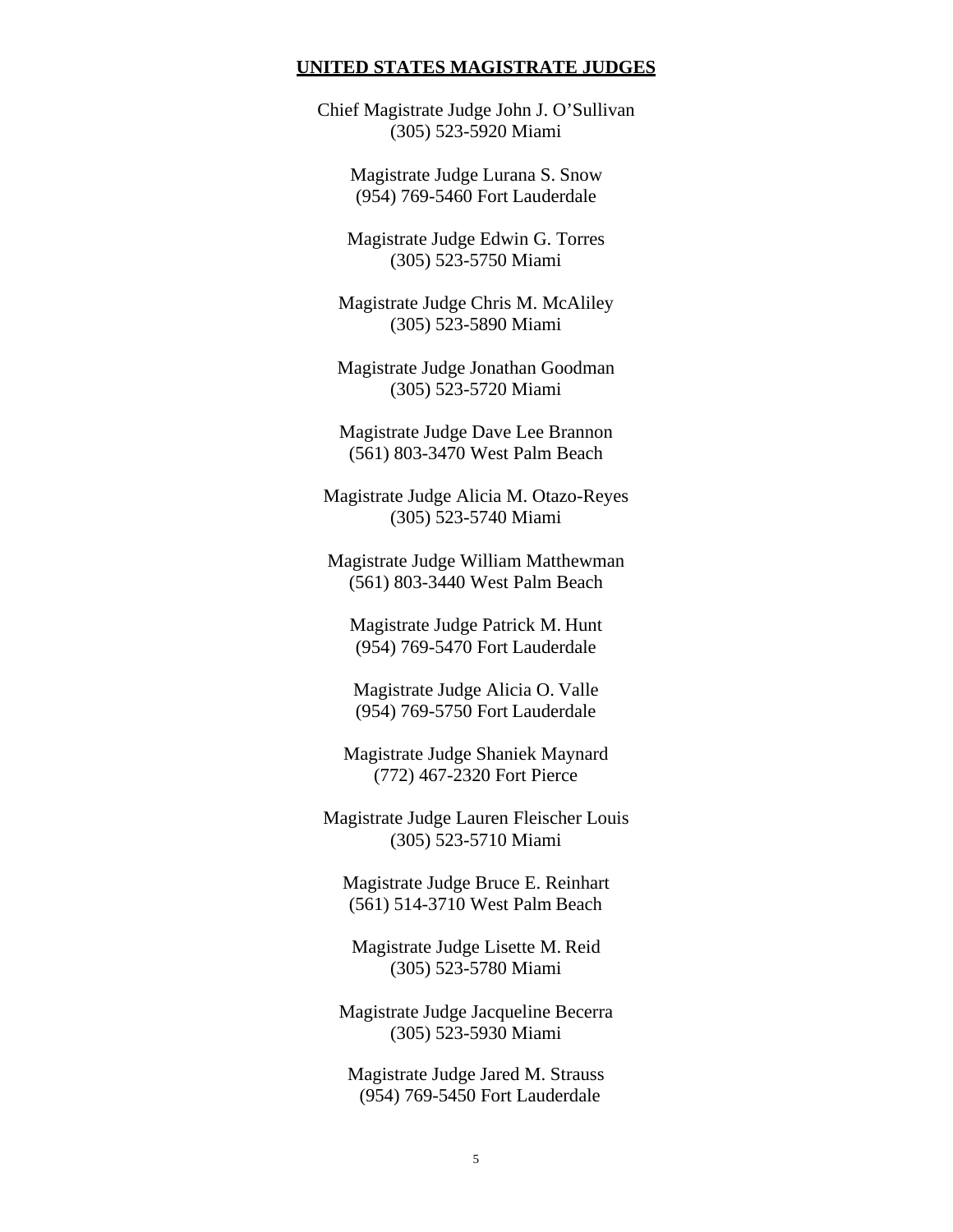#### **OFFICE OF THE CLERK OF COURT**

[http://www.flsd.uscourts.gov](http://www.flsd.uscourts.gov/)

Angela E. Noble Court Administrator • Clerk of Court

400 North Miami Avenue, Room 8N09, Miami, Florida 33128-7716 (305) 523-5100 301 North Miami Avenue, Room 389, Miami, Florida 33128-7788 (305) 523-5100 299 East Broward Boulevard, Room 108, Fort Lauderdale, Florida 33301 (954) 769-5400 701 Clematis Street, Room 202, West Palm Beach, Florida 33401 (561) 803-3400 101 South U.S. Highway 1, Fort Pierce, Florida 34950 (772) 467-2300 301 Simonton Street, Room 130, Key West, Florida 33040 (305) 295-8100

#### **AFTER HOURS EMERGENCIES - CLERK'S OFFICES**

Miami (305) 588-8662 Fort Lauderdale (561) 606-9376 West Palm Beach (561) 606-9376

#### **UNITED STATES ATTORNEY**

Ariana Fajardo Orshan

Miami (305) 961-9000 Fort Lauderdale (954) 356-7255 West Palm Beach (561) 820-8711 Fort Pierce (772) 466-0899 Key West (305) 294-7070

### **UNITED STATES MARSHAL**

Gadyaces Serralta

Miami (786) 988-6655 Fort Lauderdale (954) 356-7256 West Palm Beach (561) 655-1827 Fort Pierce (772) 293-0650 Key West (786) 538-3730

### **FEDERAL PUBLIC DEFENDER**

Michael Caruso

Miami (305) 536-6900/(305) 530-7000 Fort Lauderdale (954) 356-7436 West Palm Beach (561) 833-6288 Fort Pierce (772) 489-2123 Key West (305) 296-9265 (unstaffed)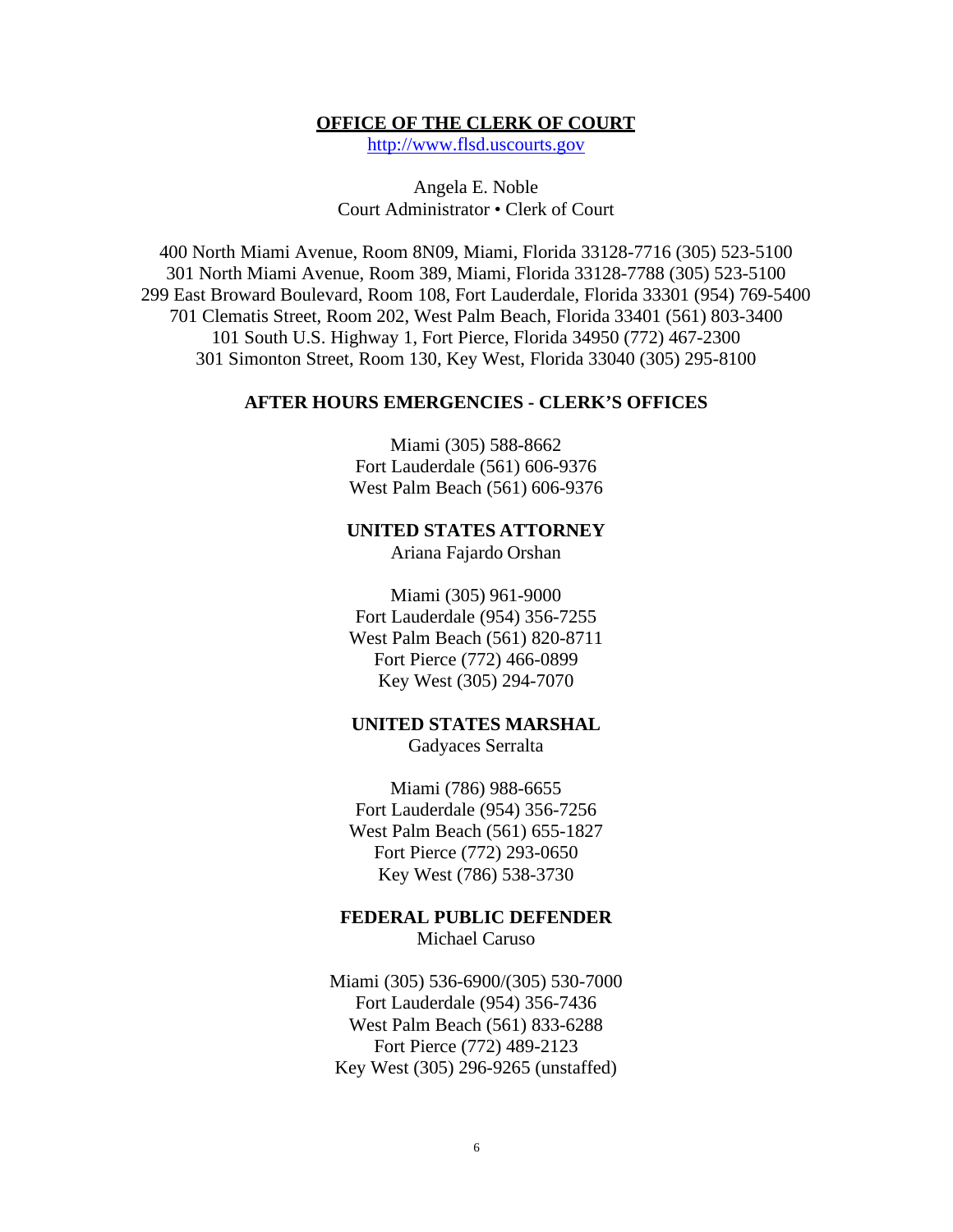| RULE 3.8 NOTICE OF TRANSFER OF REFILED AND SIMILAR ACTIONS AND PROCEDURES 13 |  |
|------------------------------------------------------------------------------|--|
|                                                                              |  |
|                                                                              |  |
|                                                                              |  |
|                                                                              |  |
|                                                                              |  |
|                                                                              |  |
|                                                                              |  |
|                                                                              |  |
|                                                                              |  |
|                                                                              |  |
|                                                                              |  |
|                                                                              |  |
|                                                                              |  |
|                                                                              |  |
| (1)                                                                          |  |
| (2)                                                                          |  |
| (3)                                                                          |  |
| (4)<br>(5)                                                                   |  |
| (6)                                                                          |  |
|                                                                              |  |
|                                                                              |  |
|                                                                              |  |
|                                                                              |  |
|                                                                              |  |
|                                                                              |  |
|                                                                              |  |
|                                                                              |  |
|                                                                              |  |
|                                                                              |  |
|                                                                              |  |
|                                                                              |  |
|                                                                              |  |
|                                                                              |  |
|                                                                              |  |
|                                                                              |  |
|                                                                              |  |
|                                                                              |  |
|                                                                              |  |
|                                                                              |  |
|                                                                              |  |
|                                                                              |  |
|                                                                              |  |
|                                                                              |  |
|                                                                              |  |
|                                                                              |  |

### **Table of Rules**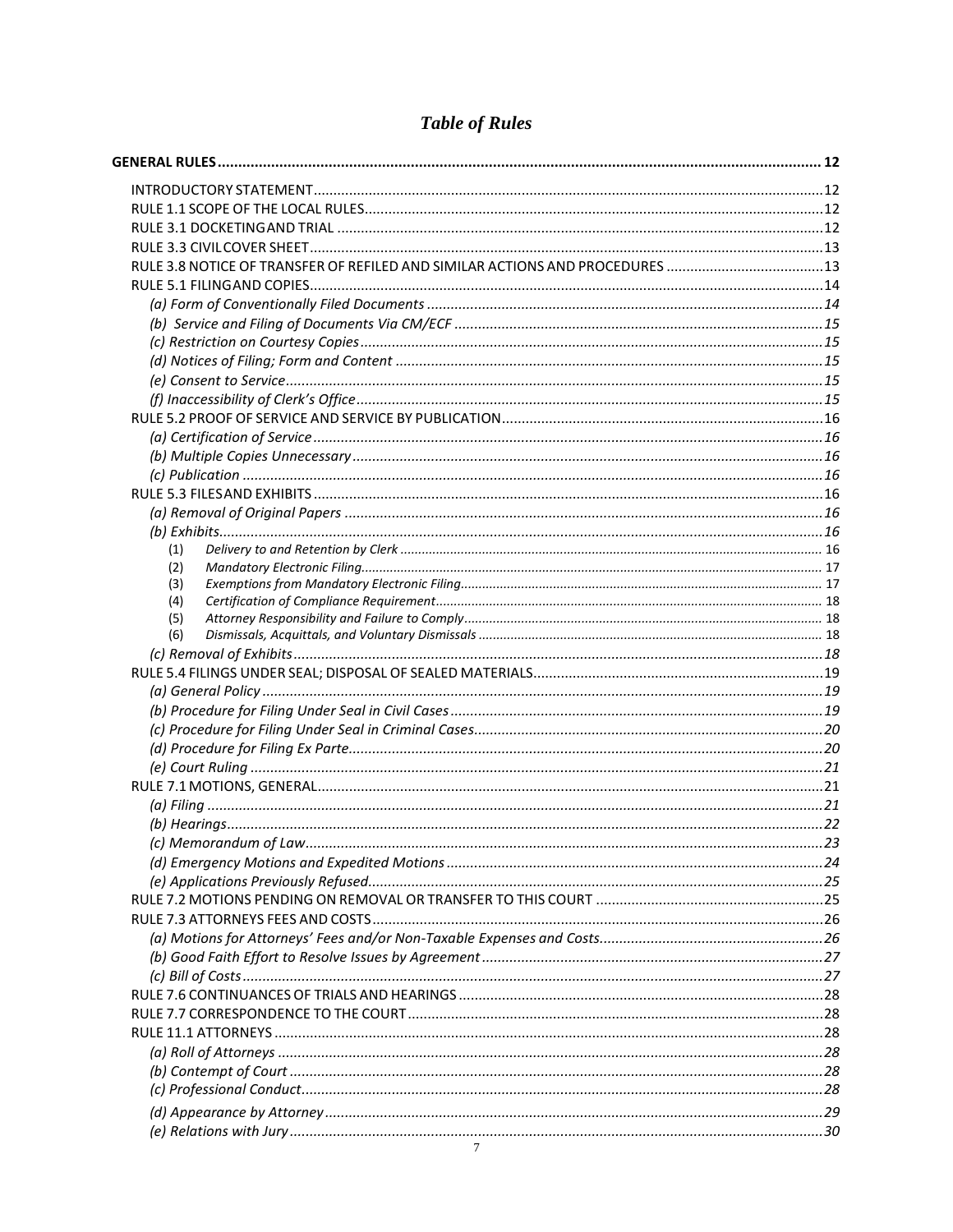| (k) Proposed Jury Instructions or Proposed Findings of Facts and Conclusions of Law 36                  |  |
|---------------------------------------------------------------------------------------------------------|--|
|                                                                                                         |  |
|                                                                                                         |  |
|                                                                                                         |  |
|                                                                                                         |  |
|                                                                                                         |  |
|                                                                                                         |  |
|                                                                                                         |  |
|                                                                                                         |  |
|                                                                                                         |  |
|                                                                                                         |  |
|                                                                                                         |  |
|                                                                                                         |  |
|                                                                                                         |  |
|                                                                                                         |  |
|                                                                                                         |  |
|                                                                                                         |  |
|                                                                                                         |  |
|                                                                                                         |  |
|                                                                                                         |  |
|                                                                                                         |  |
| (c) Discovery Material to Be Filed at Outset of Trial or at Filing of Pre-trial or Post-trial Motions44 |  |
|                                                                                                         |  |
|                                                                                                         |  |
|                                                                                                         |  |
|                                                                                                         |  |
|                                                                                                         |  |
|                                                                                                         |  |
|                                                                                                         |  |
|                                                                                                         |  |
|                                                                                                         |  |
|                                                                                                         |  |
|                                                                                                         |  |
|                                                                                                         |  |
|                                                                                                         |  |
|                                                                                                         |  |
|                                                                                                         |  |
|                                                                                                         |  |
|                                                                                                         |  |
|                                                                                                         |  |
|                                                                                                         |  |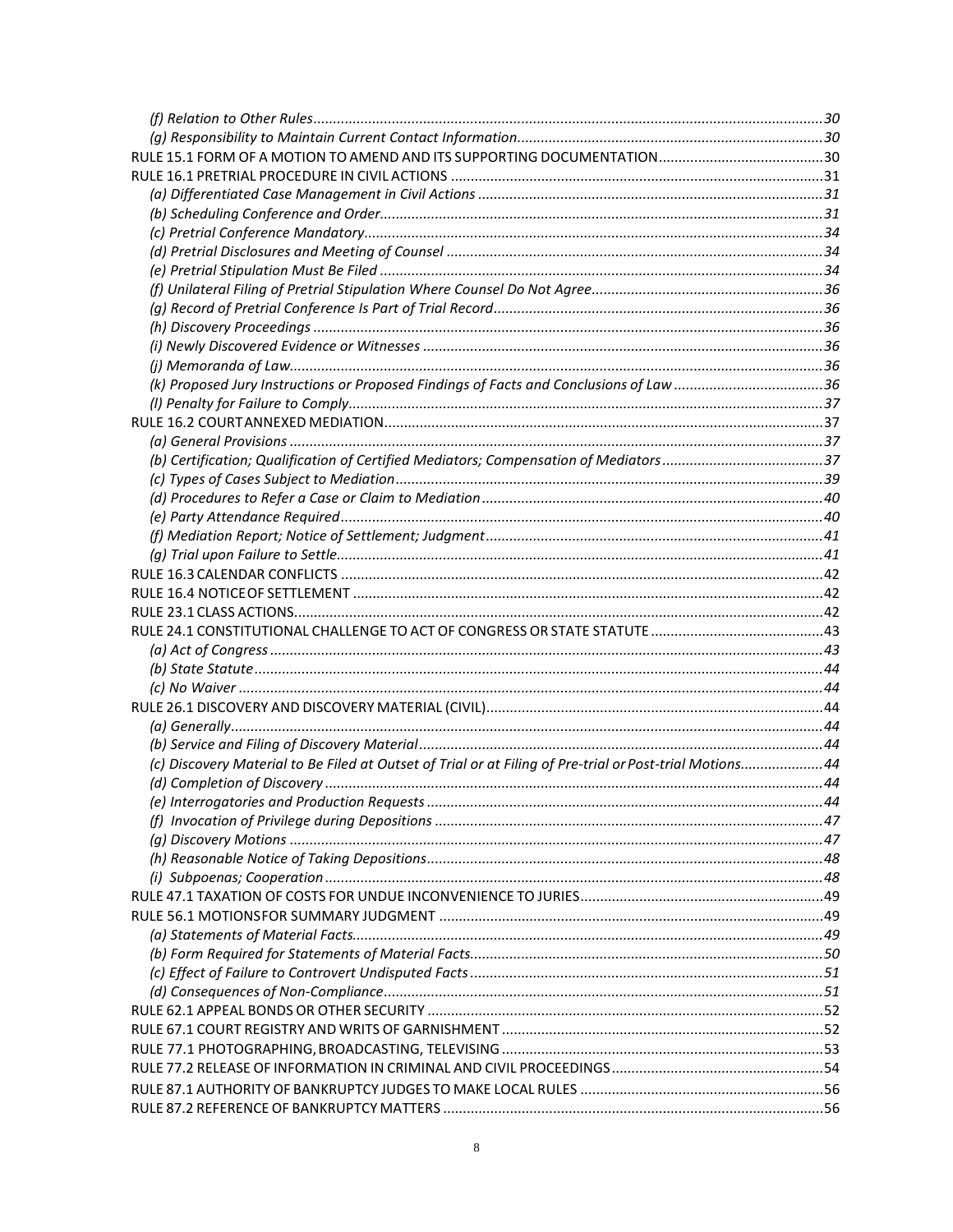| RULE 87.3 MOTIONS FOR WITHDRAWAL OF REFERENCE OF CASE OR PROCEEDING FROM THE BANKRUPTCY                      |  |
|--------------------------------------------------------------------------------------------------------------|--|
|                                                                                                              |  |
|                                                                                                              |  |
|                                                                                                              |  |
| (c) Limited Authority of Bankruptcy Court to Enter Orders Prior to Transmittal of Record to District Court57 |  |
|                                                                                                              |  |
|                                                                                                              |  |
|                                                                                                              |  |
|                                                                                                              |  |
|                                                                                                              |  |
|                                                                                                              |  |
|                                                                                                              |  |
|                                                                                                              |  |
|                                                                                                              |  |
|                                                                                                              |  |
|                                                                                                              |  |
| RULE 88.1 APPOINTMENT OF COUNSEL FOR INDIGENT DEFENDANTS IN CRIMINAL PROCEEDINGS 60                          |  |
|                                                                                                              |  |
|                                                                                                              |  |
|                                                                                                              |  |
|                                                                                                              |  |
|                                                                                                              |  |
|                                                                                                              |  |
|                                                                                                              |  |
|                                                                                                              |  |
|                                                                                                              |  |
|                                                                                                              |  |
|                                                                                                              |  |
|                                                                                                              |  |
|                                                                                                              |  |
|                                                                                                              |  |
|                                                                                                              |  |
|                                                                                                              |  |
|                                                                                                              |  |
|                                                                                                              |  |
|                                                                                                              |  |
|                                                                                                              |  |
|                                                                                                              |  |
|                                                                                                              |  |
|                                                                                                              |  |
|                                                                                                              |  |
|                                                                                                              |  |
|                                                                                                              |  |
|                                                                                                              |  |
|                                                                                                              |  |
|                                                                                                              |  |
|                                                                                                              |  |
|                                                                                                              |  |
|                                                                                                              |  |
|                                                                                                              |  |
|                                                                                                              |  |
|                                                                                                              |  |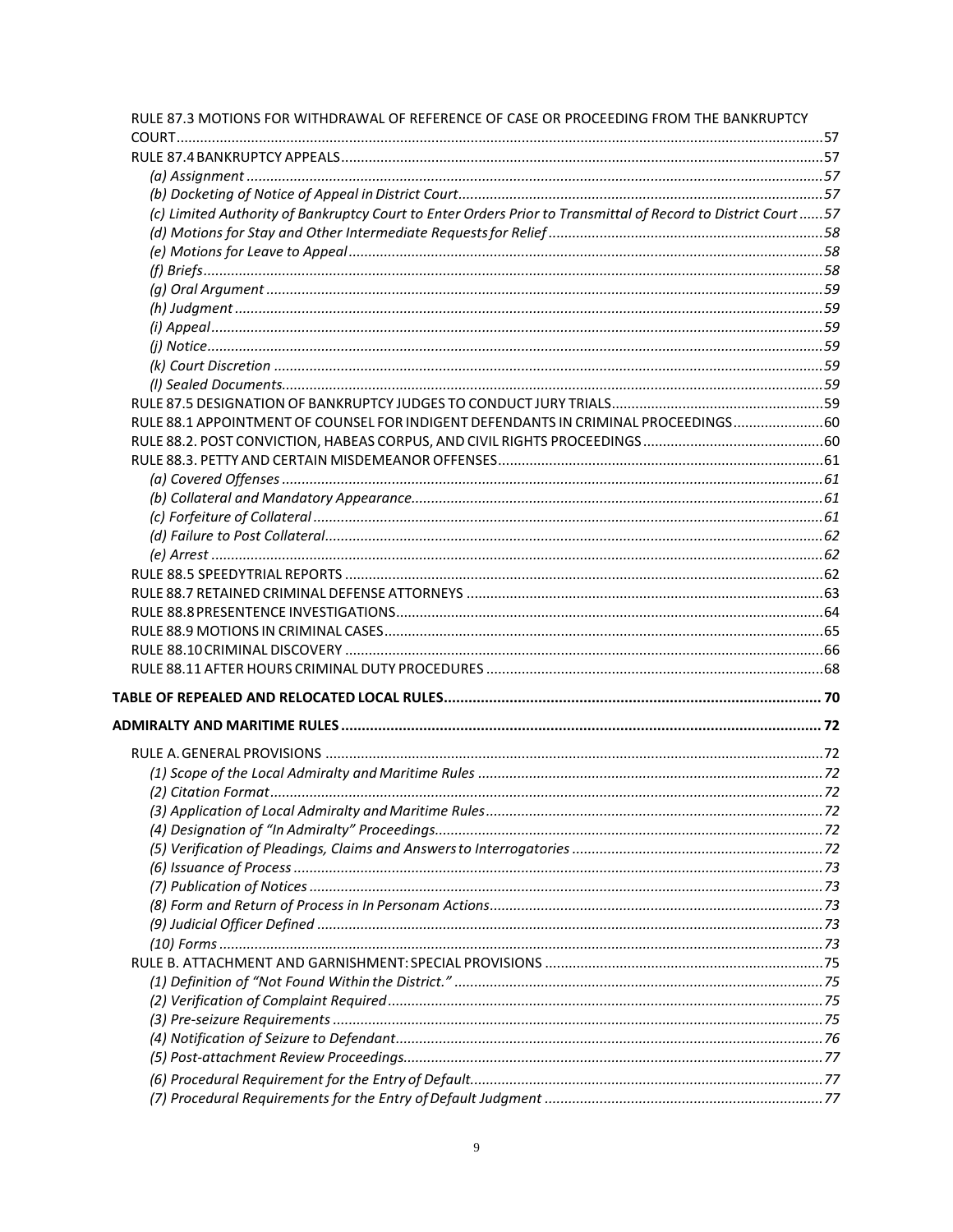| (3) Special Requirements for Actions Involving Freight, Proceeds and/or Intangible Property 80         |  |
|--------------------------------------------------------------------------------------------------------|--|
|                                                                                                        |  |
|                                                                                                        |  |
|                                                                                                        |  |
|                                                                                                        |  |
|                                                                                                        |  |
|                                                                                                        |  |
|                                                                                                        |  |
|                                                                                                        |  |
|                                                                                                        |  |
|                                                                                                        |  |
|                                                                                                        |  |
|                                                                                                        |  |
|                                                                                                        |  |
|                                                                                                        |  |
| (5) Deposit of Marshal's Fees and Expenses Required Prior to Effecting Arrest, Attachment and/or       |  |
|                                                                                                        |  |
|                                                                                                        |  |
|                                                                                                        |  |
|                                                                                                        |  |
|                                                                                                        |  |
|                                                                                                        |  |
|                                                                                                        |  |
| (12) Property in Incidental Custody and Otherwise Not Subject to the Arrestor Attachment 95            |  |
|                                                                                                        |  |
|                                                                                                        |  |
|                                                                                                        |  |
|                                                                                                        |  |
|                                                                                                        |  |
|                                                                                                        |  |
|                                                                                                        |  |
|                                                                                                        |  |
|                                                                                                        |  |
|                                                                                                        |  |
|                                                                                                        |  |
|                                                                                                        |  |
|                                                                                                        |  |
|                                                                                                        |  |
|                                                                                                        |  |
|                                                                                                        |  |
| (b) Disposition of Misdemeanor Cases-18 U.S.C. § 3401; Federal Rule of Criminal Procedure 58105        |  |
|                                                                                                        |  |
| (d) Recommendations Regarding Case-Dispositive Motions-28 U.S.C. § 636(b)(1)(B)105                     |  |
|                                                                                                        |  |
|                                                                                                        |  |
|                                                                                                        |  |
|                                                                                                        |  |
| (h) Conduct of Trials and Disposition of Civil Cases Upon Consent of the Parties-28 U.S.C. § 636(c)106 |  |
|                                                                                                        |  |
|                                                                                                        |  |
|                                                                                                        |  |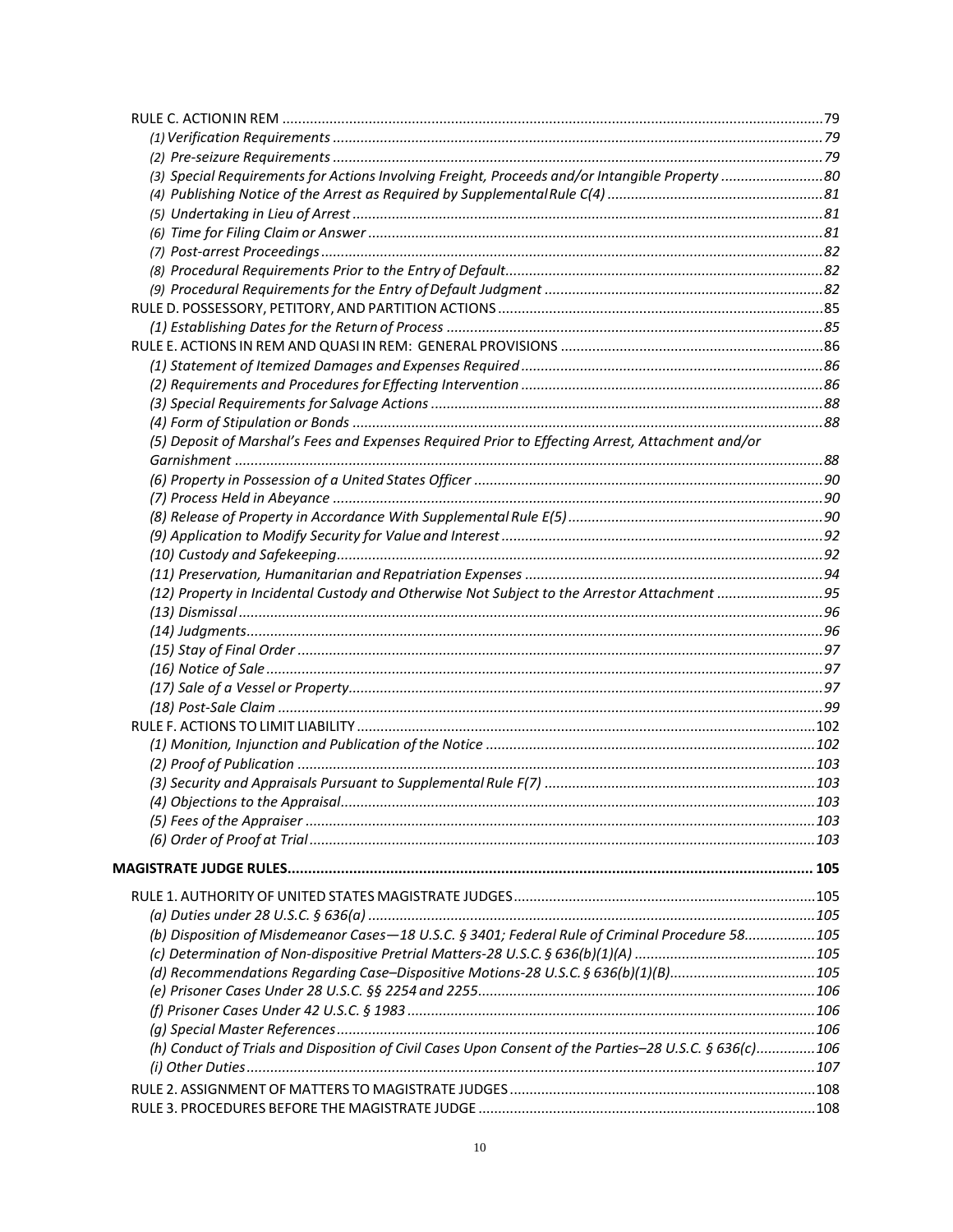| (b) Special Provisions for the Disposition of Civil Cases by a Magistrate Judge on Consent of the Parties-Title |  |
|-----------------------------------------------------------------------------------------------------------------|--|
|                                                                                                                 |  |
|                                                                                                                 |  |
|                                                                                                                 |  |
| (b) Review of Case-Dispositive Motions and Prisoner Litigation-28 U.S.C. § 636(b)(1)(B)110                      |  |
|                                                                                                                 |  |
|                                                                                                                 |  |
| (e) Appeal From Judgments in Civil Cases Disposed of on Consent of the Parties-28 U.S.C. § 636(c) 110           |  |
| RULES GOVERNING THE ADMISSION, PRACTICE, PEER REVIEW, AND DISCIPLINE OF ATTORNEYS 111                           |  |
|                                                                                                                 |  |
| RULE 2. PROCEDURE FOR APPLYING FOR ADMISSION AND PROOF OF QUALIFICATIONS 111                                    |  |
|                                                                                                                 |  |
|                                                                                                                 |  |
|                                                                                                                 |  |
|                                                                                                                 |  |
|                                                                                                                 |  |
|                                                                                                                 |  |
|                                                                                                                 |  |
|                                                                                                                 |  |
|                                                                                                                 |  |
|                                                                                                                 |  |
|                                                                                                                 |  |
|                                                                                                                 |  |
|                                                                                                                 |  |
|                                                                                                                 |  |
| RULE 6. COMMITTEE ON ATTORNEY ADMISSIONS, PEER REVIEW, AND ATTORNEY GRIEVANCE 116                               |  |
|                                                                                                                 |  |
|                                                                                                                 |  |
|                                                                                                                 |  |
|                                                                                                                 |  |
|                                                                                                                 |  |
|                                                                                                                 |  |
|                                                                                                                 |  |
|                                                                                                                 |  |
|                                                                                                                 |  |
| RULE 9. DISCIPLINE ON CONSENT, RESIGNATION, OR INACTIVE STATUS IN OTHER COURTS124                               |  |
| RULE 10. DISCIPLINE ON CONSENT WHILE UNDER DISCIPLINARY INVESTIGATION OR PROSECUTION 125                        |  |
|                                                                                                                 |  |
|                                                                                                                 |  |
|                                                                                                                 |  |
|                                                                                                                 |  |
|                                                                                                                 |  |
|                                                                                                                 |  |
|                                                                                                                 |  |
|                                                                                                                 |  |
| RULE 13. DUTIES OF THE CLERK WITH RESPECT TO CONVICTIONS OR DISCIPLINE BY OTHER COURTS 127                      |  |
|                                                                                                                 |  |
|                                                                                                                 |  |
|                                                                                                                 |  |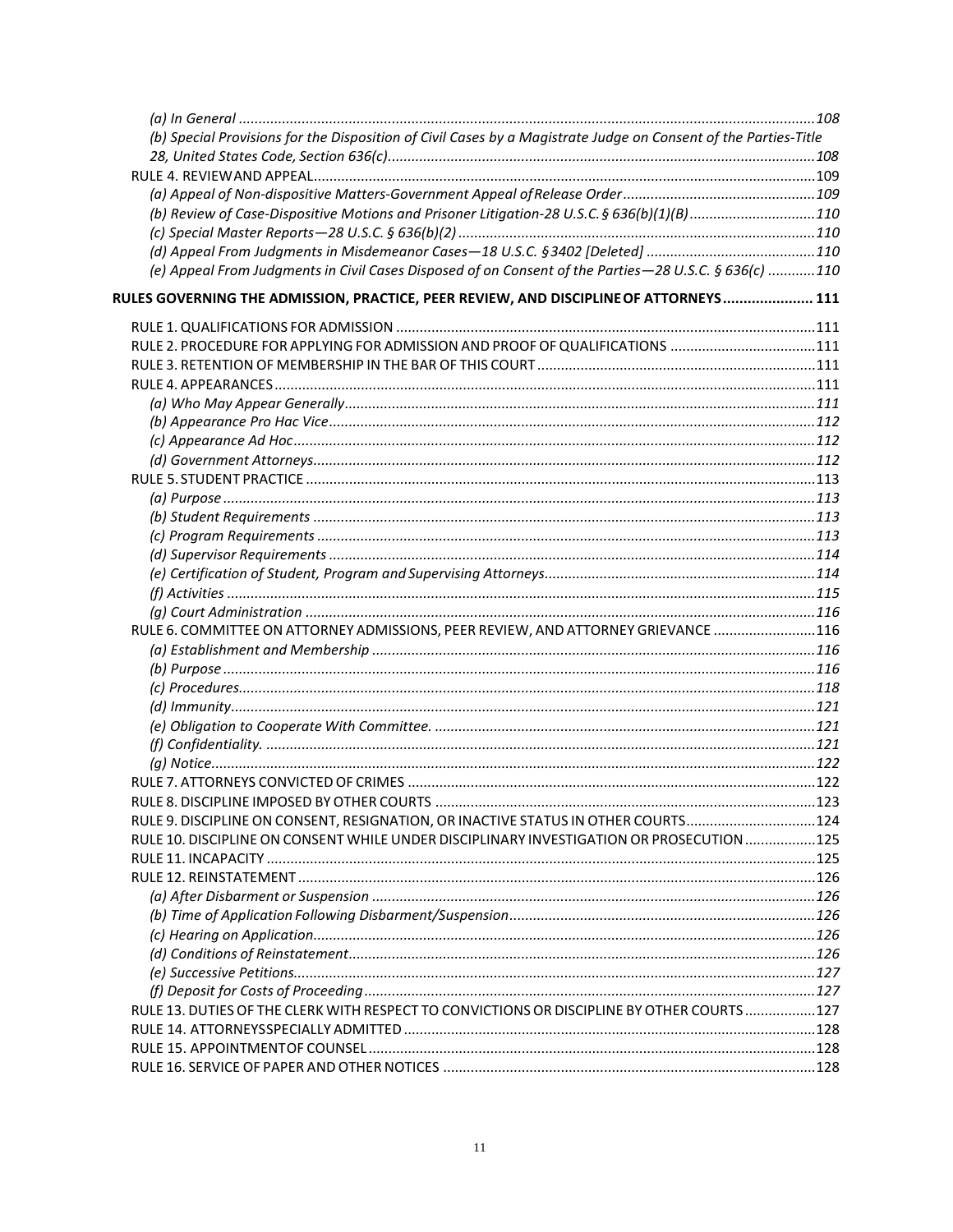#### <span id="page-11-1"></span>**LOCAL RULES OF THE UNITED STATES DISTRICT COURT FOR THE SOUTHERN DISTRICT OF FLORIDA**

#### <span id="page-11-0"></span>**GENERAL RULES**

#### **INTRODUCTORY STATEMENT**

Members of the bar and the Court are proud of the long tradition of courteous practice in the Southern District of Florida. Indeed, it is a fundamental tenet of this Court that attorneys in this District be governed at all times by a spirit of cooperation, professionalism, and civility. For example, and without limiting the foregoing, it remains the Court's expectation that counsel will seek to accommodate their fellow practitioners, including in matters of scheduling, whenever reasonably possible and that counsel will work to eliminate disputes by reasonable agreement to the fullest extent permitted by the bounds of zealous representation and ethical practice.

#### <span id="page-11-2"></span>**RULE 1.1 SCOPE OF THE LOCAL RULES**

These Local Rules shall apply in all proceedings in civil and criminal actions except where otherwise indicated.

When used in these Local Rules, the word "counsel" shall be construed to apply to a party if that party is proceeding pro se.

Effective December 1, 1994. Amended effective April 15, 1996; April 15, 1997; April 15, 1998; April 15, 1999; April 15, 2000; April 15, 2001; April 15, 2002; April 15, 2003; April 15, 2004; April 15, 2005; April 15, 2006; April 15, 2007; April 15, 2008; April 15, 2009; April 15, 2010; December 1, 2011; December 1, 2014; December 1, 2015.

#### **Authority**

(1993) Model Rule 1.1 (All references to "Model Rules" refer to the Local Rules Project of the Committee on Rules of Practice and Procedure of the Judicial Conference of the United States.)

#### <span id="page-11-3"></span>**RULE 3.1 DOCKETING AND TRIAL**

Actions and proceedings shall be tried in their county of origin, except that Highlands, Indian River, Martin, Okeechobee and St. Lucie County actions and proceedings shall be tried at Fort Pierce, Florida.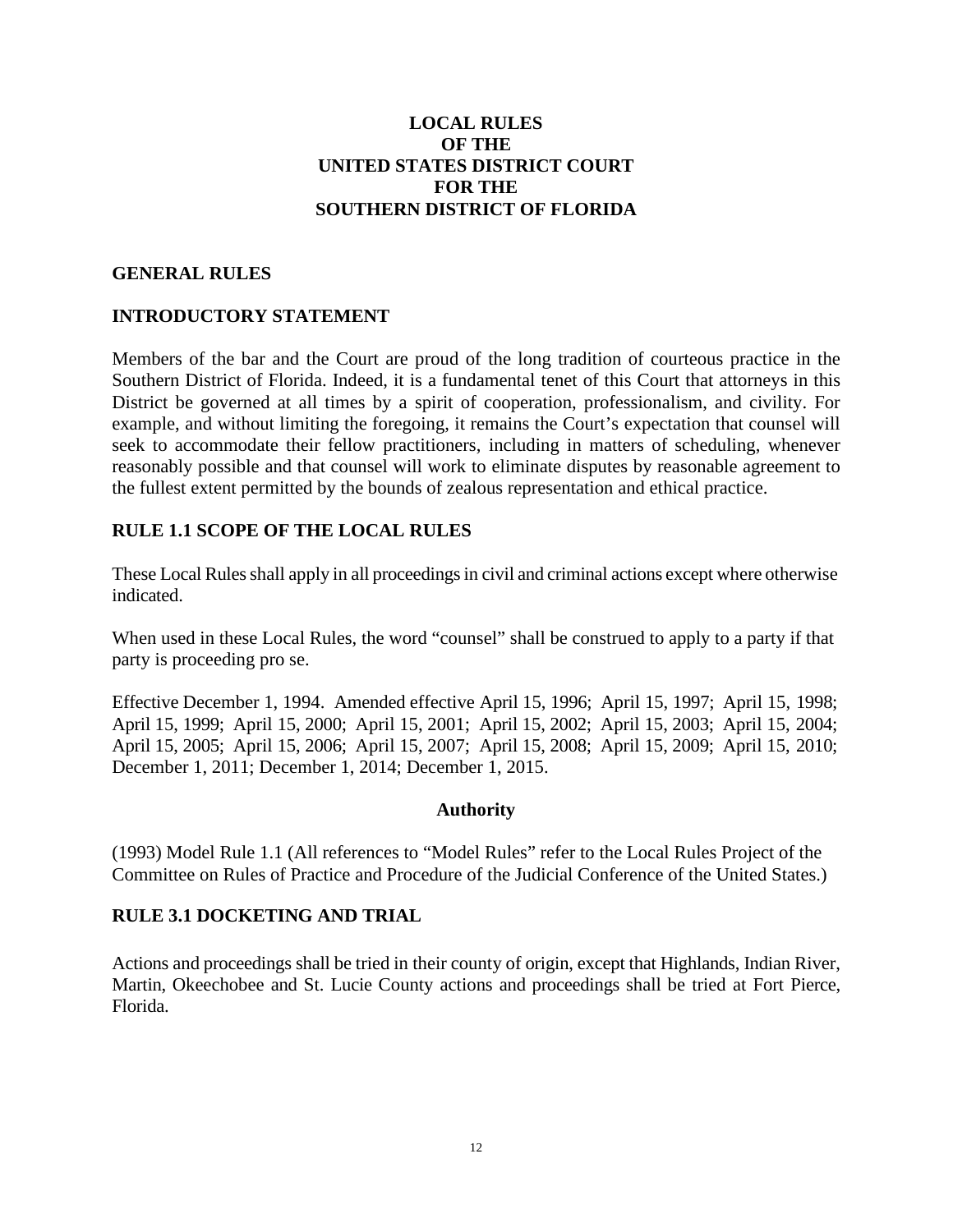<span id="page-12-2"></span>Notwithstanding the foregoing, any civil or criminal proceeding or trial may, upon Order of Court and in the interest of justice, the status of the docket, or to assure compliance with requirements imposed under the Speedy Trial Act, be conducted at any jury division within the District.

Effective December 1, 1994. Amended effective April 15, 2007; April 15, 2010; December 1, 2011; December 1, 2015.

#### **Authority**

(1993) Former Local Rules 1 and 2. Collier, Hendry and Glades Counties were transferred to the Middle District of Florida by P.L. 100-702.

#### <span id="page-12-0"></span>**RULE 3.3 CIVIL COVER SHEET**

Every Complaint or other document initiating a civil action shall be accompanied by a completed civil cover sheet. *See* form available on the Court's website (www.flsd.uscourts.gov). This requirement is solely for administrative purposes, and matters appearing only on the civil coversheet have no legal effect in the action. If counsel becomes aware of an error in the civil cover sheet, counsel shall file and serve a notice that identifies the error.

Effective December 1, 1994. Amended effective April 15, 2007; December 3, 2012; December 1, 2015; December 3, 2018.

#### **Authority**

(1993) Former Local Rule 4. Model Rule 3.1; paragraph allowing for filing certain cover sheets to be added nunc pro tunc and pro se exemption omitted.

#### <span id="page-12-1"></span>**RULE 3.8 NOTICE OF TRANSFER OF REFILED AND SIMILAR ACTIONS AND PROCEDURES**

It shall be the continuing duty of the attorneys of record in every action or proceeding to bring promptly to the attention of the Court and opposing counsel the existence of other actions or proceedings as described in Section 2.15.00 of the Court's Internal Operating Procedures, as well as the existence of any similar actions or proceedings then pending before another court or administrative agency. Such notice shall be given by filing with the Court and serving a"Notice of Pending, Refiled, Related or Similar Actions," containing a list and description thereof sufficient for identification.

Effective December 1, 1994. Amended effective April 15, 2006; April 15, 2007; December 1, 2015.

#### **Authority**

(1993) Former Local Rule 6.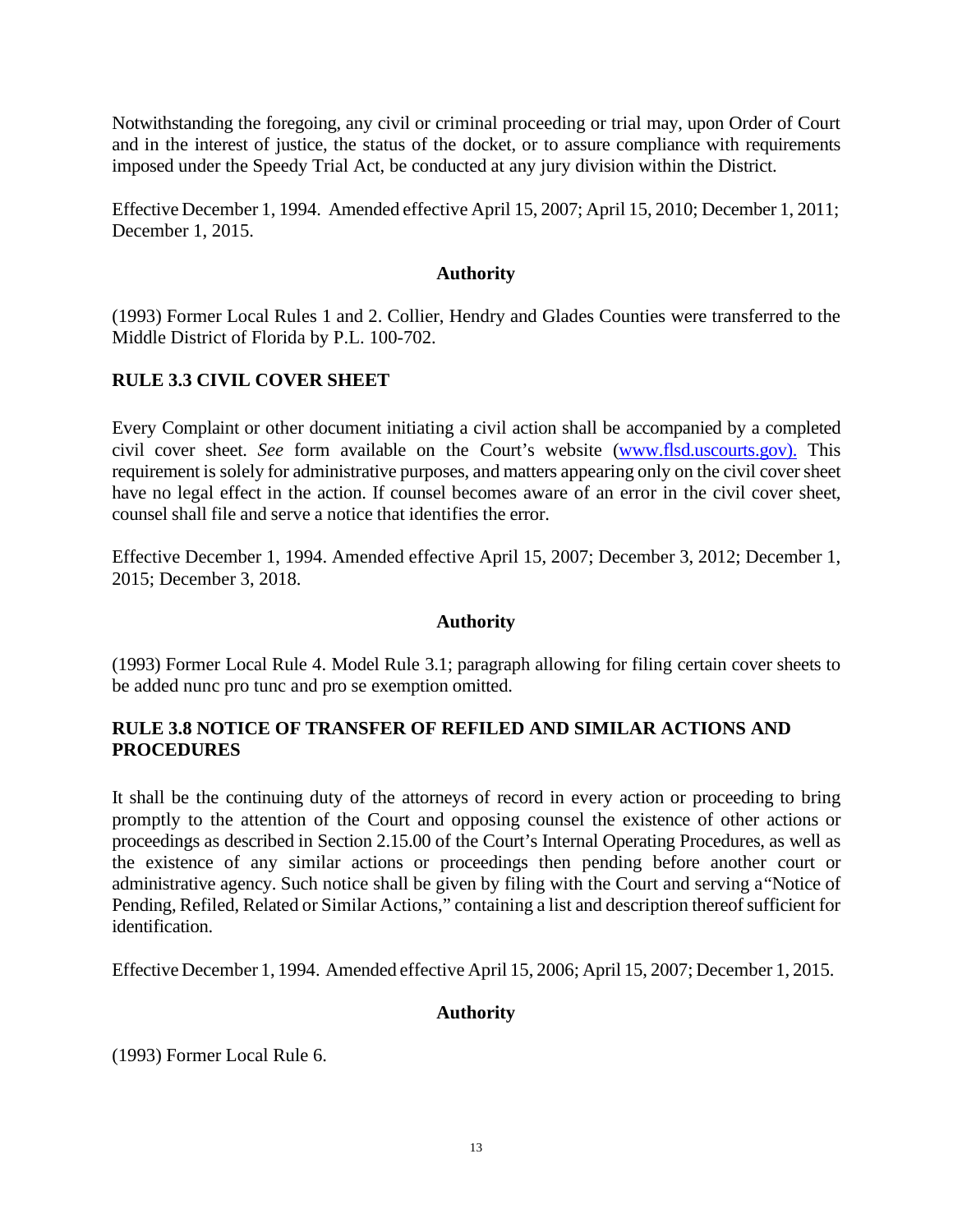#### **RULE 5.1 FILING AND COPIES**

<span id="page-13-0"></span>**(a) Form of Conventionally Filed Documents.** All civil and criminal pleadings, motions, and other papers exempted from the requirement that they be filed via CM/ECF and that are instead tendered for conventional (non-CM/ECF) filing shall:

(1) Be bound only by easily-removable paper or spring-type binder clips, and not stapled or mechanically bound or fastened in any way. Voluminous pleadings, motions, or documents may be bound with a rubber band. Attachments may not be tabbed; reference characters should be printed or typed on a blank sheet of paper separating each attached document.

(2) When filing a civil complaint for which issuance of initial process is requested, one (1) copyof the complaint must be submitted for each summons.

(3) Be on standard size  $8-1/2$ " x  $11$ " white, opaque paper.

 $(4)$  Be plainly typed or written on one  $(1)$  side with 1" margins on top, bottom, and each side. All typewritten documents, except for quoted material of fifty words or more and footnotes, both of which may be single-spaced, shall have not less than one and one-half (1 1/2) spaces between lines. Fonts for typewritten documents, including footnotes and quotations, must be no smaller than twelve (12) point. All typewritten documents must be paginated properly and consecutively at the bottom center of each page. Only one (1) side of the paper may be used.

(5) Include a caption with:

(A) The name of the Court centered across thepage;

(B) The docket number, category (civil or criminal), and the last names of the assigned District Judge and Magistrate Judge, centered across thepage;

(C) The style of the action, which fills no more than the left side of the page, leaving sufficient space on the right side for the Clerk of the Court to affix a filing stamp; and

(D) The title of the document, including the name and designation of the party (as plaintiff or defendant or the like) on whose behalf the document is submitted, centered across the page.

#### Exception:

.

The requirements of  $(a)(3)-(5)$  do not apply to: (i) exhibits submitted for filing; (ii) papers filed in removed actions prior to removal from the state courts; and (iii) forms provided by the Court.

(6) For each counsel for any party, include: a signature block with the counsel's name, street address, telephone number, e-mail address, and Florida Bar or other applicable bar identification number.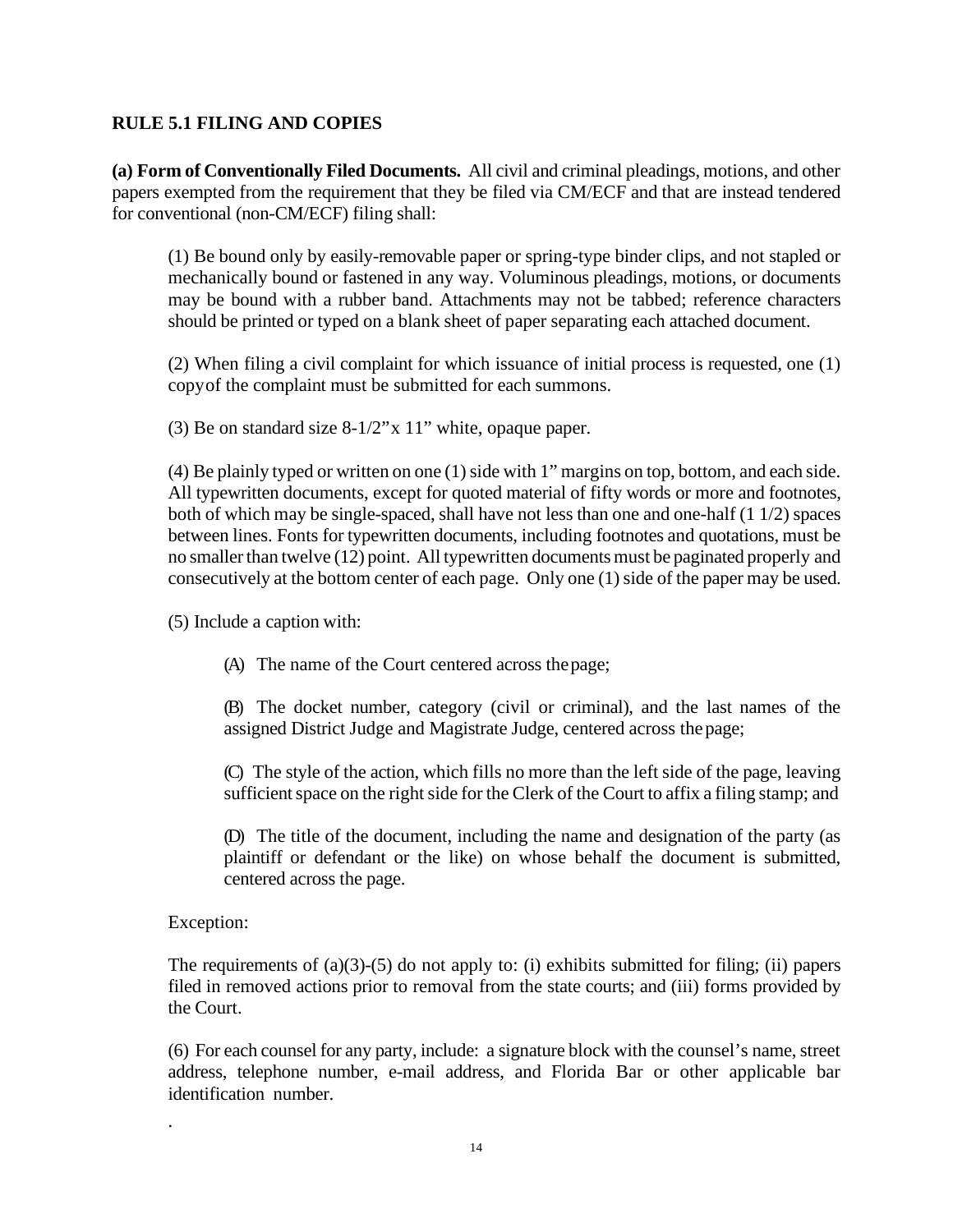(7) Not be transmitted to the Clerk of the Court or any Judge by facsimile.

(8) Be submitted with sufficient copies to be filed and docketed in each matter if styled in consolidated cases.

<span id="page-14-0"></span>**(b) Service and Filing of Documents Via CM/ECF.** All documents required to be served shall be filed in compliance with the CM/ECF Administrative Procedures; except for: (A) documents exempted under Section 5 of the CM/ECF Administrative Procedures; and (B) documents that are not permitted to be filed at the time of service by rule, statute, or other proscription. Pro se parties are exempted from this requirement pursuant to Section 2C of the CM/ECF Administrative Procedures. Nonetheless, and notwithstanding any certificate of service to the contrary, the date that a submission from a party who is exempt from electronic filing is docketed by the Clerk of Court shall be deemed the date that such submission is served. The requirements of paragraphs (a)(2)(6) above shall apply to documents filed via CM/ECF. *See* Section 3A of the CM/ECF Administrative Procedures.

<span id="page-14-1"></span>**(c) Restriction on Courtesy Copies.** Counsel shall not deliver extra courtesy copies to a Judge's Chambers except when requested by a Judge's office.

<span id="page-14-2"></span>**(d) Notices of Filing; Form and Content.** The title of a notice of filing shall include (1) the name and designation of the party (as plaintiff or defendant or the like) on whose behalf the filing is submitted, and (2) a description of the document being filed. A notice of filing shall identify by title the pleading, motion or other paper to which the document filed pertains and the purpose of the filing, such as in support of or in opposition to a pending motion or the like.

<span id="page-14-3"></span>**(e) Consent to Service.** Registration as an electronic filing user pursuant to Southern District of Florida CM/ECF Administrative Procedures §3B constitutes consent to receive service electronically pursuant to Fed. R. Civ. P. 5(b)(2)(E) and Fed. R. Crim. P. 49 and waiver of any right to receive service by any other means. Service of papers required to be served pursuant to Fed. R. Civ. P. 5(a) and Fed. R. Crim. P. 39 but not filed, such as discovery requests, may be made via email to the address designated by an attorney for receipt of notices of electronic filings.

<span id="page-14-4"></span>**(f) Inaccessibility of Clerk's Office.** During the time that the Court (or the Courthouse located in a particular division of the Court) is closed pursuant to Administrative Order 2007-44 (In Re: Emergency Closure of Courthouse) or pursuant to separate order, the Clerk's Office for the Court (or the particular division of the Court where the Courthouse is closed) shall be deemed inaccessible for purposes of Fed. R. Civ.  $6(a)(3)$  and Fed. R. Crim. P.  $45(a)(3)$ .

Effective December 1, 1994. Amended effective April 15, 1996; April 15, 1998; April 15, 1999; April 15, 2000; April 15, 2001; paragraph E added effective April 15, 2003; April 15, 2007; April 15, 2009; April 15, 2010; April 15, 2011; December 1, 2011; December 1, 2015; December 1, 2016; December 3, 2018; December 2, 2019; December 1, 2020.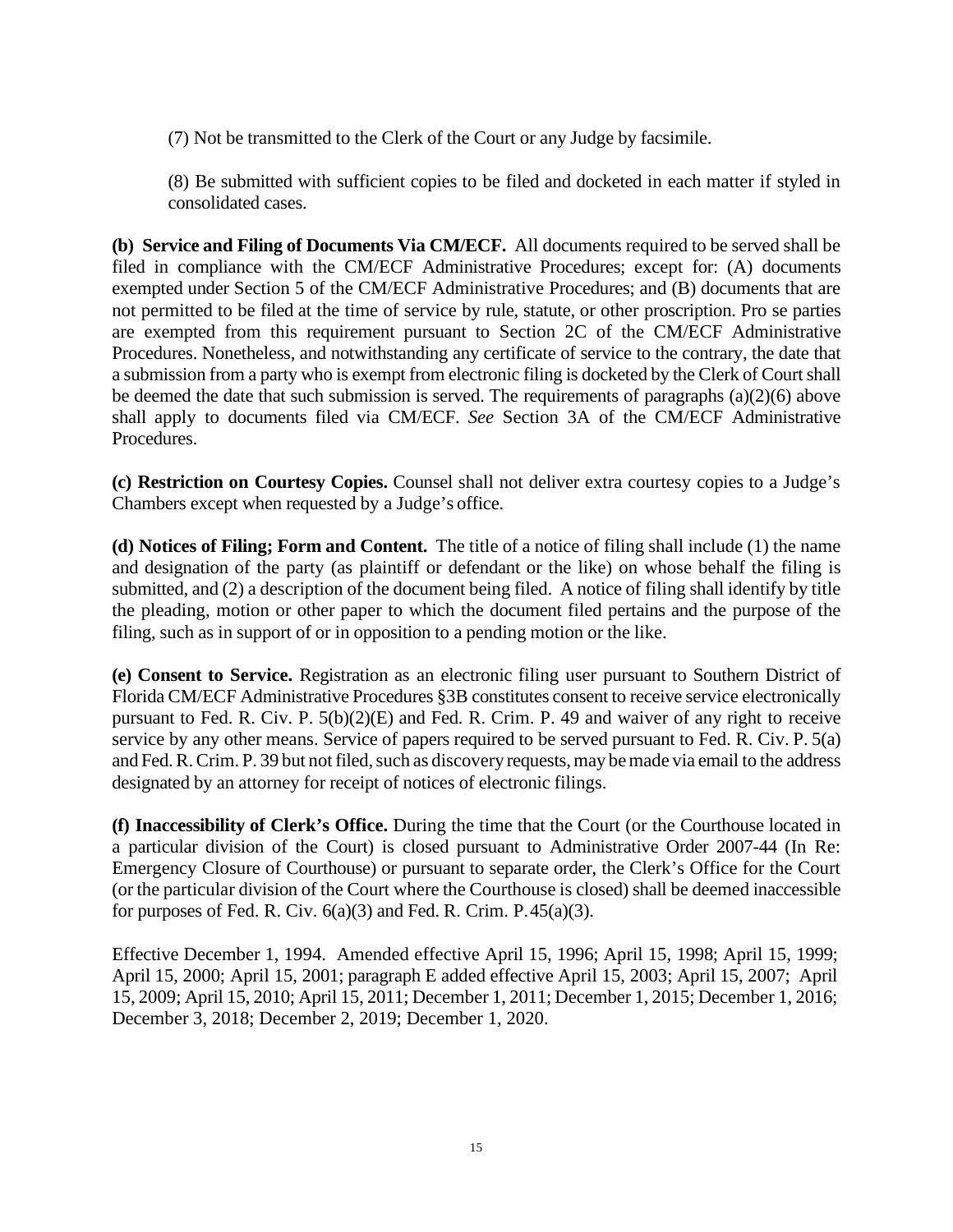#### **Authority**

(1993) Former Local Rule 7; Model Rule 5.1; Administrative Order 90–64 (A.6, B).

#### <span id="page-15-0"></span>**RULE 5.2 PROOF OF SERVICE AND SERVICE BY PUBLICATION**

<span id="page-15-1"></span>**(a) Certification of Service.**If a pleading or paper required by Federal Rule of Civil Procedure 5 to be served on the other parties is served on any party by a method other than CM/ECF, that pleading or paper shall include a certificate of service that identifies the persons or firms served, their relationship to the action or proceeding, their street address, telephone number, and email address, and the date and method of service. *See* form available on the Court's website [\(www.flsd.uscourts.gov\)](http://www.flsd.uscourts.gov/). Signature by the party or its attorney on the certificate of service constitutes a representation that service has been made.

<span id="page-15-2"></span>**(b) Multiple Copies Unnecessary.** Any document permitted to be filed via CM/ECF, including the corporate disclosure statement required by Federal Rule of Civil Procedure 7.1, shall be deemed to have been delivered in multiple if multiple copies are required to be filed.

<span id="page-15-3"></span>**(c) Publication.** Publication required by law or rule of court shall be made in a newspaper of general circulation. *The Daily Business Review* and such other newspapers as the Court from time to time may indicate are designated as official newspapers for the publication of notices pertaining to proceedings in this Court; provided, however, that publication shall not be restricted to the aforesaid periodicals unless an order for publication specifically so provides.

Effective December 1, 1994. Amended effective December 1, 2001; April 15, 2007; April 15, 2010; April 15, 2011; December 1, 2015; December 1, 2020.

#### **Authority**

(1993) Former Local Rule 7; Model Rule 5.2 (does not require certificate of service); Clerk of the Court's administrative rule on issuance of initial process.

(1994) D. Rule 1.07(c), Local Rules, Middle District of Florida.

#### <span id="page-15-4"></span>**RULE 5.3 FILES AND EXHIBITS**

<span id="page-15-5"></span>**(a) Removal of Original Papers.** Except as provided in this rule, no original papers in the custody of the Clerk of the Court shall be removed by anyone without order of the Court until final adjudication of the action or proceeding and disposition of the appeal, if one is filed, or expiration of the appeal period without appeal being filed, and then only with permission and on terms of the Clerk of the Court. However, official court reporters, special masters, or commissioners may remove original papers as may be necessary.

#### <span id="page-15-6"></span>**(b) Exhibits.**

<span id="page-15-7"></span>(1) *Delivery to and Retention by Clerk.* Except as provided by Section 5H of the CM/ECF Administrative Procedures, each exhibit offered or introduced in evidence at any hearing or trial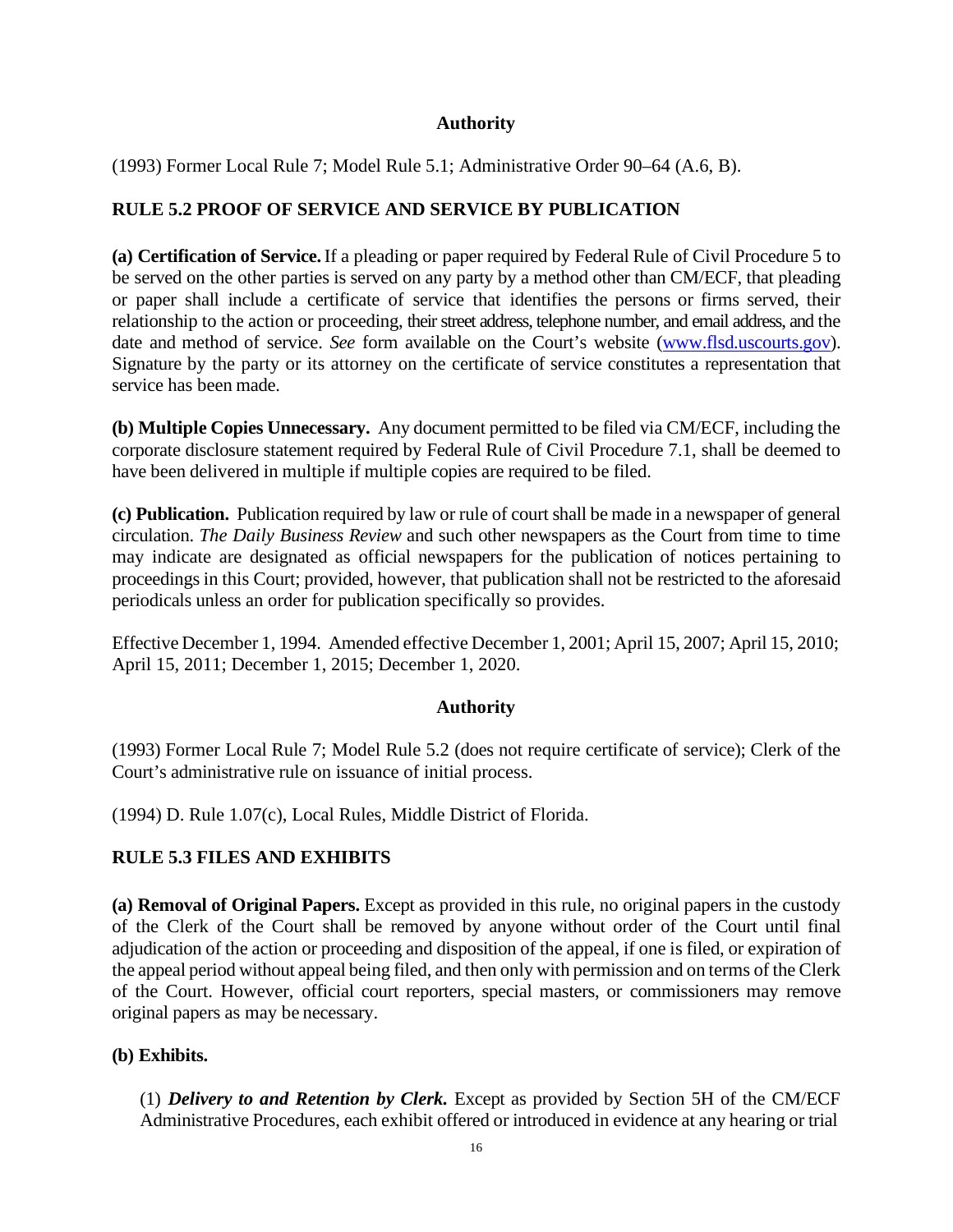shall be delivered to the Clerk of the Court, who shall keep the exhibit in the Clerk of the Court's custody, until the exhibit is electronically filed and served with the Court in accordance with subsection (b)(2) of this rule. However, when a party offers or introduces into evidence an exhibit that consists of narcotics, cash, counterfeit notes, weapons, precious stones or other items which, because of size or nature, require special handling, that party shall contemporaneously deliver to the Clerk of the Court a photograph of that physical exhibit, which shall later be electronically filed and served with the Court in accordance with subsection (b)(2) of this rule, and that party shall retain that exhibit (or a representative sample in the case of narcotics and other contraband substances) during the pendency of the proceeding and any appeal, and, in a criminal case, shall retain the exhibit for an additional period of one year after the date on which the pertinent defendant's judgment of conviction becomes final. Nothing contained in this Local Rule shall prevent the Court from entering an order with respect to the handling, custody or storage of any exhibit. The Clerk of the Court shall permit United States Magistrate Judges and official court reporters to have custody of exhibits as may be necessary.

<span id="page-16-0"></span>(2) *Mandatory Electronic Filing.* Unless otherwise ordered by the Court, within ten (10) days of the conclusion of a hearing or trial, a party must file and serve in the CM/ECF system (a) an electronic version of each documentary exhibit that the party offered or introduced into evidence and (b) a digital photograph of each non-documentary physical exhibit that theparty offered or introduced into evidence. Before the electronic filing and service of such exhibits, the filer must review each exhibit and redact any sensitive, confidential, or private information in accordance with Fed. R. Civ. P. 5.2, Fed. R. Crim. P. 49.1, and CM/ECF Administrative Procedures, Section 6, Redaction of Personal Information, Privacy Policy, and Inappropriate Materials, or seek an order from the Court either to seal the exhibit or to exempt the exhibit from electronic filing and service under subsection  $(b)(3)(C)$  of this rule. Copies of any items filed under this rule shall also be served pursuant to Fed. R. Civ. P. 5(b)(2) on any *pro se*  parties.

<span id="page-16-1"></span>(3) *Exemptions from Mandatory Electronic Filing.* The following exhibits shall be exempt from mandatory electronic filing and service in the CM/ECF system:

(A) Sealed and ex parte exhibits in criminal cases, which must be conventionally filed in accordance with Rule 5.4.

(B) Contraband images, audio recordings, and video recordings, which must be physically filed with the Clerk of the Court within ten (10) days of the conclusion of the hearing or trial, unless otherwise ordered, in the following form: (i) on a CD, DVD, or other electronic medium containing a copy of the exhibit that included the contraband image, audio recording, or video recording, if the exhibit was offered or introduced at trial in electronic form; or (ii) in original physical form if the contraband image was not offered or introduced at trial in electronic form.

(C) When permitted by order of the Court, exhibits containing voluminous amounts of confidential information that is subject to privacy protections in accordance with Fed. R. Civ. P. 5.2, Fed. R. Crim. P. 49.1, or other applicable rule or statute; within ten (10) days of the conclusion of the hearing or trial, unless otherwise ordered, such exhibits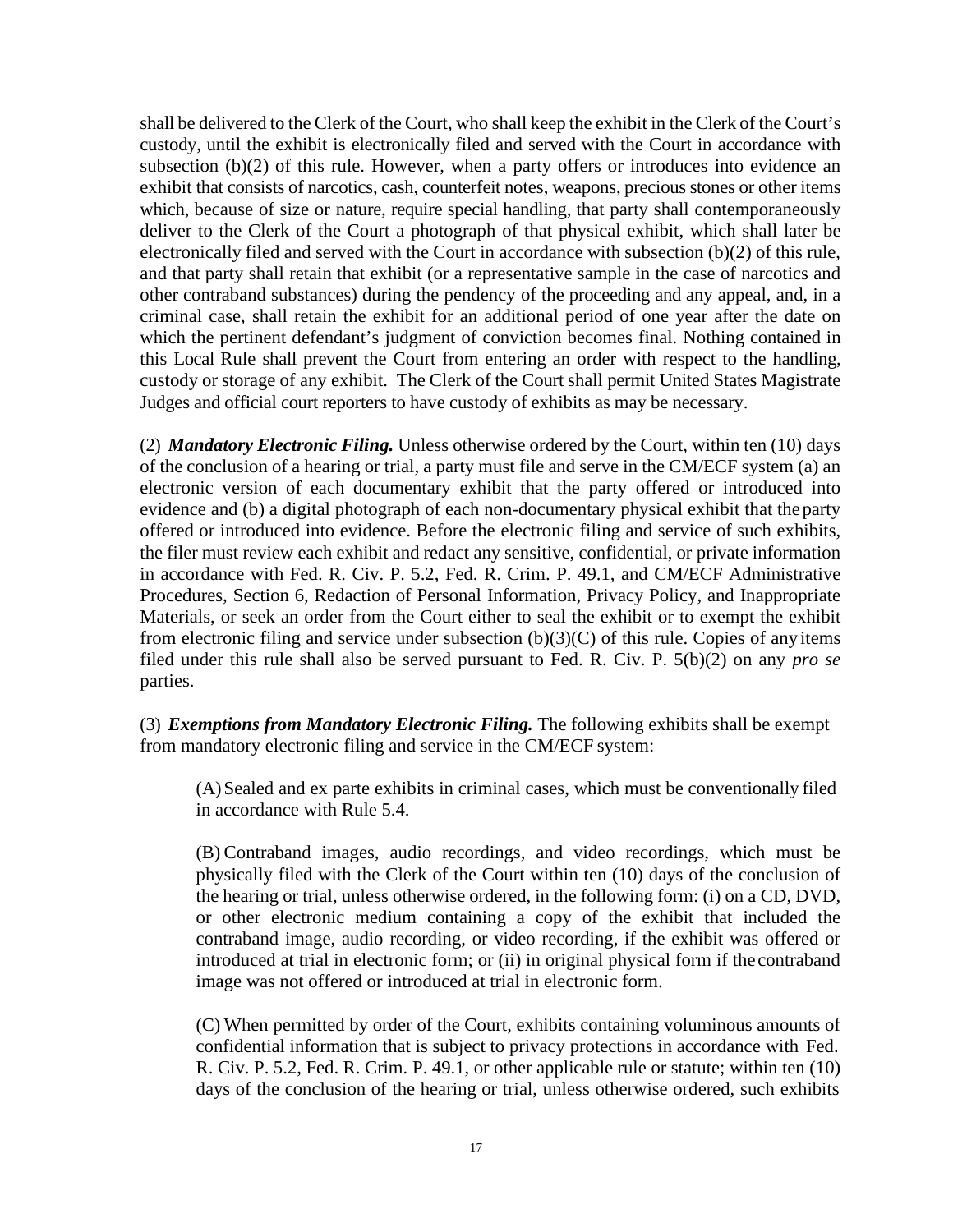must be delivered to the Clerk of the Court either in original physical form or on a CD, DVD, or other electronic medium containing a copy of the exhibit, but such exhibits are not to be filed and served in the CM/ECF system, and the filer is not required to comply with CM/ECF Administrative Procedures, Section 6, Redaction of Personal Information, Privacy Policy, and Inappropriate Materials.

<span id="page-17-0"></span>(4) *Certification of Compliance Requirement.* When the exhibits that were offered or introduced at a trial or hearing are: (i) electronically filed and served by a party; or (ii) delivered to the Clerk of the Court in accordance with the procedures for exhibits that are exempt from electronic filing and service, the attorney for that party shall also complete and electronically file and serve a Certification of Compliance Re Admitted Evidence form, which can be found at the Court's website [\(http://www.flsd.uscourts.gov\)](http://www.flsd.uscourts.gov/).

<span id="page-17-1"></span>(5) *Attorney Responsibility and Failure to Comply.* Unless otherwise ordered, the responsibility for discharging a party's obligations under subsection (b) belongs to the attorney who represented that party at the trial or hearing at which that party offered or introduced an exhibit. A party's failure to timely file and serve exhibits electronically as required by this rule or to timely file and serve its Certification of Compliance Re Admitted Evidence may result in the imposition of sanctions.

<span id="page-17-2"></span>(6) *Dismissals, Acquittals, and Voluntary Dismissals*. Unless the Court, sua sponte or on motion of a party, orders compliance with subsection (b), such compliance is not required for a criminal jury trial that has concluded in a verdict of acquittal and/or pre-verdict dismissal pursuant to Fed. R. Crim. P. 29(a)-(b) on all charges, or for a civil case that has been dismissed pursuant to Fed. R. Civ. P.  $41(a)(1)$ .

<span id="page-17-3"></span>**(c) Removal of Exhibits.** Within ten (10) days after a party electronically files and serves the exhibits it offered or introduced into evidence at a hearing or trial, the party shall make arrangements with the Clerk of the Court to retrieve all of the original exhibits that were electronically filed and served. Any original exhibits that have been returned to or retained by the filing party after either electronic filing and service or the submission of electronic copies pursuant to subsections (b)(3)(B) or (b)(3)(C) shall be kept for safe keeping until the conclusion of any appeals, and, in a criminal case, shall be retained for an additional period of one year after the date on which the pertinent defendant's judgment of conviction becomes final; upon order of the Court, the filing party must return the original exhibits to the Clerk of the Court. For any other original exhibit that was offered or introduced in evidence at a hearing or trial and that was retained by the Clerk of the Court because the exhibit was exempt from electronic filing and service, the party that offered or introduced that exhibit shall retrieve the exhibit from the Clerk of the Court within three (3) months after final adjudication of the action or proceeding and disposition of any appeal and, in a criminal case, shall retain the exhibit until one year after the date on which the pertinent defendant's judgment of conviction becomes final; otherwise, such original exhibit may be destroyed or otherwise disposed of as the Clerk of the Court may deem proper.

[Subsection (d) has been moved to Court's I.O.P.]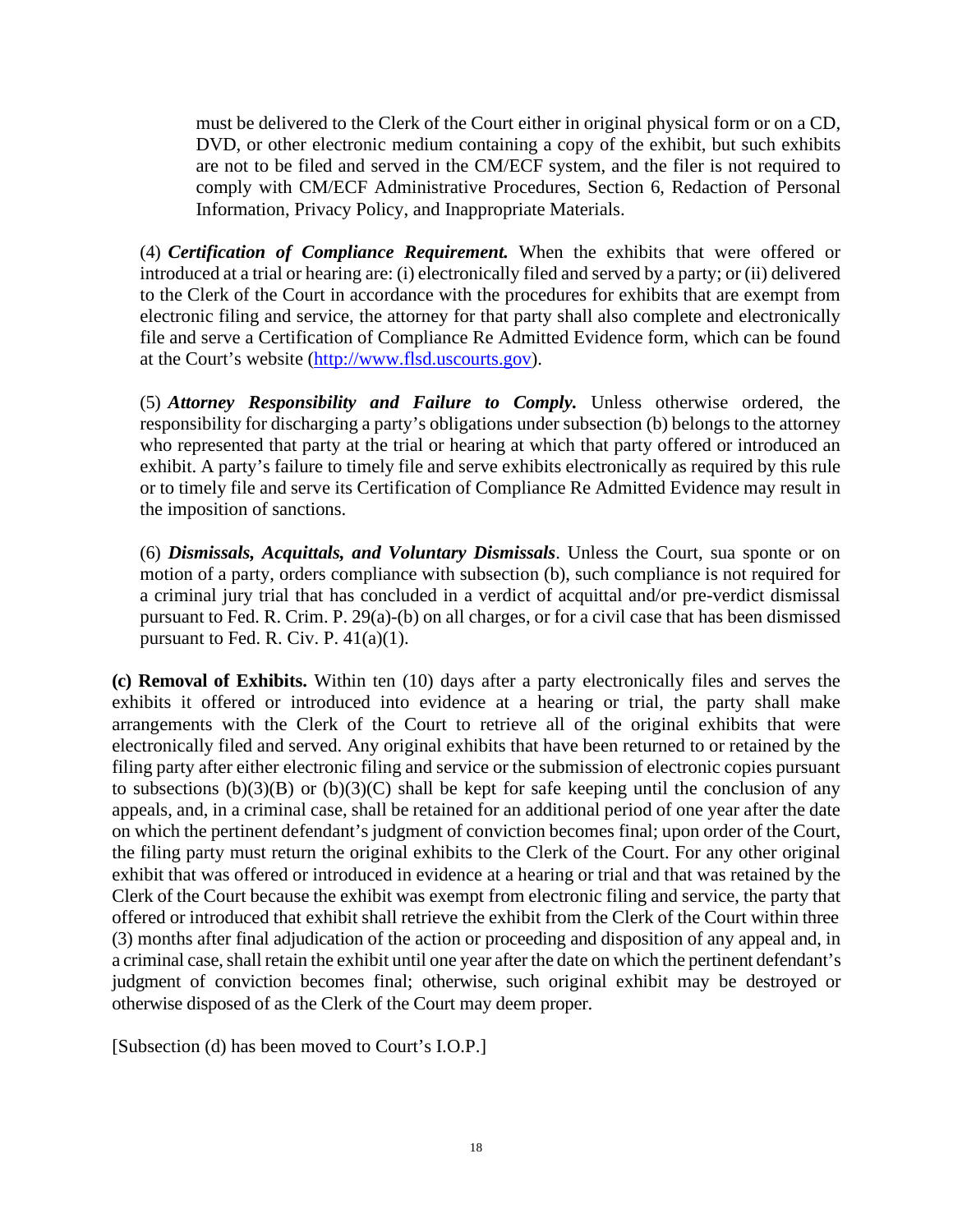Effective December 1, 1994. Amended effective April 15, 2007; April 15, 2010; December 1, 2015; December 1, 2017; December 2, 2019.

#### **Authority**

(1993) Former Local Rule 8, as amended by Administrative Order 91-54.

#### <span id="page-18-0"></span>**RULE 5.4 FILINGS UNDER SEAL; DISPOSAL OF SEALED MATERIALS**

<span id="page-18-1"></span>**(a) General Policy.** Unless otherwise provided by law, Court rule, or Court order, proceedings in the United States District Court are public and Court filings are matters of public record. Where not so provided, a party seeking to file matters under seal and/or ex parte shall follow the procedures prescribed by this Local Rule and Sections 5A, 5K, 9A-D, and 10B, as applicable, of the CM/ECF Administrative Procedures. In criminal matters, the procedures prescribed by this Local Rule and by the CM/ECF Administrative Procedures concerning the filing of ex parte documents shall only apply to cases in which a person already has been charged by criminal complaint, criminal information, or indictment.

<span id="page-18-2"></span>**(b) Procedure for Filing Under Seal in Civil Cases.** A party seeking to file information or documents under seal in a civil case shall:

(1) In a case that is not otherwise sealed in its entirety as permitted or required by federal law, file and serve electronically via CM/ECF a motion to file under seal that sets forth the factual and legal basis for departing from the policy that Court filings are public and that describes the information or documents to be sealed (the "proposed sealed material") with as much particularity as possible, but without attaching or revealing the content of the proposed sealed material. The proposed sealed material shall not be filed unless the Court grants the motion to file under seal. The motion to file under seal shall specify the proposed duration of the requested sealing. The motion to file under seal and the docket text shall bepublicly available on the docket. If, prior to the issuance of a ruling on the motion to file under seal, the moving party elects or is required to publicly file a pleading, motion, memorandum, or other document that attaches or reveals the content of the proposed sealed material, then the moving party must redact from the public filing all content that is the subject of the motion to file under seal. If the Court grants the motion to file under seal, then the moving party shall file any pleading, motion, memorandum, or other document that has been authorized to be filed under seal via CM/ECF using events specifically earmarked for sealed civil filings, but if a redacted filing previously has been made or is accompanying the sealed filing, then the material that is being filed under seal shall be filed as an attachment to a "Notice of Sealed" Filing" which shall be filed via CM/ECF (using events specifically earmarked for sealed civil filings). The moving party must complete any required service of the sealed filing or Notice of Sealed Filing conventionally, indicating the corresponding docket number of the sealed filing or Notice of Sealed Filing.

(2) A party appearing pro se seeking to make a filing under seal in a civil case that is not otherwise sealed in its entirety as permitted or required by federal law must comply with the procedures set forth in Local Rule  $5.4(b)(1)$ , except that the motion to file under seal shall be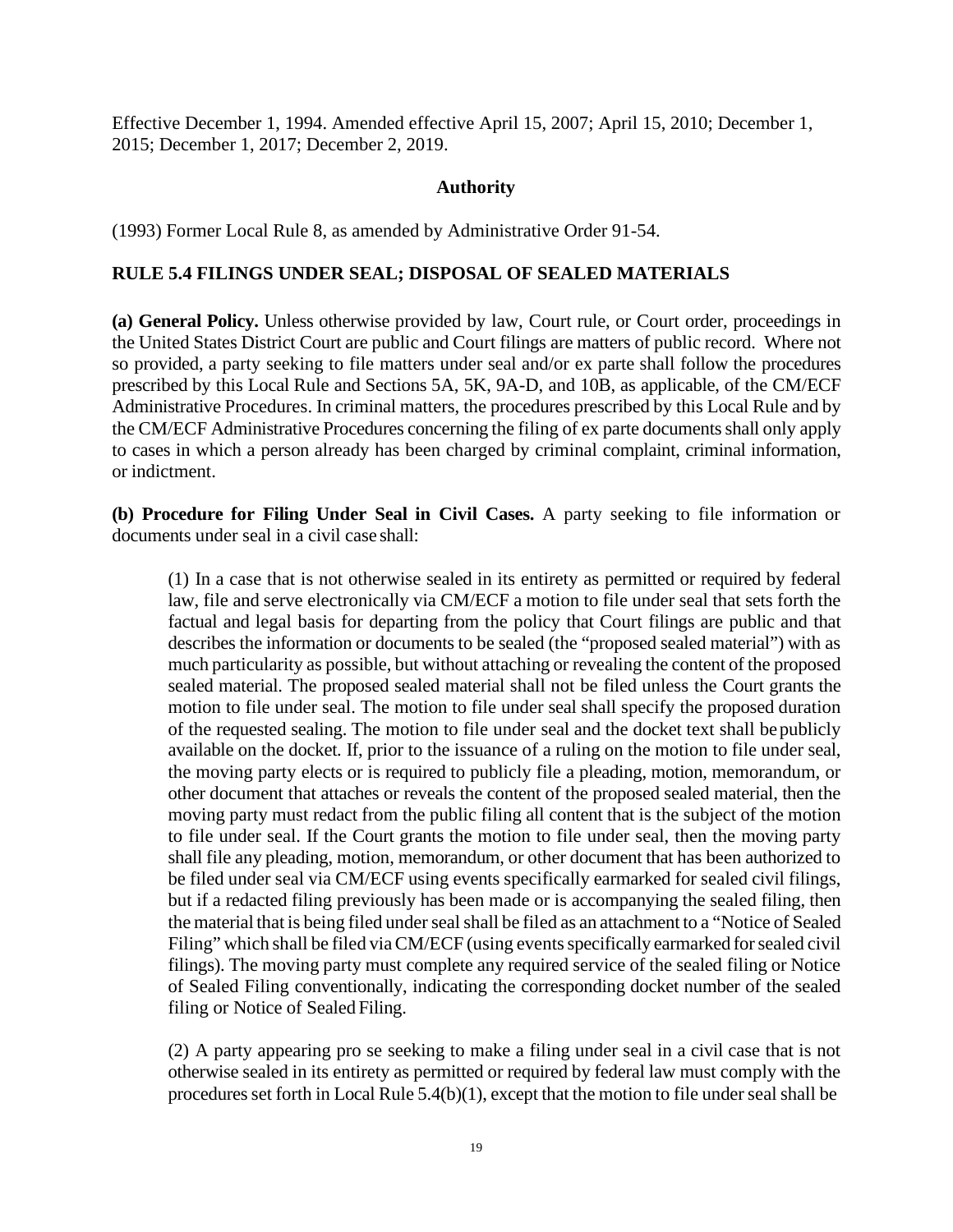filed conventionally with the Clerk of Court and, if the Court grants the motion to file under seal, the sealed filing or Notice of Sealed Filing shall be submitted to the Clerk of Court in a plain envelope clearly marked "sealed document" with the case number and style of the case noted on the outside. The pro se party must also complete any required service of the sealed filing or Notice of Sealed Filing conventionally indicating the corresponding docket number of the sealed filing or Notice of SealedFiling.

(3) A party or pro se party seeking to seal a case in its entirety must file a motion to seal conventionally with the Clerk of Court in a plain envelope clearly marked "sealed document" with the style of the case noted on the outside of the envelope. The motion to seal must set forth the factual and legal basis for departing from the policy that Court filings be public, describe the proposed sealed filing with as much particularity as possible without revealing the confidential information, and specify the proposed duration of the requested sealing. If the motion is granted, subsequent filings shall be filed conventionally with the Clerk of Court as sealed documents in a plain envelope clearly marked "sealed document" with the case number and style of the case noted on the outside. The filer must complete any required service of the sealed document(s) conventionally.

<span id="page-19-0"></span>**(c) Procedure for Filing Under Seal in Criminal Cases.** A party seeking to make a filing under seal in a criminal case shall:

- (1) Conventionally file a motion to seal that sets forth the factual and legal basis for departing from the policy that Court filings be public and that describes theproposed sealed filing with as much particularity as possible without revealing the confidential information. The motion shall specify the proposed duration of the requested sealing. Unless the Court expressly orders otherwise, the motion to seal will itself be sealed from public view and the docket text appearing on the public docket shall reflect only that a sealed filing has been made.
- (2) Conventionally file the proposed sealed filing in a plain envelope clearly marked "sealed document" with the case number and style of the case noted on the outside.

#### <span id="page-19-1"></span>**(d) Procedure for Filing Ex Parte.** A party submitting an ex parte filing shall:

- (1) Include the words "ex parte" in the title of the motion and explain the reasons for ex parte treatment. Upon submission, unless the Court directs otherwise the ex-parte filing will be restricted from public view and the docket text appearing on thepublic docket will reflect only that a restricted filing has been made. Counsel need not serve motions filed ex parte and related documents unless and until the Court so orders.
- (2) In criminal matters, conventionally file the ex parte filing in a plain envelope clearly marked "ex parte" with the case number and style of the case noted on the outside.
- (3) In civil matters, electronically file the ex parte filing via CM/ECF as a restricted document using the events specifically earmarked for ex parte filings as described in Section 9 of the CM/ECF Administrative Procedures.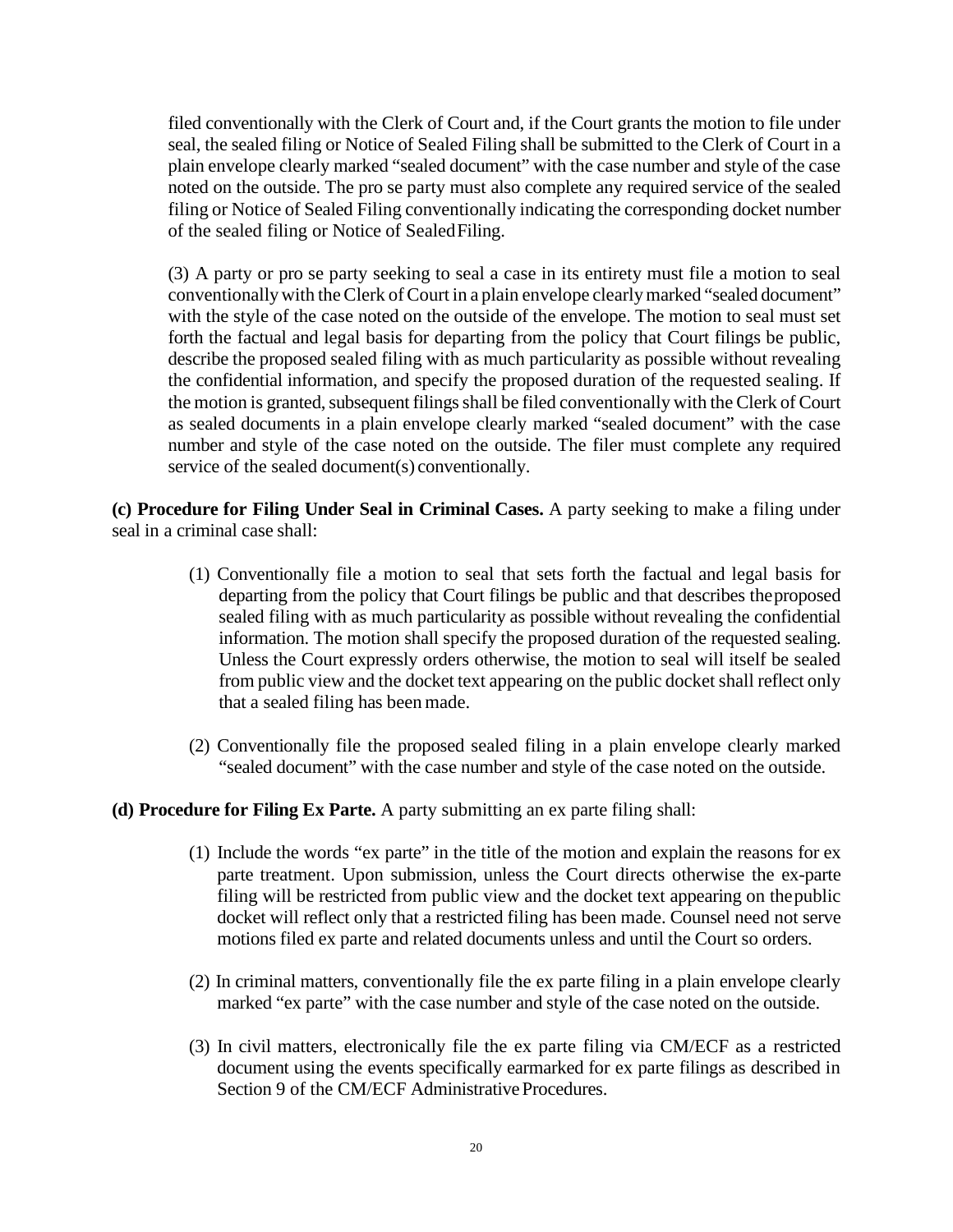(4) A party appearing pro se must filedocuments conventionally.

#### <span id="page-20-0"></span>**(e) Court Ruling**.

(1) *Sealed Filings*. An order granting a motion to seal shall state the period of time that the sealed filing shall be sealed.

(2) *Ex Parte Filings*. Access to ex parte motions and related filings will remain restricted unless the Court orders otherwise.

Effective April 15, 2000. Amended effective April 15, 2001; April 15, 2005; April 15, 2007; April 15, 2010; December 2, 2013; December 1, 2014; December 1, 2015; December 1, 2017; December 2, 2019.

#### <span id="page-20-1"></span>**RULE 7.1 MOTIONS, GENERAL**

#### <span id="page-20-2"></span>**(a) Filing.**

(1) Every motion when filed and served shall incorporate a memorandum of law citing supporting authorities, except that the following motions need not incorporate a memorandum:

(A) petition for writ of habeas corpus ad testificandum or ad prosequendum;

(B) motion for out-of-state process;

(C) motion for order of publication forprocess;

(D) application for default;

(E) motion for judgment upon default;

(F) motion to withdraw or substitutecounsel;

(G) motion for continuance, provided the good cause supporting it is set forth in the motion and affidavit required by Local Rule 7.6;

(H) motion for confirmation of sale;

(I) motion to withdraw or substitute exhibits;

(J) motion for extensions of time providing the good cause supporting it is set forth in the motion;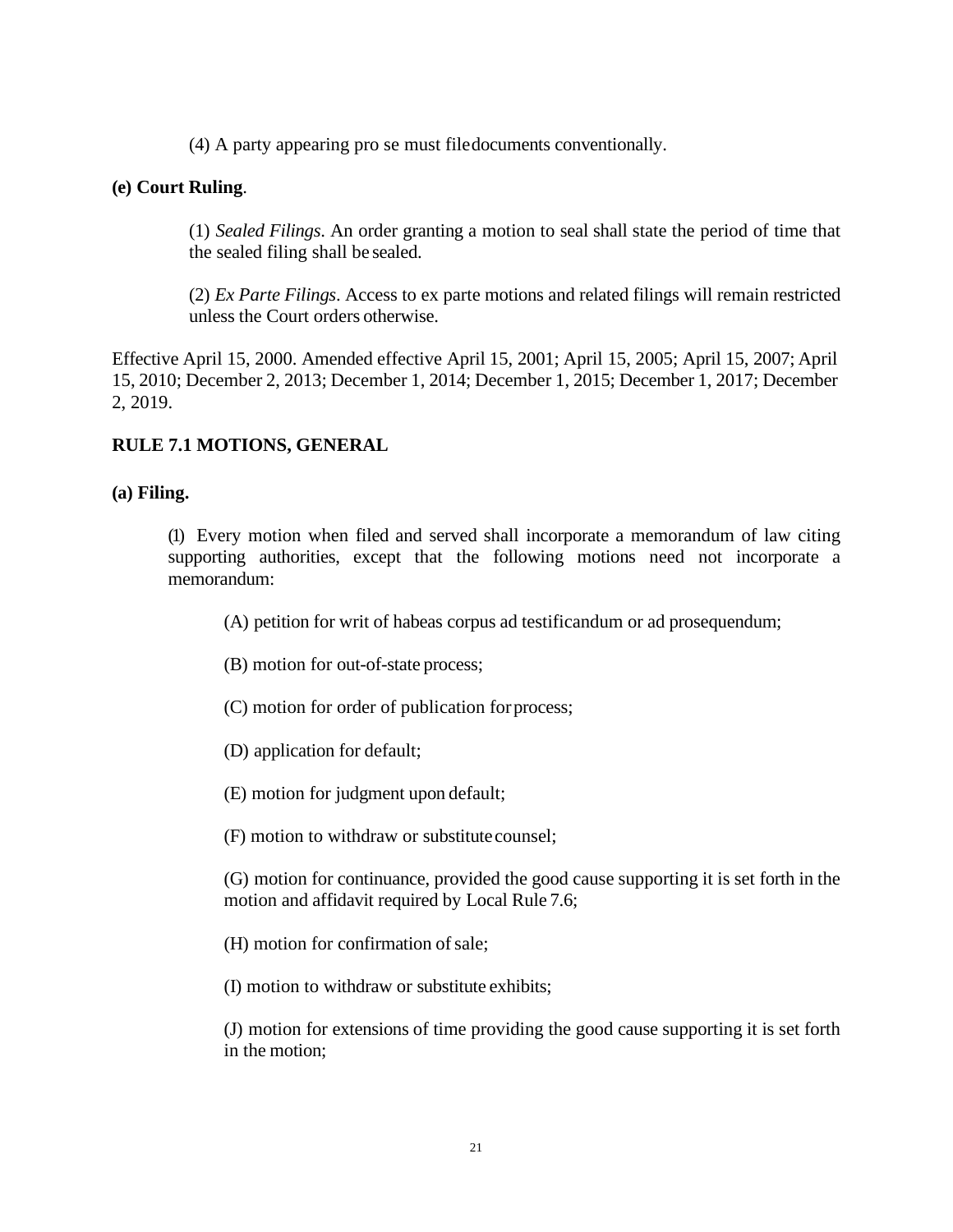(K) motion for refund of bond, provided the good cause supporting it is set forth in the motion;

(L) application for leave to proceed in forma pauperis;and

(M) motion for admission pro hac vice.

(2) Those motions listed in  $(a)(1)$  above, as well as any motion seeking emergency or ex parte relief or a temporary restraining order, shall be accompanied by a proposed order that is filed and served submitted via e-mail to the Court as prescribed by Section 3I(6) of the CM/ECF Administrative Procedures.

(3) *Pre-filing Conferences Required of Counsel.* Prior to filing any motion in a civil case, except a motion for injunctive relief, for judgment on the pleadings, for summary judgment, to dismiss or to permit maintenance of a class action, to dismiss for failure to state a claim upon which relief can be granted, for pro hac vice admission, or to involuntarily dismiss an action, for garnishment or other relief under Federal Rule of Civil Procedure 64, or otherwise properly filed ex parte under the Federal Rules of Civil Procedure and these Local Rules, or a petition to enforce or vacate an arbitration award, counsel for the movant shall confer (orally or in writing), or make reasonable effort to confer(orally or in writing), with all parties or non-parties who may be affected by the relief sought in the motion in a good faith effort to resolve by agreement the issues to be raised in the motion. Counsel conferring with movant's counsel shall cooperate and act in good faith in attempting to resolve the dispute. At the end of the motion, and above the signature block, counsel for the moving party shall certify either: (A) that counsel for the movant has conferred with all parties or non-parties who may be affected by the relief sought in the motion in a good faith effort to resolve the issues raised in the motion and has been unable to do so; or (B) that counsel for the movant has made reasonable efforts to confer with all parties or non-parties who may be affected by the relief sought in the motion, which efforts shall be identified with specificity in the statement (including the date, time, and manner of each effort), but has been unable to do so. If certain of the issues have been resolved by agreement, the certification shall specify the issues so resolved and the issues remaining unresolved. Failure to comply with the requirements of this Local Rule may be cause for the Court to grant or deny the motion and impose on counsel an appropriate sanction, which may include an order to pay the amount of the reasonable expenses incurred because of the violation, including a reasonable attorney's fee. *See* forms available on the Court's website [\(www.flsd.uscourts.gov\)](http://www.flsd.uscourts.gov/).

#### <span id="page-21-0"></span>**(b) Hearings.**

(1) No hearing will be held on motions unless set by the Court.

(2) A party who desires oral argument or a hearing of any motion shall request it within the motion or opposing memorandum in a separate section titled "request for hearing." The request shall set forth in detail the reasons why a hearing is desired and would be helpful to the Court and shall estimate the time required for argument. The Court in its discretion may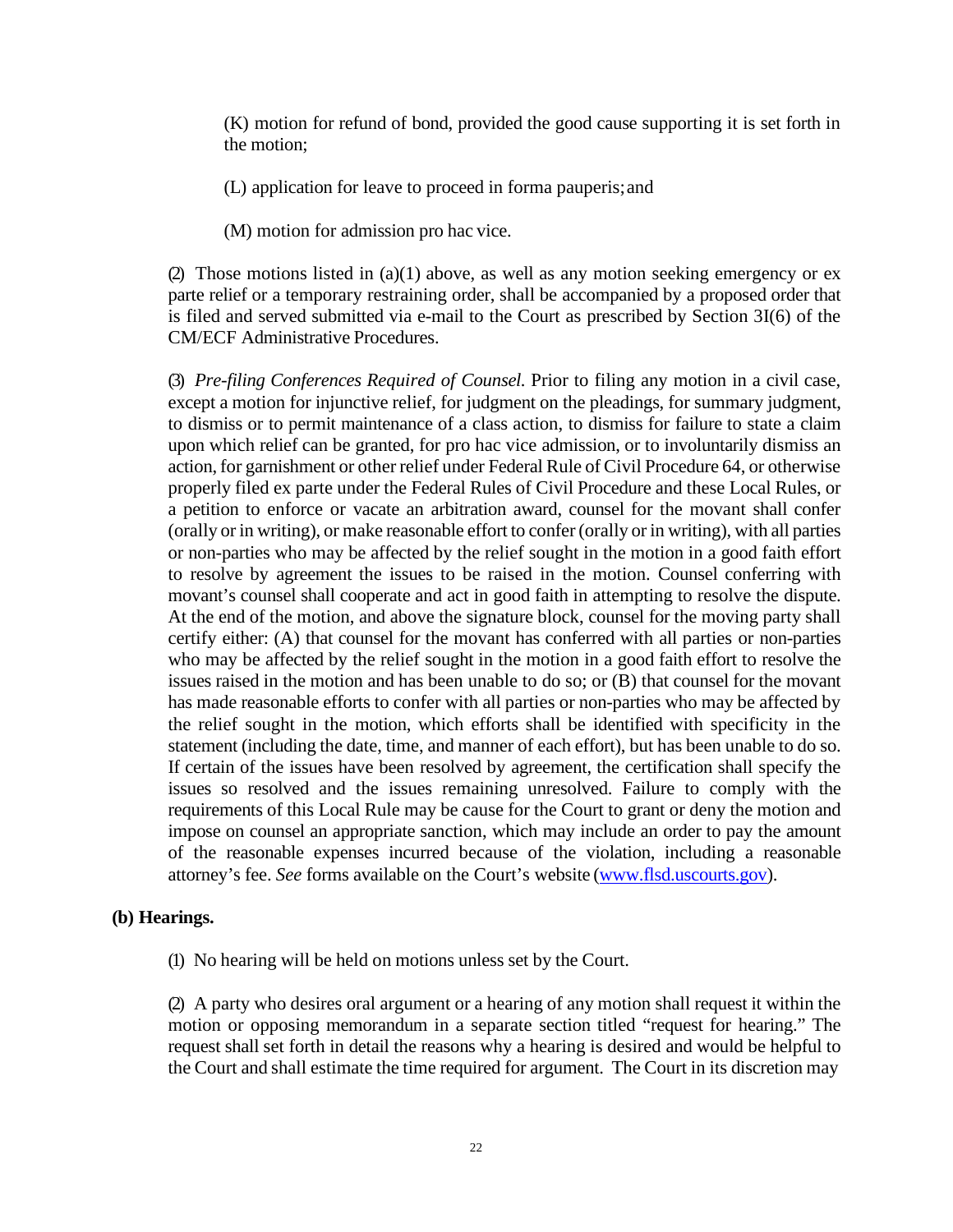grant or deny a hearing as requested, upon consideration of both the request and any response thereto by an opposing party.

(3) Discovery motions may be referred to and heard by a United States Magistrate Judge.

(4) With respect to:

(A) any motion or other matter which has been pending and fully briefed with no hearing set thereon for a period of ninety (90) days, and

(B) any motion or other matter as to which the Court has conducted a hearing but has not entered an order or otherwise determined the motion or matter within ninety (90) days of the hearing, the movant or applicant, whether party or non-party, shall file and serve on all parties and any affected non-parties within fourteen (14) days thereafter a "Notification of Ninety Days Expiring" which shall contain the following information:

(i) the title and docket entry number of the subject motion or other application, along with the dates of service andfiling;

(ii) the title and docket number of any and all responses or opposing memoranda, along with the dates of service and filing, or if no such papers have been filed, the date on which such papers weredue;

(iii) the title and docket entry number of any reply memoranda, or any other papers filed and served in connection with the motion or other matter, as well as the dates of service and filing; and

(iv) the date of any hearing held on the motion or other matter.

#### <span id="page-22-0"></span>**(c) Memorandum of Law.**

(1) *Requirements and Timing.* For all motions, except motions served with the summons and complaint, each party opposing a motion shall file and serve an opposing memorandum of law no later than fourteen (14) days after service of the motion. Failure to do so may be deemed sufficient cause for granting the motion by default. The movant may, within seven (7) days after service of an opposing memorandum of law, file and serve a reply memorandum in support of the motion, which reply memorandum shall be strictly limited to rebuttal of matters raised in the memorandum in opposition without reargument of matters covered in the movant's initial memorandum of law. No further or additional memoranda of law shall be filed and served without prior leave of Court. All materials in support of any motion, response, or reply, including affidavits and declarations, shall be served with the filing. For a motion served with the summons and complaint, the opposing memorandum of law shall be due on the day the response to the complaint is due.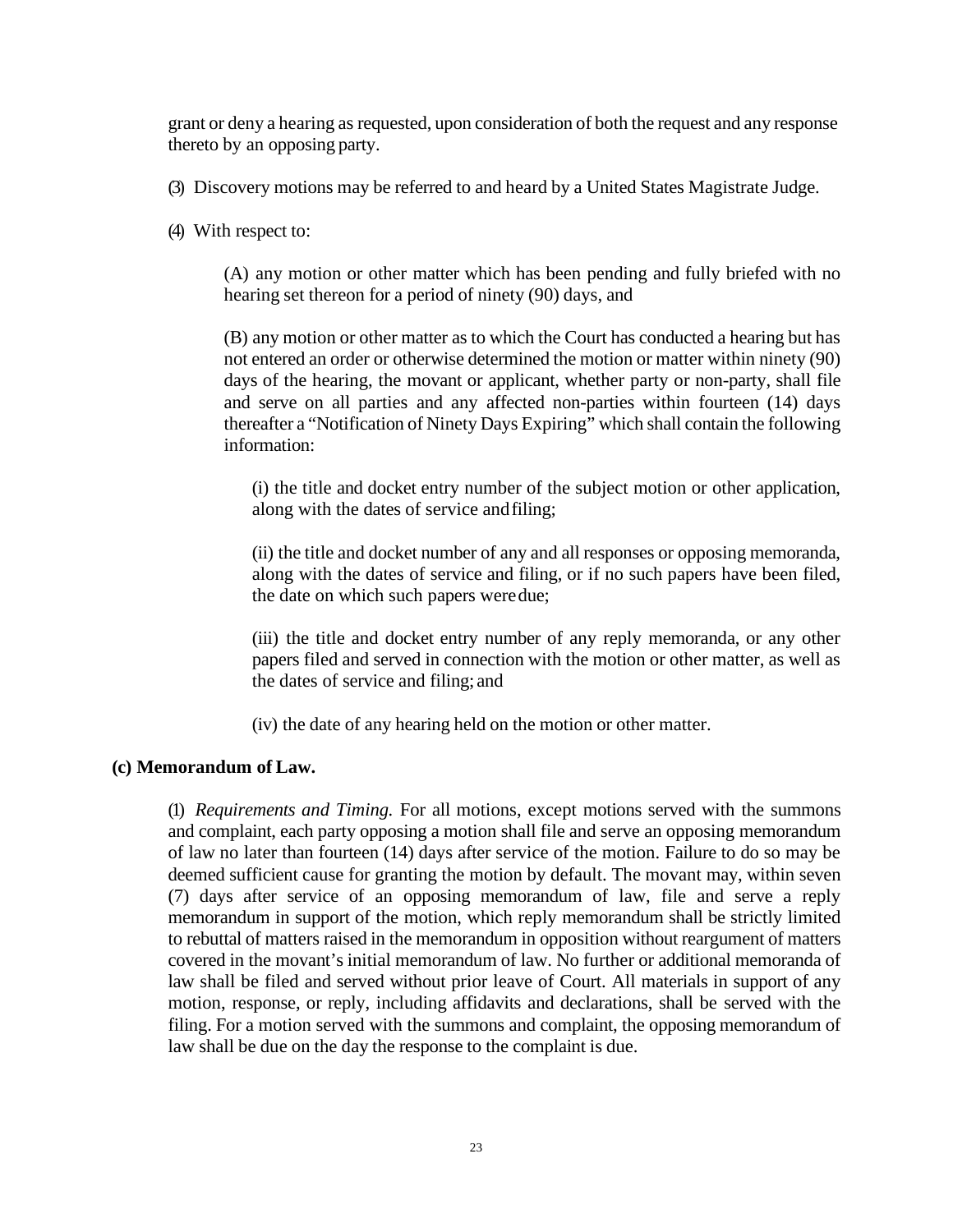Time shall be computed under this Local Rule in accordance with applicable federal rules of procedure (*e.g.,* Fed. R. Civ. P. 6(a) and Fed. R. Crim. P.45(a)).

(2) *Length.* Absent prior permission of the Court, neither a motion and its incorporated memorandum of law nor the opposing memorandum of law shall exceed twenty (20) pages; a reply memorandum shall not exceed ten (10) pages. As long as no substantive part of the submission appears on the same page(s), the following items do not count toward page limitations for purposes of this rule and any other rules or orders setting forth page limitations: title pages preceding the first page of text, tables of contents, tables of citations, "request for hearing" sections, signature pages, certificates of good faith conferences, and certificates of service. Filing and service of multiple motions for partial summary judgment is prohibited, absent prior permission of the Court. This prohibition does not preclude a party from filing both a motion for summary judgment asserting an immunity from suit and a later motion for summary judgment addressing any issues that may remain in the case. This prohibition also is not triggered when, as permitted by Fed. R. Civ. P. 12(d), the Court elects to treat a motion filed pursuant to Fed. R. Civ. P. 12(b) or 12(c) as a summary judgment motion.

<span id="page-23-0"></span>**(d) Emergency Motions and Expedited Motions.** The Court may, upon written motion and good cause shown, waive the time requirements of this Local Rule and grant an immediate or expedited hearing on any matter requiring such expedited procedure. A filer may seek expedited consideration through either an emergency motion or an expedited motion in accordance with the following requirements:

(1) *Emergency Motions.* A filer requesting emergency action must include the words "Emergency Motion" in the title of the motion and must set forth in detail the nature of the emergency, the date by which a ruling is necessary, and the reason the ruling is needed by the stated date. The unwarranted designation of a motion as an emergency motion may result in sanctions. The filer must certify that the matter is a true emergency by including the following certification before the motion's signatureblock:

> After reviewing the facts and researching applicable legal principles, I certify that this motion in fact presents a true emergency (as opposed to a matter that may need only expedited treatment) and requires an immediate ruling because the Court would not be able to provide meaningful relief to a critical, non-routine issue after the expiration of seven days. I understand that an unwarranted certification may lead to sanctions.

As prescribed by Section 10 of the CM/ECF Administrative Procedures, a party seeking to file an emergency motion must file and serve the documents electronically via CM/ECF using the events specifically earmarked for emergency matters. Motions are not considered emergencies if the urgency arises because of the attorney's or party's own dilatory conduct. Generally, unless a motion will become moot if not ruled on within seven (7) days, the motion should not be filed as an emergency motion.

(2) *Expedited Motions*. A filer whose time-sensitive motion does not qualify as an emergency motion but who nonetheless requires an expedited ruling by a date certain may file an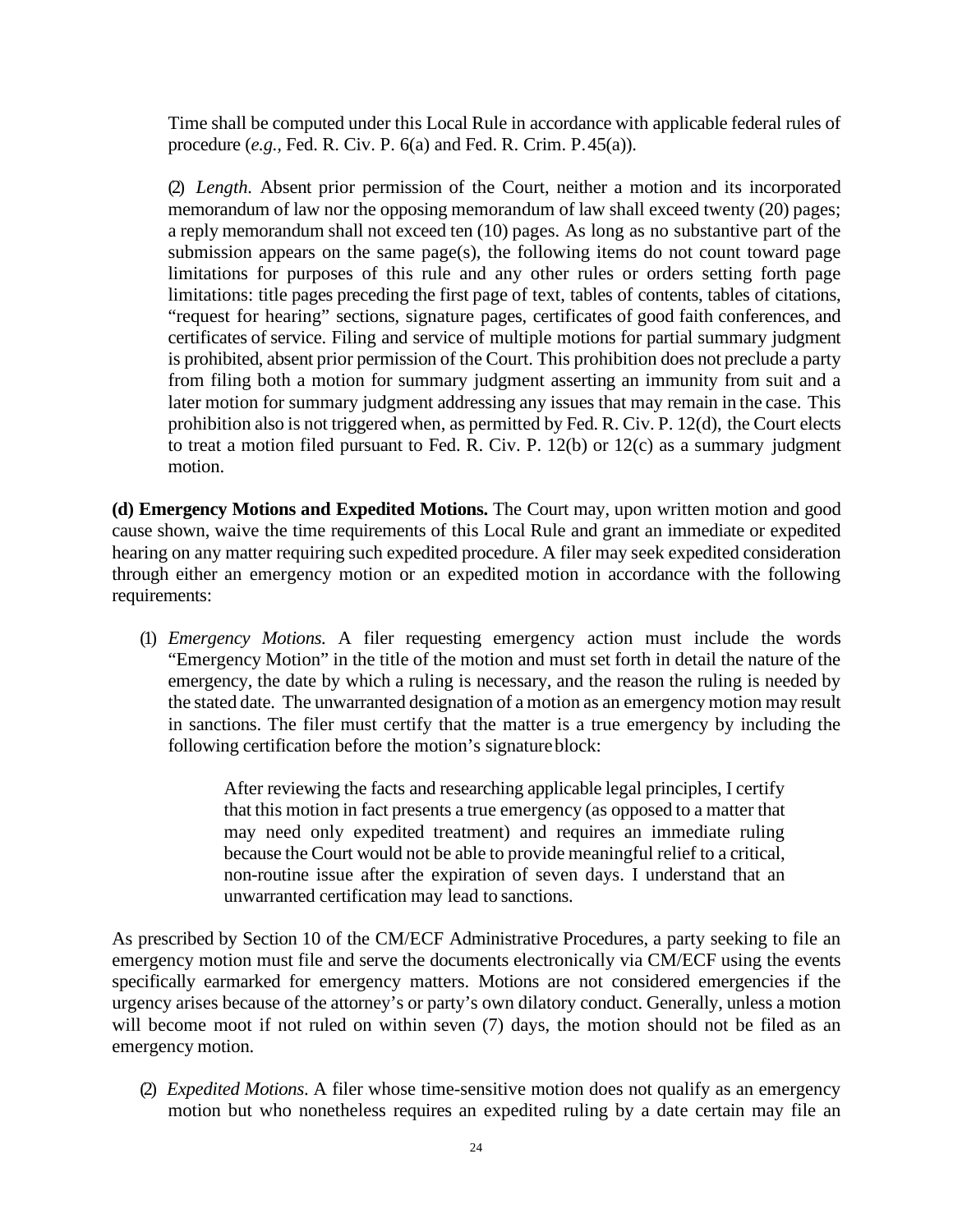expedited motion in lieu of an emergency motion. The motion must include the words "Expedited Motion" in the title and must set forth in detail the date by which an expedited ruling is needed and the reason the ruling is needed by the stated date.

In criminal cases, emergency motions and expedited motions that are also ex parte or sealed must be conventionally filed.

A party appearing pro se must conventionally file emergency motions and expedited motions.

<span id="page-24-0"></span>**(e) Applications Previously Refused.** Whenever any motion or application has been made to any Judge or Magistrate Judge and has been refused in whole or in part, or has been granted conditionally, and a subsequent motion or application is made to a different District Judge or Magistrate Judge for the same relief in whole or in part, upon the same or any alleged different state of facts, it shall be the continuing duty of each party and attorney seeking such relief to present to the District Judge or Magistrate Judge to whom the subsequent application is made an affidavit setting forth the material facts and circumstances surrounding each prior application, including: (1) when and to what District Judge or Magistrate Judge the application was made; (2) what ruling was made thereon; and (3) what new or different facts and circumstances are claimed to exist which did not exist, or were not shown, upon the prior application. For failure to comply with the requirements of this Local Rule, any ruling made on the subsequent application may be set aside sua sponte or on ex parte motion.

Effective December 1, 1994. Amended effective April 15, 1996; April 15, 1997; April 15, 2000; April 1, 2004; April 15, 2005; April 15, 2006; April 15, 2007; April 15, 2009; April 15, 2010; April 15, 2011; December 1, 2011; December 1, 2014; December 1, 2015; December 1, 2016; December 1, 2017; December 3, 2018; December 2, 2019; December 1, 2020.

#### <span id="page-24-1"></span>**RULE 7.2 MOTIONS PENDING ON REMOVAL OR TRANSFER TO THIS COURT**

When a court transfers or a party removes an action to this Court, a true and legible copy of: (a) any pending motion and all documents previously filed in support thereof; and (b) any opposition to any such motion and all documents previously filed in opposition to any such motions, shall be filed and served by the moving party within seven (7) days of the entry of the order of transfer or the filing of the notice of removal unless those materials already have been made part of the case file in this Court. If there is a motion pending upon transfer or removal for which the moving party has not submitted a memorandum in support, the moving party shall file and serve such memorandum within fourteen (14) days after the filing of the notice of removal or the entry of the order or transfer. If the moving party filed a memorandum in support of the motion prior to removal but any party opposing the motion has not yet filed a memorandum in opposition, any party opposing the motion shall file and serve such memorandum within fourteen (14) days after the filing of the notice of removal or the entry of the order of transfer. All parties shall then comply with the briefingdeadlines provided in Local Rule 7.1(c).

Effective December 1, 1994. Amended effective April 15, 2003; April 15, 2007; April 15, 2010; December 1, 2015; December 2, 2019.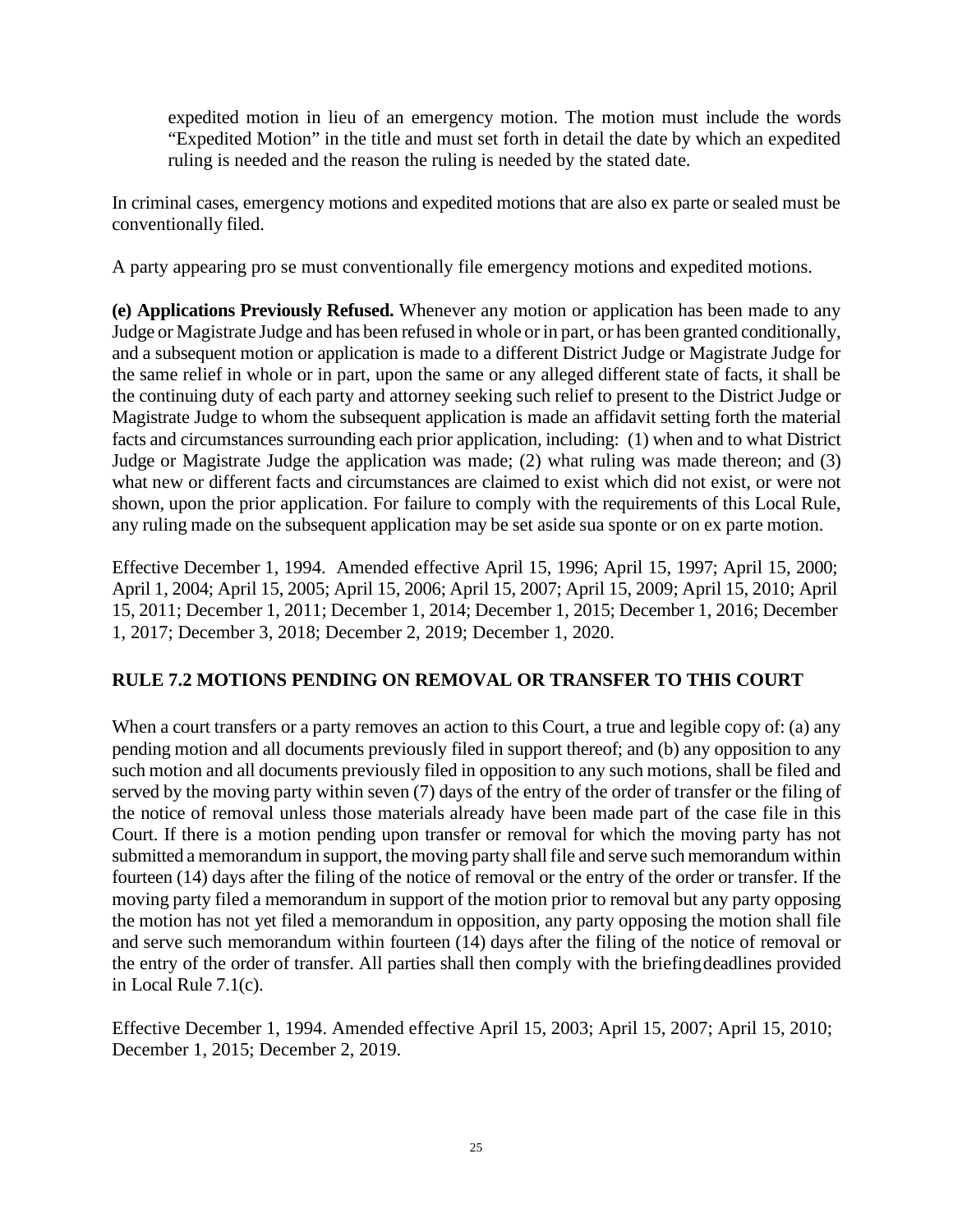#### **Authority**

(1993) Former Local Rule 10D.

#### <span id="page-25-0"></span>**RULE 7.3 ATTORNEYS FEES AND COSTS**

<span id="page-25-1"></span>**(a) Motions for Attorneys' Fees and/or Non-Taxable Expenses and Costs.** This rule provides a mechanism to assist parties in resolving attorneys fee and costs disputes by agreement. A motion for an award of attorneys' fees and/or non-taxable expenses and costs arising from the entry of a final judgment or order shall not be filed until a good faith effort to resolve the motion, as described in paragraph (b) below, has been completed. The motionshall:

(1) be filed and served within sixty (60) days of the entry of the final judgment or order giving rise to the claim, regardless of the prospect or pendency of supplemental review or appellate proceedings;

(2) identify the judgment or other order which gives rise to the motion, as well asthe statute, rule, or other grounds entitling the moving party to the award;

(3) state the amount sought;

(4) disclose the terms of any applicable feeagreement;

(5) provide:

(A) the identity, experience, and qualifications for each timekeeper for whom fees are sought;

(B) the number of hours reasonably expended by each suchtimekeeper;

(C) a description of the tasks done during those hours; and

(D) the hourly rate(s)claimed for each timekeeper;

(6) describe and document with invoices all incurred and claimed fees and expenses not taxable under 28 U.S.C. § 1920;

(7) be verified; and

(8) certify that a good faith effort to resolve issues by agreement occurred pursuant to Local Rule 7.3(b), describing what was and was not resolved by agreement and addressing separately the issues of entitlement to fees andamount.

Within fourteen (14) days after service of the motion, the respondent shall describe with reasonable particularity each time entry or nontaxable expense to which it objects, both as to issues of entitlement and as to amount, and shall provide supporting legal authority. If a party objects to an hourly rate, its counsel must submit an affidavit giving its firm's hourly rates for the matter and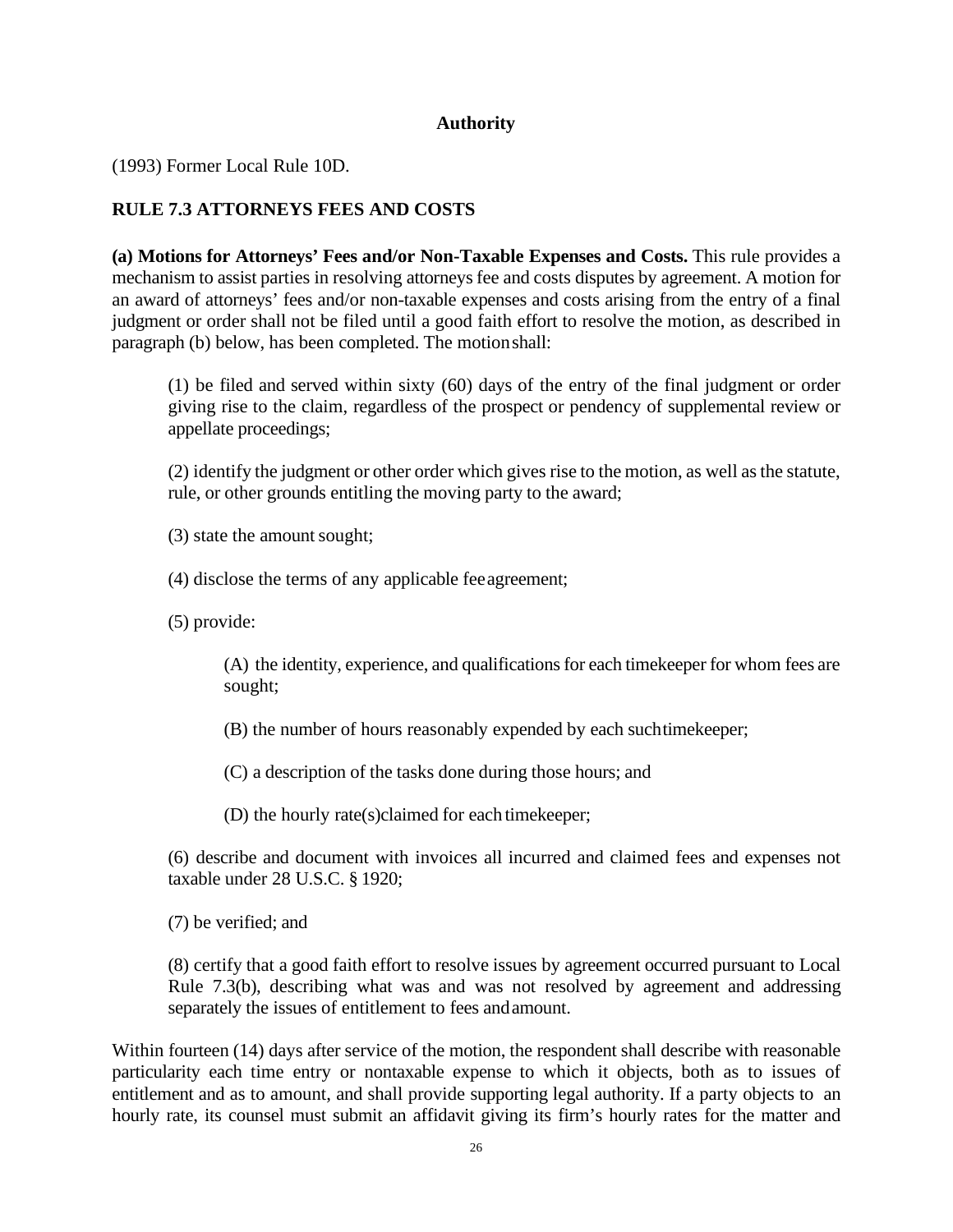<span id="page-26-2"></span>include any contingency, partial contingency, or other arrangements that could change the effective hourly rate. Pursuant to Federal Rule of Civil Procedure 54(d)(2)(C), either party may move the Court to determine entitlement prior to submission on the issue of amount. This Local Rule's requirements of disclosure are not intended to require the disclosure of privileged, immune, or protected material.

A party shall seek costs that are taxable under 28 U.S.C. § 1920 by filing and serving a bill of costs and supporting memorandum in accordance with paragraph 7.3(c) below. The costs and expenses sought in a motion under this paragraph shall not include any cost sought in a bill of costs.

<span id="page-26-0"></span>**(b) Good Faith Effort to Resolve Issues by Agreement.** Except as to any aspect of a fee claim upon which the parties agree, a draft motion compliant with Local Rule 7.3(a)(1)-(8) must be served but not filed at least thirty (30) days prior to the deadline for filing any motion for attorneys' fees and/or costs that is governed by this Local Rule. Within twenty-one (21) days of service of the draft motion, the parties shall confer and attempt in good faith to agree on entitlement to and the amount of fees and expenses not taxable under 28 U.S.C. § 1920. The respondent shall describe in writing and with reasonable particularity each time entry or nontaxable expense to which it objects, both as to issues of entitlement and as to amount, and shall provide supporting legal authority. If a federal statute provides a deadline of fewer than sixty (60) days for a motion governed by Local Rule 7.3(a), the parties need not comply with thisparagraph's requirements.

<span id="page-26-1"></span>**(c) Bill of Costs.** A bill of costs pursuant to 28 U.S.C. § 1920 shall be filed and served within thirty (30) days of entry of final judgment or other appealable order that gives rise to a right to tax costs under the circumstances listed in 28 U.S.C. § 1920. Prior to filing the bill of costs, the moving party shall confer with affected parties under the procedure outlined in S.D.Fla.L.R.7.1(a)(3) in a good faith effort to resolve the items of costs beingsought.

An application for a bill of costs must be submitted on form (or in form substantially similar to) AO 133 of the Administrative Office of the United States Courts and shall be limited to the costs permitted by 28 U.S.C. § 1920. Expenses and costs that the party believes are recoverable although not identified in § 1920 shall be moved for as provided in paragraph 7.3(a) above. The bill of costs shall attach copies of any documentation showing the amount of costs and shall be supported by a memorandum not exceeding ten (10) pages. The prospects or pendency of supplemental review or appellate proceedings shall not toll or otherwise extend the time for filing a bill of costs with the Court.

Effective December 1, 1994. Amended effective April 15, 1999; April 15, 2001; April 15, 2005; April 15, 2006; April 15, 2007; April 15, 2010; April 15, 2011; December 1, 2011; December 3, 2012; December 1, 2015; December 2, 2019; December 1, 2020.

#### **Authority**

(1993) Former Local Rule 10F, renumbered per Model Rules.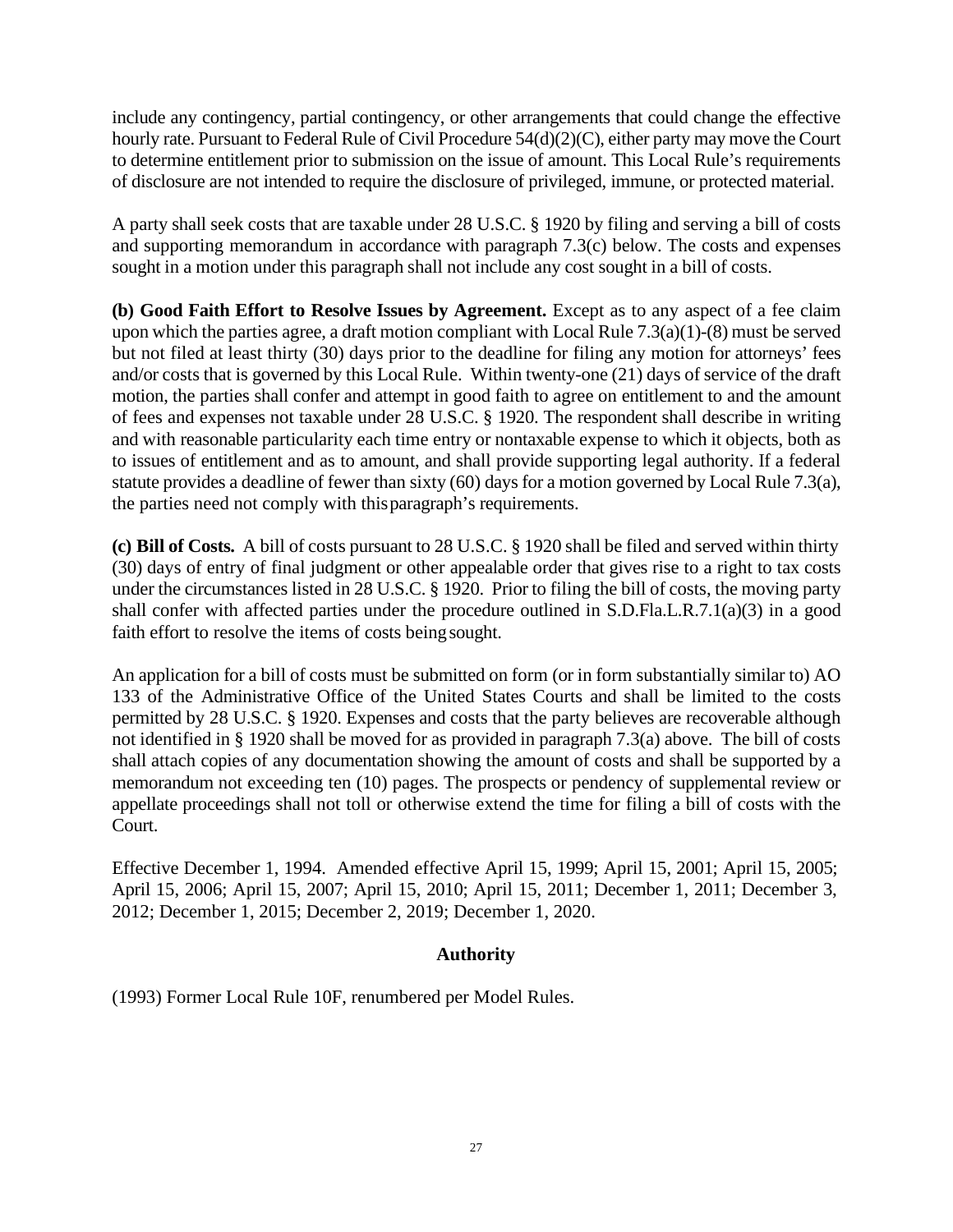#### <span id="page-27-5"></span>**RULE 7.6 CONTINUANCES OF TRIALS AND HEARINGS**

A continuance of any trial, pretrial conference, or other hearing will be granted only on exceptional circumstances. No such continuance will be granted on stipulation of counsel alone. However, upon written notice served and filed at the earliest practical date prior to the trial, pretrial conference, or other hearing, and supported by affidavit setting forth a full showing of good cause, a continuance may be granted by theCourt.

Effective December 1,1994.

#### **Authority**

(1993) Former Local Rule 11. Renumbered in accordance with Model Rules.

#### <span id="page-27-0"></span>**RULE 7.7 CORRESPONDENCE TO THE COURT**

Unlessinvited or directed by the presiding Judge, attorneys and any party represented by an attorney shall not: (a) address or present to the Court in the form of a letter or the like any application requesting relief in any form, citing authorities, or presenting arguments; or (b) furnish the Court with copies of correspondence between or among counsel, or any party represented by an attorney, except when necessary as an exhibit when seeking relief from the Court. Local Rule 5.1(c) above governs the provision of "courtesy copies" to a Judge.

Effective December 1, 1994. Amended effective April 15, 2003; April 15, 2007; December 1, 2015.

#### **Authority**

(1993) Former Local Rule 10M.

#### <span id="page-27-1"></span>**RULE 11.1 ATTORNEYS**

<span id="page-27-2"></span>**(a) Roll of Attorneys.** The Bar of this Court shall consist of those persons heretofore admitted and those who may hereafter be admitted in accordance with the Rules Governing the Admission, Practice, Peer Review, and Discipline of Attorneys.

<span id="page-27-3"></span>**(b) Contempt of Court.** Any person who before his or her admission to the Bar of this Court or during his or her disbarment or suspension exercises in this District in any action or proceeding pending in this Court any of the privileges of a member of the Bar, or who pretends to be entitled to do so, may be found guilty of contempt of Court.

<span id="page-27-4"></span>**(c) Professional Conduct.** The standards of professional conduct of members of the Bar of this Court shall include the current Rules Regulating The Florida Bar. For a violation of any of these canons in connection with any matter pending before this Court, an attorney may be subjected to appropriate disciplinary action.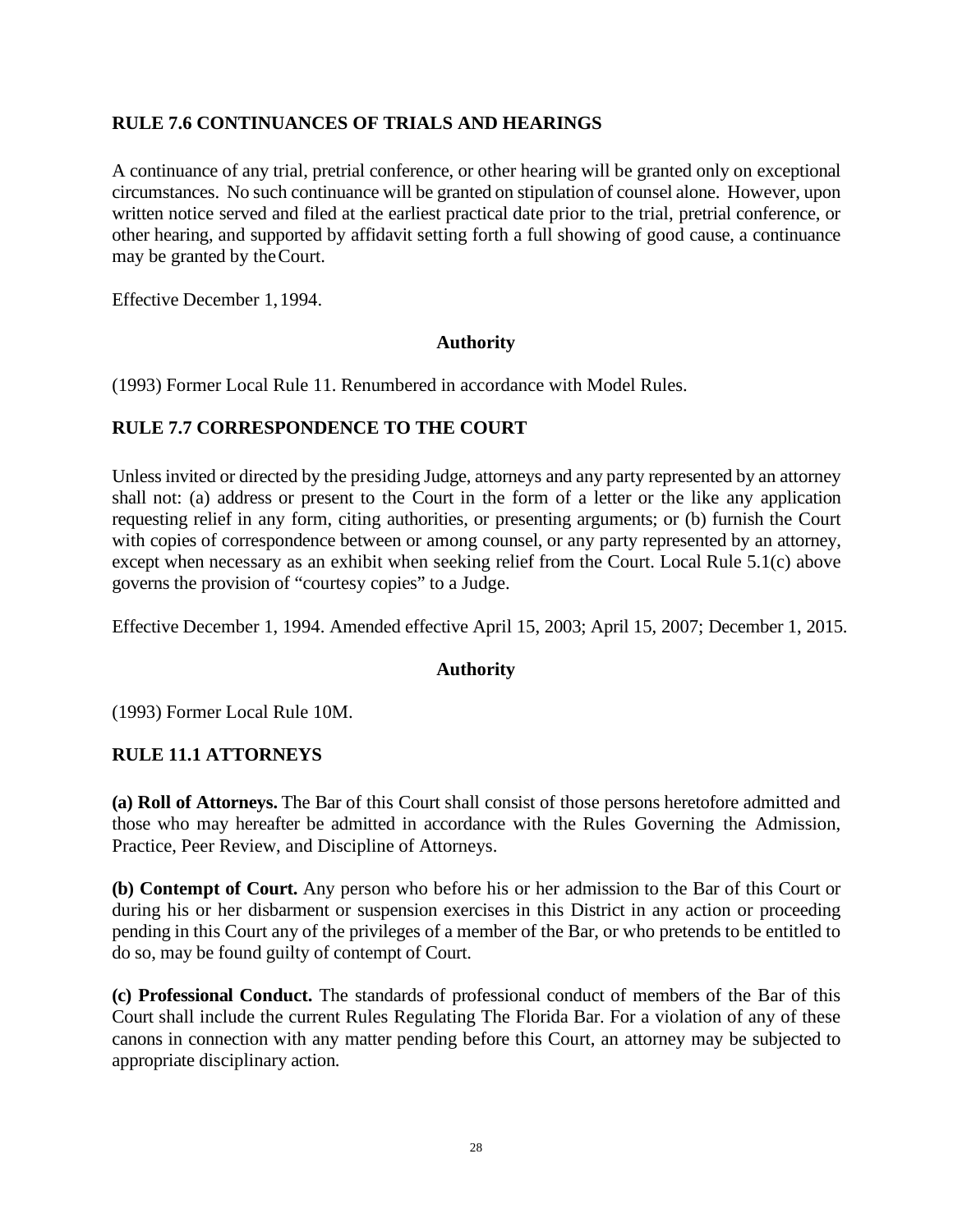#### <span id="page-28-0"></span>**(d) Appearance by Attorney.**

(1) The filing of any pleading, written motion, or other paper shall constitute anappearance by the person who signs such paper unless the paper specifies otherwise.

(2) Unless they have noticed their appearance by filing a pleading, written motion, or other paper, any attorney appearing on behalf of a non-party witness at a hearing shall file and serve a notice of appearance prior to the attorney's appearance on behalf of the attorney's client at the hearing. When the appearance relates to a grand jury matter, the notice of appearance shall be filed with the Clerk of the Court in such manner as to maintain the secrecy requirements of grand jury proceedings, if applicable.

#### (3) Withdrawal of appearance.

(A) Except as provided by subpart (B) herein, no attorney shall withdraw the attorney's appearance in any action or proceeding except by leave of Court after notice served on the attorney's client and opposing counsel. A motion to withdraw shall include a current mailing address for the attorney's client or the client's new or remaining counsel.

(B) The appearance of an Assistant Federal Public Defender, Assistant United States Attorney, or other federal, state, or local government attorney is withdrawn when a notice of reassignment or notice of substitution is filed in which an attorney from the withdrawing attorney's office provides notice of that substitute attorney's appearancein the action or proceeding.

(4) Whenever a party has appeared by attorney, the party cannot thereafter appear or act on the party's own behalf in the action or proceeding, or take any step therein, unless an order of substitution shall first have been made by the Court, after notice to the attorney of such party, and to the opposite party; provided, that the Court may in its discretion hear a party in open court, notwithstanding the fact that the party has appeared or is represented by an attorney.

(5) When an attorney dies, or is removed or suspended, or ceases to act as such, a party to an action or proceeding for whom the attorney was acting as counsel must, before any further proceedings are had in the action on the party's behalf, appoint another attorney or appear in person, unless such party is already represented by anotherattorney.

(6) No agreement between parties or their attorneys, the existence of which is not conceded, in relation to the proceedings or evidence in an action, will be considered by the Court unless the same is made before the Court and noted in the record or is reduced to writing and subscribed by the party or attorney against whom it is asserted.

(7) Only one (1) attorney on each side shall examine or cross-examine a witness, and not more than two (2) attorneys on each side shall argue the merits of the action or proceeding unless the Court shall otherwise permit.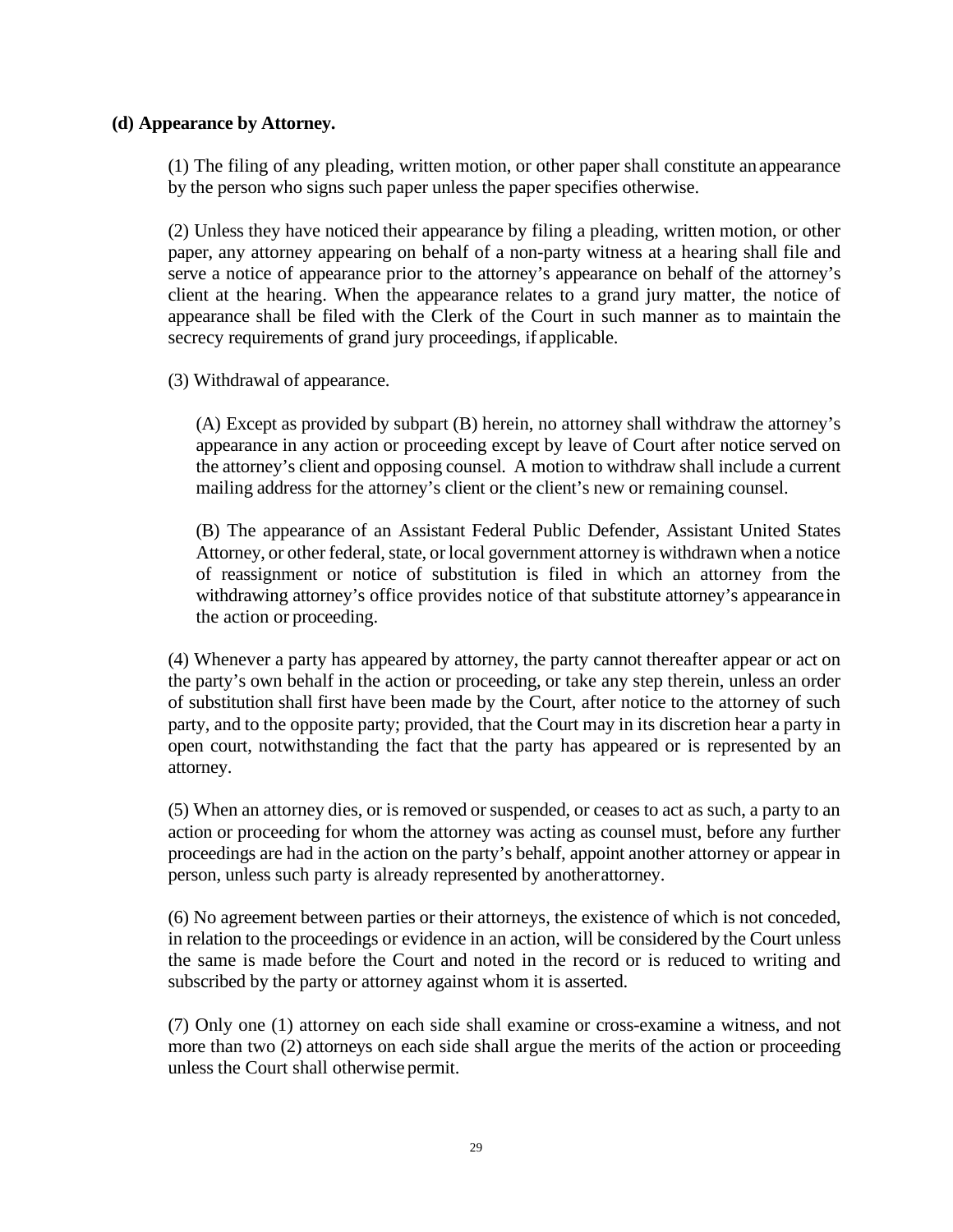**(e) Relations with Jury.** Before and during the trial, a lawyer shall avoid communicating with a juror in a case with which a lawyer is connected about any subject, whether pertaining to the case or not. After the jury has been discharged, a lawyer shall not communicate with a member of the jury about a case with which the lawyer and the juror have been connected without leave of Court granted for good cause shown. In such case, the Court may allow counsel to interview jurors to determine whether their verdict is subject to legal challenge, and may limit the time, place, and circumstances under which the interviews may be conducted. The Court also may authorize certain other post-trial lawyer/jury communications in specific cases as the Court may determine to be appropriate under the circumstances. During any Court-conducted or authorized inquiry, a lawyer shall not ask questions of or make comments to a juror that are calculated to harass or embarrass the juror or to influence the juror's actions in future jury service. Nothing in this rule shall prohibit a lawyer from communicating with a juror after the jury has been discharged where the communication is not related to the case and either the juror initiates the communication or the lawyer encounters the juror in a social or business setting unrelated to thecase.

<span id="page-29-0"></span>**(f) Relation to Other Rules.** This Local Rule governing attorneys is supplemented by the Rules Governing the Admission, Practice, Peer Review, and Discipline of Attorneys.

<span id="page-29-1"></span>**(g) Responsibility to Maintain Current Contact Information**. Each member of the Bar of the Southern District, any attorney appearing *pro hac vice*, and any party appearing *pro se* shall maintain current contact information with the Clerk of Court. Each attorney shall update contact information including e-mail address within seven (7) days of a change. A party appearing *pro se* shall conventionally file a Notice of Current Address with updated contact information within seven (7) days of a change. The failure to comply shall not constitute grounds for relief from deadlines imposed by Rule or by the Court. All Court Orders and Notices will be deemed to be appropriately served if directed either electronically or by conventional mail consistent with information on file with the Clerk ofCourt.

Effective December 1, 1994. Amended effective April 15, 2002; April 15, 2007; April 15, 2010; April 15, 2011; December 1, 2011; December 1, 2015; December 1, 2016; December 2, 2019; December 1, 2020.

#### **Authority**

(1993) Former Local Rule 16. Renumbered per Model Rules.

#### <span id="page-29-2"></span>**RULE 15.1 FORM OF A MOTION TO AMEND AND ITS SUPPORTING DOCUMENTATION**

A party who moves to amend a pleading shall attach the original of the amendment to the motion in the manner prescribed by Section 3I(1) of the CM/ECF Administrative Procedures. Any amendment to a pleading, whether filed as a matter of course or upon a successful motion to amend, must, except by leave of Court, reproduce the entire pleading as amended, and may not incorporate any prior pleading by reference. When a motion to amend is granted, the amended pleading shall be separately filed and served forthwith.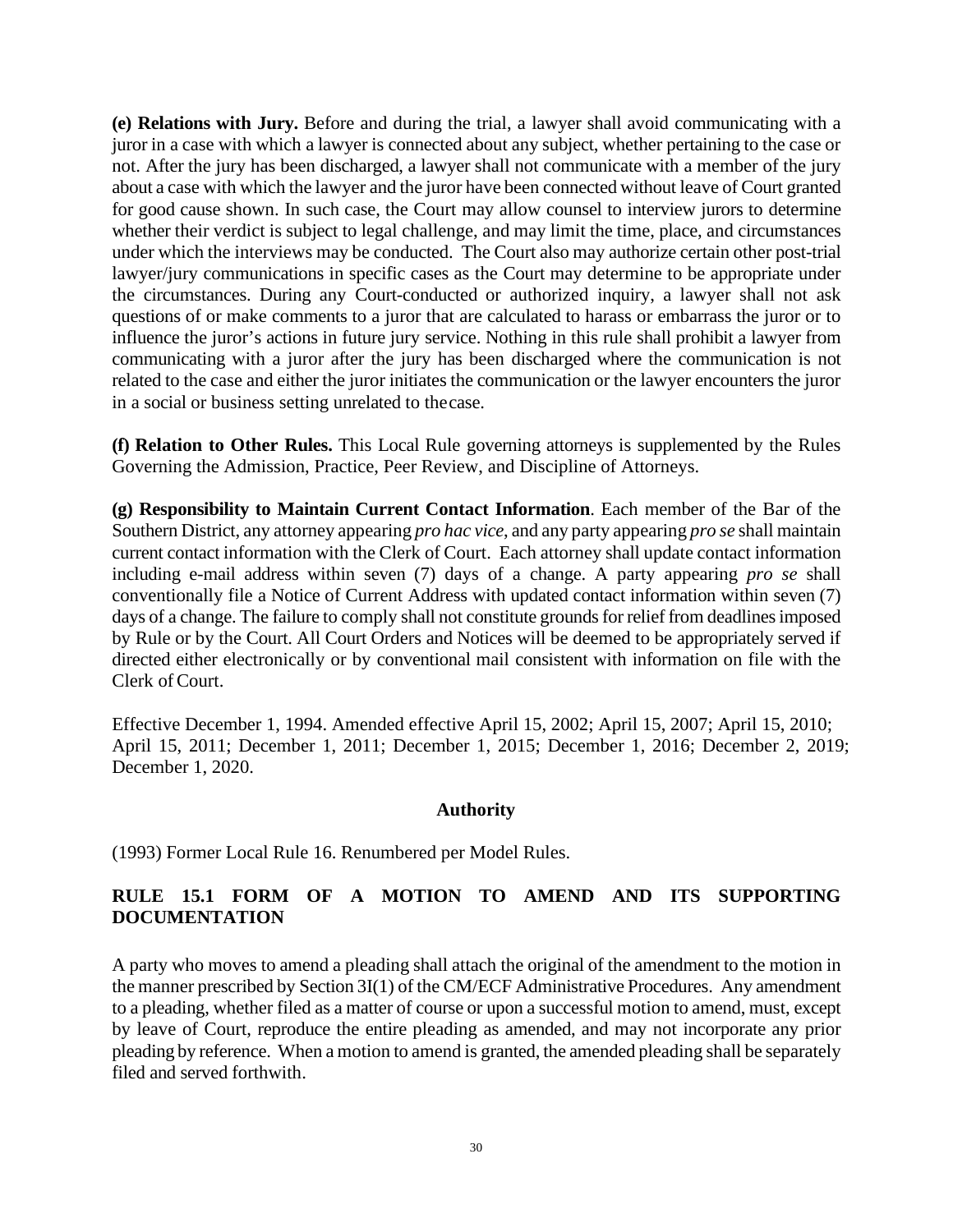Effective December 1, 1994. Amended effective April 15, 2007; December 1, 2015.

#### **Authority**

(1993) Model Local Rule 15.1.

#### <span id="page-30-0"></span>**RULE 16.1 PRETRIAL PROCEDURE IN CIVIL ACTIONS**

#### <span id="page-30-1"></span>**(a) Differentiated Case Management in Civil Actions.**

(1) *Definition.* "Differentiated Case Management" is a system for managing cases based on the complexity of each case and the requirement for judicial involvement. Civil cases having similar characteristics are identified, grouped and assigned to designated tracks. Each track employs a case management plan tailored to the general requirements of similarly situated cases.

(2) *Case Management Tracks.* There shall be three (3) case management tracks, asfollows:

(A) Expedited-a relatively non-complex case requiring only one (1) to three (3) days of trial may be assigned to an expedited track in which discovery shall be completed within the period of ninety (90) to 179 days from the date of the Scheduling Order.

(B) Standard Track-a case requiring three (3) to ten (10) days of trial may be assigned to a standard track in which discovery shall be completed within 180 to 269 days from the date of the SchedulingOrder.

(C) Complex Track-an unusually complex case requiring over ten (10) days of trial may be assigned to the complex track in which discovery shall be completed within 270 to 365 days from the date of the Scheduling Order.

(3) *Evaluation and Assignment of Cases.* The following factors shall be considered in evaluating and assigning cases to a particular track: the complexity of the case, number of parties, number of expert witnesses, volume of evidence, problems locating or preserving evidence, time estimated by the parties for discovery and time reasonably required for trial, among other factors.The majority of civil cases will be assigned to a standard track.

(4) The parties shall recommend to the Court in their proposed Scheduling Order filed pursuant to Local Rule 16.1(b), to which particular track the case should beassigned.

#### <span id="page-30-2"></span>**(b) Scheduling Conference and Order.**

(1) *Party Conference.* Except in categories of proceedings exempted from initial disclosures under Federal Rule of Civil Procedure 26(a)(1)(B), or when otherwise ordered, counsel for the parties (or the party, if proceeding pro se), as soon as practicable and in any event at least twenty-one (21) days before a scheduling conference is held or a scheduling order is due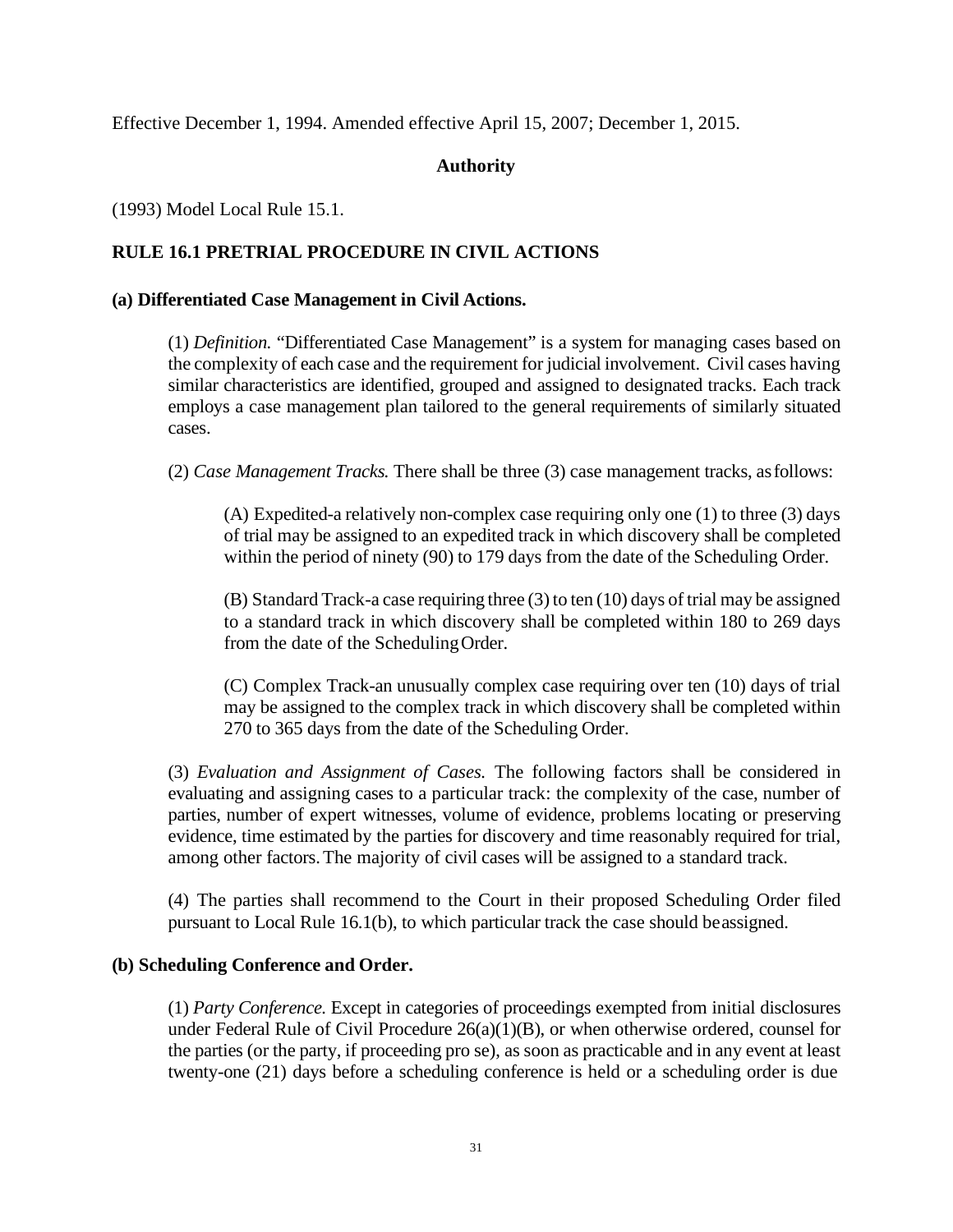under Federal Rule of Civil Procedure 16(b), *must* meet in person, by telephone, or by other comparable means, for the purposes prescribed by Federal Rule of Civil Procedure 26(f).

(2) *Conference Report.* The attorneys of record and all unrepresented parties that have appeared in the case are jointly responsible for submitting to the Court, within fourteen (14) days of the conference, a written report outlining the discovery plan and discussing:

(A) the likelihood of settlement;

(B) the likelihood of appearance in the action of additionalparties;

(C) proposed limits on the time:

(i) to join other parties and to amend the pleadings;

(ii) to file and hear motions; and

(iii) to complete discovery.

(D) proposals for the formulation and simplification of issues, including the elimination of frivolous claims or defenses, and the number and timing of motions for summary judgment or partial summary judgment;

(E) the necessity or desirability of amendments to the pleadings;

(F) the possibility of obtaining admissions of fact and of documents, electronically stored information or things which will avoid unnecessary proof, stipulations regarding authenticity of documents, electronically stored information or things, and the need for advance rulings from the Court on admissibility of evidence;

(G) suggestions for the avoidance of unnecessary proof and of cumulative evidence;

(H) suggestions on the advisability of referring matters to a Magistrate Judge or master;

(I) a preliminary estimate of the time required fortrial;

(J) requested date or dates for conferences before trial, a final pretrial conference, and trial;

(K) any issues about:

(i) disclosure, discovery, or preservation of electronically stored information, including the form or forms in which it should be produced;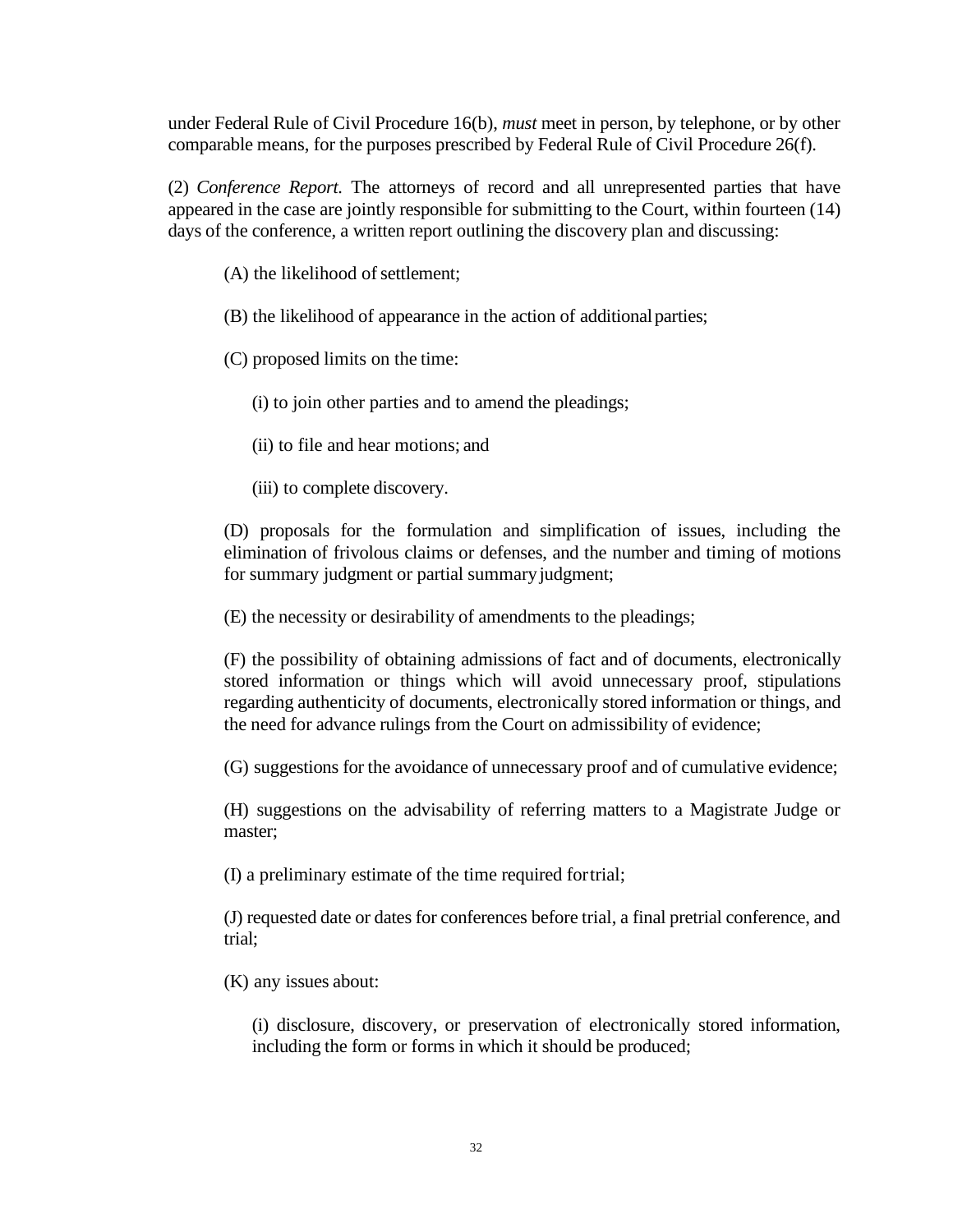(ii) claims of privilege or of protection as trial-preparation materials, including - - if the parties agree on a procedure to assert those claims after production - whether to ask the court to include their agreement in an order under Federal Rule of Evidence 502; and

(iii) when the parties have agreed to use the ESIChecklist available on theCourt's website (www.flsd.uscourts.gov), matters enumerated on the ESI Checklist; and

(L) any other information that might be helpful to the Court in setting the case for status or pretrial conference.

(3) *Joint Proposed Scheduling Order.* The Report shall be accompanied by a Joint Proposed Scheduling Order which shall contain the following information:

(A) Assignment of the case to a particular track pursuant to Local Rule  $16.1(a)$  above;

(B) The detailed discovery schedule agreed to by the parties;

(C) Any agreements or issues to be decided by the Court regarding thepreservation, disclosure, and discovery of documents, electronically stored information, orthings;

(D) Any agreements the parties reach for asserting claims of privilege or protection of trial preparation material after production;

(E) A limitation of the time to join additional parties and to amend the pleadings;

(F) A space for insertion of a date certain for filing all pretrial motions;

(G) A space for insertion of a date certain for resolution of all pretrial motions by the Court;

(H) Any proposed use of the Manual on Complex Litigation and any other need for rule variations, such as on deposition length or number of depositions;

(I) A space for insertion of a date certain for the date of pretrial conference (if one is to be held); and

(J) A space for insertion of the date certain for trial.

In all civil cases (except those expressly exempted below) the Court shall enter a Scheduling Order as soon as practicable but in any event within sixty (60) days after the appearance of a defendant and within ninety (90) days after the complaint has been served on a defendant. It is within the discretion of each Judge to decide whether to hold a scheduling conference with the parties prior to entering the SchedulingOrder.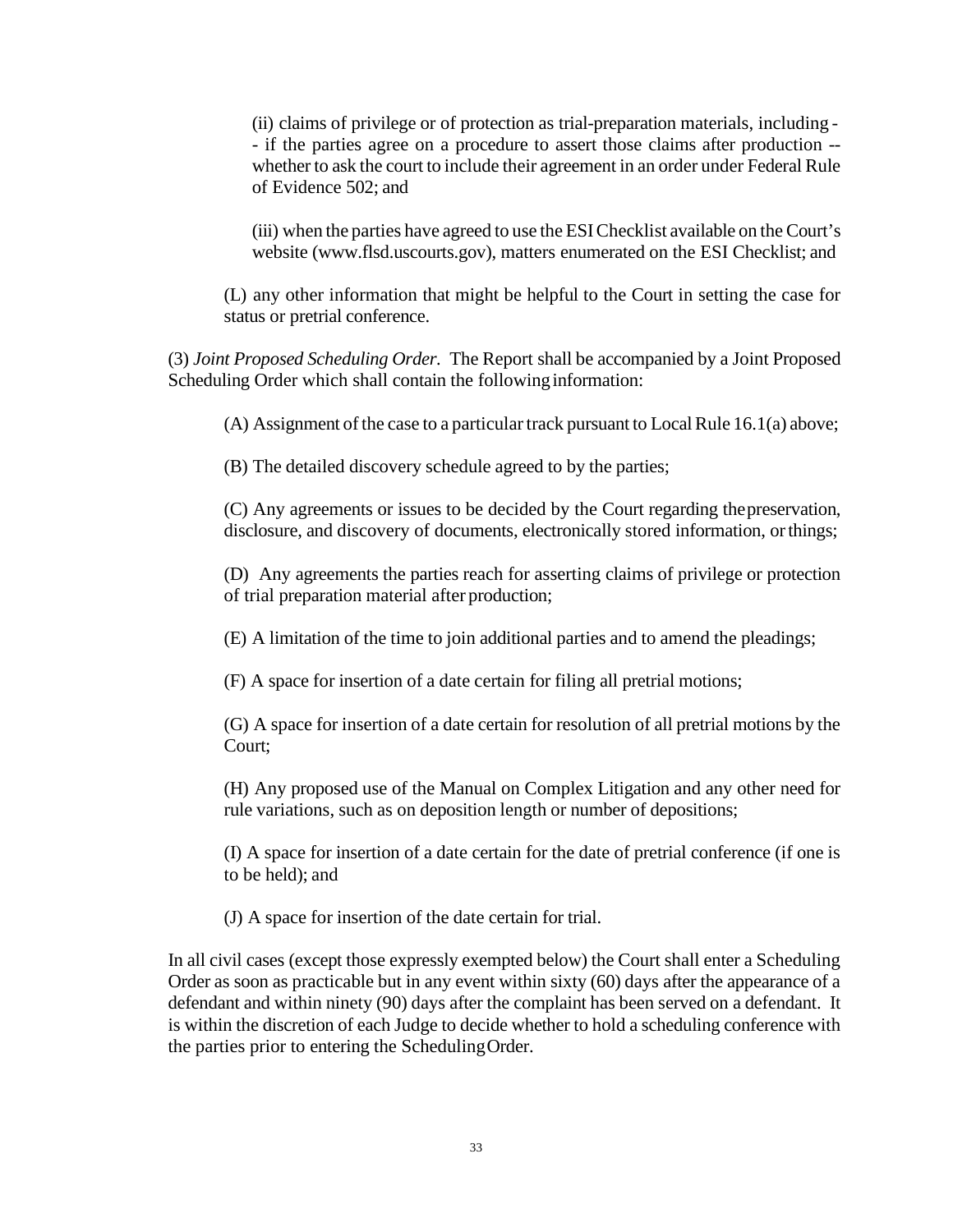(4) *Notice of Requirement.* Counsel for plaintiff, or plaintiff if proceeding pro se, shall be responsible for giving notice of the requirements of this subsection to each defendant or counsel for each defendant as soon as possible after such defendant's firstappearance.

(5) *Exempt Actions.* The categories of proceedings exempted from initial disclosures under Federal Rule of Civil Procedure  $26(a)(1)(B)$  are exempt from the requirements of this subsection. The Court shall have the discretion to enter a Scheduling Order or hold a Scheduling Conference in any case even if such case is within an exempt category.

(6) *Compliance with Pretrial Orders.* Regardless of whether the action is exempt pursuant to Federal Rule of Civil Procedure  $26(a)(1)(B)$ , the parties are required to comply with any pretrial orders by the Court and the requirements of this Local Rule including, but not limited to, orders setting pretrial conferences and establishing deadlines by which the parties' counsel must meet, prepare and submit pretrial stipulations, complete discovery, exchange reports of expert witnesses, and submit memoranda of law and proposed juryinstructions.

<span id="page-33-0"></span>**(c) Pretrial Conference Mandatory.** A pretrial conference pursuant to Federal Rule of Civil Procedure 16(a), shall be held in every civil action unless the Court specifically orders otherwise. Each party shall be represented at the pretrial conference and at meetings held pursuant to paragraph (d) hereof by the attorney who will conduct the trial, except for good cause shown a party may be represented by another attorney who has complete information about the action and is authorized to bind the party.

<span id="page-33-1"></span>**(d) Pretrial Disclosures and Meeting of Counsel.** Unless otherwise directed by the Court, at least thirty (30) days before trial each party must provide to the other party and promptly file and serve with the Court the information prescribed by Federal Rule of Civil Procedure 26(a)(3). No later than fourteen (14) days prior to the date of the pretrial conference, or if no pretrial conference is held, fourteen (14) days prior to the call of the calendar, counsel shall meet at a mutually convenient time and place and:

- (1) Discuss settlement.
- (2) Prepare a pretrial stipulation in accordance with paragraph (e) of this Local Rule.
- (3) Simplify the issues and stipulate to as many facts and issues as possible.
- (4) Examine all trial exhibits, except that impeachment exhibits need not be revealed.
- (5) Exchange any additional information as may expedite the trial.

<span id="page-33-2"></span>**(e) Pretrial Stipulation Must Be Filed.** It shall be the duty of counsel to see that the pretrial stipulation is drawn, executed by counsel for all parties, and filed and served on all parties and filed with the Court no later than seven (7) days prior to the pretrial conference, or if no pretrial conference is held, seven (7) days prior to the call of the calendar. The pretrial stipulation shall contain the following statements in separate numbered paragraphs as indicated: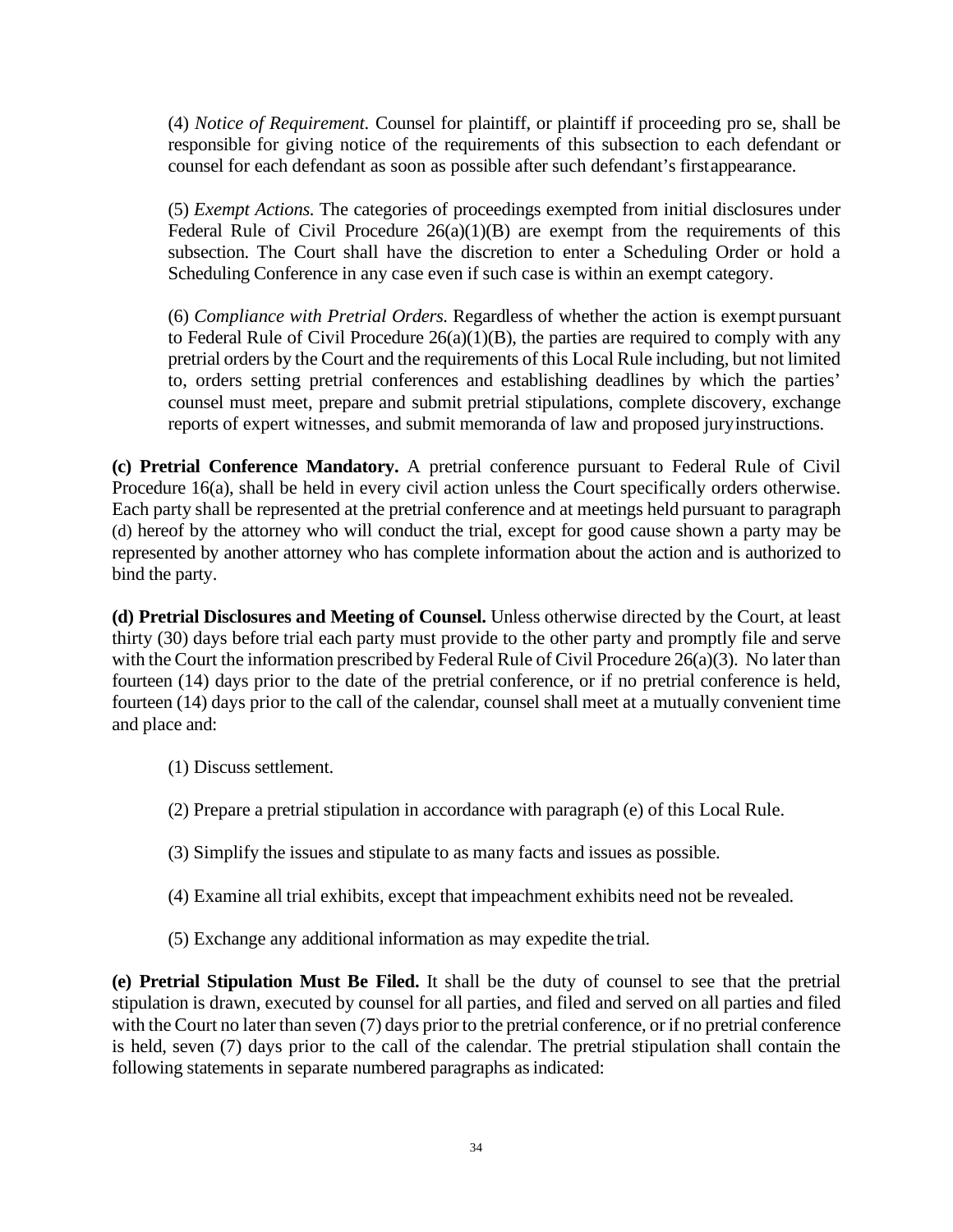(1) A short concise statement of the case by each party in the action.

(2) The basis of federal jurisdiction.

(3) The pleadings raising the issues.

(4) A list of all undisposed of motions or other matters requiring action by the Court.

(5) A concise statement of uncontested facts which will require no proof at trial, with reservations, if any.

(6) A statement in reasonable detail of issues of fact which remain to be litigated at trial. By way of example, reasonable details of issues of fact would include: (A) As to negligence or contributory negligence, the specific acts or omissions relied upon; (B) As to damages, the precise nature and extent of damages claimed; (C) As to unseaworthiness or unsafe condition of a vessel or its equipment, the material facts and circumstances relied upon; (D) As to breach of contract, the specific acts or omissions reliedupon.

(7) A concise statement of issues of law on which there is agreement.

(8) A concise statement of issues of law which remain for determination by the Court.

(9) Each party's numbered list of trial exhibits, other than impeachment exhibits, with objections, if any, to each exhibit, including the basis of all objections to each document, electronically stored information and thing. The list of exhibits shall be on separate schedules attached to the stipulation, should identify those which the party expects to offer and those which the party may offer if the need arises, and should identify concisely the basis for objection. In noting the basis for objections, the following codes should be used:

A–Authenticity

I–Contains inadmissible matter (mentions insurance, prior conviction, etc.) R–

Relevancy

H–Hearsay

UP–Unduly prejudicial-probative value outweighed by undue prejudice

P–Privileged

Counsel may agree on any other abbreviations for objections, and shall identify such codes in the exhibit listing them.

(10) Each party's numbered list of trial witnesses, with their addresses,separately identifying those whom the party expects to present and those whom the party may call if the need arises.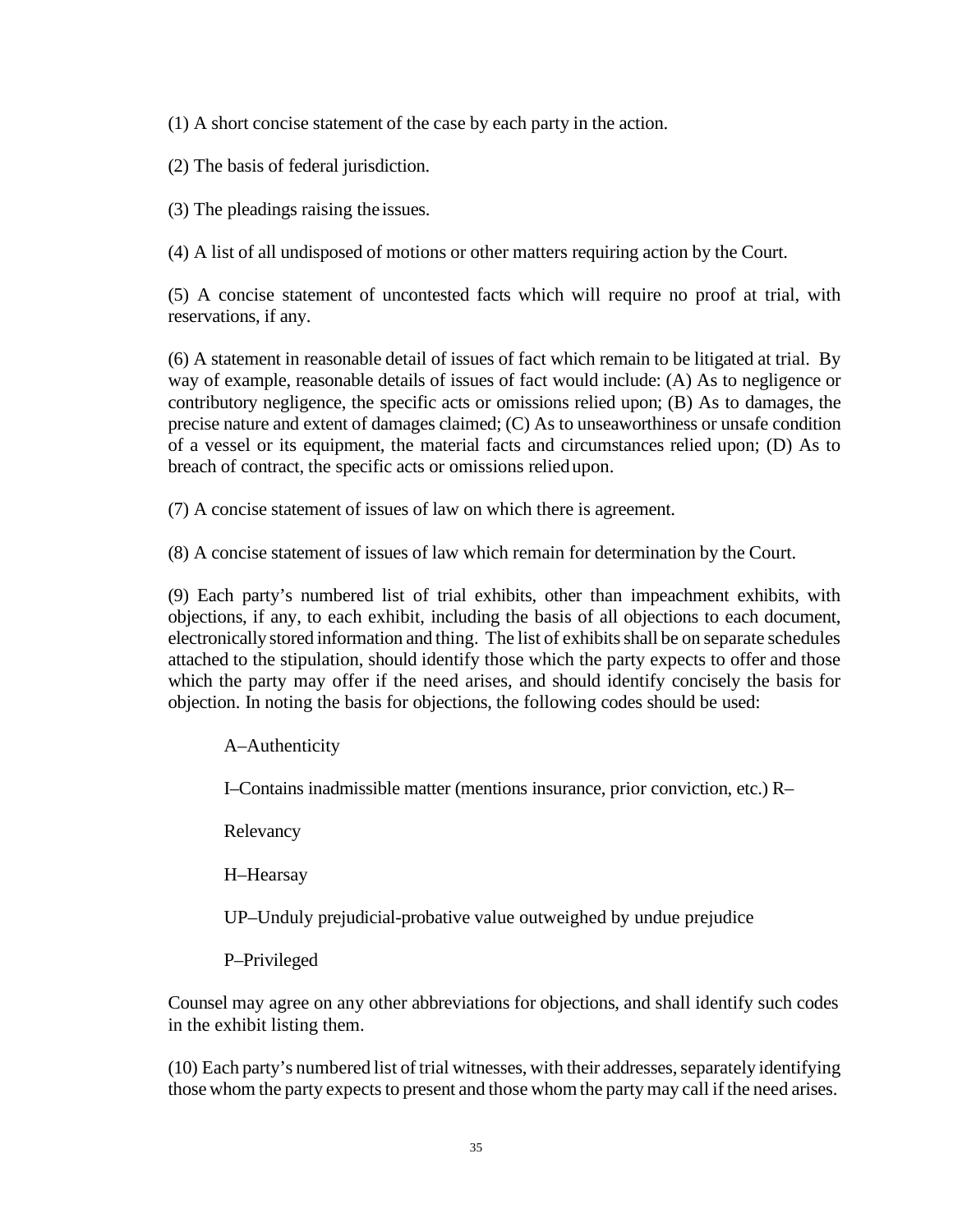<span id="page-35-6"></span>Witnesses whose testimony is expected to be presented by means of a deposition shall be so designated. Impeachment witnesses need not be listed. Expert witnesses shall be so designated.

(11) Estimated trial time.

(12) Where attorney's fees may be awarded to the prevailing party, an estimate of each party as to the maximum amount properlyallowable.

<span id="page-35-0"></span>**(f) Unilateral Filing of Pretrial Stipulation Where Counsel Do Not Agree.** If for any reason the pretrial stipulation is not executed by all counsel, each counsel shall file and serve separate proposed pretrial stipulations not later than seven (7) days prior to the pretrial conference, or if no pretrial conference is held, seven (7) days prior to the call of the calendar, with a statement of reasons no agreement was reached thereon.

<span id="page-35-1"></span>**(g) Record of Pretrial Conference Is Part of Trial Record.** Upon the conclusion of the final pretrial conference, the Court will enter further orders as may be appropriate. Thereafter the pretrial stipulation as so modified will control the course of the trial, and may be thereafter amended by the Court only to prevent manifest injustice. The record made upon the pretrial conference shall be deemed a part of the trial record; provided, however, any statement made concerning possible compromise settlement of any claim shall not be a part of the trial record, unless consented to by all parties appearing.

<span id="page-35-2"></span>**(h) Discovery Proceedings.** All discovery proceedings must be completed no later than fourteen (14) days prior to the date of the pretrial conference, or if no pretrial conference is held, fourteen (14) days prior to the call of the calendar, unless further time is allowed by order of the Court for good cause shown.

<span id="page-35-3"></span>**(i) Newly Discovered Evidence or Witnesses.** If new evidence or witnesses are discovered after the pretrial conference, the party desiring their use shall immediately furnish complete details thereof and the reason for late discovery to the Court and to opposing counsel. Use may be allowed by the Court in furtherance of the ends of justice.

<span id="page-35-4"></span>**(j) Memoranda of Law.** Counsel shall serve and file memoranda treating anyunusual questions of law, including motions in limine, no later than seven (7) days prior to the pretrial conference, or if no pretrial conference is held, seven (7) days prior to the call of the calendar.

<span id="page-35-5"></span>**(k) Proposed Jury Instructions or Proposed Findings of Facts and Conclusions of Law.** At the close of the evidence or at an earlier reasonable time that the Court directs, counsel may submit proposed jury instructions or, where appropriate, proposed findings of fact and conclusions of law to the Court, with copiesto all other counsel. At the close of the evidence, a party may file and serve additional instructions covering matters occurring at the trial that could not reasonably be anticipated; and with the Court's permission, file and serve untimely requests for instructions on any issue.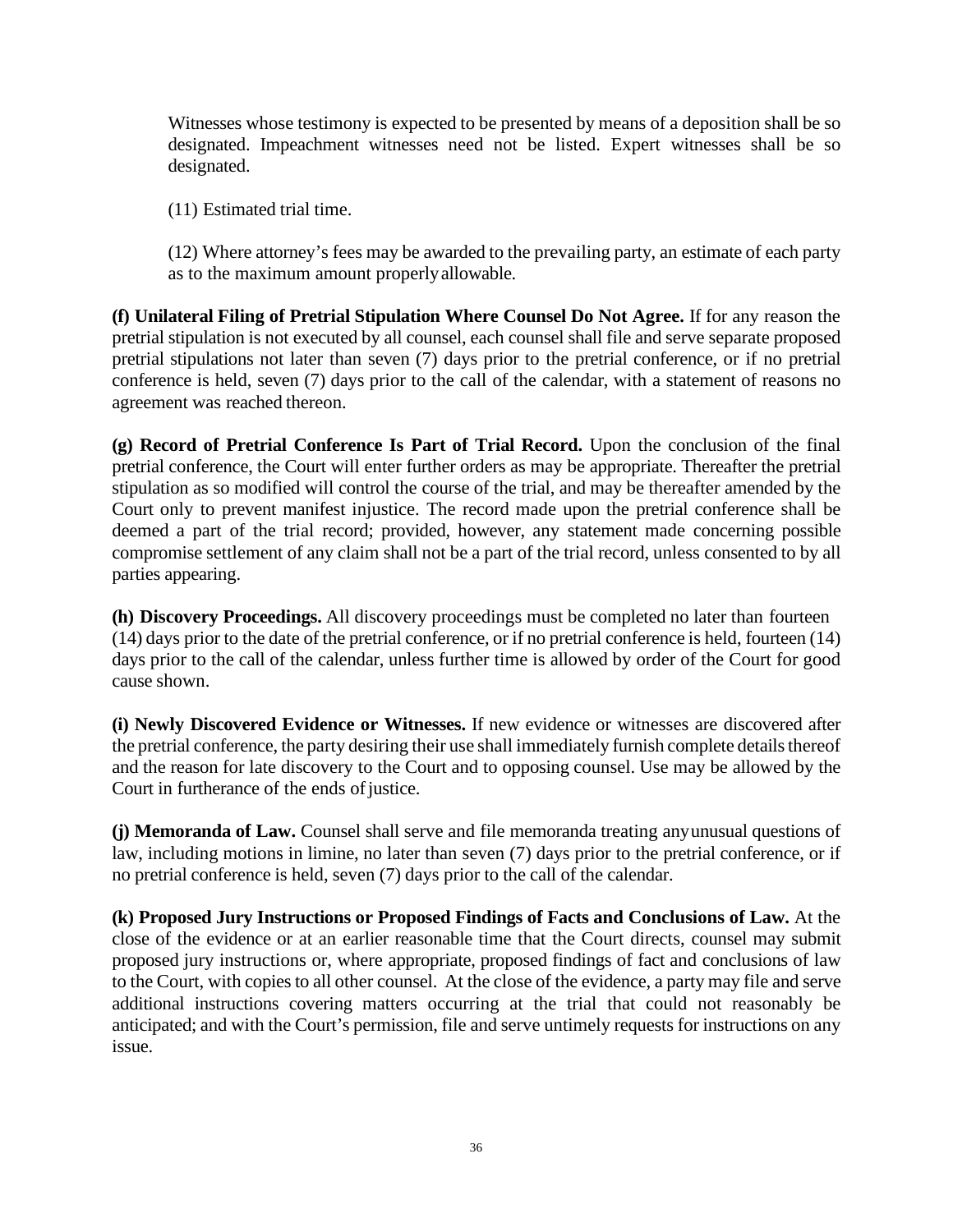**(l) Penalty for Failure to Comply.** Failure to comply with the requirements of this Local Rule will subject the party or counsel to appropriate penalties, including but not limited to dismissal of the cause, or the striking of defenses and entry of judgment.

Effective December 1, 1994. Amended effective April 15, 1996; April 15, 1997; April 15, 1998; April 15, 2001; April 15, 2004; April 15, 2007; April 15, 2010; April 15, 2011; December 1, 2011; December 3, 2012; December 1, 2015; December 1, 2017; December 2, 2019.

## **Authority**

(1993) Former Local Rule 17.

# **RULE 16.2 COURT ANNEXED MEDIATION**

## **(a) General Provisions.**

(1) *Definitions.* Mediation is a supervised settlement conference presided over by a qualified, certified, and neutral mediator, or anyone else whom the parties agree upon to serve as a mediator, to promote conciliation, compromise and the ultimate settlement of a civil action.

A certified mediator is an attorney, certified by the Chief Judge in accordance with these Local Rules, who possesses the unique skills required to facilitate the mediation process including the ability to suggest alternatives, analyze issues, question perceptions, use logic, conduct private caucuses, stimulate negotiations between opposing sides, and keep order.

The mediation process does not allow for testimony of witnesses. The mediator does not review or rule upon questions of fact or law, or render any final decision in the case. Absent a settlement, the mediator will report to the presiding Judge only as to whether the case settled (in full or in part) or was adjourned for further mediation, whether the mediator declaredan impasse, and pursuant to Local Rule 16.2(e), whether any party failed to attend the mediation.

(2) *Purpose.* It is the purpose of the Court, through adoption and implementation of this Local Rule, to provide an alternative mechanism for the resolution of civil disputes leading to disposition before trial of many civil cases with resultant savings in time and costs to litigants and to the Court, but without sacrificing the quality of justice to be rendered or the right of the litigants to a full trial in the event of an impasse following mediation. Mediation also enables litigants to take control of their dispute and encourages amicable resolution of disputes.

## **(b) Certification; Qualification of Certified Mediators; Compensation of Mediators.**

(1) *Certification of Mediators.* The Chief Judge shall certify those persons who are eligible and qualified to serve as mediators under this Local Rule, in such numbers as the Chief Judge shall deem appropriate. Thereafter, the Chief Judge shall have complete discretion and authority to withdraw the certification of any mediator at any time.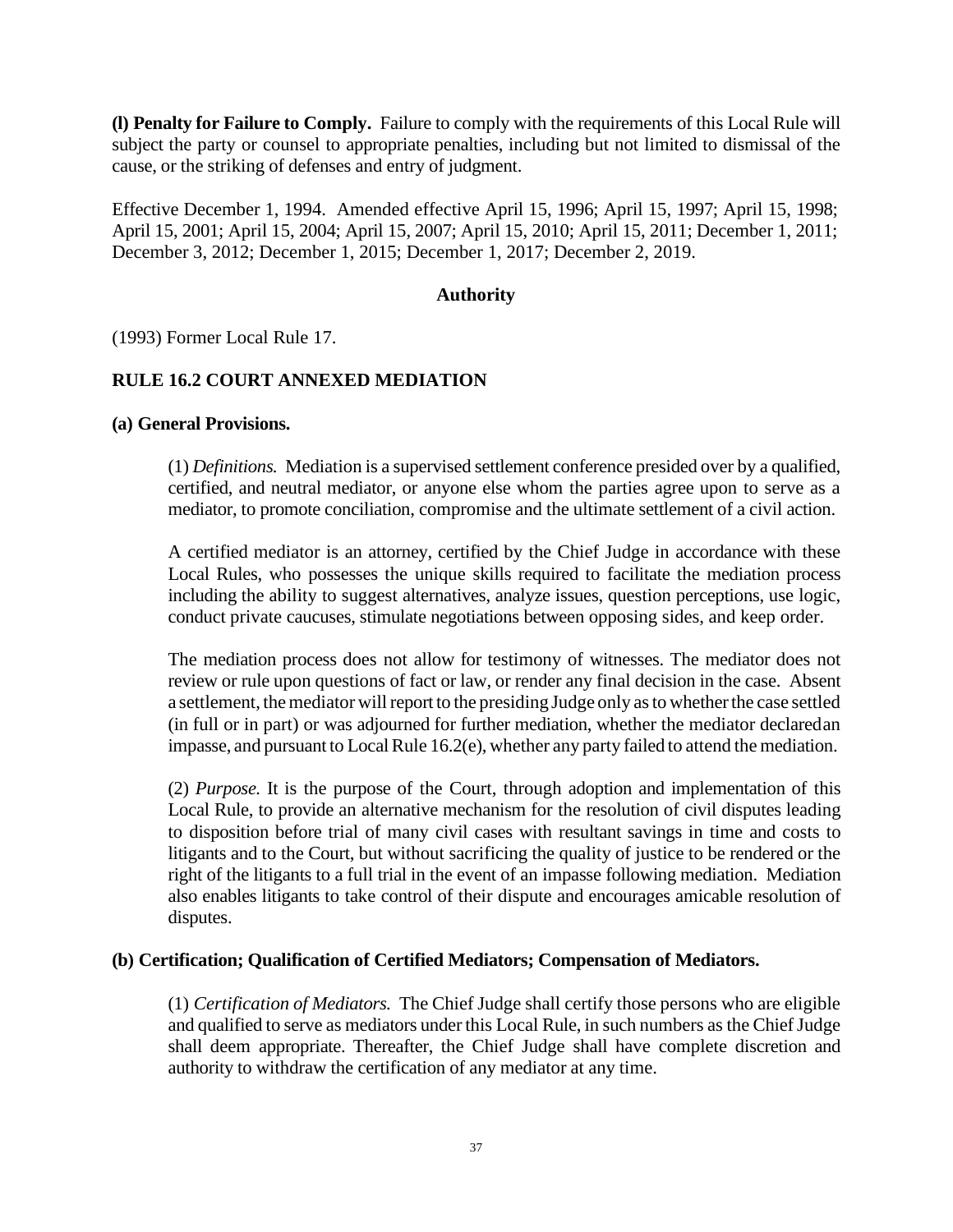(2) *Lists of Certified Mediators.* Lists of certified mediatorsshall be maintained in the offices of the Clerk of the Court and shall be made available to counsel and the public upon request.

(3) *Qualifications of Certified Mediators.* An individual may be certified to serve as a mediator in this District provided that the individual shall:

(A) be an attorney who has been admitted for at least ten (10) consecutive years to one or more State Bars or the Bar of the District of Columbia; and

(B) currently be a member in good standing of The Florida Bar and the Bar of this Court; and

(C) have substantial experience either as a lawyer or mediator in matters brought in any United States District Court or Bankruptcy Court; and

(D) have been certified and remain in good standing as a circuit court mediator under the rules adopted by the Supreme Court of Florida;and

(E) have substantial experience as amediator.

The advisory committee may recommend for certification an attorney to serve as a mediator in this District if it determines that, for exceptional circumstances, the applicant should be certified who is not otherwise eligible for certification under this section.

Any individual who seeks certification as a mediator shall agree to accept at least two (2) mediation assignments per year in cases where at least one (1) party lacks the ability to compensate the mediator, in which case the mediator's fees shall be reduced accordingly or the mediator shall serve pro bono (if no litigant is able to contribute compensation).

The Chief Judge shall constitute an advisory committee from lawyers who represent those categories of civil litigants who may utilize the mediation program and lay persons to assist in formulating policy and additional standards relating to the qualification of mediators and the operation of the mediation program and to review applications of prospective mediators and to recommend certification to the Chief Judge as appropriate.

(4) *Standards of Professional Conduct for Mediators.* All individuals who mediate cases pending in this District shall be governed by the Standards of Professional Conduct in the Florida Rules for Certified and Court-Appointed Mediators adopted by the Florida Supreme Court (the "Florida Rules") and shall be subject to discipline and the procedures therefor set forth in the Florida Rules. Every mediator who mediates a case in this District consentsto the jurisdiction of the Florida Dispute Resolution Center and the committees and panels authorized thereby for determining the merits of any complaint made against any mediator in this District.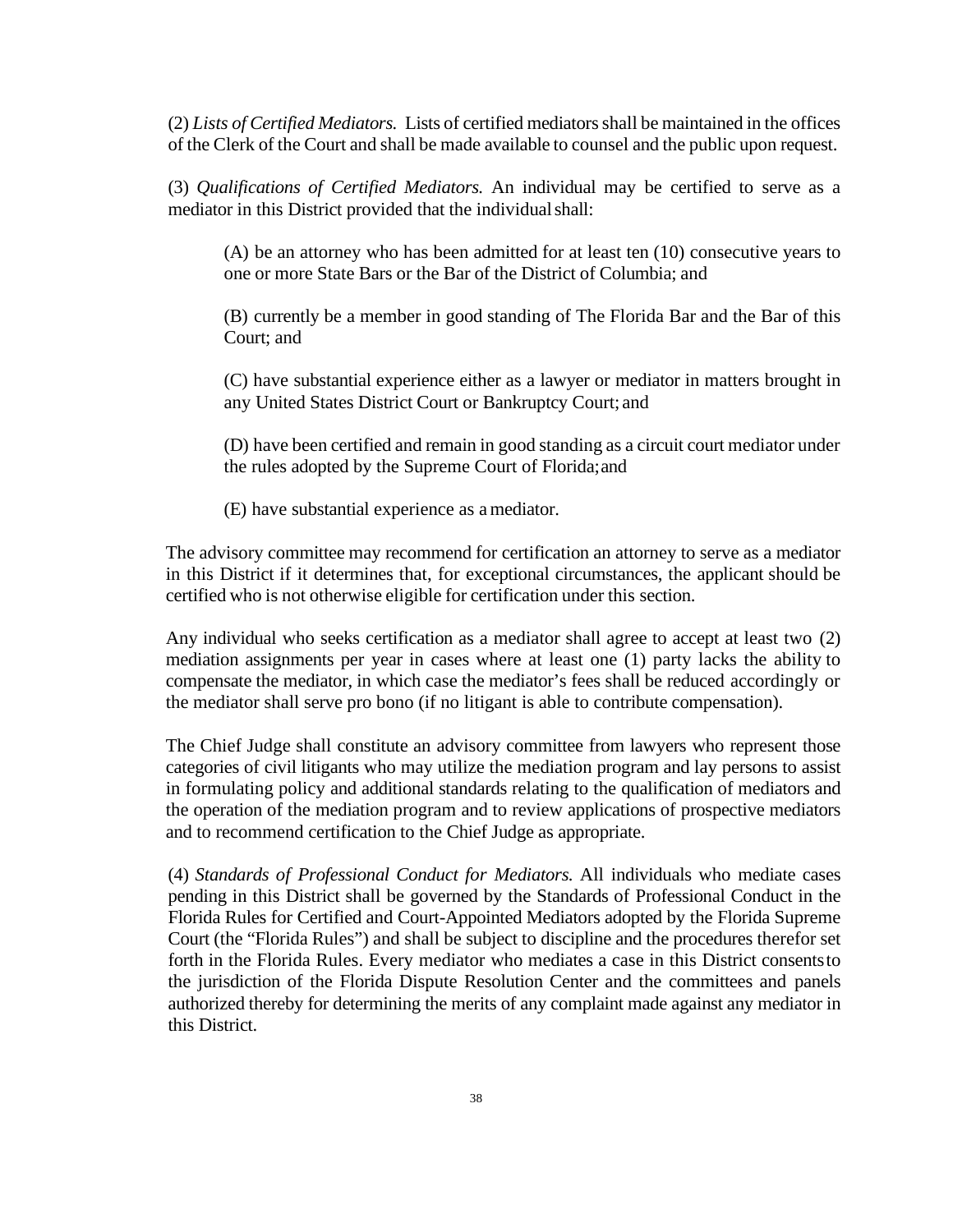(5) *Oath Required.* Every certified mediator shall take the oath or affirmation prescribed by 28 U.S.C. § 453 upon qualifying as amediator.

(6) *Disqualification of a Mediator.* Any person selected as a mediator may be disqualified for bias or prejudice as provided in 28 U.S. C. § 144, and shall be disqualified in any case in which such action would be required of a justice, judge, or Magistrate Judge governed by 28 U.S.C. § 455.

(7) *Compensation of Mediators.* Mediators shall be compensated (a) at the rate provided by standing order of the Court, as amended from time to time by the ChiefJudge, if the mediator is appointed by the Clerk on a blind, random basis; or (b) at such rate as may be agreed to in writing by the parties and the mediator, if the mediator is selected by the parties. Absent agreement of the parties to the contrary, the cost of the mediator's services shall be borne equally by the parties to the mediation conference. A mediator shall not negotiate or mediate the waiver or shifting of responsibility for payment of mediation fees from one party to the other. All mediation fees payable under this rule shall be due within forty-five (45) days of invoice and shall be enforceable by the Court upon motion.

**(c) Types of Cases Subject to Mediation.** Unless expressly ordered by the Court, the following types of cases shall not be subject to mediation pursuant to this rule:

- (1) Habeas corpus cases;
- (2) Motion to vacate sentence under 28 U.S.C. §2255;
- (3) Social Security cases;
- (4) Civil forfeiture matters;
- (5) IRS summons enforcement actions;
- (6) Land condemnation cases;
- (7) Default proceedings;
- (8) Student loan cases;
- (9) Naturalization proceedings filed as civil actions;
- (10) Statutory interpleader actions;
- (11) Truth-in-Lending Act cases not brought as class actions;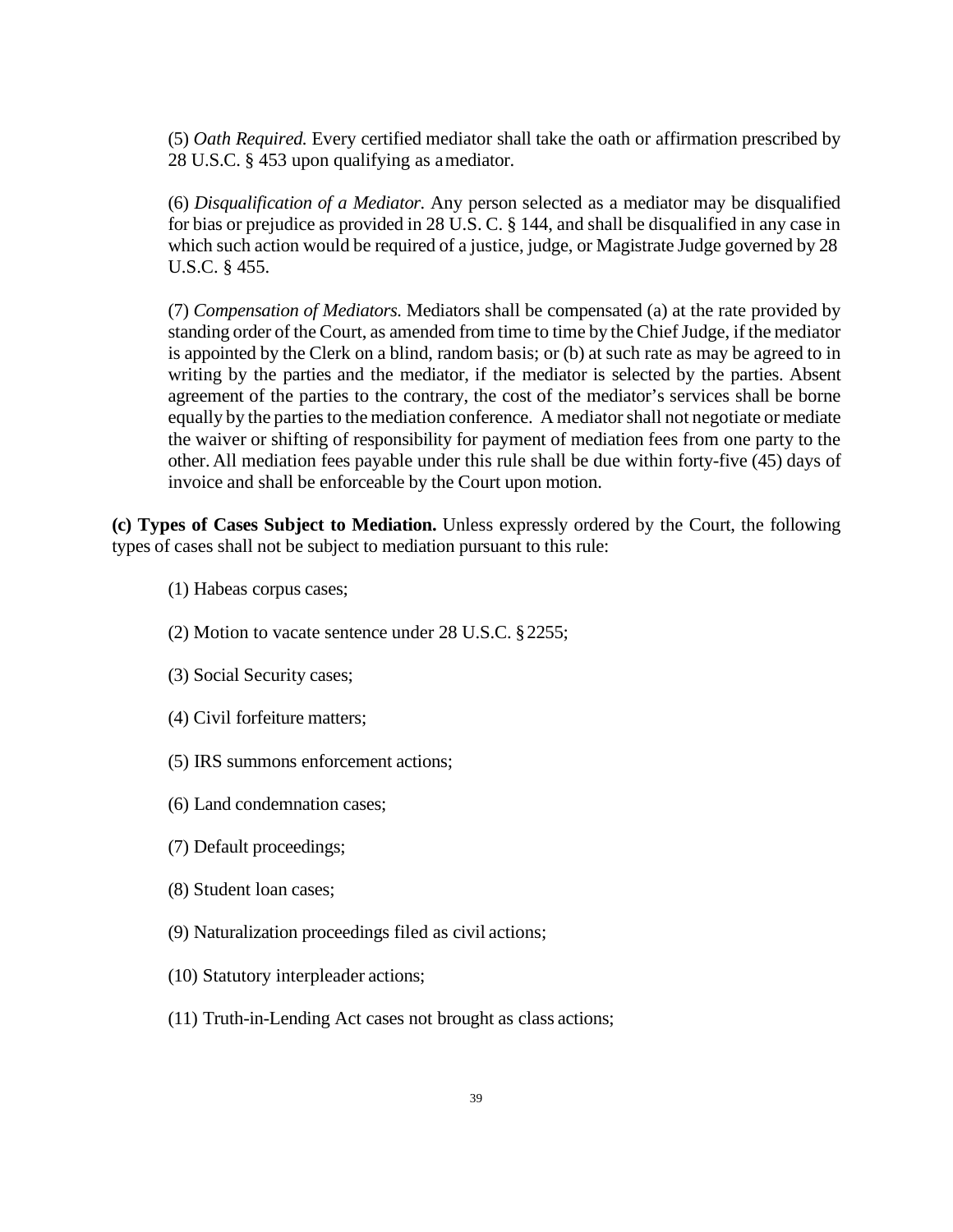- (12) Letters rogatory; and
- (13) Registration of foreign judgments.

### **(d) Procedures to Refer a Case or Claim toMediation.**

(1) *Order of Referral.* In every civil case excepting those listed in Local Rule 16.2(c), the Court shall enter an order of referral similar in form to the proposed order available on the Court's website [\(www.flsd.uscourts.gov\)](http://www.flsd.uscourts.gov/), which shall:

(A) Direct mediation be conducted not later than sixty (60) days before the scheduled trial date which shall be established no later than the date of the issuance of the order of referral.

(B) Direct the parties, within fourteen (14) days of the date of the order of referral, to agree upon a mediator. The parties are encouraged to utilize the list of certified mediators established in connection with Local Rule 16.2(b) but may by mutual agreement select any individual as mediator. The parties shall file and serve a "Notice of Selection of Mediator" within that period of time. If the parties are unable to agree upon a mediator, plaintiff's counsel, or plaintiff if self-represented, shall file and serve a "Request For Clerk To Appoint Mediator," and the Clerk will designate a mediator from the list of certified mediators on a blind, randombasis.

(C) Direct that, at least fourteen (14) days prior to the mediation date, each party give the mediator a confidential written summary of the case identifying issues to be resolved.

(2) *Coordination of Mediation Conference.* Plaintiff's counsel (or another attorney agreed upon by all counsel of record) shall be responsible for coordinating the mediation conference date and location agreeable to the mediator and all counsel of record.

(3) *Stipulation of Counsel.* Any action or claim may be referred to mediation upon stipulation of the parties.

(4) *Withdrawal from Mediation.* Anycivil action or claim referred to mediation pursuant to this rule may be exempt or withdrawn from mediation by the presiding Judge at any time, before or after reference, upon application of a party and/or determination for any reason that the case is not suitable formediation.

**(e) Party Attendance Required.** Unless excused in writing by the presiding Judge, all parties and required claims professionals (*e.g.,* insurance adjusters) shall be physically present at the mediation conference (*i.e.,* in person if the party is a natural person or by personal attendance of a corporate representative if the party is an entity) with full authority to negotiate a settlement. If a party to a mediation is a public entity required to conduct its business pursuant to Florida Statutes Chapter 286,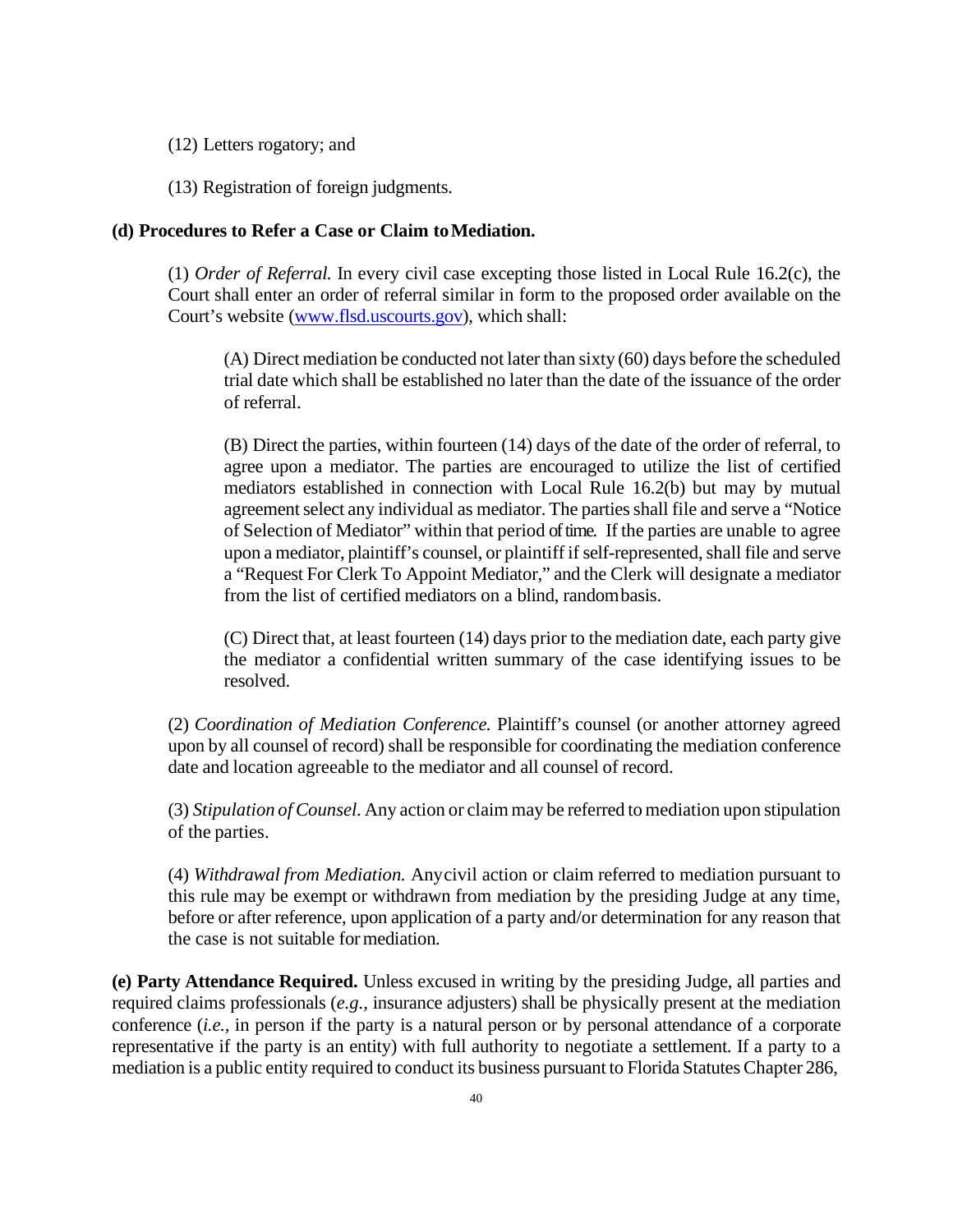and is a defendant or counterclaim defendant in the litigation, that party shall be deemed to appear at a mediation conference by the physical presence of a representative with full authority to negotiate on behalf of the entity and to recommend settlement to the appropriate decision-making body of the entity. The representative shall not be solely the public entity's counsel (or firm) of record, however, the representative may be the public entity's in-house counsel where another counsel of record for the public entity is also present. In cases where the in-house counsel is counsel of record, that counsel and another representative may act as duly authorized representatives of the public entity. In cases where the parties include a public entity and/or individuals who were or are employed by a public entity or elected officials of a public entity, such individual parties do not need to attend the mediation conference if all claims asserted against the individuals are covered by insurance or by an indemnification from the public entity for purposes of mediation. Notwithstanding the foregoing, counsel representing the individual defendants shall provide the individual defendants with notice of the mediation conference and the individual defendants shall have the right to attend the mediation conference. The mediator shall report non-attendance to the Court. Failure to comply with the attendance or settlement authority requirements may subject a party to sanctions by the Court.

#### **(f) Mediation Report; Notice of Settlement; Judgment.**

(1) *Mediation Report.* Within seven (7) days following the mediation conference, the mediator shall provide the parties with a Mediation Report. If the mediator is an authorized user of the Court's electronic filing system (CM/ECF) then the mediator shall electronically file and serve a Mediation Report. If the mediator is not an authorized CM/ECF user, the mediator shall either: (a) file the Mediation Report conventionally; or (b) with the consent of the parties, arrange for one of the parties to file a "Notice of Filing Mediator's Report," which shall attach the report as an exhibit.

(2) *Notice of Settlement.* In the event that the parties reach an agreement to settle the case or claim, counsel shall promptly notify the Court of the settlement pursuant to the requirements of S.D. Fla. L.R. 16.4.

#### **(g) Trial upon Failure to Settle.**

(1) *Trial upon Failure to Settle.* If the mediation conference fails to result in a settlement, the case will be tried as originally scheduled.

(2) *Restrictions on the Use of Information Derived During the Mediation Conference.* All proceedings of the mediation shall be confidential and are privileged in all respects as provided under federal law and Florida Statutes § 44.405. The proceedings may not be reported, recorded, placed into evidence, made known to the Court or jury, or construed for any purpose as an admission against interest. A party is not bound by anything said or done at the conference, unless a written settlement is reached, in which case only the terms of the settlement are binding.

Effective December 1, 1994. Amended effective April 15, 1996; April 15, 1997; April 15, 1999; April 15, 2004; April 15, 2005; April 15, 2007; April 15, 2009; April 15, 2010; December 1, 2011;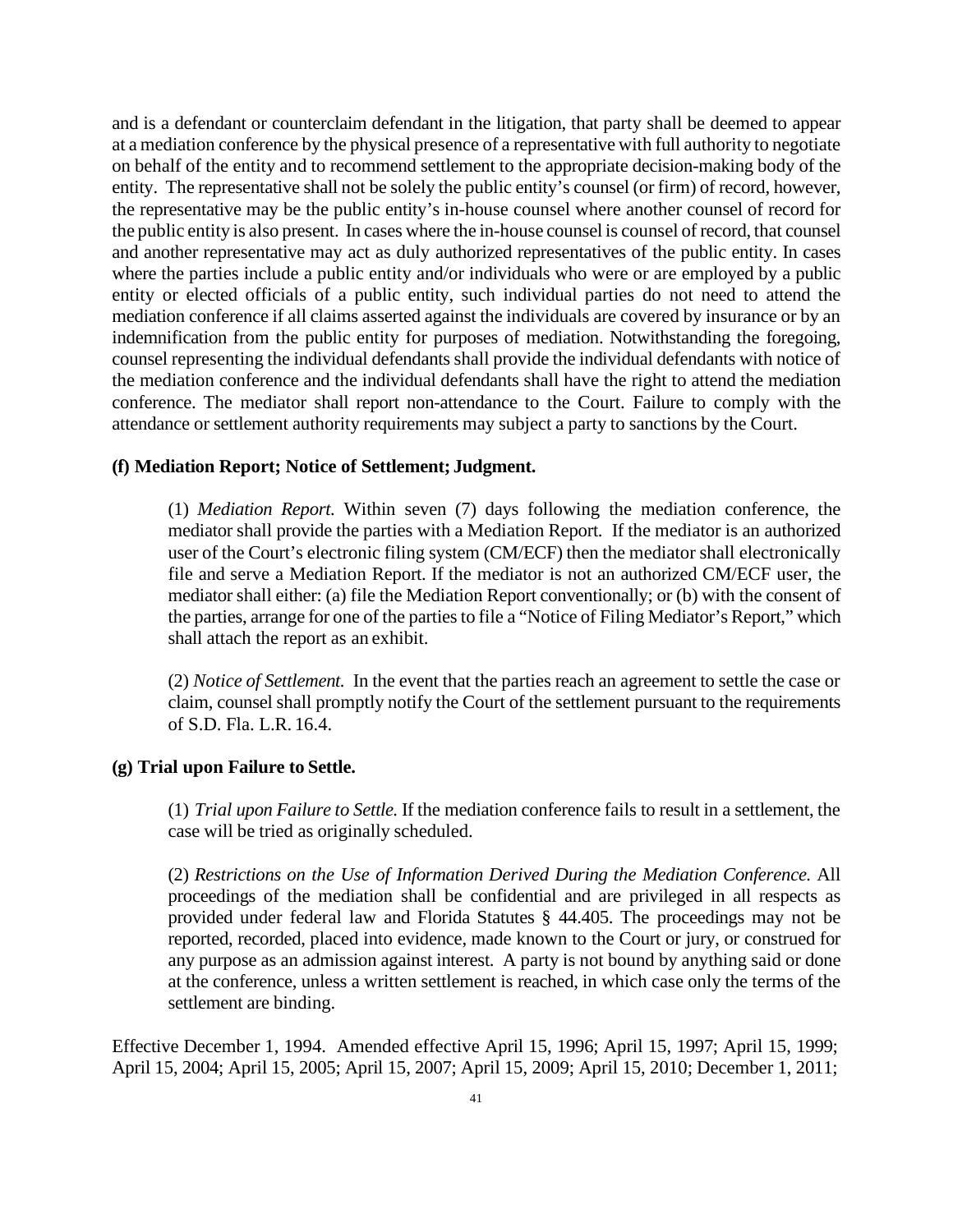December 3, 2012; December 1, 2014; December 1, 2015; December 1, 2017; December 3, 2018; December 2, 2019.

### **RULE 16.3 CALENDAR CONFLICTS**

Calendar conflicts will be resolved and notice shall be given in accordance with the Resolution of the Florida State-Federal Council Regarding Calendar Conflicts Between State and Federal Courts (available on the Court's website: [www.flsd.uscourts.gov](http://www.flsd.uscourts.gov/) ) or as otherwise agreed to between the Judges in a given case.

Effective April 15, 2000. Amended effective April 15, 2006; April 15, 2007; December 1, 2011; December 1, 2015.

#### **Authority**

(2000) Resolution of the Florida State-Federal Council Regarding Calendar Conflicts Between State and Federal Courts. *See also* Fla.R.Jud.Admin. 2.052.

(2006) *Krasnow v. Navarro,* 9 F.2d 451 (11th Cir. 1990).

### **RULE 16.4 NOTICE OF SETTLEMENT**

If the parties reach an agreement to settle the entire case or certain claims or issues therein, counsel shall notify the Court of such settlement by filing and serving a notice of settlement within two (2) Court days of such agreement being reached. The notice shall be filed and served jointly by counsel for all parties to the settlement. Alternatively, the parties may file and serve a notice or stipulation, as applicable, pursuant to Fed. R. Civ. P. 41. But unless such notice or stipulation is filed within two (2) Court days of the parties reaching a settlement, the parties are still required to file and serve a separate notice of settlement.

Effective December 1, 2017; December 3, 2018; December 2, 2019.

### **RULE 23.1 CLASS ACTIONS**

In any case sought to be maintained as a class action:

- **(a)** The pleading shall bear next to its caption the legend "Class Action."
- **(b)** The pleading shall contain under a separate heading, styled "Class Action Allegations:"

(1) A reference to the portion or portions of Federal Rule of Civil Procedure 23 under which it is claimed that the suit is properly maintainable as a class action.

(2) Appropriate allegations thought to justify such claim, including, but not necessarily limited to: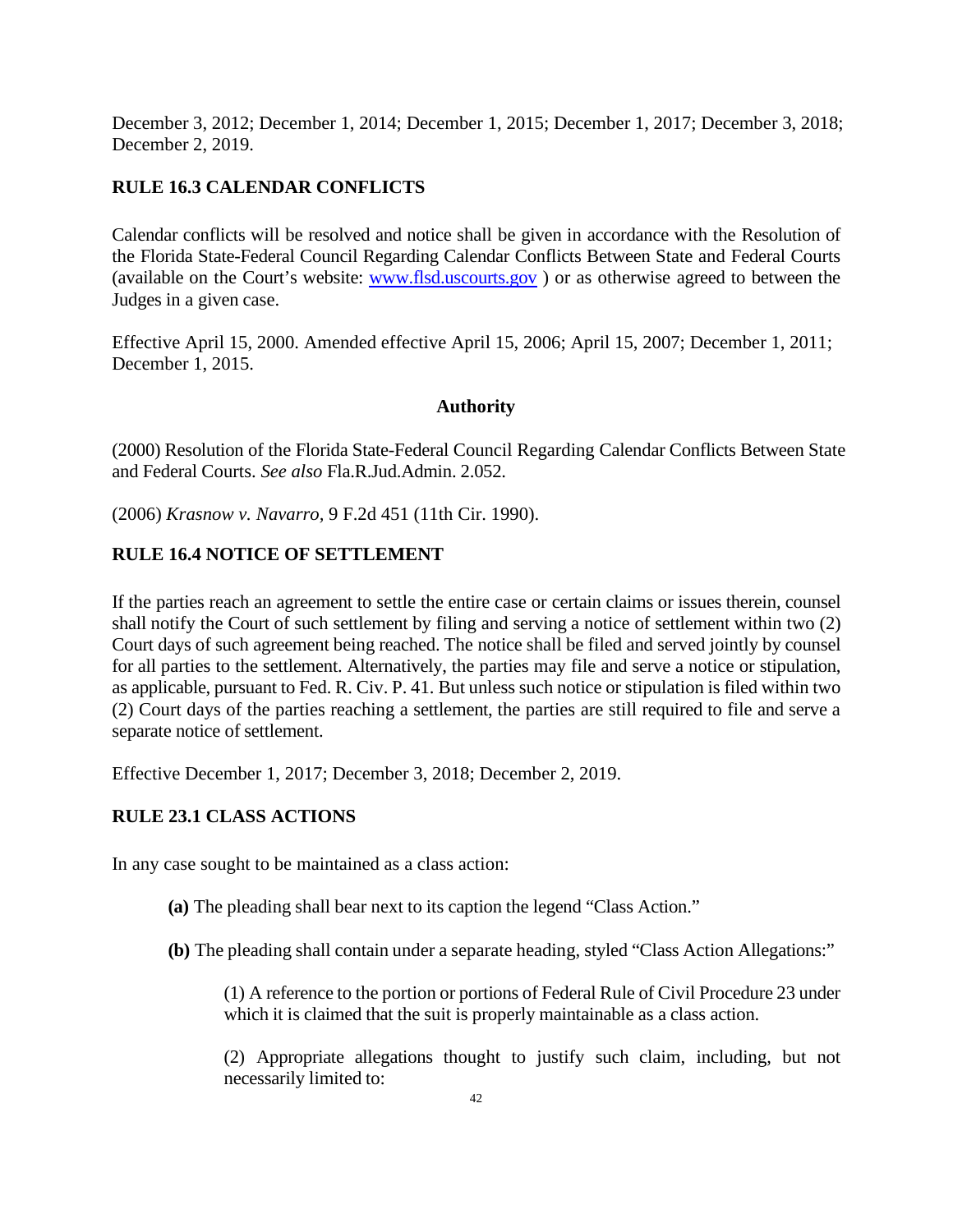(A) the size (or approximate size) and definition of the alleged class

(B) the basis upon which the plaintiff (or plaintiffs)claims

(i) to be an adequate representative of the class,or

(ii) if the class is composed of defendants, that those named as parties are adequate representatives of the class

(C) the alleged questions of law and fact claimed to be common to the class,and

(D) in actions claimed to be maintainable as class actions under Federal Rule of Civil Procedure 23(b)(3), allegations thought to support the findings required by that subdivision.

**(c)** In ruling on any motion by a putative class action plaintiff for a determination under Federal Rule of Civil Procedure  $23(c)(1)$  as to whether an action is to be maintained as a class action, the Court may allow the action to be so maintained, may disallow and strike the class action allegations, or may order postponement of the determination pending discovery or such other preliminary procedures as appear to be appropriate and necessary in the circumstances. Whenever possible, where it is held that the determination should be postponed, a date will be fixed by the Court for renewal of the motion.

Effective December 1, 1994. Amended effective April 15, 1996; April 15, 2001; April 15, 2004;April 15, 2007; April 15, 2010; December 1, 2011; December 1, 2015.

#### **Authority**

(1993) Former Local Rule 19. Renumbered per Model Rules. In accordance with Model Rule 23.1.

# **RULE 24.1 CONSTITUTIONAL CHALLENGE TO ACT OF CONGRESS OR STATE STATUTE**

**(a) Act of Congress.** Upon the filing of any action in which the constitutionality of an Act of Congress affecting the public interest is challenged, and to which action the United States or an agency, officer, or employee thereof is not a party in its ortheir official capacity, counsel representing the party who challenges the Act shall forthwith notify the Court of the existence of the constitutional question. The notice shall contain the full title and number of the action and shall designate the statute assailed and the grounds upon which it is assailed, so that the Court may comply with its statutory duty to certify the fact to the Attorney General of the United States as required by 28 U.S.C. § 2403. The party challenging constitutionality shall also so indicate on the pleading or paper which first does so by stating, immediately following the title of the pleading or paper, "Claim of Unconstitutionality."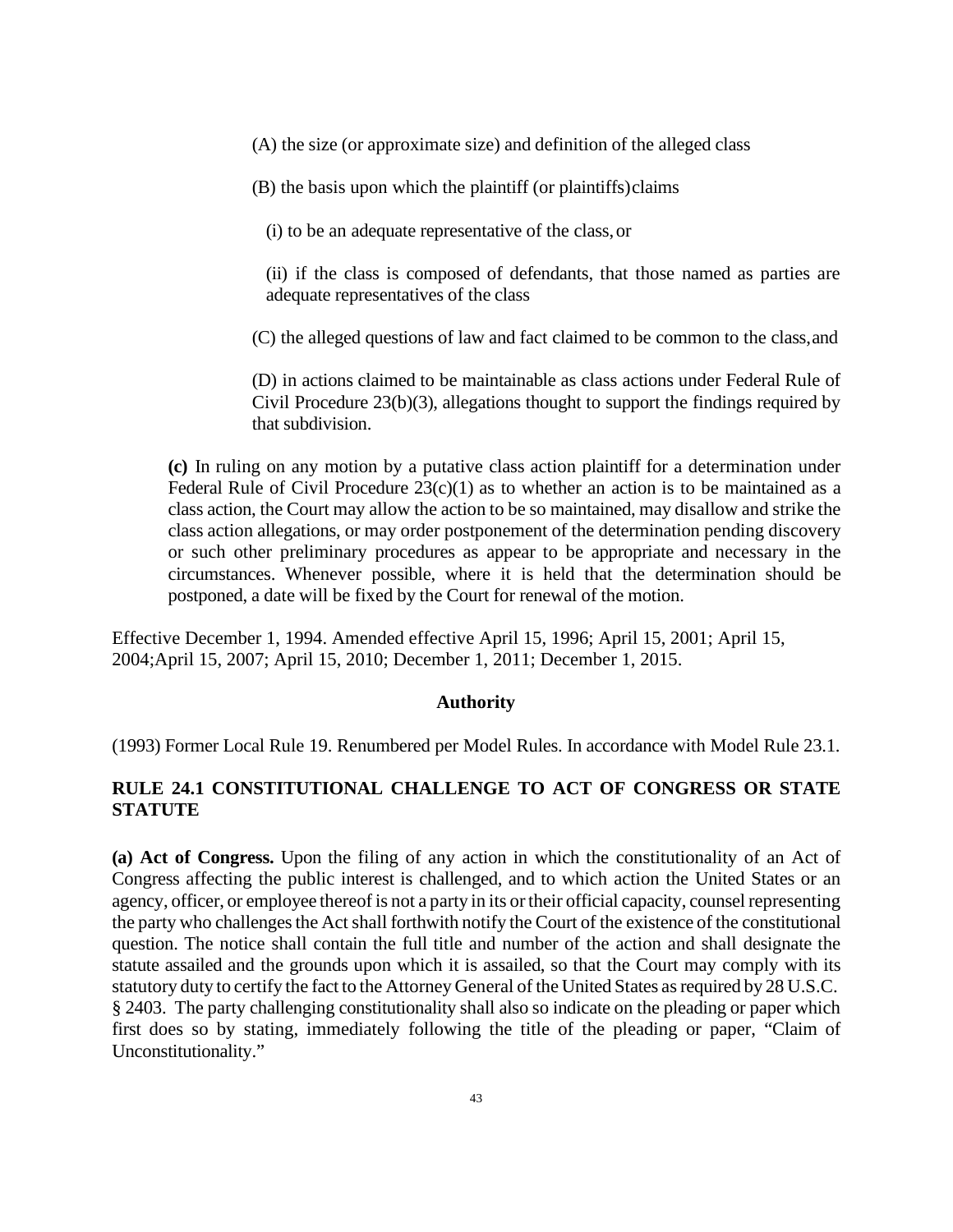**(b) State Statute.** Upon the filing of any action in which the constitutionality of a state statute, charter, ordinance, or franchise is challenged, counsel shall comply with the notice provisions of Florida Statutes § 86.091.

**(c) No Waiver.** Failure to comply with this Local Rule will not be grounds for waiving the constitutional issue or for waiving any other right the party may have. Any notice provided under this rule, or lack of notice, will not serve as a substitute for, or as a waiver of, any pleading requirements set forth in the Federal Rules of Civil Procedure or statutes.

Effective December 1, 1994. Amended effective April 15, 2007; April 15, 2010; December 1, 2015.

### **Authority**

(1993) Former Local Rule 9; Model Rule 24.1.

# **RULE 26.1 DISCOVERY AND DISCOVERY MATERIAL (CIVIL)**

**(a) Generally**. Parties may stipulate in writing to modify any practice or procedure governing discovery hereunder unless doing so would violate a Court-ordered deadline, obligation, or restriction.

**(b) Service and Filing of Discovery Material.** Initial and expert disclosures and the following discovery requests, responses, objections, notices or any associated proof of service shall not be filed until they are used in the proceeding or the court orders their filing: (1) deposition transcripts; (2) interrogatories; (3) requests for documents, electronically stored information or things, or to permit entry upon land; (4) requests for admission; (5) notices of taking depositions or notices of serving subpoenas; and (6) privilege logs.

**(c) Discovery Material to Be Filed at Outset of Trial or at Filing of Pre-trial or Post-trial Motions.** If any written discovery is to be used at trial or is necessary to a pre-trial or post-trial motion, the portions to be used shall be filed with the Clerk of the Court, and served on all parties, at the outset of the trial or at the filing and service on all parties of the motion insofar as their use can be reasonably anticipated by the parties having custody thereof.

**(d) Completion of Discovery.** Party and non-party depositions must be scheduled to occur, and written discovery requests and subpoenas seeking the production of documents must be served in sufficient time that the response is due on or before the discovery cutoff date. Failure by the party seeking discovery to comply with this paragraph obviates the need to respond or object to the discovery, appear at the deposition, or move for a protectiveorder.

### **(e) Interrogatories and Production Requests.**

(1) Each interrogatory objection and/or response must immediately follow the quoted interrogatory, and no part of an interrogatory shall be left unanswered merely because an objection is interposed to another part of the interrogatory.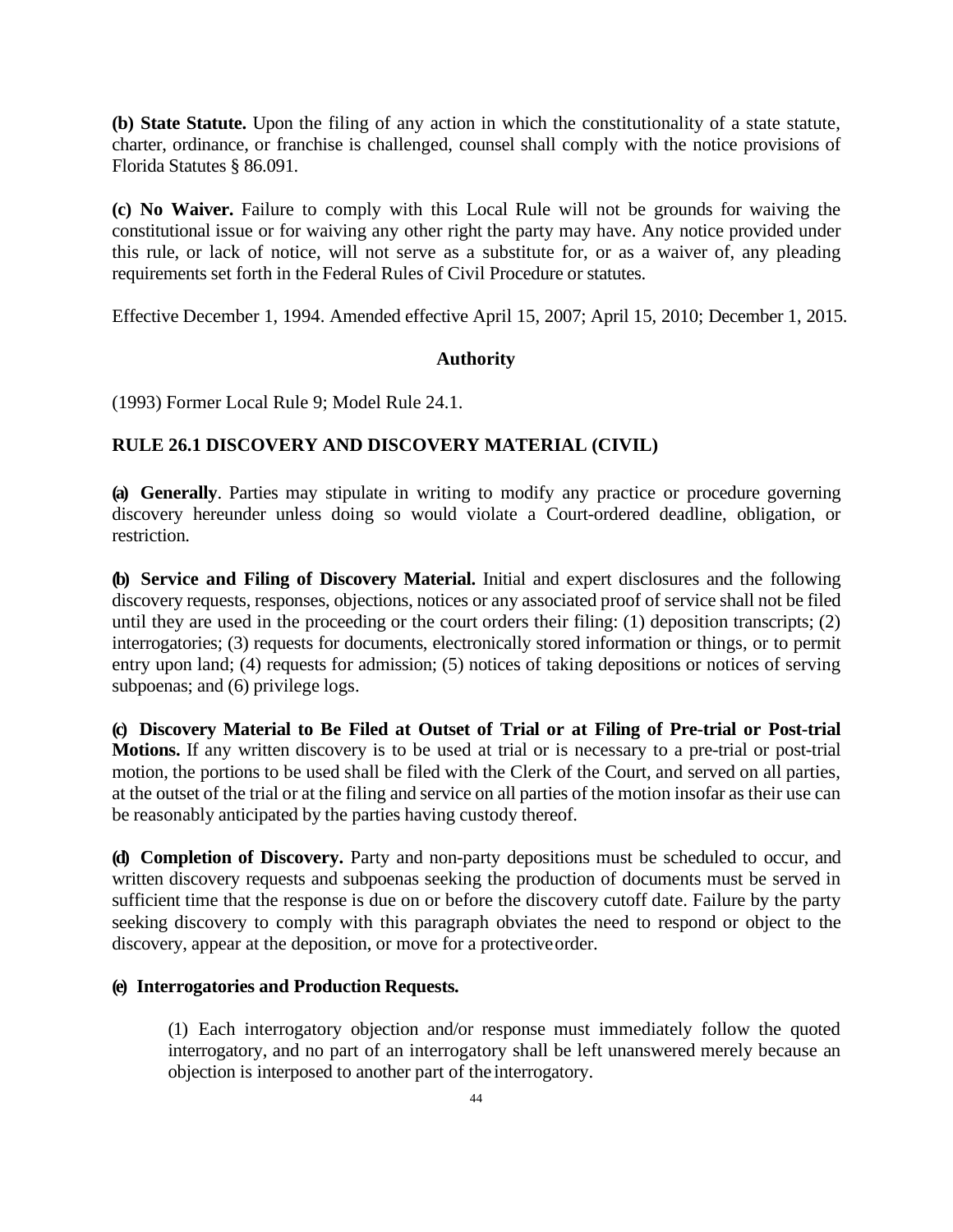#### (2) Assertion of Privilege:

(A) Where an objection is made to any interrogatory or subpart thereof or to any production request under Federal Rule of Civil Procedure 34, the objection shall state with specificity all grounds. Any ground not stated in an objection within the time provided by the Federal Rules of Civil Procedure, or any extensions thereof, shall be waived.

(B) Where a claim of privilege is asserted in objecting to any interrogatory or production demand, or sub-part thereof, and a complete answer is not provided on the basis of such assertion, within the time provided by subpart (D) below:

(i) The party asserting the privilege shall in the objection to the interrogatory or document demand, or subpart thereof, identify the nature of the privilege (including work product) which is being claimed and if the privilege is being asserted in connection with a claim or defense governed by state law, indicate the state's privilege rule being invoked; and

(ii) The following information shall be provided in the objection, unless divulgence of such information would cause disclosure of the allegedly privileged information:

(a) For documents or electronically stored information, to the extent the information is readily obtainable from the witness being deposed or otherwise: (1) the type of document (e.g., letter or memorandum) and, if electronically stored information, the software application used to create it (e.g., MS Word, MS Excel); (2) general subject matter of the document or electronically stored information; (3) the date of the document or electronically stored information; and (4) such other information as is sufficient to identify the document or electronically stored information for a subpoena duces tecum, including, where appropriate, the author, addressee, and any other recipient of the document or electronically stored information, and, where not apparent, the relationship of the author, addressee, and any other recipient to eachother;

(b) For oral communications: (1) the name of the person making the communication and the names of persons present while the communication was made and, where not apparent, the relationship of the persons present to the person making the communication; (2) the date and the place of communication; and (3) the general subject matter of the communication.

(C) This rule requires preparation of a privilege log with respect to all documents, electronically stored information, things and oral communications withheld on the basis of a claim of privilege or work product protection except the following: written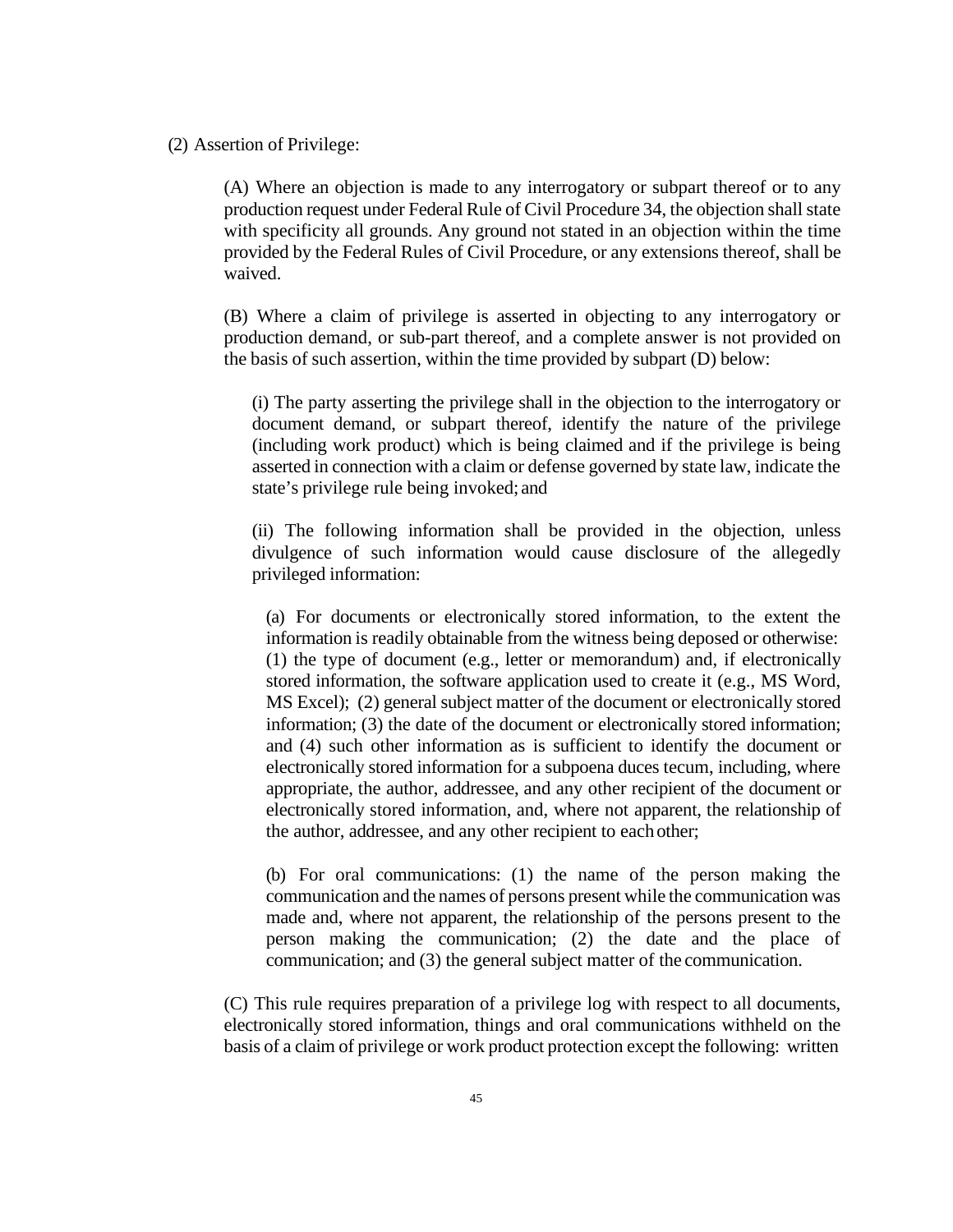and oral communications between a party and its counsel after commencement of the action and work product material created after commencement of the action.

(D) Timing for Party Discovery: Unless the parties agree on a different time frame or the Court orders otherwise, the privilege log required under subpart (C) above shall be served no later than fourteen (14) days following service of: (i) any interrogatory response or document production from which some information or documents are withheld on the basis of such privilege or protection; or (ii) the response to the request for production if all responsive documents are being withheld on the basis of such privilege or protection.

(E) Timing for Non-Party Discovery: Unless the party propounding a non-party subpoena under Federal Rule of Civil Procedure 45(e)(2)(A) and the recipient of such a subpoena agree on a different time frame or the Court orders otherwise, the information required to be provided under Federal Rule of Civil Procedure  $45(e)(2)(A)(ii)$  shall be served no later than (14) days following service of: (i) any document production provided in response to such a subpoena from which some documents are withheld on the basis of a claim of privilege or work product protection; or (ii) any claim of privilege or work product protection in response to the subpoena if all responsive documents are being withheld on the basis of such privilege or protection.

(3) Whenever a party answers any interrogatory by reference to records or materials from which the answer may be derived or ascertained, as permitted in Federal Rule of Civil Procedure 33(d), the answering party shall make available:

(A) any electronically stored information or summaries thereof that it either has or can adduce by a relatively simple procedure, unless those materials are privileged or otherwise immune from discovery.

(B) any relevant compilations, abstracts or summaries in its custody or readily obtainable by it, unless those materials are privileged or otherwise immune from discovery.

(C) the records and materials for inspection and copying within fourteen (14) days after service of the answers to interrogatories or at a date agreed upon by the parties.

(4) A party need not provide discovery of electronically stored information from sourcesthat the party identifies as not reasonably accessible because of undue burden or cost. On motion to compel discovery or for a protective order, the party from whom discovery is sought must show that the information is not reasonably accessible because of undue burden or cost. If that showing is made, the Court may nonetheless order discovery from such sources if the requesting party shows good cause, considering the limitations of Federal Rule of Civil Procedure  $26(b)(2)(C)$ . The Court may specify conditions for the discovery. Absent exceptional circumstances, the Court may not impose sanctions under these Local Rules on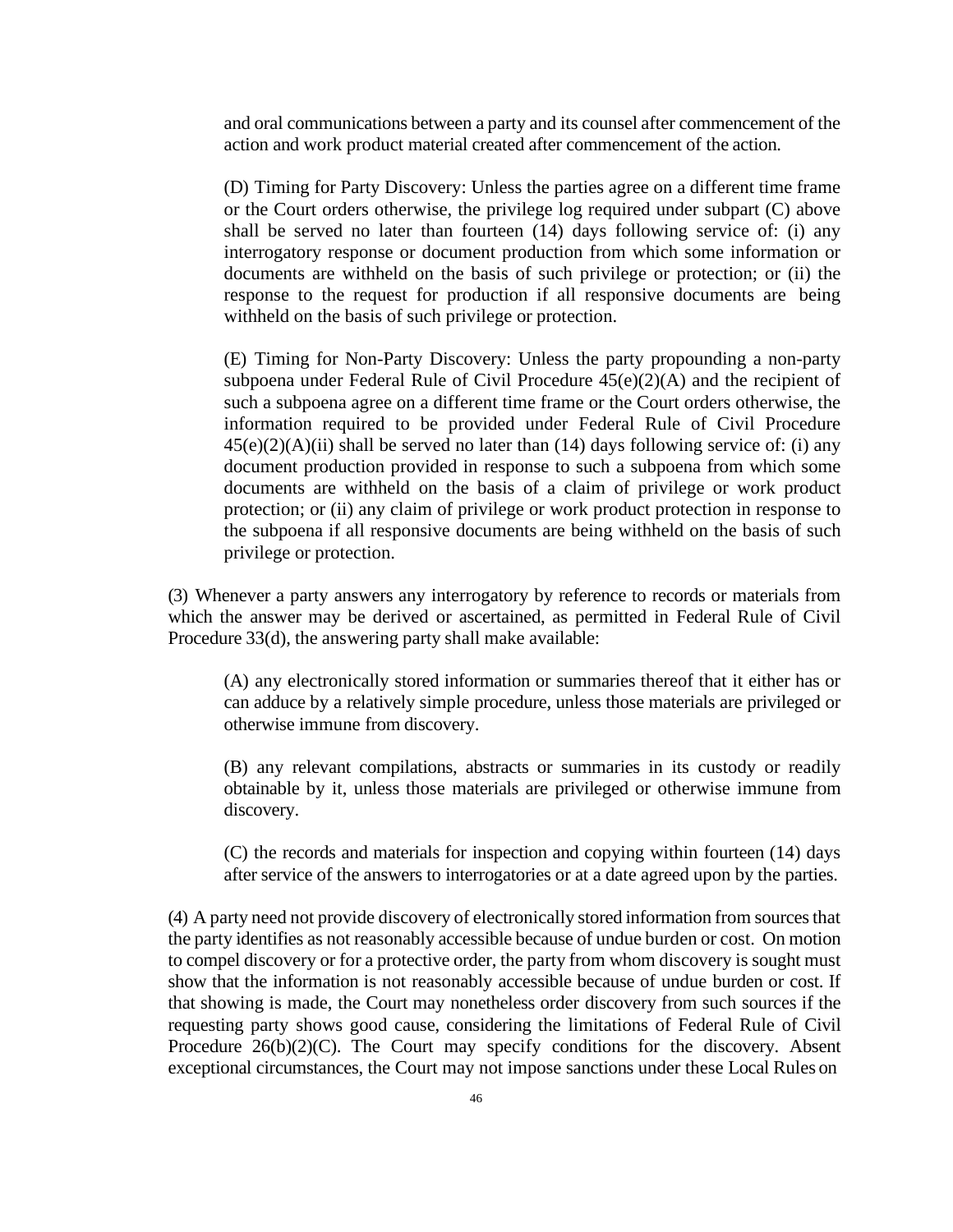a party for failing to provide electronically stored information lost as a result of the routine, good-faith operation of an electronic information system.

(5) The documents, electronically stored information, or things should be referenced to specific paragraphs of a request for production where practicable, unless the producing party exercises its option under Federal Rule of Civil Procedure 34(b) to produce documents as they are kept in the usual course of business. The party producing documents in response to a request for production has an obligation to explain the general scheme of record-keeping to the inspecting party. The objective is to acquaint the inspecting party generally with how and where the documents, electronically stored information, or things are maintained.

(6) Each page of any document produced in a non-electronic format must be individually identified by a sequential number that will allow the document to be identified but that does not impair review of the document.

#### **(f) Invocation of Privilege during Depositions.**

(1) Where a claim of privilege is asserted during a deposition and information is not provided on the basis of such assertion, upon request the attorney or deponent asserting the privilege shall state the specific nature of the privilege being claimed unless divulgence of such information would cause disclosure of privileged information.

(2) After a claim of privilege has been asserted, unless divulgence of requestedinformation would cause disclosure of privileged information, the attorney or party seeking disclosure shall have reasonable latitude during the deposition to question the witness to establish other relevant information concerning the assertion of the privilege, including questions about the topics set forth in Local Rule 26.1(e)(2)(B)(ii) above.

#### **(g) Discovery Motions.**

(1) *Time for Filing.* All disputes related to discovery shall be presented to the Court by motion (or, if the Court has established a different practice for presenting discovery disputes, by other Court-approved method) within (30) days from the: (a) original due date (or later date if extended by the Court or the parties) of the response or objection to the discovery request that is the subject of the dispute; (b) date of the deposition in which the dispute arose; or (c) date on which a party first learned of or should have learned of a purported deficiency concerning the production of discovery materials. Failure to present the dispute to the Court within that timeframe, absent a showing of good cause for the delay, may constitute a waiver of the relief sought at the Court's discretion. The thirty (30) day period set forth in this rule may be extended once for up to seven (7) additional days by an unfiled, written stipulation between the parties, provided that the stipulation does not conflict with a Court order.

(2) *Motions to Compel.* Except for motions grounded upon complete failure to respond to the discovery sought to be compelled or upon assertion of general or blanket objections to discovery, motionsto compel discovery in accordance with Federal Rules of Civil Procedure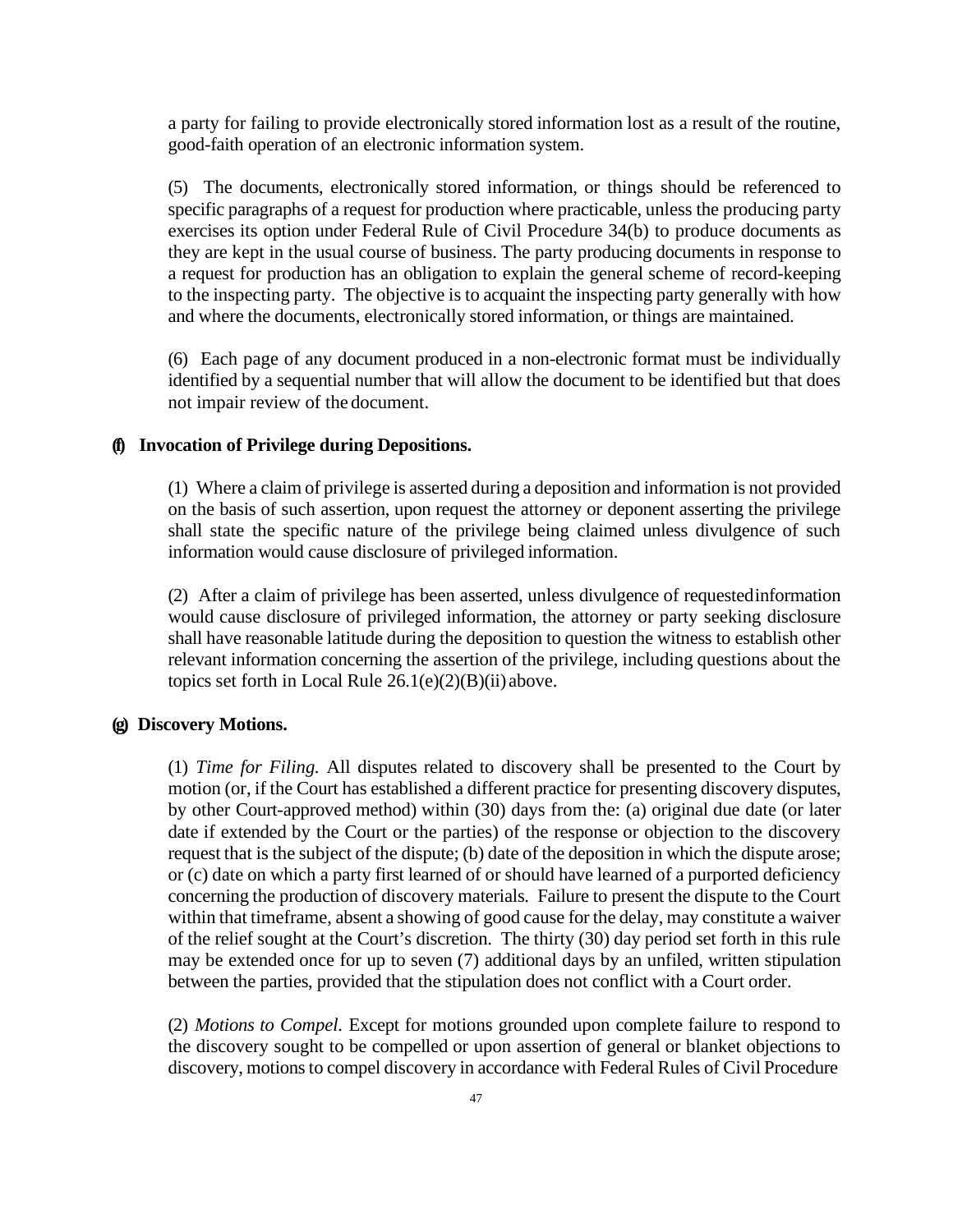33, 34, 36 and 37, or to compel compliance with subpoenas for production or inspection pursuant to Federal Rule of Civil Procedure  $45(c)(2)(B)$ , shall, for each separate interrogatory, question, request for production, request for admission, subpoena request, or deposition question, state: (A) verbatim the specific item to be compelled; (B) the specific objections; (C) the grounds assigned for the objection (if not apparent from the objection); and (D) the reasons assigned as supporting the motion as it relates to that specific item. The party shall write this information in immediate succession to enable the Court to rule separately on each individual item in the motion.

(3) *Motions for Protective Order.* Except for motions for an order to protect a party or other person from whom discovery is sought from having to respond to an entire set of written discovery, from having to appear at a deposition, or from having to comply with an entire subpoena for production or inspection, motions for protective order under Federal Rule of Civil Procedure 26(c) shall, for each separate interrogatory question, request for production, request for admission, subpoena request, or deposition question, state: (A) verbatim the specific item of discovery; (B) the type of protection the party requests; and (C) the reasons supporting the protection. The party shall write this information in immediate succession to enable the Court to rule separately on each individual item in the motion.

**(h) Reasonable Notice of Taking Depositions.** Unless otherwise stipulated by all interested parties, pursuant to Federal Rule of Civil Procedure 29, and excepting the circumstances governed by Federal Rule of Civil Procedure 30(a), a party desiring to take the deposition within the State of Florida of any person upon oral examination shall give at least seven (7) days' notice in writing to every other party to the action and to the deponent (if the deposition is not of a party), and a party desiring to take the deposition in another State of any person upon oral examination shall give at least fourteen (14) days' notice in writing to every other party to the action and the deponent (if the deposition is not of a party).

Failure to comply with this rule obviates the need for protective order.

Notwithstanding the foregoing, in accordance with Federal Rule ofCivil Procedure 32(a)(5)(A), no deposition shall be used against a party who, having received less than eleven (11) calendar days' notice of a deposition as computed under Federal Rule of Civil Procedure 6(a), has promptly upon receiving such notice filed and served a motion for protective order under Federal Rule of Civil Procedure 26(c)(1)(B) requesting that the deposition not be held or be held at a different time or place and such motion is pending at the time the deposition is held.

**(i) Subpoenas; Cooperation.** Whenever a party, before trial, receives objections, documents, electronically stored information, or other things from a non-party in response to a subpoena, the party receiving same shall promptly notify all other parties of such receipt, and shall, upon request, make the materials available for inspection to all other parties in the same form or format as received from the non-party. The other parties may request copies of objections, documents, electronically stored information, or other things, but the expense associated with providing such copies shall be borne by the party requesting the copies, except by order of the Court for good cause shown. Nothing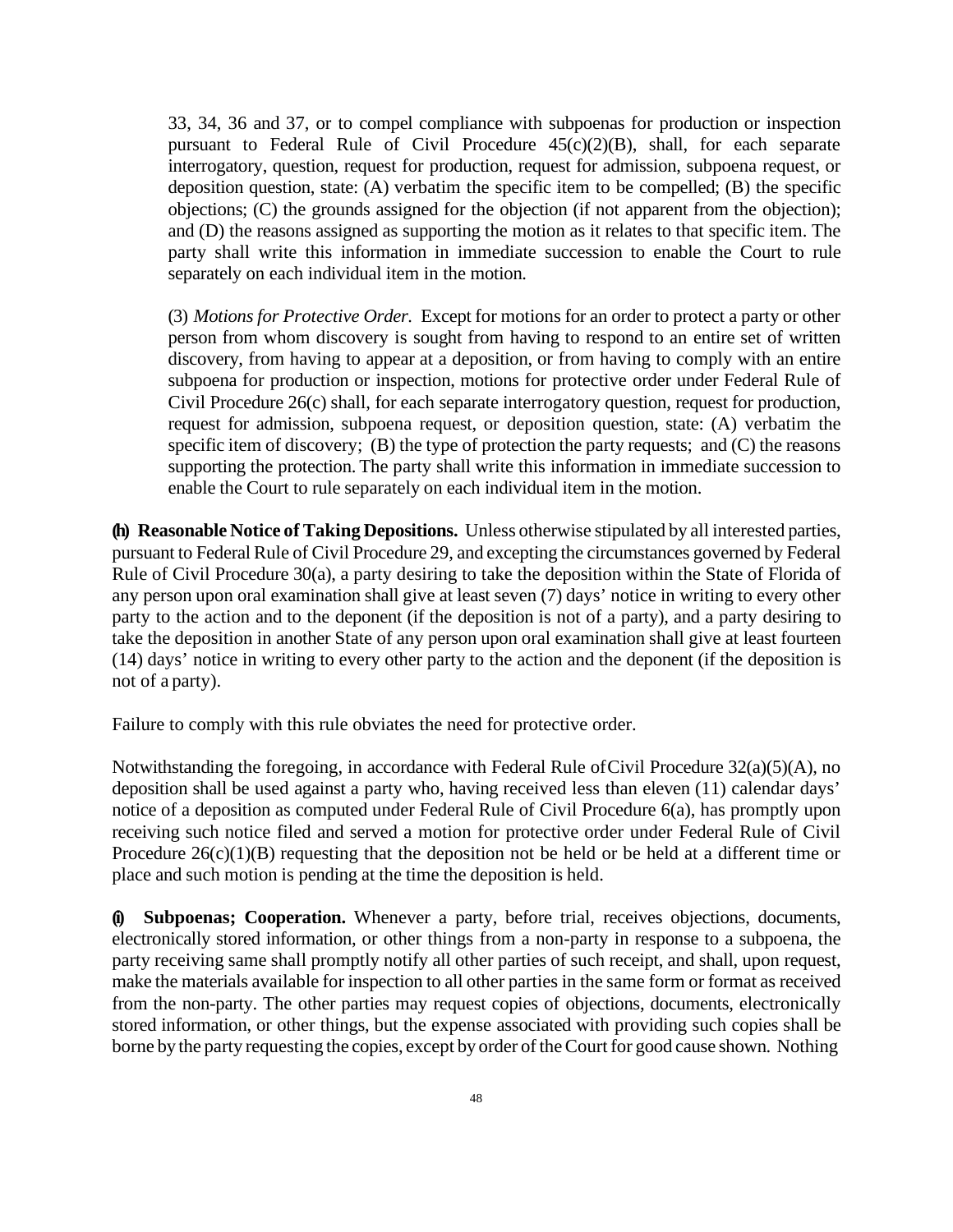in this subdivision is intended to create, eliminate, enlarge, or reduce any post-judgment notice, disclosure, production, or inspection obligations.

Effective December 1, 1994. Amended effective April 15, 1996; April 15, 1998; April 15, 2001; paragraph G.3 amended effective April 15, 2003; April 15, 2004; April 15, 2005; April 15, 2007; April 15, 2009; April 15, 2010; April 15, 2011; December 1, 2011; December 1, 2014; December 1, 2015; December 1, 2016; December 3, 2018; December 2, 2019.

#### **Authority**

(1993) Former Local Rule 10I. New portions of Section E [1994, now Subsections G.2-8] are based on S.D.N.Y. local rule.

## **RULE 47.1 TAXATION OF COSTS FOR UNDUE INCONVENIENCE TO JURIES**

Whenever a civil case that has been set for jury trial is settled or otherwise disposed of, counsel shall so inform the office of the Judge assigned to the case at least one (1) full business day prior to the day the jury is scheduled to be selected or the trial is scheduled to commence, in order that the jurors may be notified not to attend. If such notice is not given to the Clerk of the Court's Office, then except for good cause shown, juror costs, including attendance fees, mileage, and subsistence, may be assessed equally against the parties and their counsel, or otherwise assessed as directed by the Court.

Effective December 1, 1994. Amended effective April 15, 2007; April 15, 2010; December 1, 2011; December 1, 2015.

#### **Authority**

(1993) Former Local Rule 15.

### **RULE 56.1 MOTIONS FOR SUMMARY JUDGMENT**

### **(a) Statements of Material Facts.**

(1) A motion for summary judgment and the opposition to it shall each be accompanied by a separate and contemporaneously filed and served Statement of Material Facts. The movant's Statement of Material Facts shall list the material facts that the movant contends are not genuinely disputed.

(2) An opponent's Statement of Material Facts shall clearly challenge any purportedly material fact asserted by the movant that the opponent contends is genuinely in dispute. An opponent's Statement of Material Facts also may thereafter assert additional material facts that the opponent contends serve to defeat the motion for summary judgment.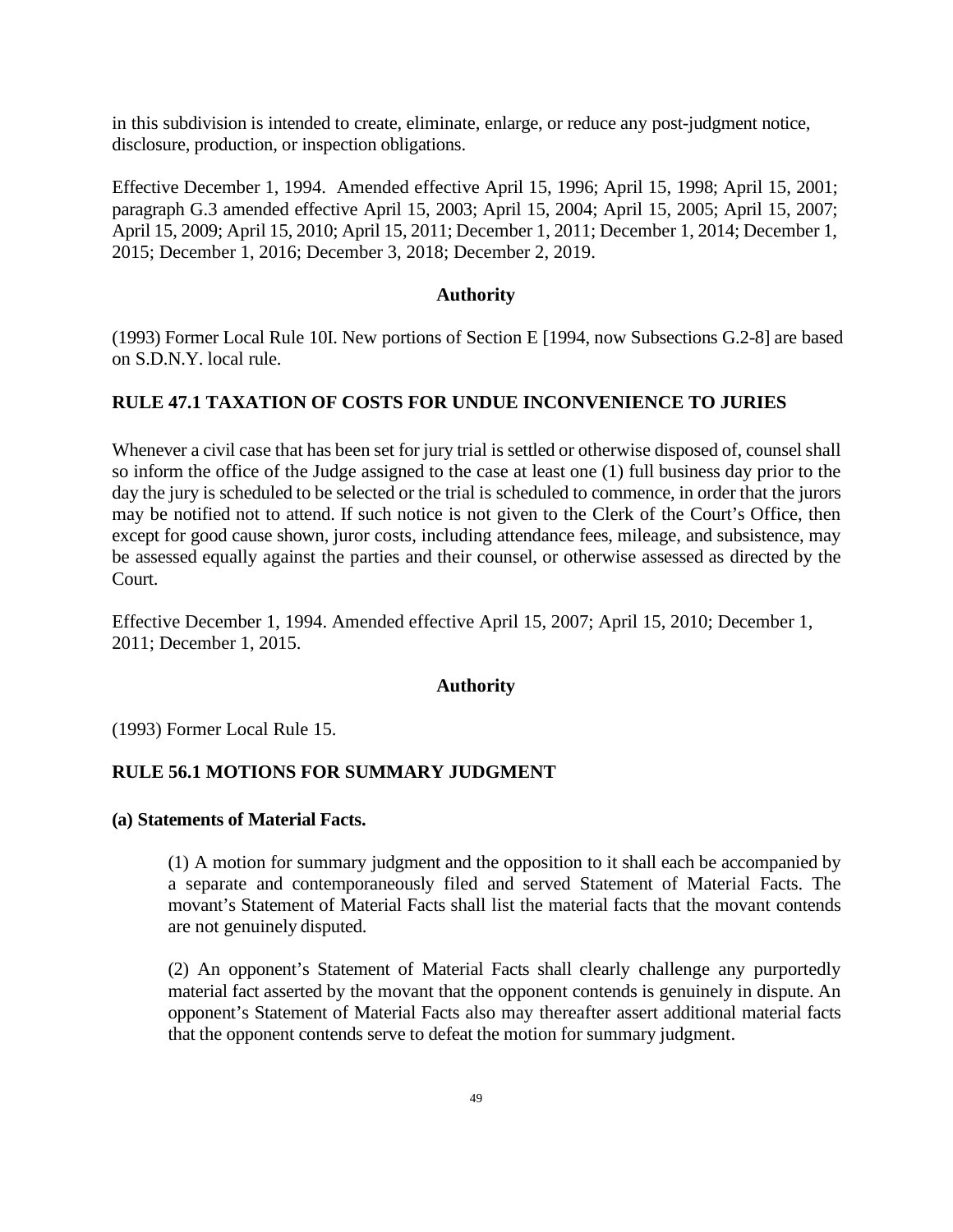(3) The movant shall respond to any additional facts asserted in the opponent's Statement of Material Facts even if the movant does not serve a reply memorandum. The due date for the Reply Statement of Material Facts is the due date for the reply memorandum.

### **(b) Form Required for Statements of MaterialFacts.**

(1) All Statements of Material Facts. All Statements of Material Facts (whether filed bythe movant or the opponent) shall be filed and served as separate documents and not as exhibits or attachments. In addition, the Statements of Material Factsshall:

(A) Not exceed ten (10) pages;

(B) Consist of separately numbered paragraphs, limited as far as practicable to a single material fact, with each fact supported by specific, pinpoint references to particular parts of record material, including depositions, documents, electronically stored information, affidavits, stipulations (including those made for purposes of the motion only), admissions, and interrogatory answers (*e.g.,* Exhibit D, Smith Affidavit,  $\mathbb{Z}$ ; Exhibit 3, Jones deposition, p. 12/lines 4-9).

The pinpoint citations shall reference pages (and line numbers, if appropriate, of exhibits, designate the number and title of each exhibit, and provide the ECF number of all previously filed materials used to support the Statement of Material Facts. When a material fact requires specific evidentiary support, a general citation to an exhibit without a page number or pincite (*e.g.,* "Smith Affidavit" or "Jones Deposition" or "Exhibit A") is non-compliant. If not already in the record on CM/ECF, the materials shall be attached to the statement as exhibits specifically titled within the CM/ECF system (*e.g.,* Smith Affidavit dated April 12, 2017, Jones Deposition dated May 19, 2018). Reference to a previously filed exhibit shall use the "ECF No." format.

(2) Opponent's Statement of Material Facts.

(A) In addition to complying with the requirements of sub-section  $(b)(1)$ , an opponent's Statement of Material Facts shall correspond with the order and paragraph numbering format used by the movant, but it shall not repeat the text of the movant's paragraphs.

(B) An opponent's Statement of Material Facts shall use, as the very first word in each paragraph-by-paragraph response, the word "disputed" or "undisputed."

(C) If an opponent's Statement of Material Facts disputes a fact in the movant's Statement of Material Facts, then the evidentiary citations supporting the opponent's position must be limited to evidence specific tothat particular dispute.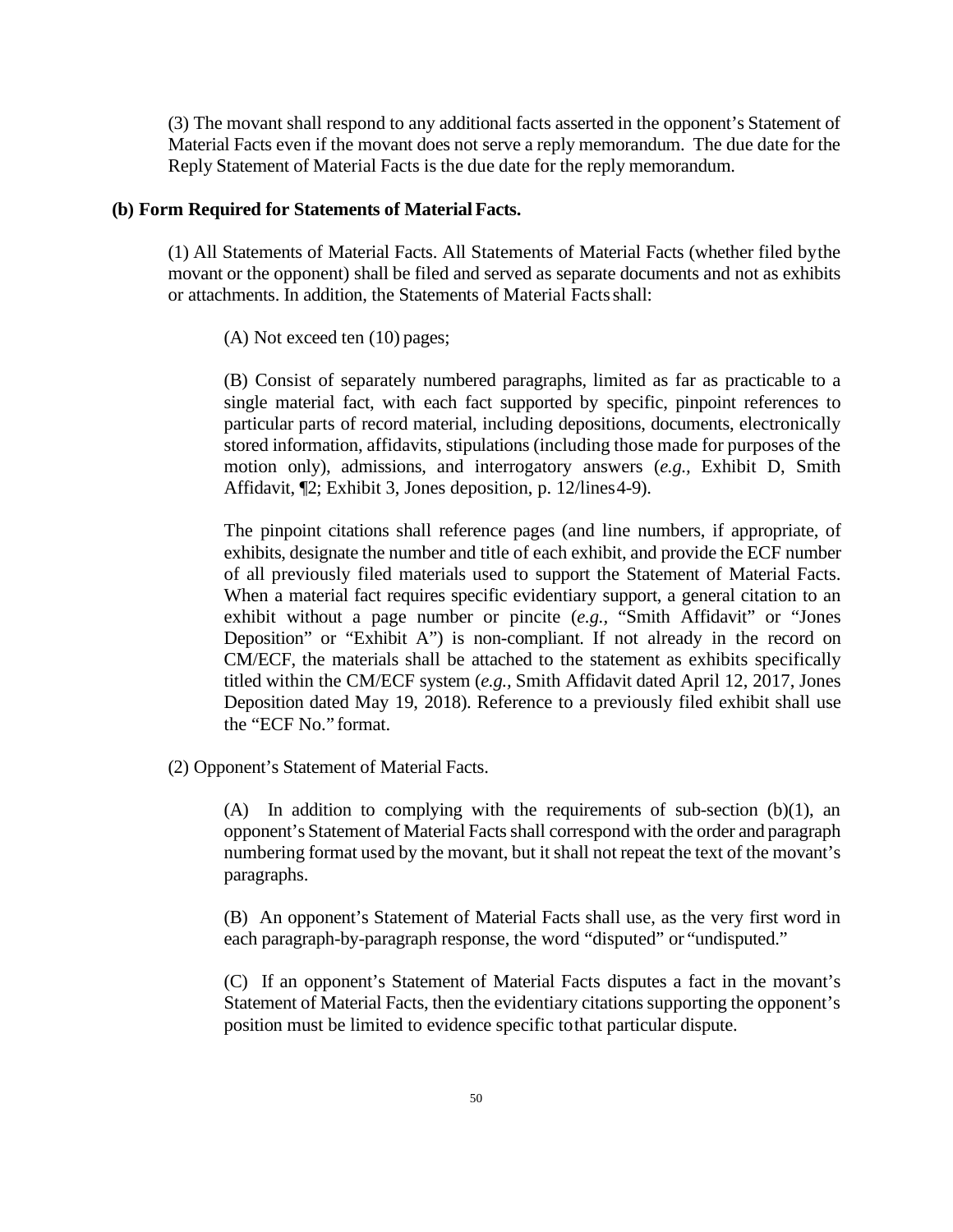(D) Any additional facts that an opponent contends are material to the motion for summary judgment shall be numbered and placed immediately after the opponent's response to the movant's Statement of Material Facts. The additional facts shall use separately numbered paragraphs beginning with the next number following the movant's last numbered paragraph. The additional facts shall be separately titled as "Additional Facts" and may not exceed five (5) pages (beyond the ten(10)-page limit for the opponent's Statement of Material Facts.

(3) Reply Statement of Material Facts.

(A) If an opponent's Statement of Material Facts includes additional facts, thenthe movant shall respond to each additional fact in a separately served Reply Statement of Material Facts.

(B) The Reply Statement of Material Facts shall correspond with the order and paragraph numbering format used in the opponent's additional facts, identifying with the very first word in each fact as "disputed" or "undisputed" at the beginning of each paragraph in the statement, and, if disputed, citing to particular parts of materials in the record in the same manner as required by subsections  $(b)(1)$  and  $(b)(2)$ .

(C) The movant may file and serve a reply memorandum of law, which is separate and distinct from the required Reply Statement of Material Facts addressing the opponent's additional facts.

**(c) Effect of Failure to Controvert Undisputed Facts.** All material facts in any party's Statement of Material Facts may be deemed admitted unless controverted by the other party's Statement of Material Facts, provided that: (i) the Court finds that the material fact at issue is supported by properly cited record evidence; and (ii) any exception under Fed. R. Civ. P. 56 does not apply.

**(d) Consequences of Non-Compliance.** If a party files and serves any Statement of Material Facts that does not comply with this rule, then the Court may strike the Statement, require immediate compliance, grant relief to any opposing party for any prejudice arising from a non-compliant statement or response, or enter other sanctions that the Court deems appropriate.

Effective December 1, 1994. Amended effective April 15, 1999; April 15, 2002; April 15, 2005; April 15, 2007; April 15, 2008; April 15, 2010; April 15, 2011; December 1, 2011; December 1, 2015; December 2, 2019.

### **Authority**

(1993) Former Local Rule 10J.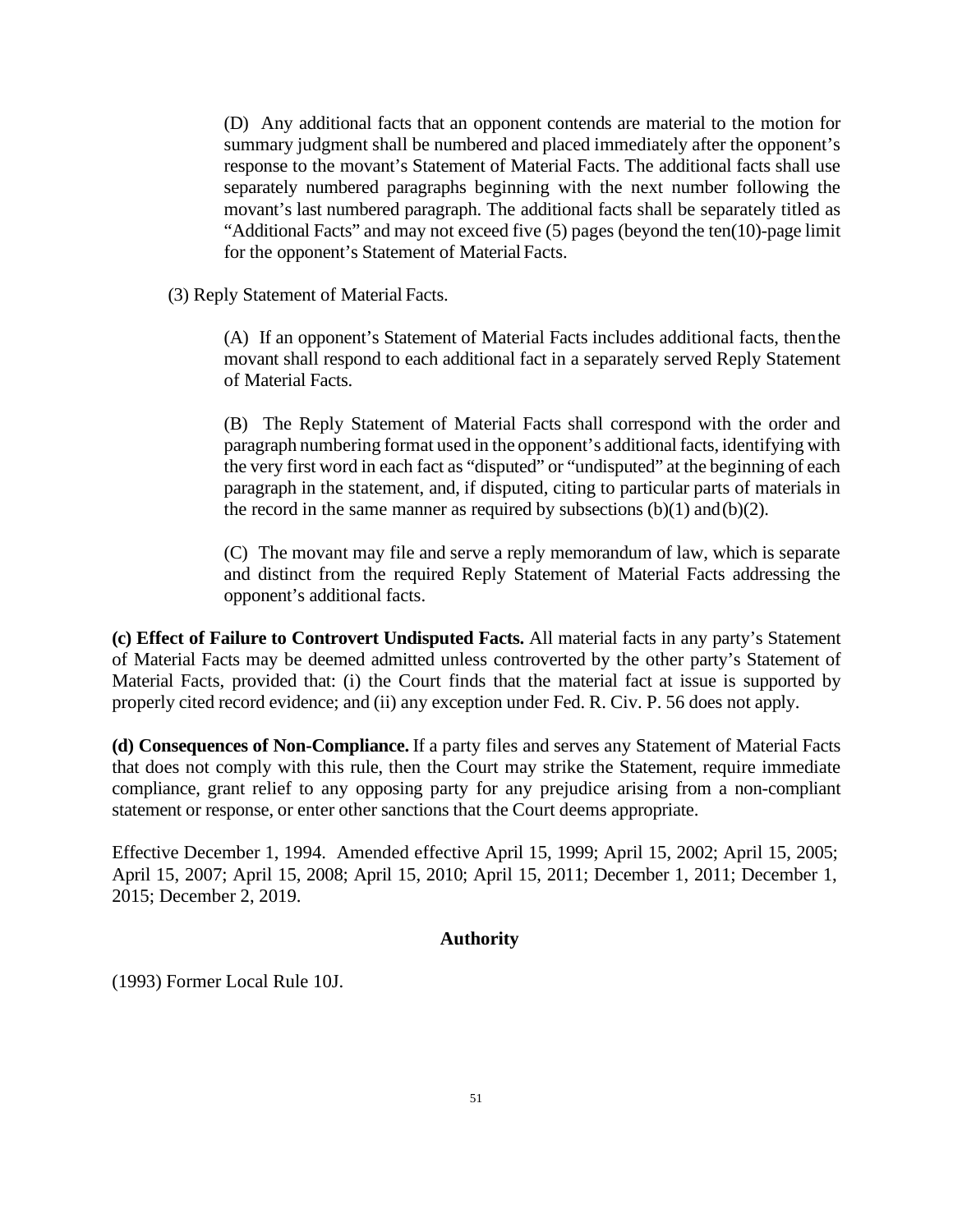# **RULE 62.1 APPEAL BONDS OR OTHER SECURITY**

A supersedeas bond or other security staying execution of a money judgment shall be in the amount of 110% of the judgment, to provide security for interest, costs, and any award of damages for delay. Upon its own motion or upon application of a party the Court may direct otherwise.

Effective April 15, 2000. Amended effective April 15, 2007; April 15, 2010; December 1, 2015; December 3, 2018.

# **RULE 67.1 COURT REGISTRY AND WRITS OF GARNISHMENT**

**(a)** Upon the issuance of any Order of Disbursement on the Court registry, the concerned party shall provide a copy of such Order to the Clerk of the Court's Financial Administrator or other designated deputy.

**(b)** In any case where an Order of Court directs the Clerk of the Court to handle a specific investment in a different manner than specified by Internal Operating Procedures, the interested party shall serve a copy of the Order upon the Clerk of the Court personally or a deputy clerk specifically designated in accordance with the wording of Federal Rule of Civil Procedure 67, to-wit:

"The party making the deposit shall serve the Order permitting deposit on the Clerk of this Court."

**(c)** A party applying for the issuance of a writ of garnishment shall pay the amount prescribed by applicable Florida law to the garnishee. The payment is for the attorneys' fees of the garnishee. Monies previously required to be deposited in the non-interest-bearing registry of the Court shall be disbursed as follows:

(1) The Clerk of the Court shall pay such deposit to the garnishee (or garnishee's counsel, if so requested) for the payment or partial payment of attorney's fees which the garnishee expends or agrees to expend in obtaining representation in response to the writ. Such payment shall be made upon the garnishee's demand, in writing, at any time after the service of the writ, unless otherwise directed by theCourt.

(2) In cases of a pre-judgment writ of garnishment, if the garnishee fails to make written demand within sixty (60) days of the conclusion of the case, including all appeals, the Clerk of the Court shall return such deposit to the depositing party (or their counsel) without further order or request, unless otherwise directed by theCourt.

(3) In cases of a post-judgment writ of attachment, if the garnishee fails to make written demand within sixty (60) days after post-judgment proceedings on the writ have concluded, including all appeals concerning the writ, the Clerk of the Court shall return such depositto the depositing party (or their counsel) without further order or request, unless otherwise directed by the Court.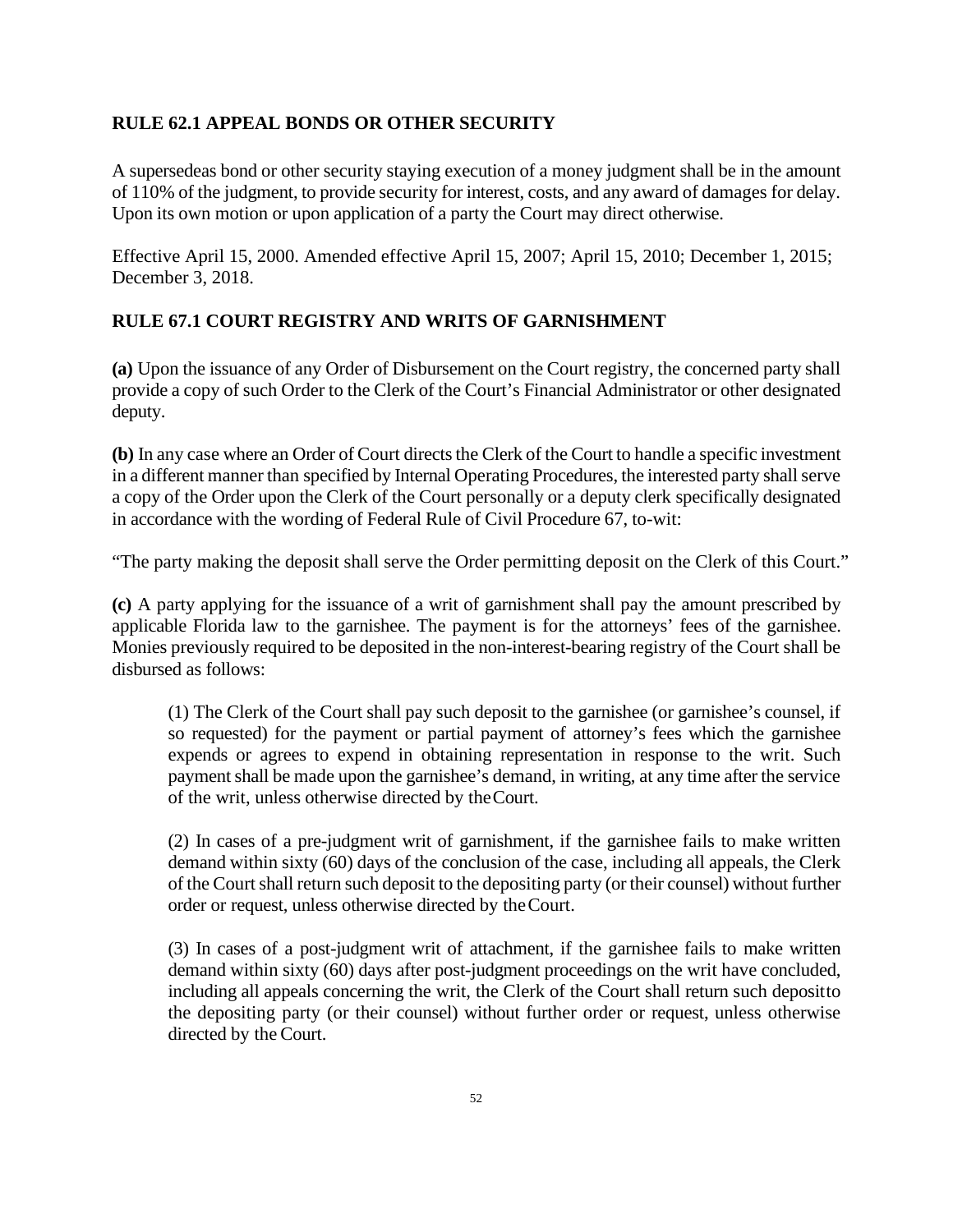(4) If garnishment cost deposit monies remain on deposit with the Clerk of the Court more than five (5) years after the conclusion of a case or post-judgment proceedings, including all appeals, and if the Clerk of the Court has made reasonable attempts to provide notice to the depositing party or to distribute those monies without success, those unclaimed monies shall be moved into the appropriate U.S. Treasury Unclaimed Funds account pursuant to Title 28, United States Code, Section 2042, without further order of Court. Any monies deposited with the U.S. Treasury under these provisions as unclaimed are available for immediate disbursement to any party by the Clerk of the Court upon application and further Court order.

Effective December 1, 1994. Amended effective April 15, 2002; April 15, 2007; April 15, 2010; December 1, 2011; December 1, 2014; December 1, 2015.

#### **Authority**

(1993) Former Local Rule 24. Renumbered per Model Rules project.

(2002) Federal Rule of Civil Procedure 69, Florida Statute Section 77.28, and Administrative Orders 90–104, 98–51 and 2001–69.

## **RULE 77.1 PHOTOGRAPHING, BROADCASTING, TELEVISING**

Other than required by authorized personnel in the discharge of official duties, all forms of equipment or means of photographing, audio- or video- recording, broadcasting or televising within the environs of any place of holding court in the District, including courtrooms, chambers, adjacent rooms, hallways, doorways, stairways, elevators or offices of supporting personnel, whether the Court is in session or at recess, is prohibited; except that: (a) photographing in connection with naturalization hearings or other special proceedings, as approved by a Judge of this Court, will be permitted; and (b) following a declaration of a local, state, or national emergency, audio and video recording may be permitted by order of the Court.

Effective December 1, 1994. Amended effective April 15, 2007; December 1, 2011; December 1, 2015; December 3, 2018; December 1, 2020.

#### **Authority**

(1993) Former Local Rule 20.

(2011) Amended to provide for participation in pilot program for the study of camera use in district courtrooms pursuant to those guidelines issued by the Judicial Conference Committee on Court Administration and Case Management [\(www.uscourts.gov\)](http://www.uscourts.gov/).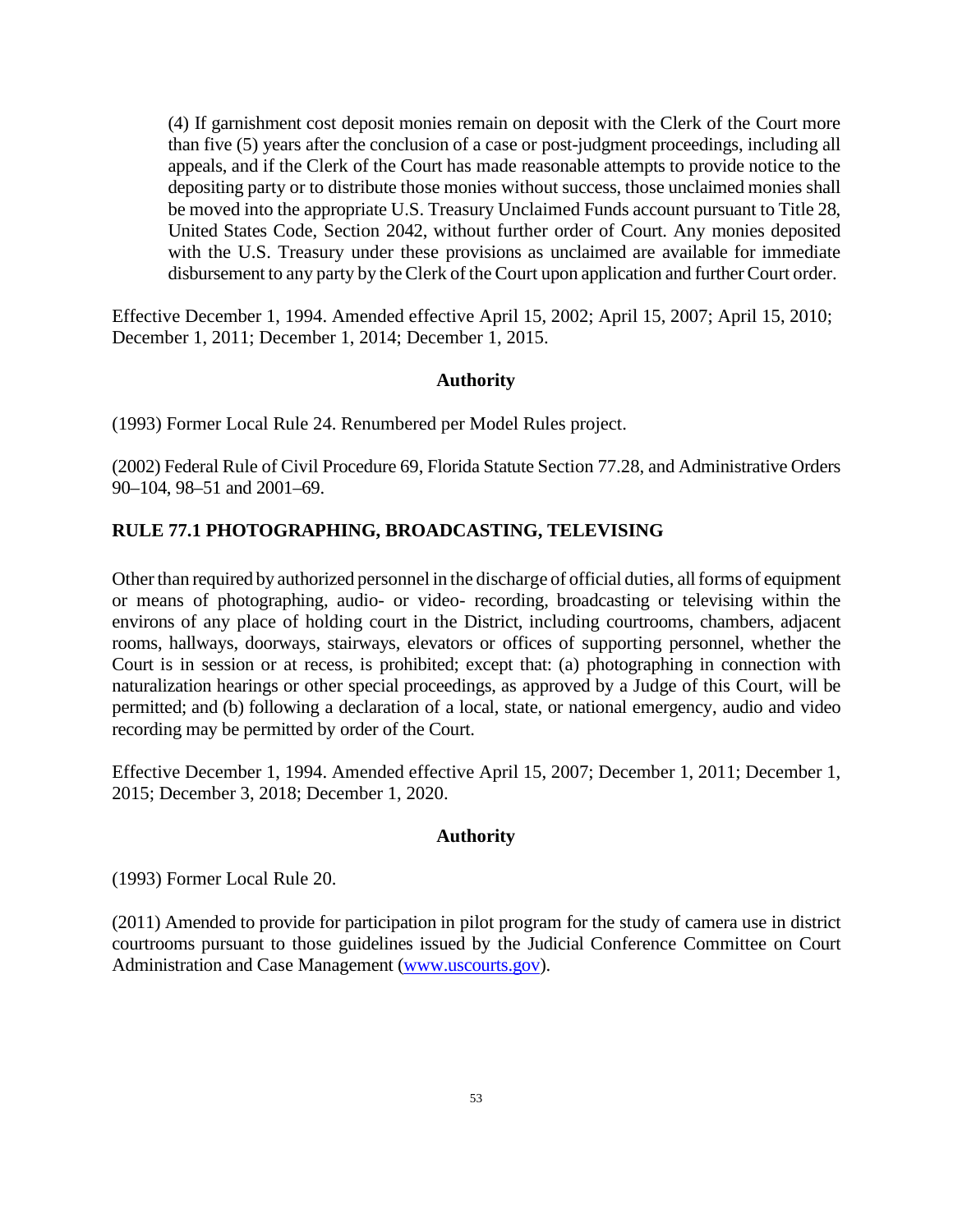### **RULE 77.2 RELEASE OF INFORMATION IN CRIMINAL AND CIVIL PROCEEDINGS**

(a) It isthe duty of the lawyer or law firm not to release or authorize the release of information or opinion which a reasonable person would expect to be disseminated by means of public communication, in connection with pending or imminent criminal litigation with which the lawyer or the firm is associated, if there is a reasonable likelihood that such dissemination will interfere with a fair trial or otherwise prejudice the due administration of justice.

(b) With respect to a grand jury or other pending investigation of any criminal matter, a lawyer participating in or associated with the investigation shall refrain from making any extrajudicial statement which a reasonable person would expect to be disseminated by means of public communication, that goes beyond the public record or that is not necessary to inform the public that the investigation is underway, to describe the general scope of the investigation, to obtain assistance in the apprehension of a suspect, to warn the public of any dangers, or otherwise to aid in theinvestigation.

(c) From the time of arrest, issuance of an arrest warrant, or the filing of a complaint, information, or indictment in any criminal matter until the commencement of trial or disposition without trial, a lawyer or law firm associated with the prosecution or defense shall not release or authorize the release of any extrajudicial statement which a reasonable person would expect to be disseminated by means of public communication, relating to that matter and concerning:

(1) The prior criminal record (including arrests, indictments, or other charges of crime), or the character or reputation of the accused, except that the lawyer or law firm may make a factual statement of the accused's name, age, residence, occupation, and family status, and if the accused has not been apprehended, a lawyer associated with the prosecution may release any information necessary to aid apprehension or to warn the public of any dangers the accused may present.

(2) The existence or contents of any confession, admission, or statement given by the accused, or the refusal or failure of the accused to make any statement.

(3) The performance of any examinations or tests or the accused's refusal or failure to submit to an examination ortest.

(4) The identity, testimony, or credibility of prospective witnesses, except that the lawyer or law firm may announce the identity of the victim if the announcement is not otherwise prohibited by law.

(5) The possibility of a plea of guilty to the offense charged or a lesser offense.

(6) Any opinion as to the accused's guilt or innocence or as to the merits of the case or the evidence in the case.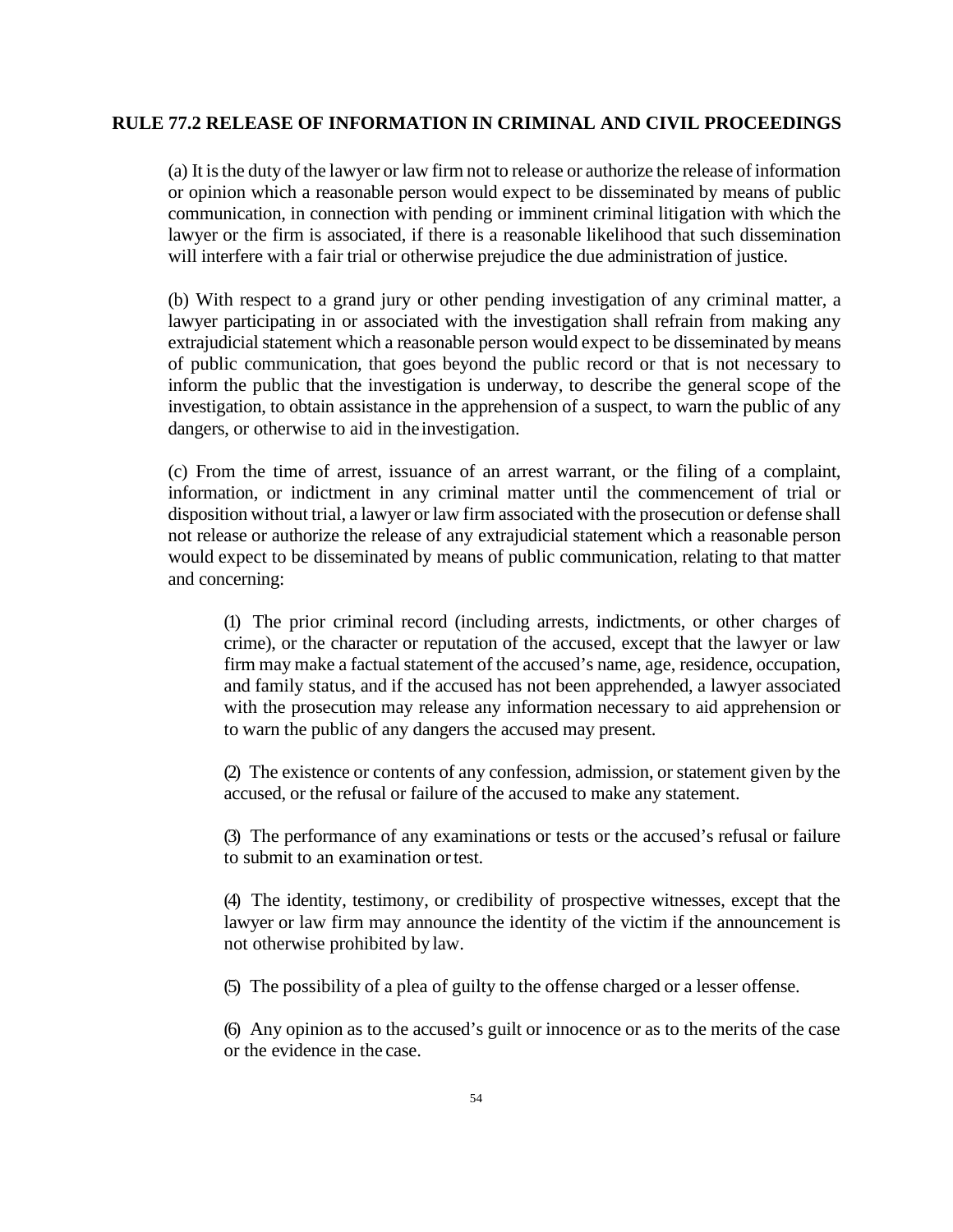The foregoing shall not be construed to preclude the lawyer or law firm during this period, in the proper discharge of the lawyer's or its official or professional obligations, from announcing the fact and circumstances of arrest (including time and place of arrest, resistance, pursuit, and use of weapons), the identity of the investigating and arresting officer or agency, and the length of the investigation; from making an announcement, at the time of seizure of any physical evidence other than a confession, admission, or statement, which is limited to a description of the evidence seized; from disclosing the nature, substance, or text of the charge, including a brief description of the offense charged; from quoting or referring without comment to public records of the Court in the case; from announcing the scheduling or result of any stage in the judicial process; from requesting assistance in obtaining evidence; or from announcing without further comment that the accused denies the charges made against the accused.

(d) During the trial of any criminal matter, including the period of selection of the jury, no lawyer or law firm associated with the prosecution or defense shall give or authorize any extrajudicial statement or interview, relating to the trial or the parties or issues in the trial which a reasonable person would expect to be disseminated by means of public communication, except that the lawyer or law firm may quote from or refer without comment to public records of the Court in thecase.

(e) After the completion of a trial or disposition without trial of any criminal matter, and prior to the imposition of sentence, a lawyer or law firm associated with the prosecution or defense shall refrain from making or authorizing any extrajudicial statement which a reasonable person would expect to be disseminated by means of public communication if there is a reasonable likelihood that such dissemination will affect the imposition ofsentence.

(f) Nothing in this Local Rule is intended to preclude the formulation or application of more restrictive rules relating to the release of information about juvenile or other offenders, to preclude the holding of hearings or the lawful issuance of reports by legislative, administrative, or investigative bodies, or to preclude any lawyers from replying to charges of misconduct that are publicly made against the lawyer or law firm.

(g) A lawyer or law firm associated with a civil action shall not during its investigation or litigation make or participate in making an extrajudicial statement, other than a quotation from or reference to public records, which a reasonable person would expect to be disseminated by means of public communication if there is a reasonable likelihood that such dissemination will interfere with a fair trial and which relatesto:

(1) Evidence regarding the occurrence or transactioninvolved.

(2) The character, credibility, or criminal record of a party, witness, or prospective witness.

(3) The performance or results of any examinations or tests or the refusal or failure of a party to submit tosuch.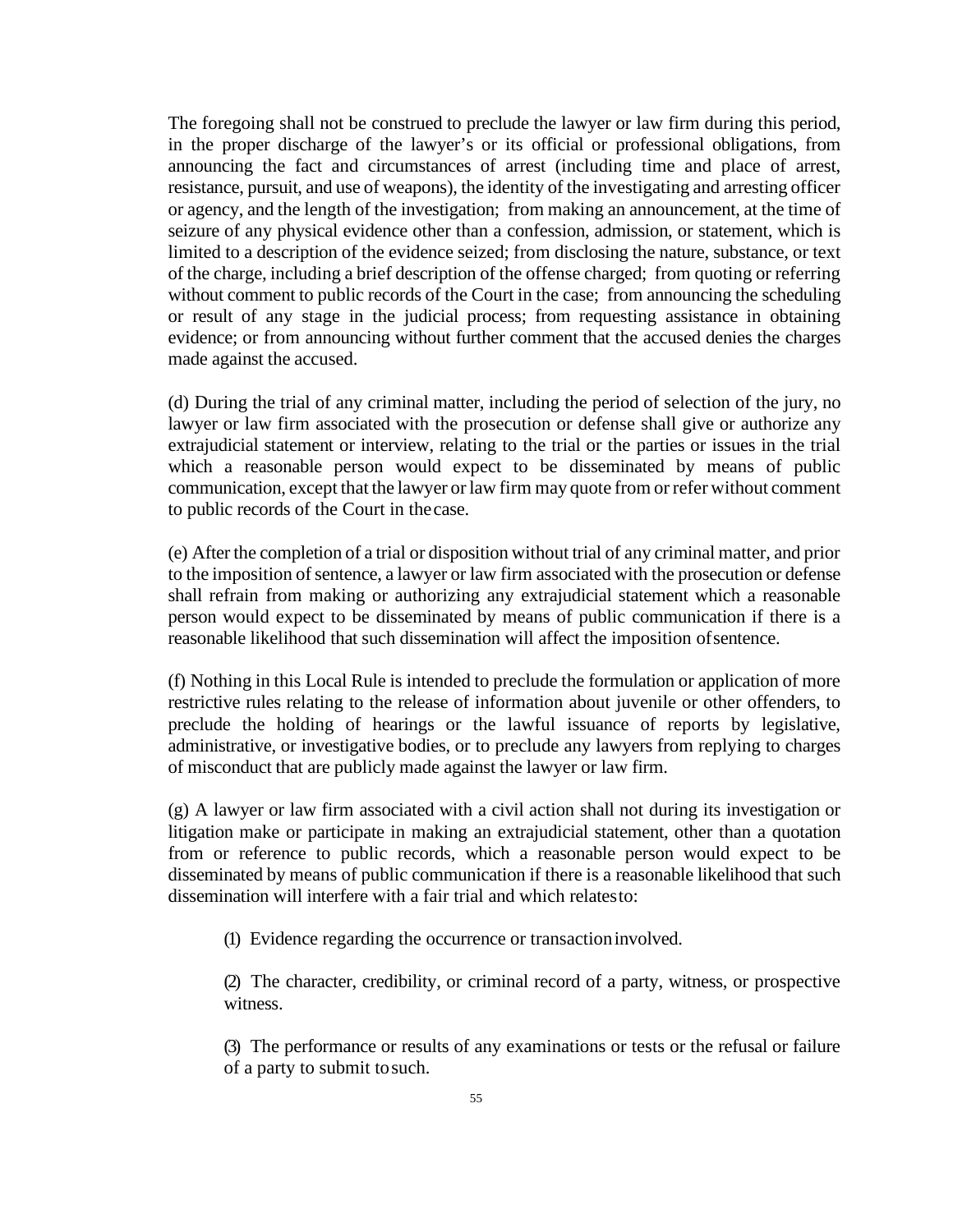(4) The lawyer's opinion as to the merits of the claims or defenses of a party, except as required by law or administrativerule.

(5) Any other matter reasonably likely to interfere with a fair trial of the action.

Effective December 1, 1994. Amended effective April 15, 2007; April 15, 2010; December 1, 2011; December 1, 2015.

## **Authority**

(1993) Former Local Rule 21. Rule 4-3.6 of the Rules Regulating The Florida Bar.

## **RULE 87.1 AUTHORITY OF BANKRUPTCY JUDGES TO MAKE LOCAL RULES**

The Bankruptcy Judges of the United States Bankruptcy Court in this District may, by action of a majority of the Bankruptcy Judges, make local rules of practice and procedure to govern all cases, proceedings and other matters in the Bankruptcy Court.

Effective December 1, 1994. Amended effective April 15, 2007; December 1, 2015.

# **RULE 87.2 REFERENCE OF BANKRUPTCY MATTERS**

**(a) General Order of Reference**. Pursuant to 28 U.S.C. § 157(a) and the Order of Reference entered March 27, 2012 (*see* Order of Reference available on Court's website, [www.flsd.uscourts.gov\)](http://www.flsd.uscourts.gov/), all cases under Title 11, United States Code, and all proceedings under Title 11, United States Code or arising in or related to cases under Title 11, United States Code, are referred to the Bankruptcy Judges for this District and shall be commenced in the Bankruptcy Court pursuant to the Local Bankruptcy Rules. The Order of Reference also applies to notices of removal pursuant to 28 U.S.C. § 1452(a), which shall be filed with the Clerk of the Bankruptcy Court for the Division of the District where such civil action is pending. The removed claim or cause of action shall be assigned as an adversary proceeding in the BankruptcyCourt.

**(b) Authority** of **Bankruptcy Judges**. If a Bankruptcy Judge or District Judge determines that entry of a final order or judgment by a Bankruptcy Judge would not be consistent with Article III of the United States Constitution in a particular case or proceeding referred under the Order of Reference and determined to be a core matter, the Bankruptcy Judge shall, unless otherwise ordered by the District Court, hear the case or proceeding and submit proposed findings of fact and conclusions of law stated on the record or in an opinion or memorandum of decision.

**(c) Authority of District Court to Treat Final Orders as Proposed Findings and Conclusions**. As provided in Federal Rule of Bankruptcy Procedure 8018.1, if, on appeal, the District Court determines that the Bankruptcy Court did not have the power under Article III of the UnitedStates Constitution to enter the judgment, order, or decree appealed from, the District Court may treat such judgment, order, or decree as proposed findings of fact and conclusions oflaw.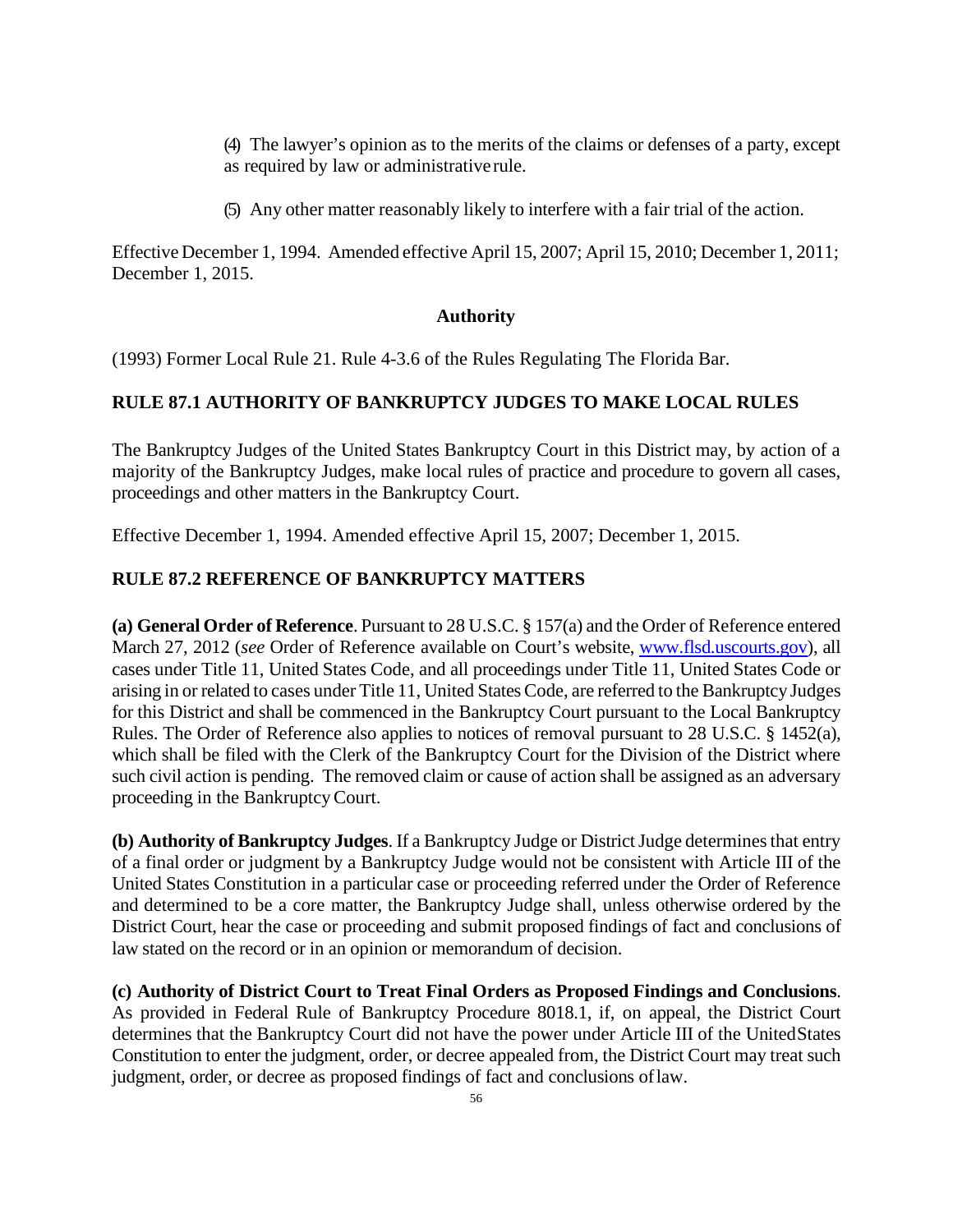Former Local Rule 87.2 amended and renumbered as Local Rule 87.4, and new Local Rule 87.2 adopted effective April 15, 1996. Amended effective April 15, 2007; April 15, 2010; December 1, 2015; December 2, 2019.

# **RULE 87.3 MOTIONS FOR WITHDRAWAL OF REFERENCE OF CASE OR PROCEEDING FROM THE BANKRUPTCY COURT**

A motion to withdraw the reference pursuant to 28 U.S.C. § 157(d) shall be filed with the Clerk of the Bankruptcy Court in accordance with the requirements of Local Bankruptcy Rule 5011-1 and served on all parties. Subsequently filed motions for withdrawal of reference in the same case or proceeding shall be regarded as similar actions and proceedings under Local Rule 3.8 and the attorneys of record shall notify the District Court of all such pending actions and proceedings in compliance with Local Rule 3.8. and, if applicable, provide the notice required by Local Rule 7.1(f).

Effective April 15, 1996. Amended effective April 15, 1999; April 15, 2007; April 15, 2010; December 1, 2015; December 2, 2019.

## **RULE 87.4 BANKRUPTCY APPEALS**

Bankruptcy appeals to the District Court are governed by the Federal Rules of Bankruptcy Procedure, particularly Rules 8001 through 8028, and the Local Rules of the Bankruptcy Court. As is authorized by Federal Rule of Bankruptcy Procedure 8026, those rules are supplemented as follows:

**(a) Assignment.** Appeals from orders or judgments entered by the Bankruptcy Court shall generally be assigned in accordance with the Court's Internal Operating Procedures. Appeals from orders in a bankruptcy case or proceeding in which appeals have been taken from prior orders in the same case or proceeding shall be regarded as similar actions and proceedings under Local Rule 3.8 and it will be the continuing obligation of the Clerk of the District Court and the attorneys of record to comply with Local Rule 3.8.

**(b) Docketing of Notice of Appeal in District Court.** All notices of appeal filed in the Bankruptcy Court under Federal Rule of Bankruptcy Procedure 8003 and 8004 shall be electronically transmitted promptly to the Clerk of the District Court by the Bankruptcy Clerk resulting in the opening of a new civil case in District Court's automated case management systemCM/ECF.

**(c) Limited Authority of Bankruptcy Court to Enter Orders Prior to Transmittal of Record to District Court.** After the notice of appeal is electronically transmitted to the District Court and a civil case is opened but before the record is transmitted to the District Court, the Bankruptcy Court is authorized and directed to dismiss an appeal for appellant's: (1) failure to pay the prescribed filing fees; (2) failure to comply with the time limitations specified in Federal Rule of Bankruptcy Procedure 8002; or (3) failure to file a designation of the items for the record or copies thereof or a statement of the issues as required by Federal Rule of Bankruptcy Procedure 8009, and Local Bankruptcy Rule 8009-1. The Bankruptcy Court is further authorized and directed to hear, under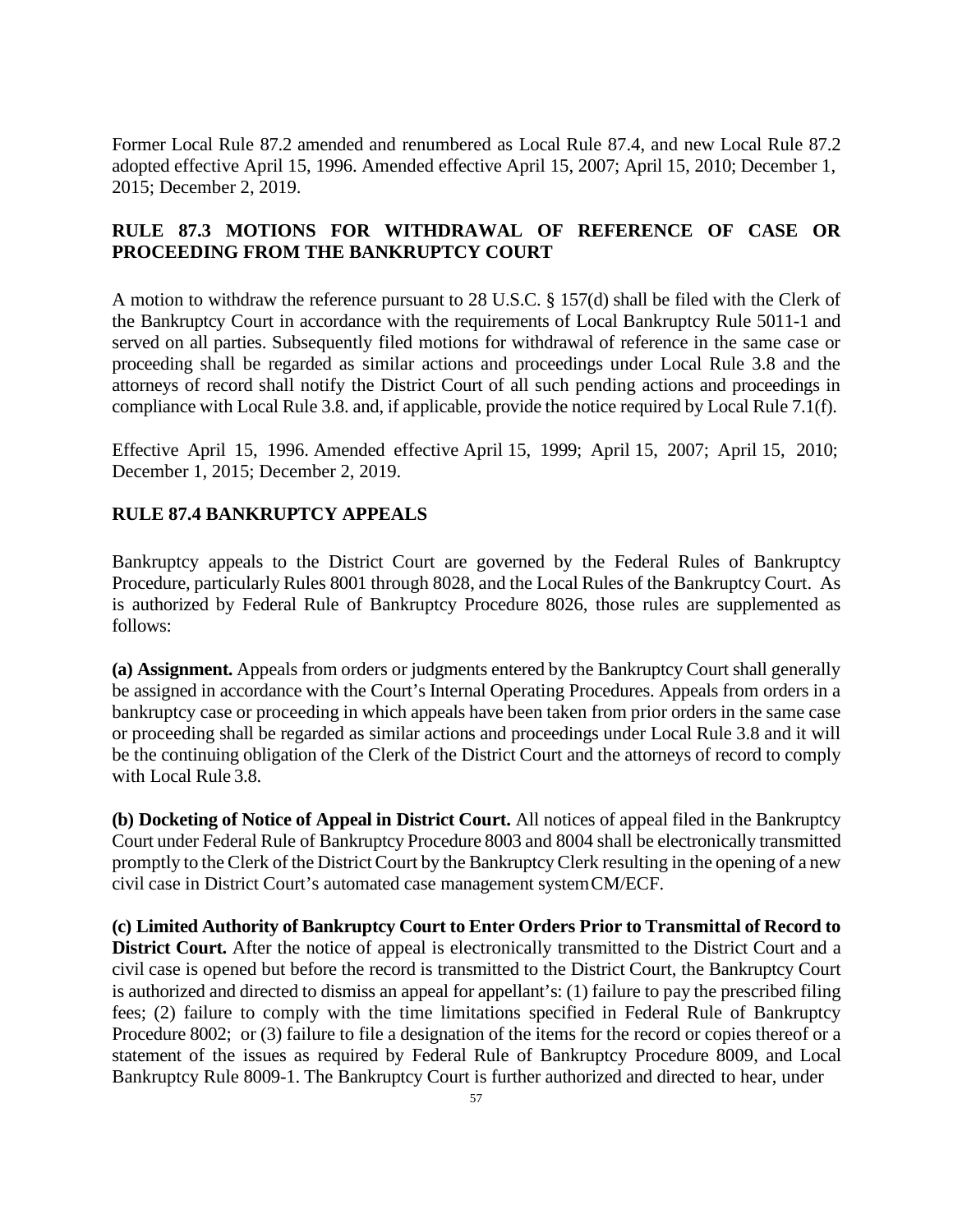Federal Rule of Bankruptcy Procedure 9006(b), motions to extend the foregoing deadlines and to consolidate appeals that present similar issues from a common record. The Bankruptcy Court is also authorized to consider motions for stay pending appeal filed under Federal Rule of Bankruptcy Procedure 8007(a). BankruptcyCourt orders entered under this subsection shall be docketed in the Bankruptcy Court docket and transmitted to the District Court for docketing in the District Court case. Bankruptcy Court orders entered under this subsection may be reviewed by the District Court on motion filed in the District Court within fourteen (14) days after entry of the order on the District Court docket. A motion seeking review shall be filed pursuant to section (d) of this Local Rule.

**(d) Motions for Stay and Other Intermediate Requests for Relief.** Motions for stay pending appeal filed in the District Court pursuant to Federal Rule of Bankruptcy Procedure 8007(b), motions to review Bankruptcy Court orders entered under Federal Rule of Bankruptcy Procedure 9006(b), and other motions requesting intermediate relief as set forth in Federal Rule of Bankruptcy Procedure 8010(c), shall be filed in the District Court case opened upon transmittal to the District Court of the notice of appeal and served on all parties. The movant shall designate any relevant portions of the Bankruptcy Court record necessary for the District Court to rule on the motion. It shall be the duty of the Clerk of the District Court immediately to transmit a copy of the order ruling on said motion to the Clerk of the Bankruptcy Court. Local Rules 5.1 and 7.1 shall apply to motions for stay and other motions seeking intermediate appellate relief from the DistrictCourt.

**(e) Motions for Leave to Appeal.** A motion for leave to appeal and notice of appeal shall be filed in the Bankruptcy Court pursuant to Local Bankruptcy Rule 8004-1 and served on all parties. Upon transmittal of the notice, motion, and related documents to the District Court, a civil case shall be opened as provided in subsection (b) of this LocalRule.

Upon disposition of the motion, the Clerk of the District Court immediately shall transmit a copy of the District Court order to the Clerk of the Bankruptcy Court. If the motion for leave to appeal is granted, the appeal will proceed under the original case number and the Clerk of the Bankruptcy Court will prepare and transmit the record onappeal.

### **(f) Briefs.**

(1) *Briefing Schedule.* The briefing schedule specified by Federal Rule of Bankruptcy Procedure 8018 may be altered only by order of the District Court. If the Clerk of the District Court does not receive appellant's brief within the time specified by Federal Rule of Bankruptcy Procedure 8018, and there is no motion for extension of time pending, the Clerk of the District Court shall furnish to the judge to whom the appeal is assigned a proposed order for dismissal of the appeal.

(2) *Form and Length of Briefs.* The form and length of briefs specified by Federal Rule of Bankruptcy Procedure 8015, and summarized in the Federal Rules of Bankruptcy Procedure Part VIII *Appendix: Length Limits Stated in Part VIII of the Federal Rules of Bankruptcy Procedures,* may be altered only by the order of the District Court. Failure to comply with Federal Rule of Bankruptcy Procedure 8015 may result in the striking of a brief. District Court Local Rules 5.1 and 7.1 do not apply to briefs governed by Federal Rule of Bankruptcy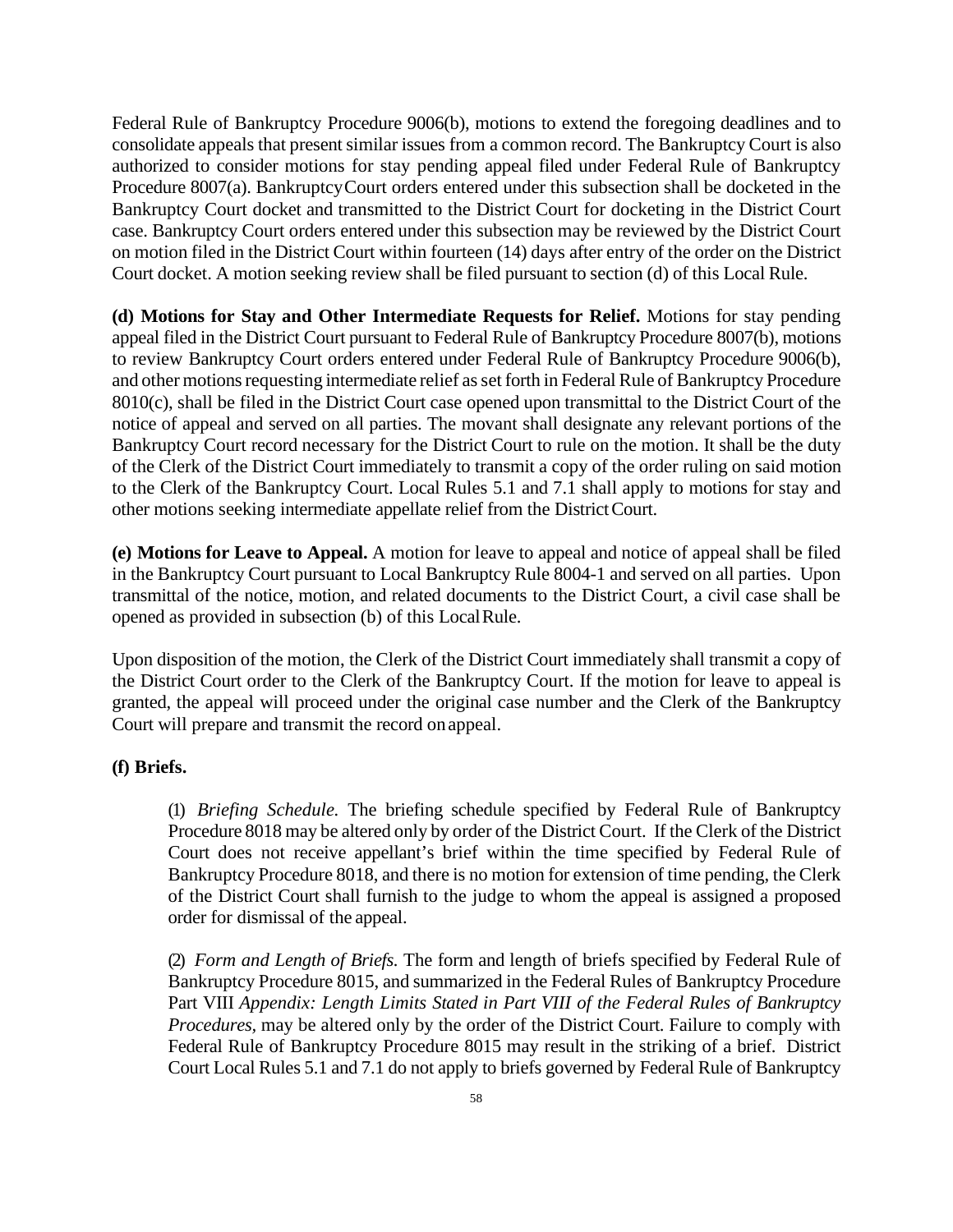Procedure 8015.

**(g) Oral Argument.** Any party requesting oral argument shall make the request within the bodyof the principal or reply brief, not by separate motion. The setting of oral argument is within the discretion of the District Court.

**(h) Judgment.** Upon receipt of the District Court's opinion, the Clerk of the District Court shall enter judgment in accordance with Federal Rule of Bankruptcy Procedure 8024(a) and, in accordance with Federal Rule of Bankruptcy Procedure 8024(b), immediately shall transmit to each party and to the Clerk of the Bankruptcy Court a notice of entry together with a copy of the District Court's opinion.

**(i) Appeal.** If an appeal remains pending three (3) months after its entry on the District Court docket, the appealing party shall file and serve on all parties a "Notice of 90 Days Expiring" in the manner prescribed by Local Rule 7.1(b)(4).

**(j) Notice.** The Clerk of the Bankruptcy Court shall provide reference to this Local Rule with the notice of appeal provided to each party in accordance with Federal Rule of Bankruptcy Procedure  $8003(c)(1)$ . Failure to receive such a copy will not excuse compliance with all provisions of this Local Rule.

**(k) Court Discretion.** This Local Rule is not intended to exhaust or restrict the District Court's discretion as to any aspect of anyappeal.

**(l) Sealed Documents**. Pursuant to Federal Rule of Bankruptcy Procedure 8009(f), if a document sealed by the Bankruptcy Court is to be included in the record on appeal, a motion must be filed in the District Court to accept the sealed document and served on all parties. If the motion is granted, the Bankruptcy Clerk promptly will transmit the sealed document to the District Court Clerk.

Effective April 15, 1996. Amended effective April 15, 1999; April 15, 2007; April 15, 2009; April 15, 2010; December 1, 2011; December 1, 2015; December 2, 2019.

## **Authority**

Former Local Rule 27; (1996) renumbered from Local Rule 87.2 (1993).

## **RULE 87.5 DESIGNATION OF BANKRUPTCY JUDGES TO CONDUCT JURY TRIALS**

The Bankruptcy Judges of this District are specially designated to conduct jury trials, with the express consent of all parties, in all proceedings under 28 U.S.C. § 157 in which the right to a jury trial applies. Pleading and responding to a jury trial demand in bankruptcy cases is governed by Local Bankruptcy Rule 9015-1. Local Rule 47.1 shall apply to jury trials conducted by Bankruptcy Judges under this rule.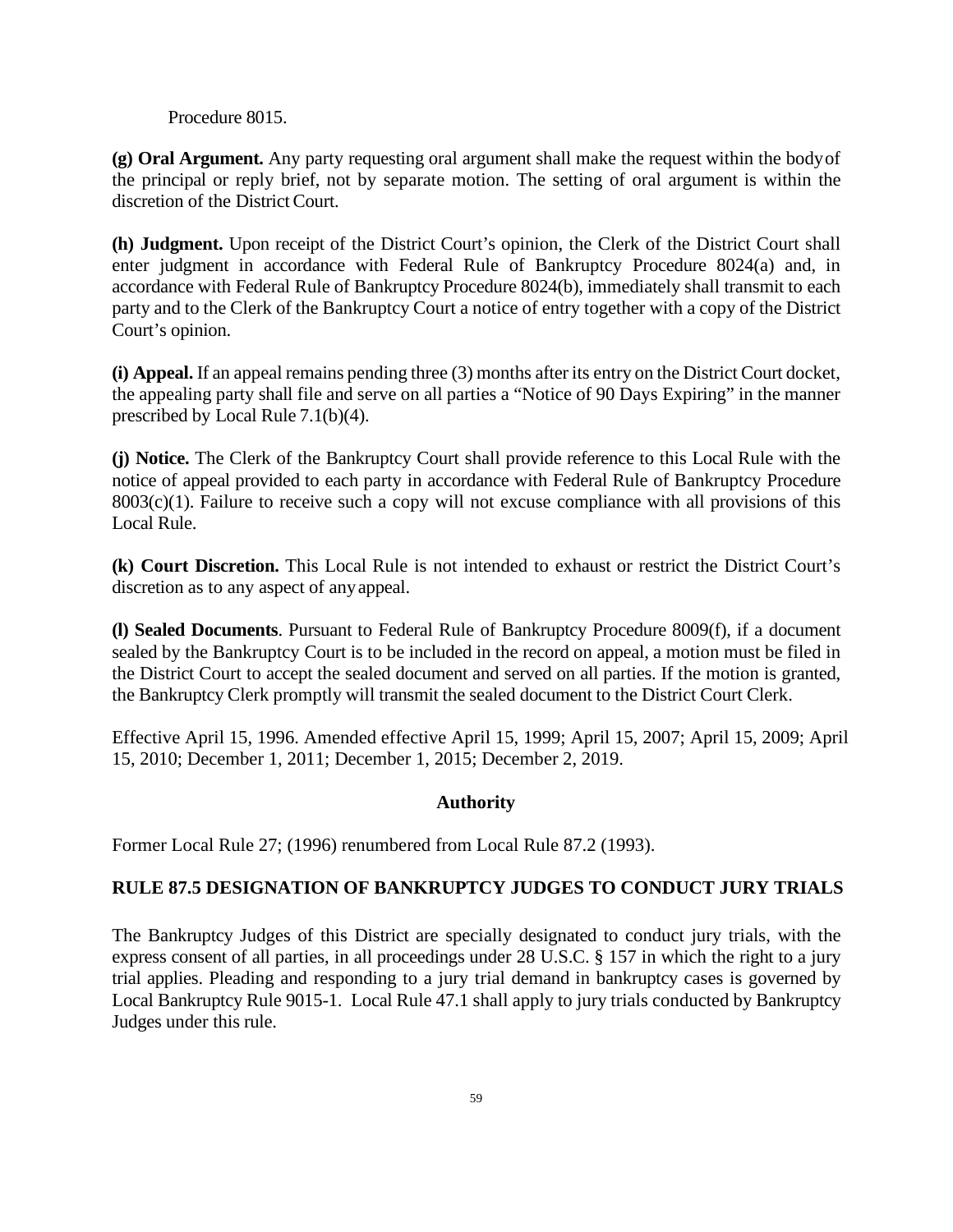Effective April 15, 1999. Amended effective April 15, 2007; April 15, 2010; December 1, 2015.

### **Comment**

(1999)Incorporatesthe provisions of Administrative Order 96-03 "In re: Designation of Bankruptcy Judges to Conduct Jury Trials" available on the Court's website [\(www.flsd.uscourts.gov\)](http://www.flsd.uscourts.gov/).

# **RULE 88.1 APPOINTMENT OF COUNSEL FOR INDIGENT DEFENDANTS IN CRIMINAL PROCEEDINGS**

The appointment of counsel and counsel's obligations in the representation of indigent defendants in criminal proceedings pursuant to Federal Rule of Criminal Procedure 44 shall be in accordance with the "Plan of the United States District Court for the Southern District of Florida Pursuant to the Criminal Justice Act of 1964, as Amended." The current plan is available on the Court's website [\(www.flsd.uscourts.gov\)](http://www.flsd.uscourts.gov/).

Effective December 1, 1994. Amended effective April 15, 2007; December 3, 2012; December 1, 2015.

## **Authority**

(1993) Former Local Rule 17, updated.

# **RULE 88.2. POST CONVICTION, HABEAS CORPUS, AND CIVIL RIGHTS PROCEEDINGS**

**(a)** The following petitions, motions, and complaints must substantially follow the forms, if any, prescribed by the Court and obtained from the Clerk of the Court upon request:

(1) Petitions for writ of habeas corpus pursuant to 28 U.S.C. § 2241 (common law habeas corpus),

(2) Petitions for writ of habeas corpus pursuant to 28 U.S.C. § 2254 (state prisoner attacking conviction),

(3) Motions to Vacate pursuant to 28 U.S.C. § 2255 (federal prisoner attacking conviction),

(4) Civil rights complaints pursuant to 42 U.S.C. § 1983 (Constitutional deprivation under color of state law),

(5) Civil rights complaints pursuant to *Bivens v. Six Unknown Federal Narcotics Agents*, 403 U.S. 388 (1971) (Constitutional deprivation under color of federal law).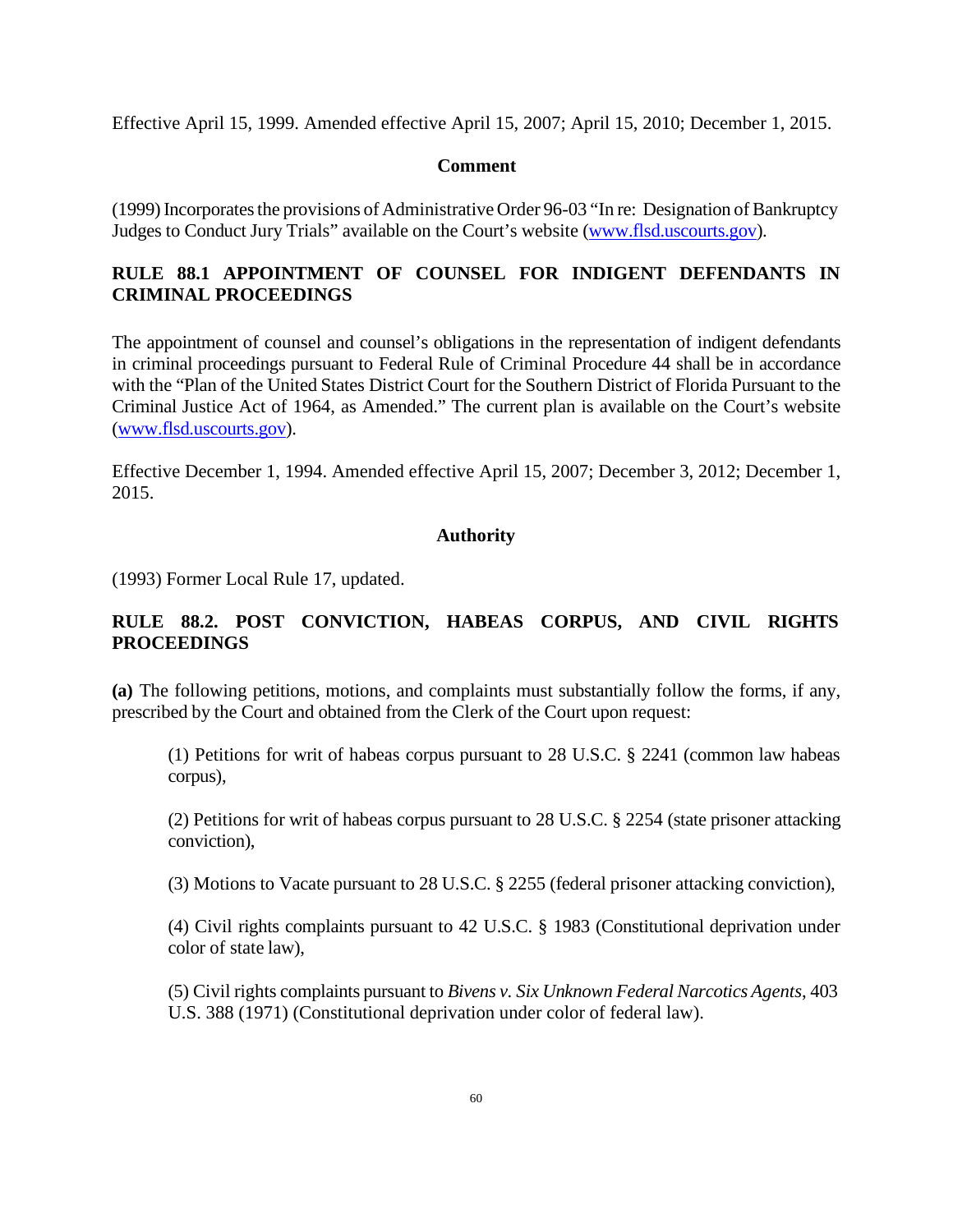Each must be signed under penalty of perjury by petitioner/movant or by a person authorized to sign it for petitioner/movant and, together with filing fee, if any, shall be filed in the Clerk's Office and served according to Federal Rule of Civil Procedure5.

**(b)** When a petition, motion to vacate, or complaint is submitted in forma pauperis, the petitioner/movant/plaintiff shall submit the form "Application to Proceed Without Prepayment of Fees and Affidavit," which may be obtained from the Clerk of the Court, or an affidavit which substantially follows the form, and shall, under oath, set forth information which establishes that he or she is unable to pay the fees and costs of the proceedings referenced above.

Effective December 1, 1994. Amended effective April 15, 2007; April 15, 2010; April 15, 2011; December 1, 2011; December 1, 2015.

#### **Authority**

(1993) Former Local Rule 18.

### **RULE 88.3. PETTY AND CERTAIN MISDEMEANOR OFFENSES**

**(a) Covered Offenses.** This Rule shall apply to petty offenses, as defined in 18 U.S.C. § 19, and to certain misdemeanors as shall be identified from time to time by the Court in collateral schedules. Collectively, these petty offenses and identified misdemeanors shall be referred to for purposes of this Rule as "covered offenses."

#### **(b) Collateral and Mandatory Appearance.**

(1) Covered offenses that are committed on or within the perimeter of Federally-owned or controlled buildings or within the boundaries of National Parks, Preserves, Historic Sites, or Government Reservations, including but not limited to military installations, and violations under various Treaties and Wildlife Acts, for which collateral may be posted and forfeited in lieu of appearance by the person charged, together with the amount of collateral to be posted and offenses for which a mandatory appearance is required shall be in accordance with schedules which may from time to time be approved by the Court and filed with the Clerk of the Court.

(2) Collateral may not be posted for any covered offense if the alleged violator has previously been convicted of any such offense.

### **(c) Forfeiture of Collateral.**

(1) Any person issued a violation notice for a covered offense for which collateral can be posted may, upon request of the issuing officer, post the required amount by placing cash, personal check or money order in the official violation notice envelope and, after sealing same, delivering it to authorized personnel at a designated office where a receipt will be given. All such envelopes received will be forwarded via mail each day, except for those containing cash which shall be personally delivered to the Clerk of the Court.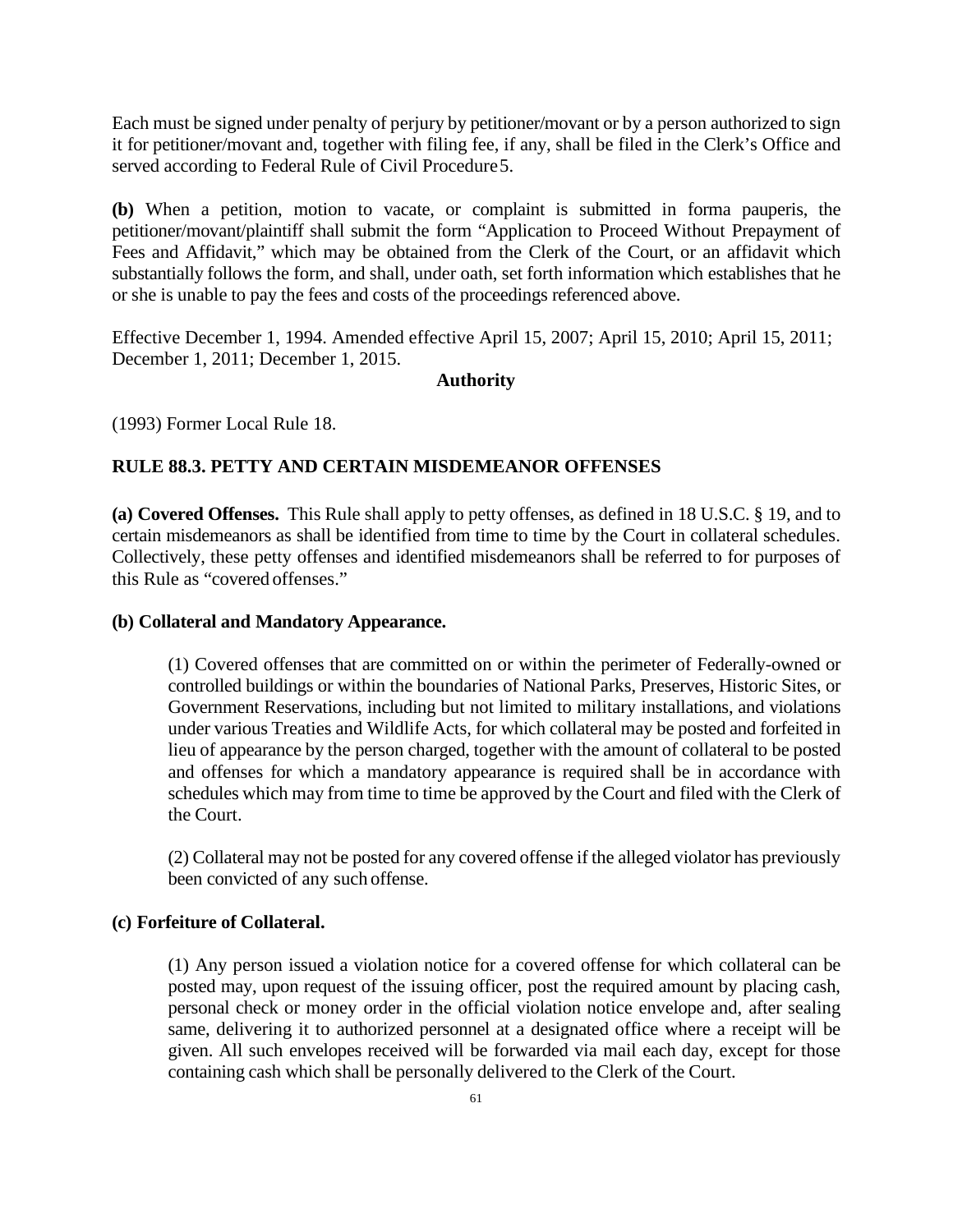(2) The posting of collateral shall signify that the offender does not wish to appear nor request a hearing before the Judge. Collateral so posted shall be forfeited to the United States and the proceedings shall be terminated.

### **(d) Failure to Post Collateral.**

(1) If a person charged with a covered offense for which collateral is required fails to post and forfeit collateral, any punishment, including fine, imprisonment or probation may be imposed within the limits established by law upon conviction by plea or after trial.

(2) No person shall be detained for failure to post collateral for a covered offense for which collateral may be posted unless the person is placed under arrest.

**(e) Arrest.** Nothing contained in these Local Rules shall prohibit a law enforcement officer from arresting an alleged violator for the commission of any offense, including those for which collateral may be posted or mandatory appearance required, and forthwith notifying a Magistrate Judge for the purpose of appearance or setting bail.

(Schedule of fines and mandatory appearance is on file with Clerk's Office and agencies charged with enforcement thereof.)

Effective December 1, 1994. Amended effective April 15, 2006; April 15, 2007; April 15, 2009; April 15, 2010; December 1, 2011, December 1, 2015; December 2, 2019.

### **Authority**

(1993) Former Local Rule 22.

(2011) Amended to merge Local Rule 88.4 into Local Rule 88.3.

## **RULE 88.5 SPEEDY TRIAL REPORTS**

Counsel for the Government and counsel for each defendant shall, within twenty-one (21) days after arraignment and every twenty-one (21) days thereafter until trial or plea of guilty or nolo contendere, file with the Court and serve on all parties a status report as to each defendant which shall include a concise statement of:

(a) All excludable time as recorded on the docket on which there is agreement, including the applicable statutes. Such agreement shall be conclusive as between the parties, unless it has no basis in fact or law.

(b) All excludable time as recorded on the docket on which there is conflict, including the applicable statutes or law.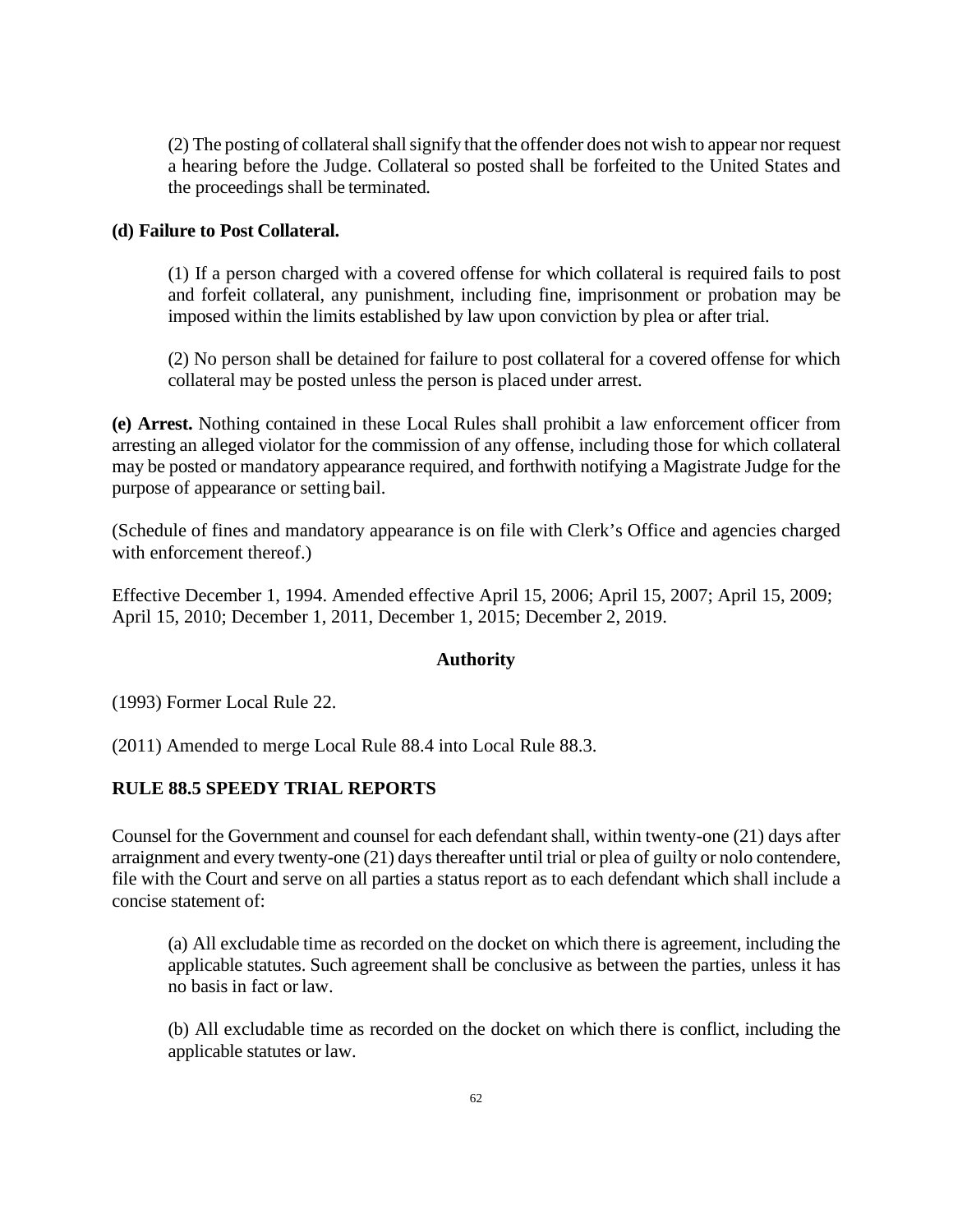(c) Computation of the gross time, excludable time, net time remaining, and the final date upon which the defendant can be tried in compliance with the Speedy Trial Plan of this Court.

(d) Any agreement by the parties as to excludable time which exceeds the amount recorded on the docket shall have no effect unless approved by the Court.

Effective December 1, 1994. Amended effective April 15, 1998; April 15, 1999; April 15, 2007; April 15, 2010; December 1, 2011; December 1, 2015; December 2, 2019.

### **Authority**

(1993) Former Local Rule 25. Title 18, United States Code, Section 3161.

(2011) Amended to eliminate authority of Court to accept a waiver of Speedy Trial rights. *See Zedner v. United States*, 547 U.S. 489 (2006).

### **RULE 88.7 RETAINED CRIMINAL DEFENSE ATTORNEYS**

**(a)** Retained criminal defense attorneys are expected to make financial arrangements satisfactory to themselves and sufficient to provide for representation of each defendant until the conclusion of the defendant's case at the trial level. Failure of a defendant to pay sums owed for attorney's fees, or failure of counsel to collect a sum sufficient to compensate him for all the services usually required of defense counsel, will not constitute good cause for withdrawal after arraignment. Every defendant, of course, has a right to appeal from anyconviction.

**(b)** *All* notices of permanent appearance in the District Court, and motions for substitution of counsel, shall state whether the appearance of counsel is for trial only or for trial and appeal.

**(c)** At arraignment, the Magistrate Judge will inquire of each defendant and counsel whether counsel has been retained for trial only or for trial and appeal. Where counsel indicates that he or she has been retained only for trial, the defendant will be notified that it is the defendant's responsibility to arrange for counsel for any necessary appeals.

**(d)** In cases where the defendant moves the Court to proceed in forma pauperis on appeal, or for appointment of Criminal Justice Act appellate counsel, the Court will consider, in passing upon such applications, factors such as (i) the defendant's qualified Sixth Amendment right to counsel of choice, recognizing the distinction between choosing a trial lawyer and choosing an appellate lawyer; (ii) the contract between the defendant and trial counsel; (iii) the defendant's present financial condition and ability to have retained only trial counsel; (iv) retained counsel's appellate experience; (v) the financial burden that prosecuting the appeal would impose upon trial counsel, in view of the fee received and the professional services rendered; and (vi) all other relevant factors, including any constitutional guarantees of the defendant.

**(e)** In assessing whether the legal fees previously paid to defense counsel should reasonably encompass appellate representation, the Court is to apply the provisions of Rule 4-1.5 of the Rules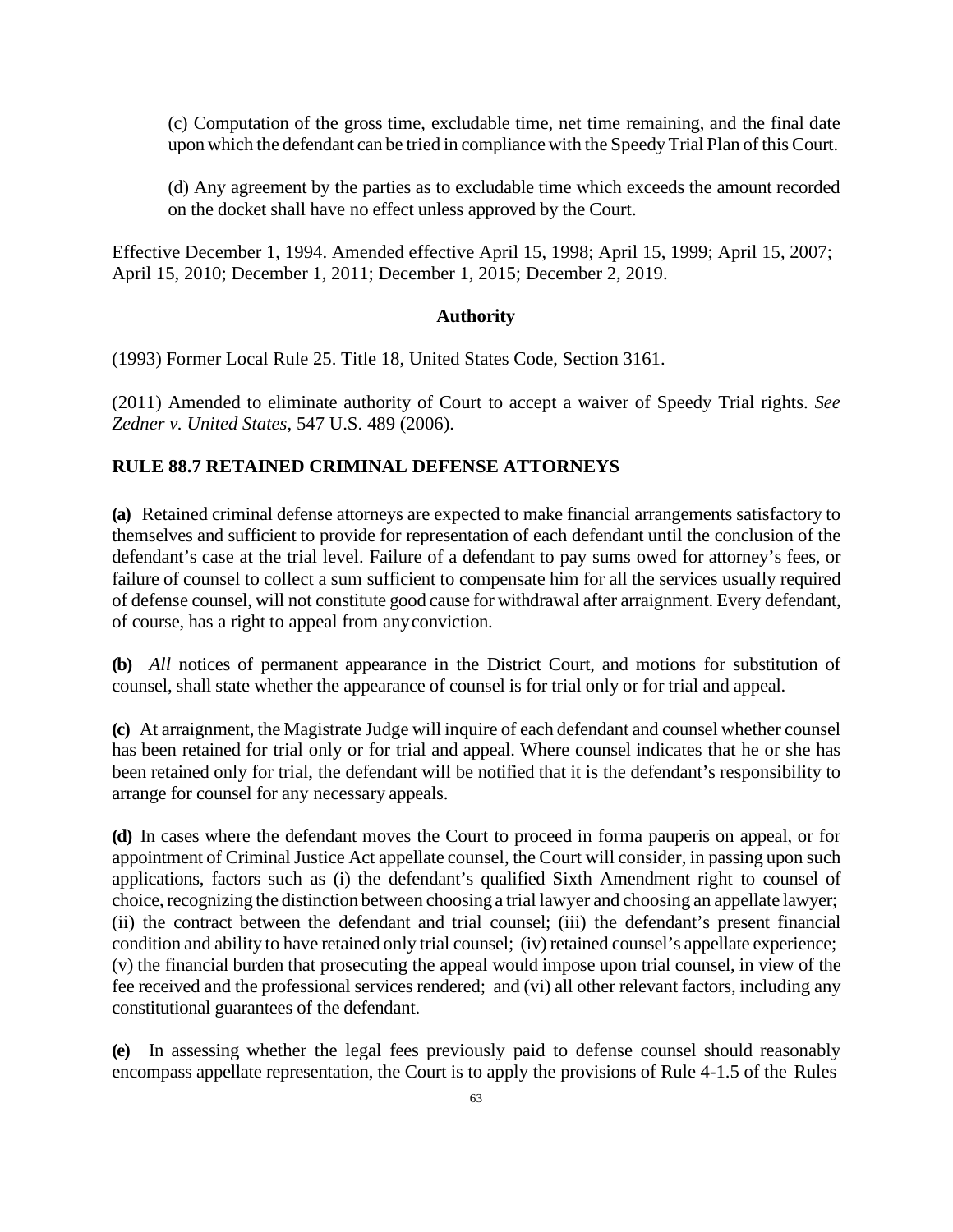Regulating The Florida Bar. The Court is to consider the following factors as guides in determining the reasonableness of the fee: (i) the time and labor required, the novelty, complexity, and difficulty of the questions involved, and the skill requisite to perform the legal service proffered; (ii) the likelihood that the acceptance of the particular employment precluded other employment by the lawyer; (iii) the fee, or rate of fee, customarily charged in the locality for legal services of a comparable or similar nature; (iv) the significance of, or amount involved in, the subject matter of the representation, the responsibility involved in the representation, and the results obtained; (v) the time limitations imposed by the client or by the circumstances and, as between attorney and client, any additional or special time demands or requests of the attorney by the client; (vi) the nature and length of the professional relationship of the client; and (vii) the experience, reputation, diligence and ability of the lawyer or lawyers performing the service and the skill, expertise or efficiency of efforts reflected in the actual providing of suchservices.

In determining a reasonable fee, the time devoted to the representation and the customary rate of fee are not the sole or controlling factors; nor should the determination be governed by fees or rates of fee provided under the Criminal Justice Act. All factors set out in this Local Rule and in the Rules Regulating The Florida Bar should be considered, and may be applied, in justification of a fee higher or lower than that which would result from application of only the time and rate factors.

**(f)** Those parts of proceedings undertaken pursuant to paragraphs (d) and (e) of this Local Rule that involve confidential or privileged information or communications shall be held in camera, ex-parte, and under seal.

Effective December 1, 1994. Amended effective April 15, 2007; April 15, 2010; April 15, 2011; December 2, 2013; December 1, 2015.

### **Authority**

(1993) New added at the request of the Eleventh Circuit.

### **RULE 88.8 PRESENTENCE INVESTIGATIONS**

**(a)** Within seven (7) days following entry of a guilty plea or a verdict of guilty, counsel for the defendant and the probation officer will have made arrangements for the initial interview of the defendant for the PSI.

**(b)** Counsel for the parties shall confer no later than seven (7) days prior to the scheduled sentencing hearing proceeding with respect to the anticipated length of the sentencing and the number of witnesses to be called. If either party reasonably anticipates that the sentencing proceeding will exceed one hour, the party shall file and serve on all parties a notice with the Clerk of the Court and shall hand deliver a courtesy copy to the United States Probation Office no later than five (5) days prior to the sentencing proceeding. The notice shall advise the Court of the number of witnesses to be called and the estimated time required for the sentencing proceeding. Additionally, counsel for the parties shall file within the same time period any notice for enhancement of sentence or requests for departure.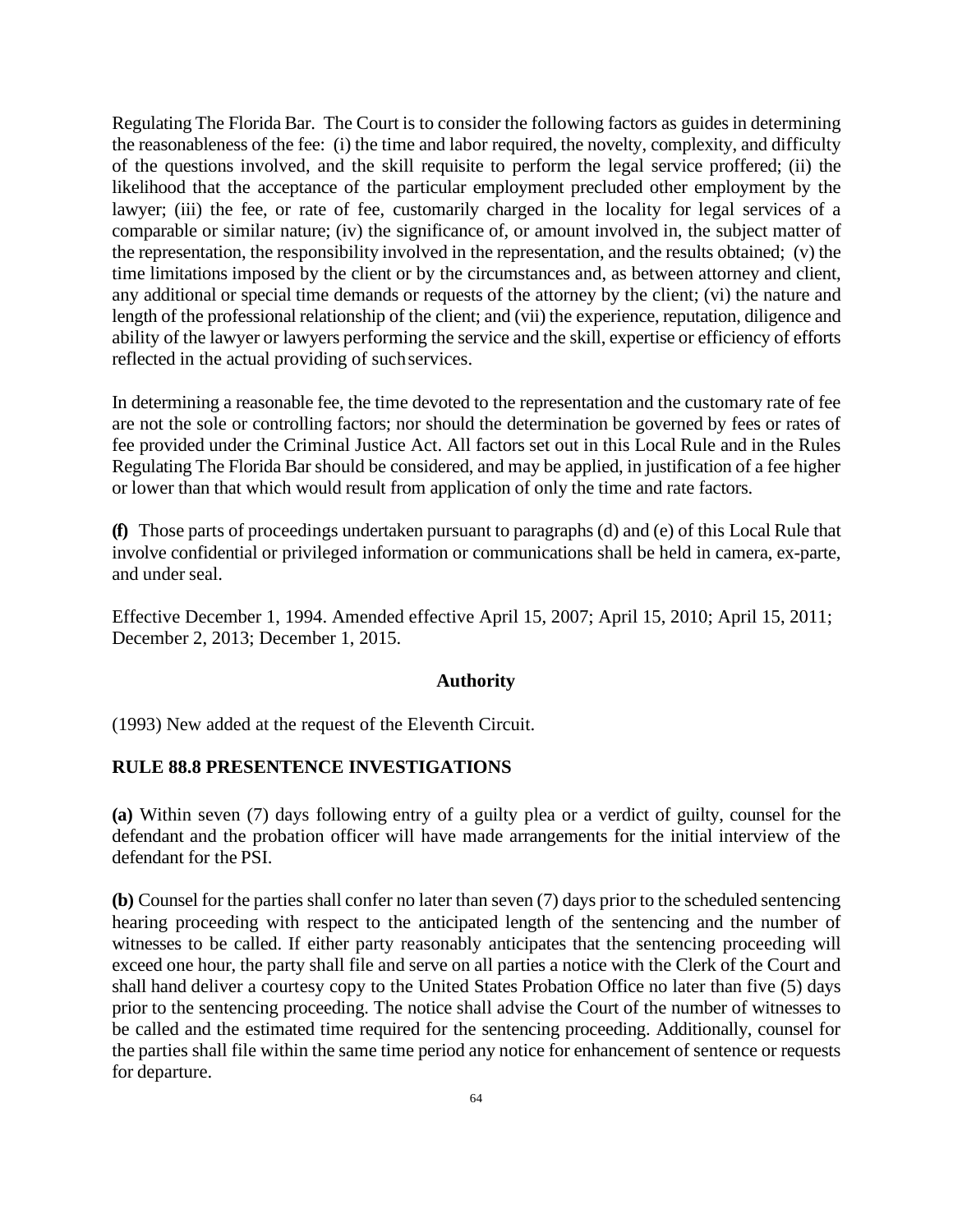**(c)** The recommendation as to sentencing made to the Court by the United States Probation Office shall remain confidential.

**(d)** Counsel for the parties may retain the PSI in their custody, and counsel for the defendant shall provide a copy to the defendant. However, the PSI is a confidential document and neither the parties nor their counsel are authorized to duplicate or disseminate it to third parties without prior permission of the Court.

Effective December 1, 1994. Amended effective April 15, 2007; April 15, 2010; December 1, 2011; December 1, 2015; December 2, 2019.

## **Authority**

Administrative Order 95-02.

## **RULE 88.9 MOTIONS IN CRIMINAL CASES**

**(a)** Motions in criminal cases are subject to the requirements of, and shall comply with, Local Rule 7.1. with the following exceptions:

Section 7.1(a)(3), which is superseded by this Local Rule.

Section 7.1(b), which pertains to hearings. Hearings on criminal motions may be set by the Court upon appropriate request or as required by the Federal Rules of Criminal Procedure and/or Constitutional Law.

In addition, at the time of filing motions in criminal cases, counsel for the moving party shall file with the Clerk of the Court a statement certifying either: (1) that counsel have conferred in a good faith effort to resolve the issues raised in the motion and have been unable to do so; or (2) that counsel for the moving party has made reasonable effort (which shall be identified with specificity in the statement) to confer with the opposing party but has been unable to do so. This requirement to confer shall not apply to ex parte filings.

**(b)** Motions in criminal cases which require evidentiary support shall be accompanied by a concise statement of the material facts upon which the motion isbased.

**(c)** Motions in criminal cases shall be filed and served within twenty-eight (28) days from the arraignment of the defendant to whom the motion applies, except that motions arising from a postarraignment event shall be filed and served within a reasonable time after the event.

Effective December 1, 1994. Amended effective April 15, 1996; April 15, 1997; April 15, 1998; April 15, 2003; April 15, 2007; April 15, 2010; December 1, 2014; December 1, 2015; December 2, 2019.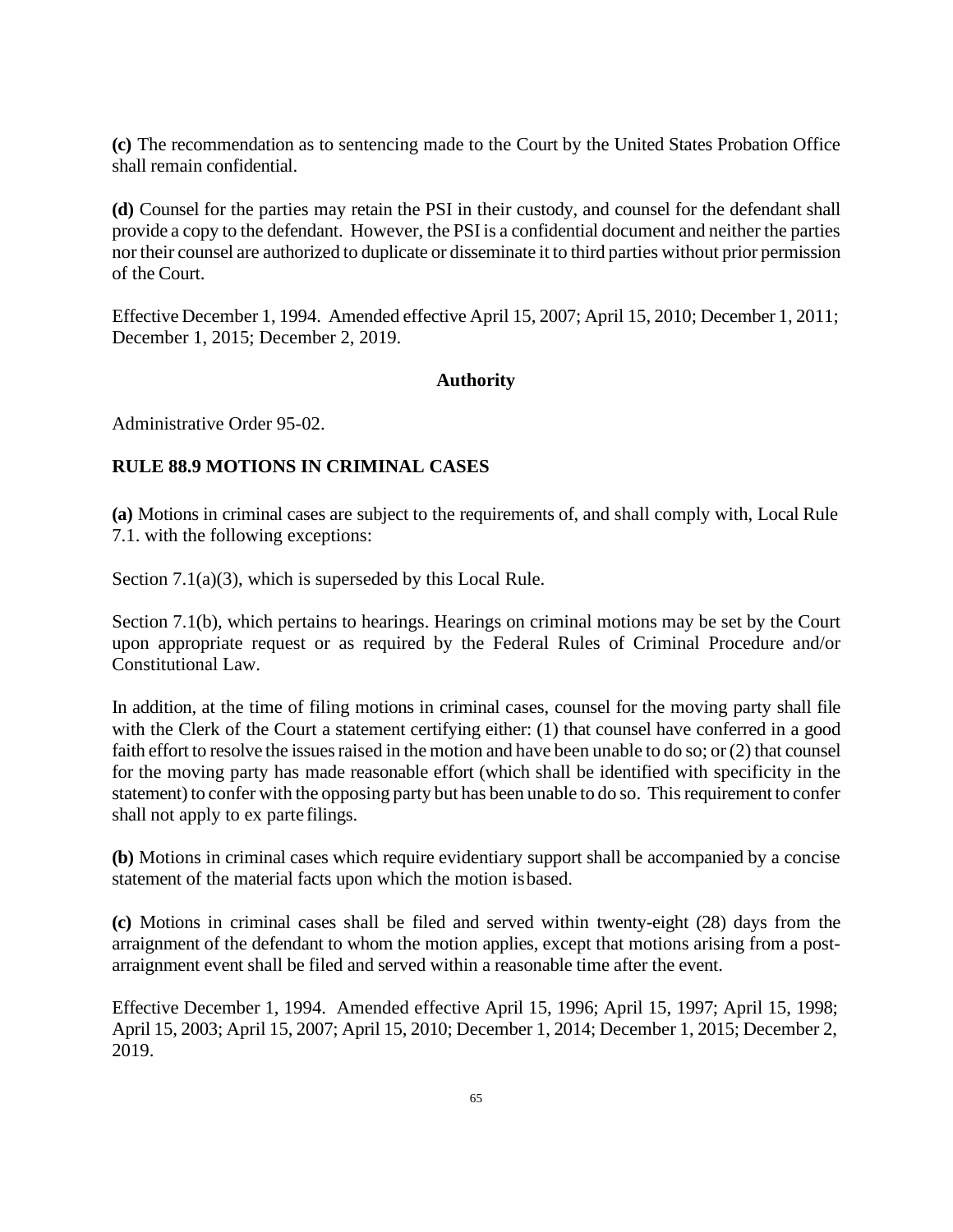# **Authority**

(1994) Formerly Local Rule 10G; inadvertently omitted in 1993 revision.

(1996) B. From Local Rule 7.5 and former Local Rule 10.H.

# **RULE 88.10 CRIMINAL DISCOVERY**

**(a)** A defendant's request to the Court for entry of the Standing Discovery Order shall constitute a discovery request by the defendant under Fed. R. Crim. P.  $16(a)(1)(A)$ ,  $(B)$ ,  $(C)$ ,  $(D)$ ,  $(E)$ , and  $(F)$ , and, following entry of the Standing Discovery Order, the government shall comply with the obligations imposed upon it by Fed. R. Crim. P.  $16(a)(1)(A-F)$ , and shall permit the defendant to inspect and copy the written or recorded statements made by the defendant, or copies thereof, or supply copies thereof, which are within the possession, custody or control of the government, the existence of which is known or by the exercise of due diligence may become known to the government, all subject to the provisions of Fed. R. Crim. P.16(a)(2).

**(b)** Following a defendant's request to the Court for entry of the Standing Discovery Order and the Court's entry of the Standing Discovery Order, the defendant, subject to the provisions of Fed. R. Crim. P.  $16(b)(2)$ , shall:

(1) after the government complies with Fed. R. Crim. P.  $16(a)(1)(E)$ , comply with the obligations that arise under Fed. R. Crim. P.  $16(b)(1)(A)$ ; and

(2) after the government complies with Fed. R. Crim. P.  $16(a)(1)(F)$ , comply with the obligations that arise under Fed. R. Crim. P.  $16(b)(1)(B)$ .

**(c)** The government shall reveal to the defendant and permit inspection and copying of all information and material known to the government which may be favorable to the defendant on the issues of guilt or punishment within the scope of *Brady v. Maryland*, 373 U.S. 83 (1963), and *United States v. Agurs*, 427 U.S. 97 (1976).

**(d)** The government shall disclose to the defendant the existence and substance of any payments, promises of immunity, leniency, preferential treatment, or other inducements made to prospective government witnesses, within the scope of *Giglio v. United States,* 405 U.S. 150 (1972), and *Napue v. Illinois*, 360 U.S. 264 (1959).

**(e)** The government shall supply the defendant with a record of prior convictions of any alleged informant who will testify for the government attrial.

**(f)** The government shall state whether defendant was identified in any lineup, showup, photo array or similar identification proceeding, and produce any pictures utilized or resulting therefrom.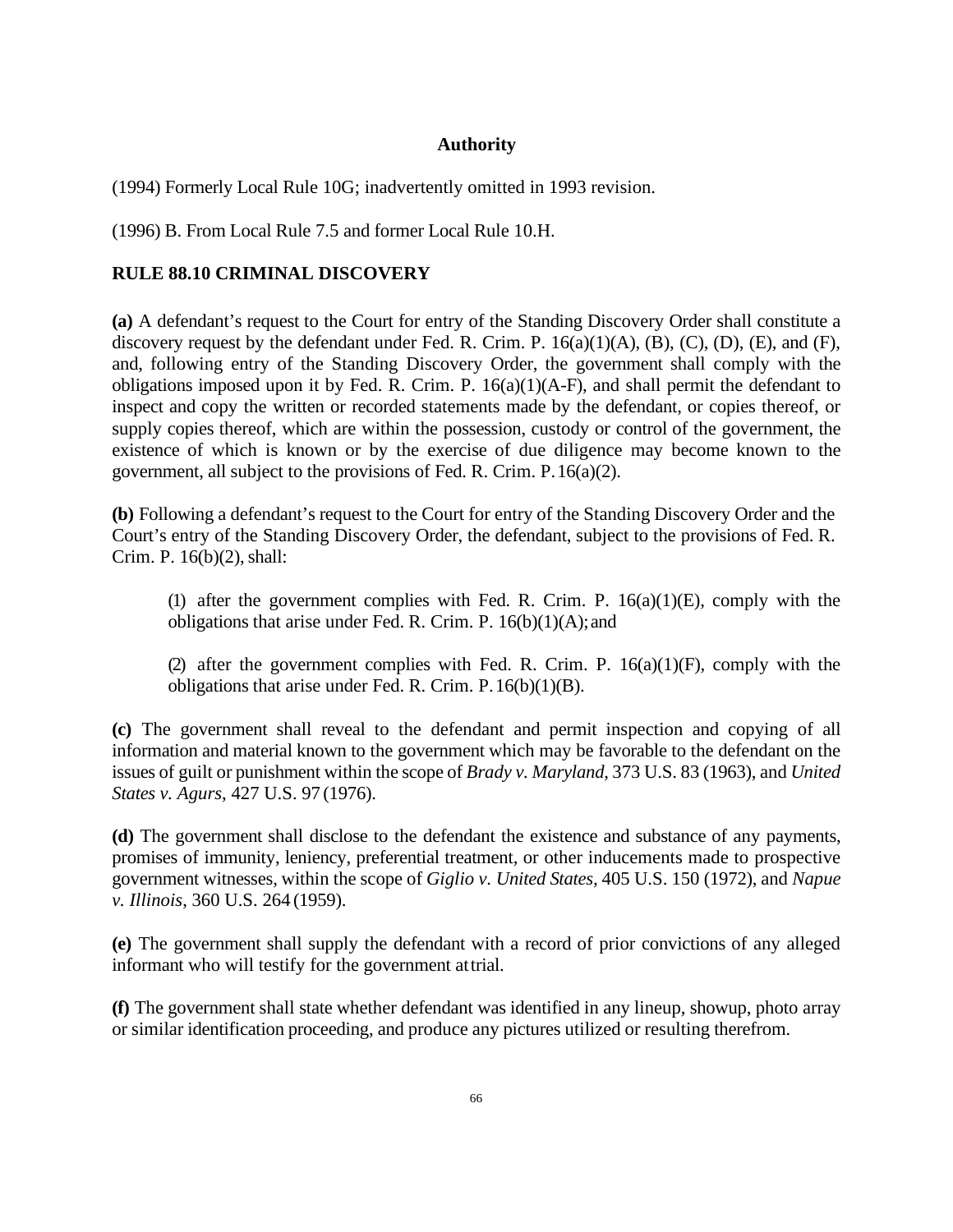**(g)** The government shall advise its agents and officers involved in this case to preserve all rough notes.

**(h)** The government shall comply with the notice obligations set forth in Federal Rule of Evidence 404(b).

**(i)** The government shall state whether the defendant was an aggrieved person, as defined in 18 U.S.C. § 2510(11), of any relevant electronic surveillance that was authorized pursuant to 18 U.S.C. § 2516 and 18 U.S.C. § 2518 and that has been unsealed in accordance with 18 U.S.C. § 2518, and if so, shall set forth in detail the circumstances thereof.

**(j)** The government shall have transcribed the grand jury testimony of all witnesses who will testify for the government at the trial of this cause, preparatory to a timely motion for discovery.

**(k)** The government shall, upon request, deliver to any chemist selected by the defense, who is presently registered with the Attorney General in compliance with 21 U.S.C. §§ 822 and 823, and 21 C.F.R. § 101.22(8), a sufficient representative sample of any alleged contraband which is the subject of this indictment, to allow independent chemical analysis of such sample.

**(l)** The government shall permit the defendant, his counsel and any experts selected by the defense to inspect any automobile, vessel, or aircraft allegedly utilized in the commission of any offenses charged. Government counsel shall, if necessary, assist defense counsel in arranging such inspection at a reasonable time and place, by advising the government authority having custody of the thing to be inspected that such inspection has been ordered by the court.

**(m)** The government shall provide the defense, for independent expert examination, copies of all latent fingerprints or palm prints which have been identified by a government expert as those of the defendant.

**(n)** The parties shall make every possible effort in good faith to stipulate to all facts or points of law the truth and existence of which is not contested and the early resolution of which will expedite the trial.

### **(o) Schedule of Discovery.**

(1) Discovery which is to be made in connection with a pre-trial hearing other than a bail or pre-trial detention hearing shall be made not later than forty-eight (48) hours prior to the hearing. Discovery which is to be made in connection with a bail or pre-trial detention hearing shall be made not later than the commencement of the hearing.

(2) Discovery which is to be made in connection with trial shall be made not later than fourteen (14) days after the arraignment, or such other time as ordered by the court.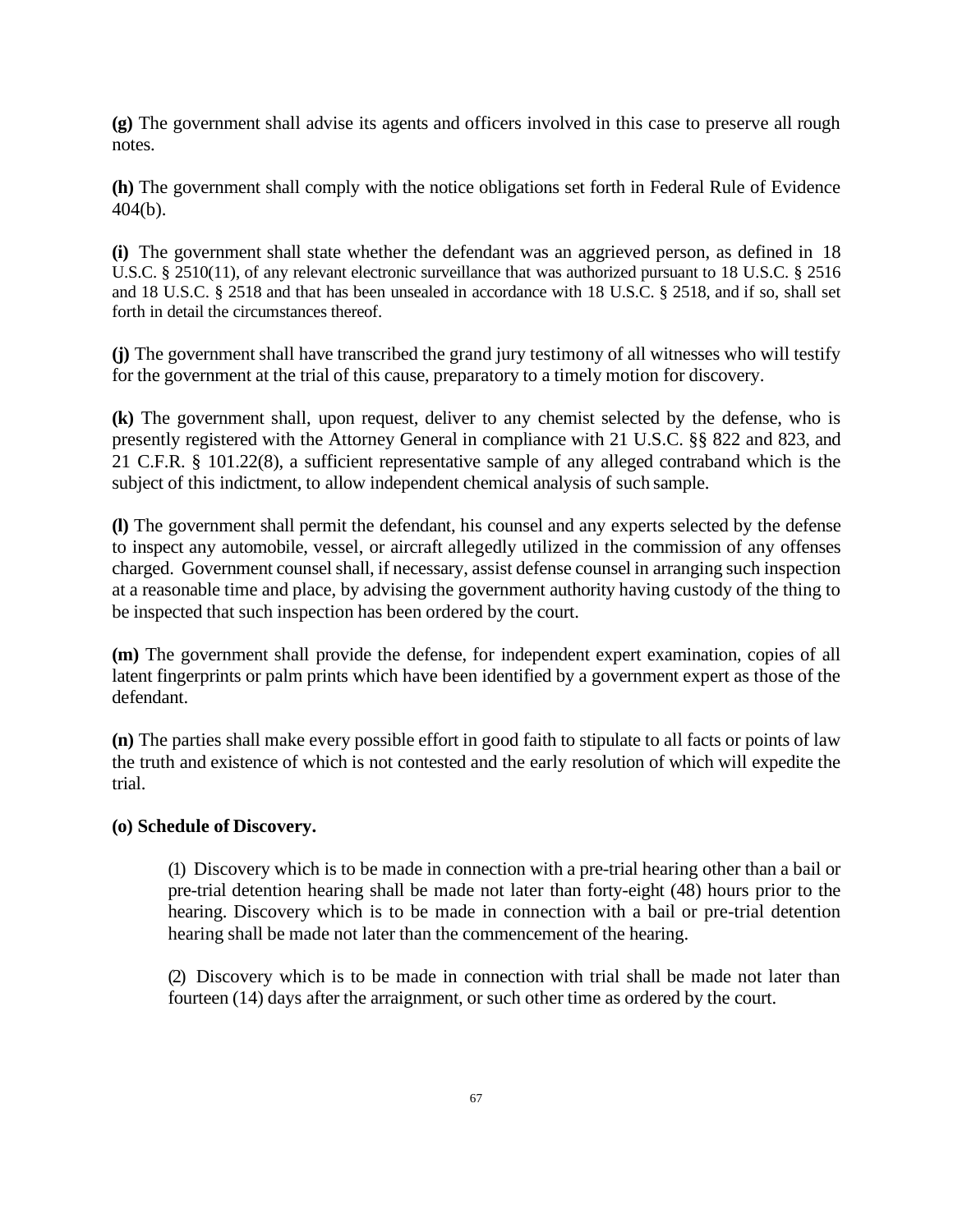(3) Discovery which is to be made in connection with post-trial hearings (including, by way of example only, sentencing hearings) shall be made not later than seven (7) days prior to the hearing. This discovery rule shall not affect the provisions of Local Rule 88.8 regarding presentence investigation reports.

(4) Itshall be the continuing duty of counsel for both sidesto immediately reveal to opposing counsel all newly discovered information or other material within the scope of this Local Rule.

(5) In accordance with Fed. R. Crim. P. 16.1(a), no later than fourteen (14) days after a defendant's arraignment, the attorney for the government and the defendant's attorney must confer and try to agree on:

(A) any anticipated request for modification of the timetables and procedures for pretrial disclosure prescribed by this rule and Fed. R. Crim. P. 16;or

(B) a timetable and procedures for pretrial disclosure under Rule 16 if the Standing Discovery has not been requested and entered.

In accordance with Fed. R. Crim. P. 16.1(b), to facilitate preparation for trial, one or both parties may ask the court to modify the time, place, manner, or other aspects of disclosure prescribed by this rule or Fed. R. Crim. P. 16, or to determine the time, place, manner or other aspects of disclosure that have not already been determined by thisrule or Fed. R. Crim. P. 16.

Effective December 1, 1994. Amended effective April 15, 1996; April 15, 1998; April 15, 2000; April 15, 2003; April 15, 2005; April 15, 2007; April 15, 2010; December 2, 2013; December 1, 2015; December 1, 2016; December 2, 2019, December 1, 2020.

### **Authority**

(1994) Former Standing Order on Criminal Discovery of the Southern District, as amended after public hearing in 1994.

### **Comments**

(2000) With regard to discovery practices related to search warrants in criminal cases *see* September 7, 1999, letter from the then United States Attorney for the Southern District of Florida which has been posted at the U.S. Attorney's website at [http://www.usdoj.gov/usao/fls/Discovery\\_Practices.html.](http://www.usdoj.gov/usao/fls/Discovery_Practices.html)

# **RULE 88.11 AFTER HOURS CRIMINAL DUTY PROCEDURES**

When a defendant is arrested after hours (in the evening, on the weekend, on a holiday, or in the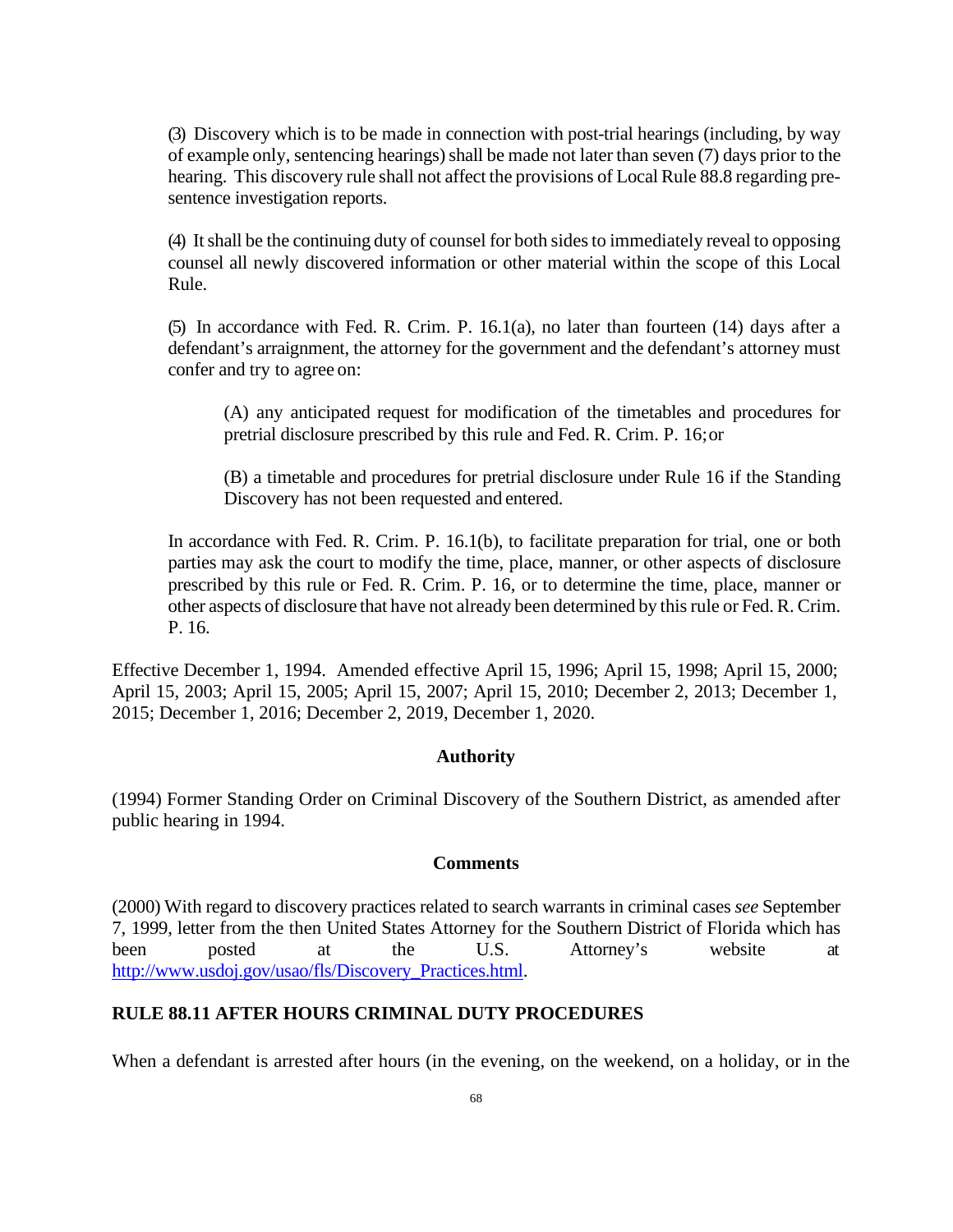daytime during the business week at a time that does not permit an appearance at the prescribed session of Magistrate Court), the Duty Assistant United States Attorney shall contact the Duty Magistrate Judge for the purpose of having a bond set.

Once the Duty Magistrate Judge sets a bond, the Duty Assistant United States Attorney shall transmit the bond information to the Duty Marshal and/or to the arresting agents who shall transmit the bond information to the booking officials at the receiving institution. A "permanent" bond shall be set for the defendant at the next available prescribed Duty Magistrate Judge Court session when the defendant appears for initial appearance.

For arrests that occur during the business week, prior to the end of the business day but subsequent to a time when an initial appearance at the prescribed session of Magistrate Judge Court can be made, the Duty Assistant United States Attorney shall contact the Duty Magistrate Judge in chambers for the purpose of having a temporary bond set. As with after-hours arrests, the Duty Assistant United States Attorney shall transmit the bond information to the Duty Marshal and/or the arresting agents. If the Duty Magistrate Judge is on the bench when a Duty Assistant United States Attorney calls for the purpose of having a temporary bond set, the Duty Magistrate Judge will return the Duty Assistant United States Attorneys call as soon as the Duty Magistrate Judge gets off the bench.

For after-hours arrests, the Duty Assistant United States Attorney shall leave a message on the Duty Magistrate Judge's beeper or cell phone. If by beeper, the call will be returned by the Duty Magistrate Judge. Once the Duty Magistrate Judge sets a bond, the Duty Assistant United States Attorney shall transmit the bond information to the Duty Marshal and/or the arresting agents for transmittal to the receiving institution. Routine arrests occurring after 10:00 p.m. need not be communicated to the Duty Magistrate Judge that night, but shall be reported by the Duty Assistant United States Attorney to the Duty Magistrate Judge the following morning. In emergency situations, the Duty Magistrate Judge may be contacted directly at any hour.

Since a probable causes determination must be made within forty-eight (48) hours of all arrests, except as Federal Rule of Criminal Procedure 4.1 may otherwise provide, a criminal complaint must be presented directly to a Magistrate Judge for review and approval in all cases where the initial appearance will not take place within forty-eight (48) hours of an arrest.

All after-hours Duty arrests (including but not limited to arrests on warrants where bonds have already been endorsed/set) shall be reported to the Duty Magistrate Judge by the Duty Assistant United States Attorney.

Effective April 15, 2006. Amended effective April 15, 2007; December 1, 2011; December 1, 2015.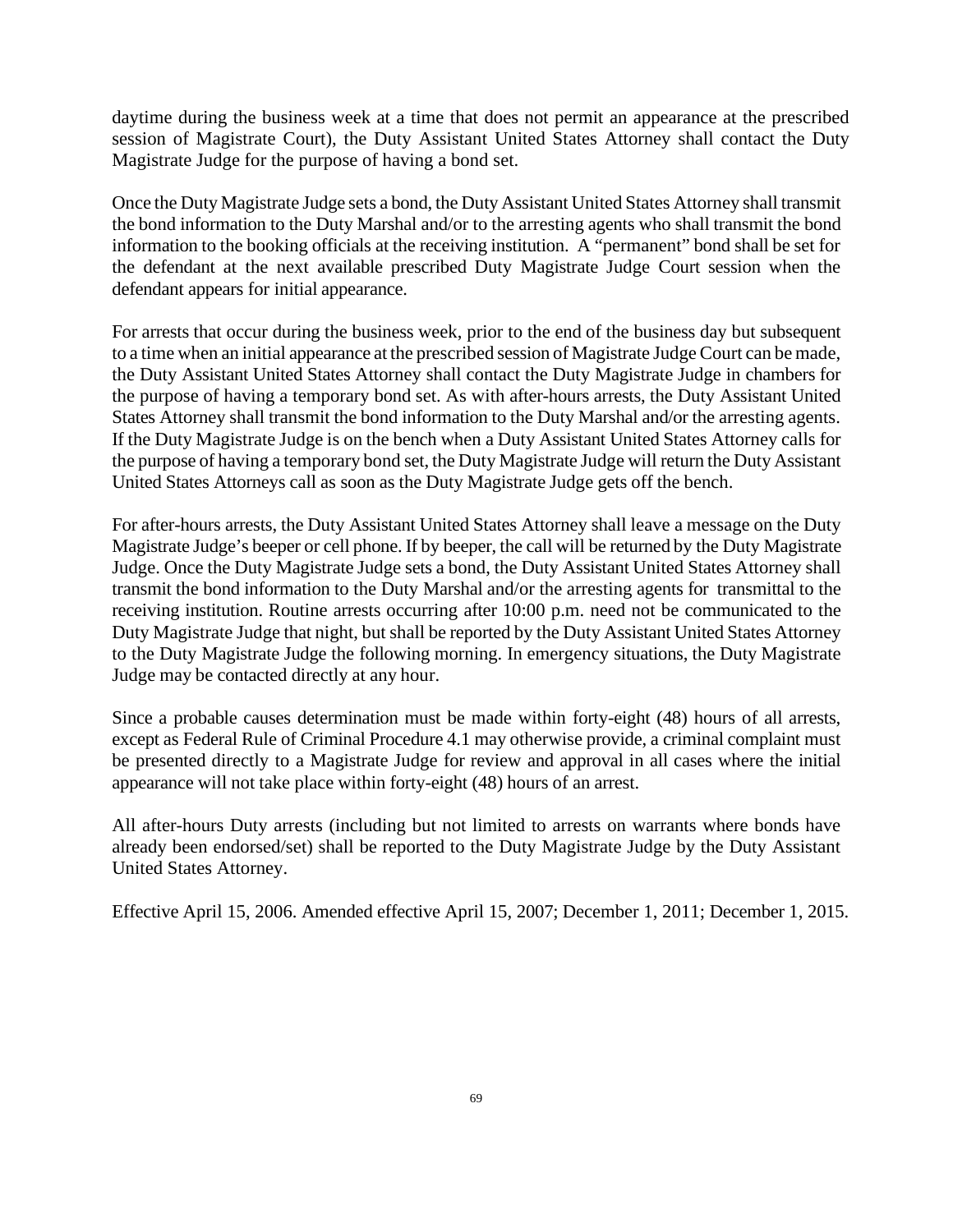# **TABLE OF REPEALED AND RELOCATED LOCAL RULES**

The following Local Rules have been repealed or relocated since December 1, 2008:

# **RULE 3.2 SEPARATE DOCKETS**

[Repealed December 1, 2011; reserved for future use.]

## **RULE 3.4 ASSIGNMENT OF ACTIONS AND PROCEEDINGS**

[Repealed December 1, 2011 and relocated to the Court's Internal Operating Procedures; reserved for future use.]

## **RULE 3.5 RESPONSIBILITY FOR ACTIONS AND PROCEEDINGS**

[Repealed December 1, 2011 and relocated to the Court's Internal Operating Procedures; reserved for future use.]

## **RULE 3.6 RECUSALS**

[Repealed December 1, 2011 and relocated to the Court's Internal Operating Procedures; reserved for future use.]

# **RULE 3.7 REASSIGNMENT OF CASES DUE TO RECUSAL, TEMPORARY ASSIGNMENT OR EMERGENCY**

[Repealed December 1, 2011 and relocated to the Court's Internal Operating Procedures; reserved for future use.]

# **RULE 5.5 ELECTRONIC FILING THROUGH CM/ECF**

[Repealed December 1, 2011; reserved for future use.]

## **RULE 12.1 CIVIL RICO CASE STATEMENT**

[Repealed December 1, 2011; reserved for future use.]

# **RULE 30.1 SANCTIONS FOR ABUSIVE DEPOSITION CONDUCT**

[Repealed December 1, 2011.]

## **RULE 34.1 MARKING DOCUMENTS**

[Repealed December 1, 2011 and relocated to Local Rule 26.1(g); reserved for future use.]

## **RULE 40.1 NOTICE THAT ACTION IS AT ISSUE**

[Repealed April 15, 2008; reserved for future use.]

## **RULE 41.1 DISMISSAL FOR WANT OF PROSECUTION**

[Repealed April 15, 2008; reserved for future use.]

## **RULE 45.1 SUBPOENAS FOR DEPOSITION AND TRIAL**

[Repealed December. 1, 2011; reserved for future use.]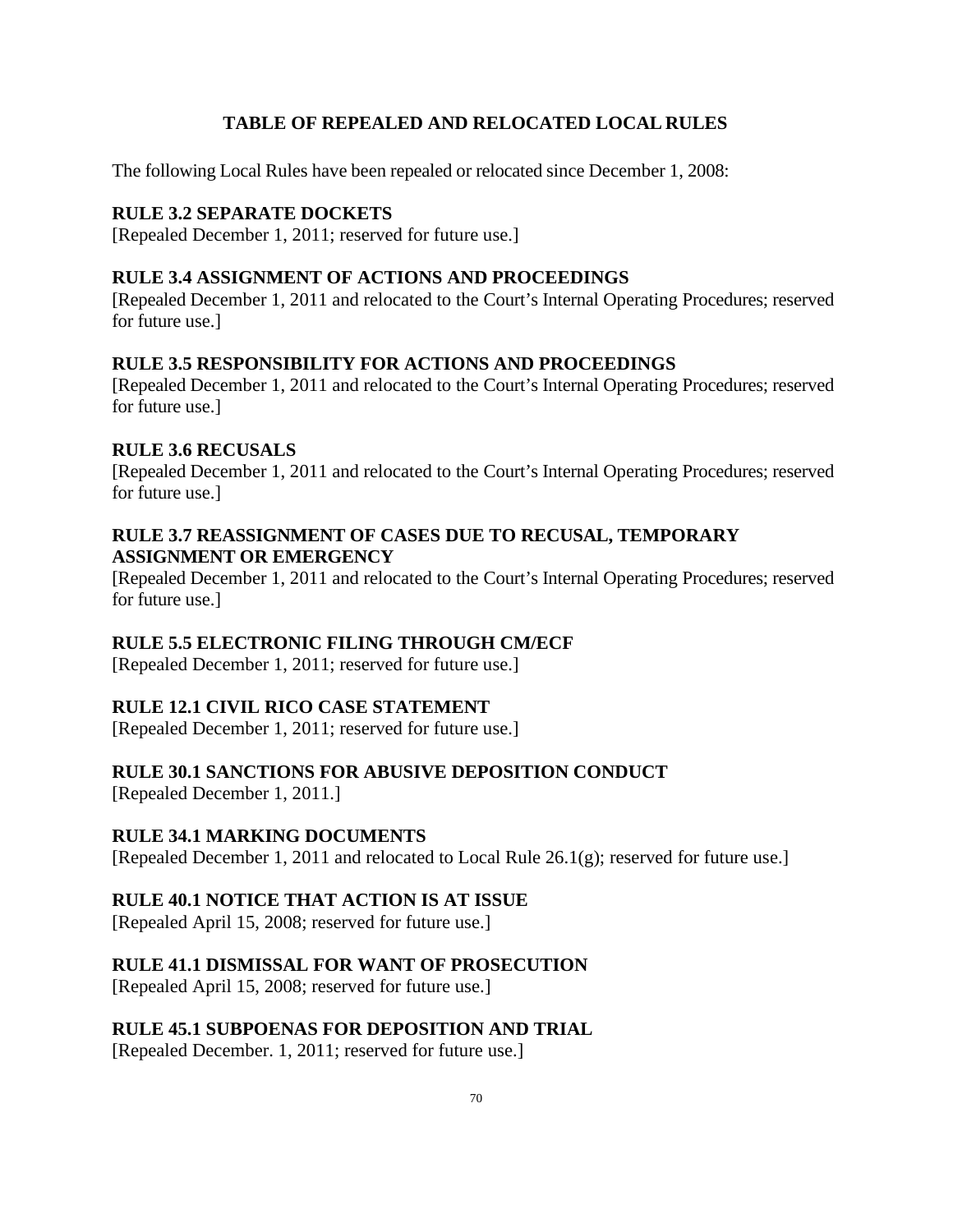# **RULE 88.4 CERTAIN OFFENSES PERTAINING TO NATIONAL PARKS, PRESERVES, GOVERNMENT RESERVATIONS, HISTORIC SITES, TREATIES AND WILDLIFE ACTS**

[Repealed December 1, 2011; reserved for future use.]

# **RULE 88.6 DANGEROUS SPECIAL OFFENDER NOTICE**

[Repealed December 1, 2011; reserved for future use.]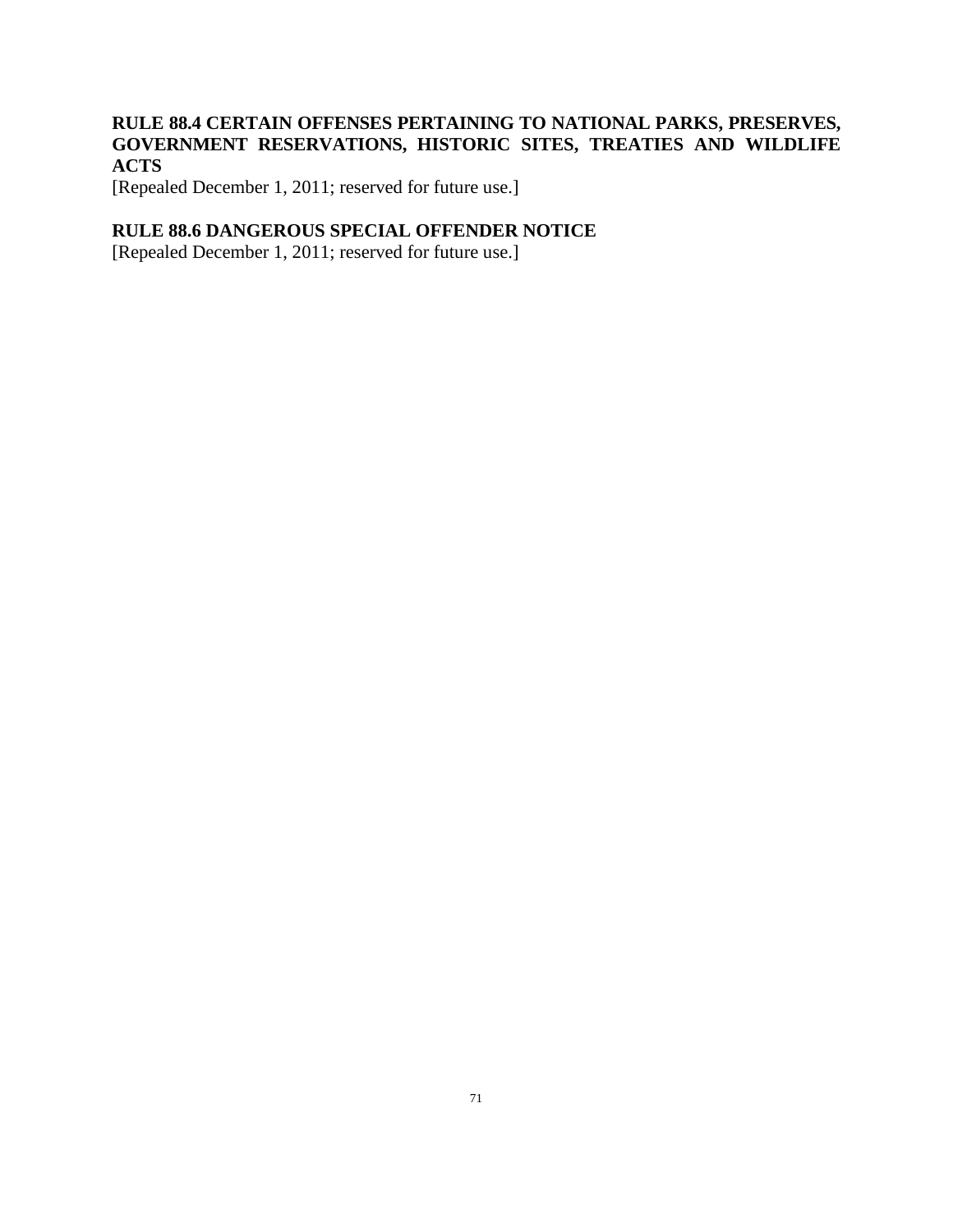## **ADMIRALTY AND MARITIME RULES**

## **RULE A. GENERAL PROVISIONS**

**(1) Scope of the Local Admiralty and Maritime Rules.** The Local Admiralty and Maritime Rules apply to the procedures in admiralty and maritime claims within the meaning of Federal Rule of Civil Procedure 9(h), which in turn are governed by the Supplemental Rules for Certain Admiralty and Maritime Claims of the Federal Rules ofCivil Procedure.

### **(2) Citation Format.**

- (a) *The Supplemental Rules* for Certain Admiralty and Maritime Claims of the Federal Rules of Civil Procedure shall be cited as "Supplemental Rule ( )".
- (b) The Local Admiralty and Maritime Rules shall be cited as "Local Admiralty Rule  $($  )".

**(3) Application of Local Admiralty and Maritime Rules.** The Local Admiralty Rules shall apply to all actions governed by Local Admiralty Rule A(1), and to the extent possible should be construed to be consistent with the other Local Rules of this Court. To the extent that a Local Admiralty Rule conflicts with another Local Rule of this Court, the Local Admiralty Rule shall control.

**(4) Designation of "In Admiralty" Proceedings.** Every complaint filed as a Federal Rule of Civil Procedure 9(h) action shall boldly set forth the words "IN ADMIRALTY" following the designation of the Court. This requirement is in addition to any statements which may be contained in the body of the complaint.

**(5) Verification of Pleadings, Claims and Answers to Interrogatories.** Every complaint and claim filed pursuant to Supplemental Rules B, C and/or D shall be verified on oath or solemn affirmation by a party, or an officer of a corporateparty.

If a party or corporate officer is not within the District, verification of a complaint, claim and/or answers to interrogatories may be made by an agent, an attorney-in-fact, or the attorney of record. Such person shall state briefly the source of his or her knowledge, or information and belief, and shall declare that the document affirmed is true to the best of his or her knowledge, and/or information and belief. Additionally, such person shall state that he or she is authorized to make this representation on behalf of the party or corporate officer, and shall indicate why verification is not made by a party or a corporate officer. Such verification will be deemed to have been made by the party to whom the document might apply as if verified personally.

Any interested party may move the Court, with or without a request for stay, for the personal oath or affirmation of a party or all parties, or that of a corporate officer. If required by the Court, such verification may be obtained by commission, or as otherwise provided by Court order.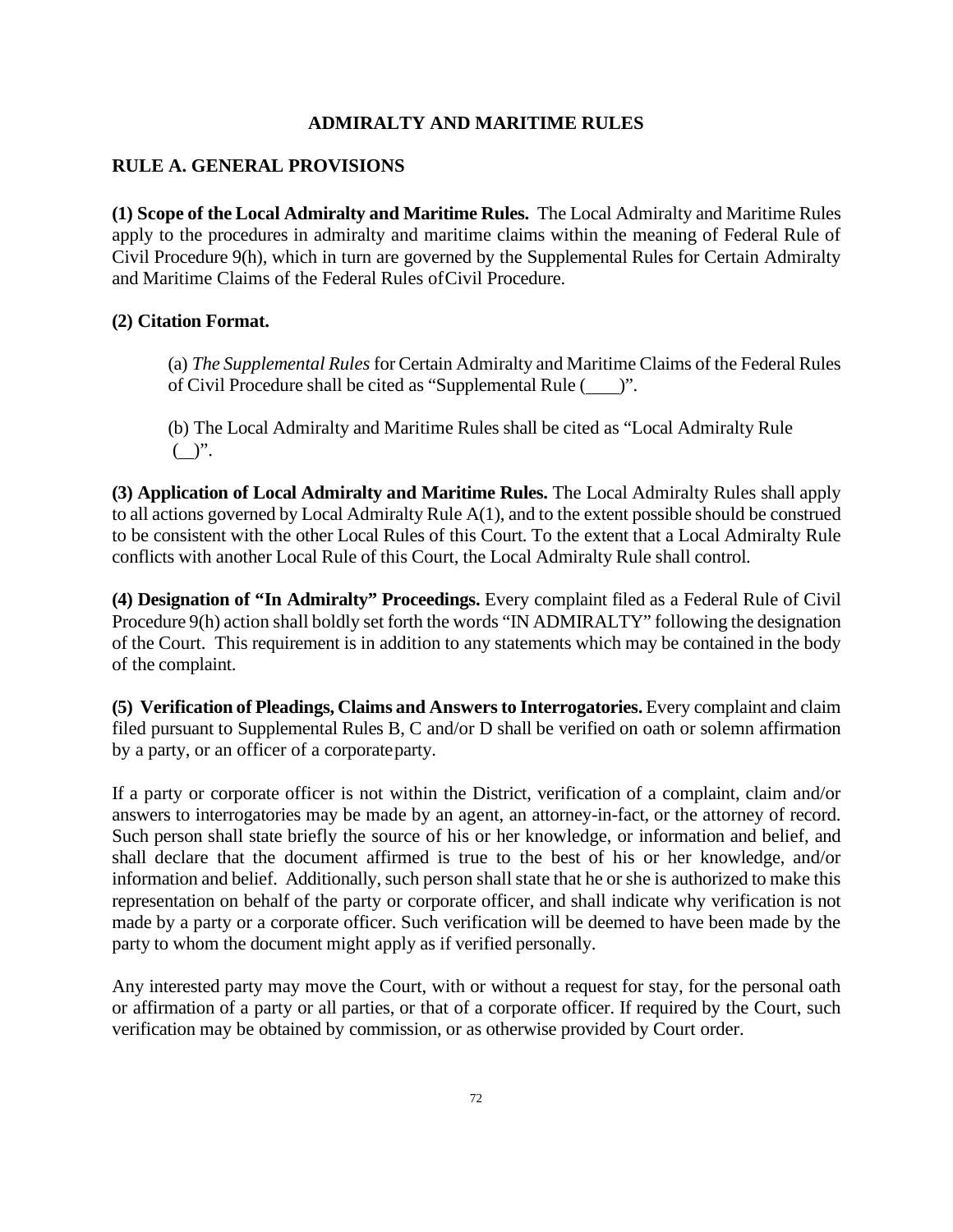**(6) Issuance of Process.** Except as limited by the provisions of Supplemental Rule B(1) and Local Admiralty Rule B(3) or Supplemental Rule  $C(3)$  and Local Admiralty Rule  $C(2)$ ; or in suits prosecuted in forma pauperis and sought to be filed without prepayment of fees or costs, or without security; all process shall be issued by the Court without further notice of Court.

**(7) Publication of Notices.** Unless otherwise required by the Court, or applicable LocalAdmiralty or Supplemental Rule, whenever a notice is required to be published by any statute of the United States, or by any Supplemental Rule or Local Admiralty Rule, such notice shall be published at least once, without further order of Court, in an approved newspaper in the county or counties where the vessel or property was located at the time of arrest, attachment, or seizure, and if different, in the county within the Southern District of Florida where the lawsuit is pending.

For purposes of this subsection, an approved newspaper shall be a newspaper of general circulation, designated from time to time by the Court. A listing of these approved newspapers will be made available in the Clerk's Office during normal business hours.

**(8) Form and Return of Processin In Personam Actions.** Unless otherwise ordered by the Court, Federal Rule of Civil Procedure 9(h) process shall be by civil summons, and shall be returnable twenty-one (21) days after service of process; except that process issued in accordance with Supplemental Rule B shall conform to the requirements of thatrule.

**(9) Judicial Officer Defined.** As used in these Local Admiralty Rules, the term "judicial officer" or "Court" shall mean either a United States District Judge or a United States Magistrate Judge.

**(10) Forms.** The forms presented on the Court's website [\(www.flsd.uscourts.gov\)](http://www.flsd.uscourts.gov/) provide an illustration of the format and content of papers filed in admiralty and maritime actions within the Southern District of Florida. While the forms are sufficient, they are neither mandatory nor exhaustive.

Effective December 1, 1994. Amended effective April 15, 2007; April 15, 2010; April 15, 2011; December 1, 2015.

## **Advisory Notes**

(1994) These Local Admiralty Rules were amended in 1994 to make them gender neutral.

(1993) **(a) General Comments.** These Local Admiralty Rules were prepared and submitted to the Court through the Rules Committee of the Southern District of Florida, at the request of a Subcommittee of the Admiralty Law Committee of The Florida Bar.

The Local Admiralty and Maritime Rules are promulgated pursuant to this Court's rule making authority under Federal Rule of Civil Procedure 83, and have been drafted to complement the Supplemental Rules for Certain Admiralty and Maritime Claims of the Federal Rules of Civil Procedure.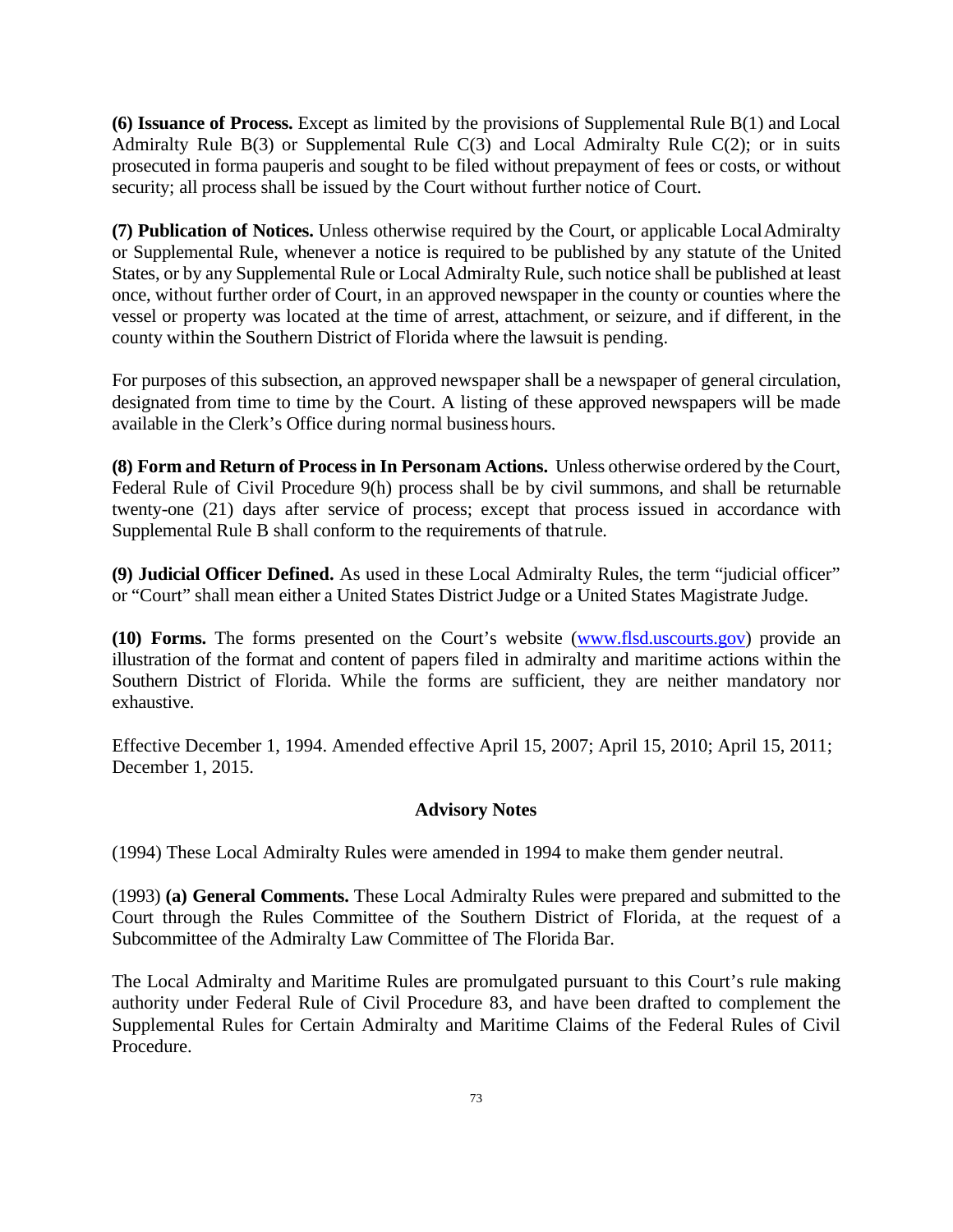The Committee has arranged these Local Admiralty Rules to correspond generally with the ordering of the Supplemental Rules, e.g., Local Admiralty Rule A corresponds generally with Supplemental Rule A, and each sequentially lettered Local Admiralty Rule addresses the subject matter of the corresponding next-in-order Supplemental Rule.

Reference to the former Local Admiralty Rules refers to the former Local Rules of the Southern District of Florida.

**(b) Comments on Specific Sections.** These Local Admiralty Rules are substantially similar to the Local Rules for the Middle District and therefore provide for consistency and uniformity in admiralty and maritime claims in the state.

A(1) and A(3) continue in substance former Local Admiralty Rule 1(a).

A(4) continues the "IN ADMIRALTY" designation requirements of former Local Admiralty Rule 7(a). Under the revised rule, the "IN ADMIRALTY" designation is required to be posted to all complaints even if the complaint is filed as a Federal Rule of Civil Procedure 9(h) action and jurisdiction would exist on another basis, e.g., federal question or diversity jurisdiction.

A(5) continues the requirements of former Local Admiralty Rule 8.

A(6) continues the requirements of former Local Admiralty Rule 2(a).

A(7) enlarges upon former Local Admiralty Rule 3(a) which addressed notice by publication only in cases filed pursuant to Supplemental Rule  $C(4)$ . The revised rule extends the publication provisions to all Federal Rule of Civil Procedure 9(h) actions for which notice by publication is required.

In addition, the existing provisions have been altered to require that the publication shall be made both in the county where the vessel, or other property, was located at the time of arrest, attachment or seizure; and if different, in the county within the Division of this Court in which the suit is pending.

A(8) continues the requirements of former Local Admiralty Rule 2(c).

A(9) adopts the definition of "Court" provided in the Advisory Notes to the August 1, 1985, amendments to the Supplemental Rules.

As defined in these Local Admiralty Rules, the terms "Court" or "judicial officer" shall extend to United States Magistrates Judges assigned to the Southern District of Florida. The committee notes that the delegation of the duties contemplated by this definition are consistent with the jurisdictional grant to the United States Magistrate Judges as set forth in Title 28, United States Code, Section 636(a).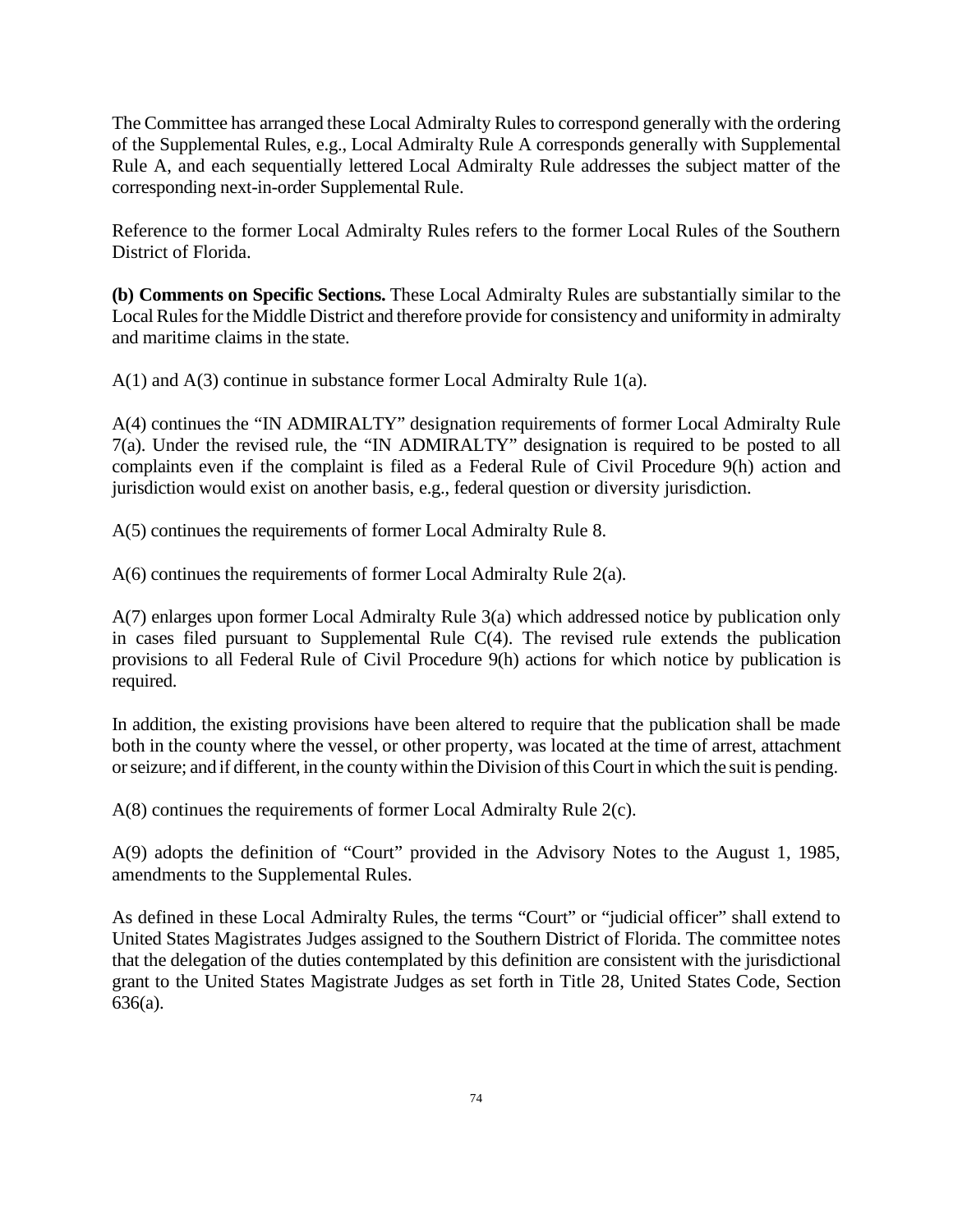Where the terms "Court" and "judicial officer" are not used, these Local Admiralty Rules contemplate that without further order of Court, the responsibility of taking the specific action shall be vested with a District Judge.

 $A(10)$  provides for that forms pertinent to the Local Admiralty Rules are found at the Court's website [\(www.flsd.uscourts.gov\)](http://www.flsd.uscourts.gov/). The former Local Admiralty Rules incorporated the text of some forms within the specific Local Admiralty Rules and included some forms in an appendix. The forms (now found on the Court's website) provide an alternate method of presenting the format and content of necessary admiralty forms.

As noted in the revised Local Admiralty Rules, these forms are provided as examples, and are not intended to be mandatory. In addition to the specific forms referred to in the Local Admiralty Rules, the Court's website also includes other commonly used admiralty forms for the use and convenience of counsel.

(1998) These Local Admiralty Rules are amended in 1998 to correct scrivener's errors and to require the custodian or substitute custodian to comply with orders of the Captain of the Port, United States Coast Guard.

(2010) Amended to conform tabulation to the style used in the federal rules of procedure.

# **RULE B. ATTACHMENT AND GARNISHMENT: SPECIAL PROVISIONS**

**(1) Definition of "Not Found Within the District."** In an action in personam filed pursuant to Supplemental Rule B, a defendant shall be considered "not found within the District" if the defendant cannot be served within the Southern District of Florida with the summons and complaint as provided by Federal Rule of Civil Procedure  $4(e)(1)$  or  $(2)$ ,  $(g)$ , or  $h(1)$ .

**(2) Verification of Complaint Required.** In addition to the specific requirements of Local Admiralty Rule A(5), whenever verification is made by the plaintiff's attorney or agent, and that person does not have personal knowledge, or knowledge acquired in the ordinary course of business of the facts alleged in the complaint, the attorney or agent shall also state the circumstances which make it necessary for that person to make the verification, and shall indicate the source of the attorney's or agent's information.

**(3) Pre-seizure Requirements.** In accordance with Supplemental Rule B(1), the process of attachment and garnishment shall issue only after one of the following conditions has been met:

(a) *Judicial Review Prior to Issuance.* Except as provided in Local AdmiraltyRule B(3)(b), a judicial officer shall first review the verified complaint, and any other relevant case papers, prior to the Clerk of the Court issuing the requested process of attachment and garnishment. No notice of this pre-arrest judicial review is required to be given to any person or prospective party.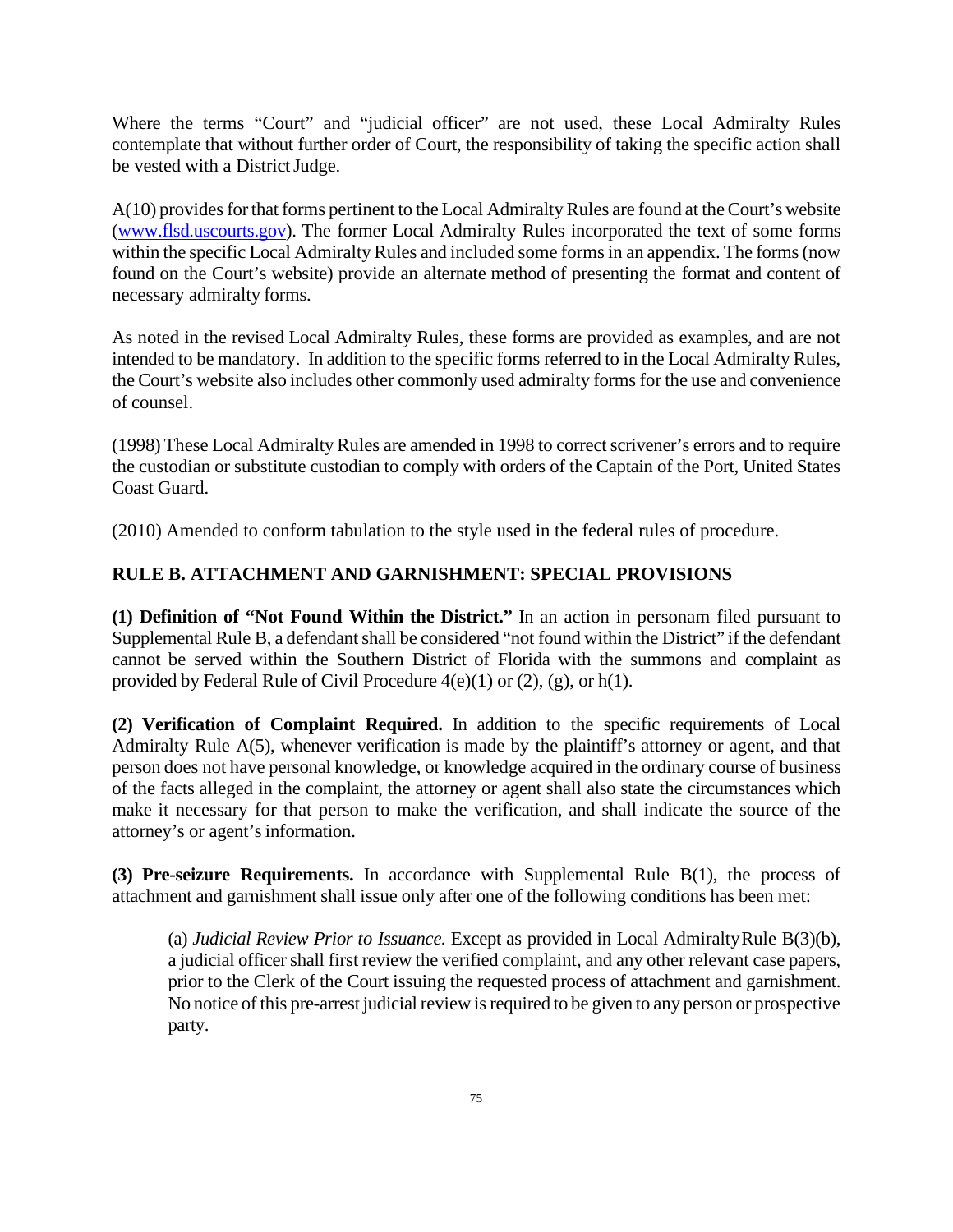If the Court finds that probable cause exists to issue the process of attachment and garnishment, plaintiff shall prepare an order for the Court's signature directing the Clerk of the Court to issue the process. This order shall substantially conform in format and content to the form identified as SDF 1 on the Court's website [\(www.flsd.uscourts.gov\)](http://www.flsd.uscourts.gov/).

Upon receipt of the signed order, the Clerk of the Court shall file the order and, in accordance with Local Admiralty Rule B(3)(c), issue the summons and process of attachment and garnishment. Thereafter the Clerk of the Court may issue supplemental process without further order of Court.

(b) *Certification of Exigent Circumstances.* If the plaintiff files a written certification that exigent circumstances make review by the Court impracticable, the Clerk of the Court shall, in accordance with Local Admiralty Rule B(3)(c), issue a summons and the process of attachment and garnishment.

Thereafter at any post-attachment proceedings under Supplemental Rule E(4)(f) and Local Admiralty Rule B(5), plaintiff shall have the burden of showing that probable cause existed for the issuance of process, and that exigent circumstances existed which precluded judicial review in accordance with Local Admiralty Rule B(3)(a).

(c) *Preparation and Issuance of the Process of Attachment and Garnishment.* Plaintiffshall prepare the summons and the process of attachment and garnishment, and deliver the documents to the Clerk of the Court for filing and issuance.

The process of attachment and garnishment shall substantially conform in format and content to the form identified as SDF 2 on the Court's website [\(www.flsd.uscourts.gov\)](http://www.flsd.uscourts.gov/), and shall in all cases give adequate notice of the postseizure provisions of Local Admiralty Rule B(5).

(d) *Marshal's Return of Service.* The Marshalshall file a return of service indicating the date and manner in which service was perfected and, if service was perfected upon a garnishee, the Marshal shall indicate in the return the name, address, and telephone number of the garnishee.

**(4) Notification of Seizure to Defendant.** In an in personam action under Supplemental Rule B, it is expected that plaintiff and/or garnishee will initially attempt to perfect service of the notice in accordance with Supplemental Rule B(2)(a) or (b).

However, when service of the notice cannot be perfected in accordance with Supplemental Rule B(2)(a) or (b), plaintiff and/or garnishee should then attempt to perfect service in accordance with Supplemental Rule  $B(2)(c)$ . In this regard, service of process shall be sufficiently served by leaving a copy of the process of attachment and garnishment with the defendant or garnishee at his or her usual place of business.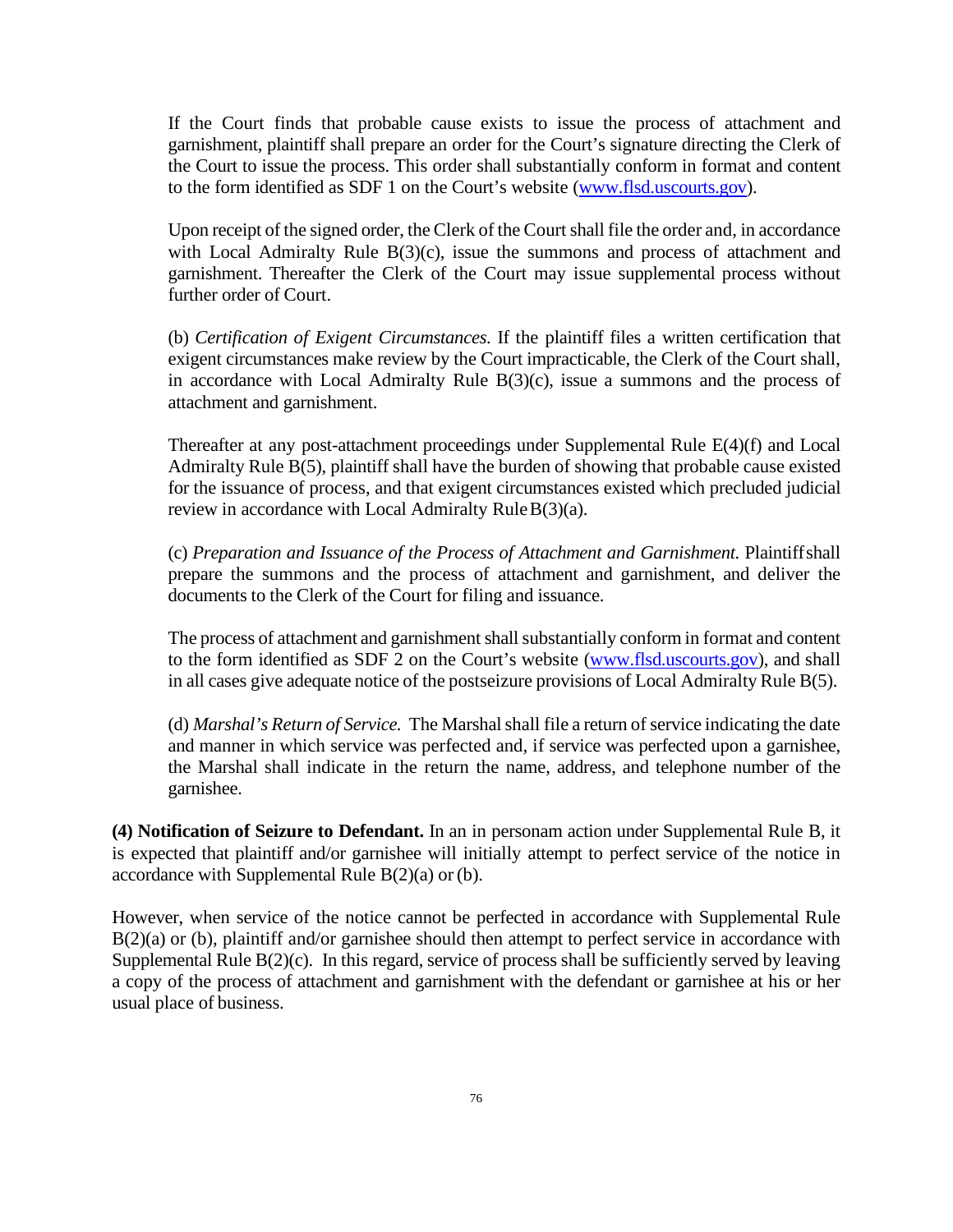#### **(5) Post-attachment Review Proceedings.**

(a) *Filing a Required Answer.* In accordance with Supplemental Rule E(4)(f), any person who claims an interest in property seized pursuant to Supplemental Rule B must file an answer and claim against the property. The answer and claim shall describe the nature of the claimant's interest in the property, and shall articulate reasons why the seizure should be vacated. The claimant shall serve a copy of the answer and claim upon plaintiff's counsel, the Marshal, and any other party to the litigation. The claimant shall also file and serve a Certificate of Service indicating the date and manner in which service was perfected.

(b) *Hearing on the Answer and Claim.* The claimant may be heard before a judicial officer not less than seven (7) days after the answer and claim has been filed and service has been perfected upon the plaintiff.

If the Court orders that the seizure be vacated, the judicial officer shall also award attorney's fees, costs and other expenses incurred by any party as a result of the seizure.

If the seizure was predicated upon a showing of "exigent circumstances" under Local Admiralty Rule B(3)(b), and the Court finds that such exigent circumstances did not exist, the judicial officer shall award attorney's fees, costs, and other expenses incurred by any party as a result of the seizure.

**(6) Procedural Requirement for the Entry of Default.** In accordance with Federal Rule of Civil Procedure 55, a party seeking the entry of default in a Supplemental Rule B action shall file and serve a motion and supporting legal memorandum and shall offer other proof sufficient to demonstrate that due notice of the action and seizure have been given in accordance with Local Admiralty Rule B(4).

Upon review of the motion, memorandum, and other proof, the Clerk of the Court shall, where appropriate, enter default in accordance with Federal Rule of Civil Procedure 55(a). Thereafter, the Clerk of the Court shall serve notice of the entry of default upon all parties represented in the action.

**(7) Procedural Requirements for the Entry of Default Judgment.** Not later than thirty (30) days following notice of the entry of default, the party seeking the entry of default judgment shall file a motion and supporting legal memorandum, along with other appropriate exhibits to the motion sufficient to support the entry of default judgment. The moving party shall serve these papers upon every other party to the action and file a Certificate of Service indicating the date and manner in which service was perfected.

A party opposing the entry of default judgment shall have seven (7) days from the receipt of the motion to file written opposition with the Court and serve the written opposition on all parties. Thereafter, unless otherwise ordered by the Court, the motion for the entry of default judgment will be heard without oral argument.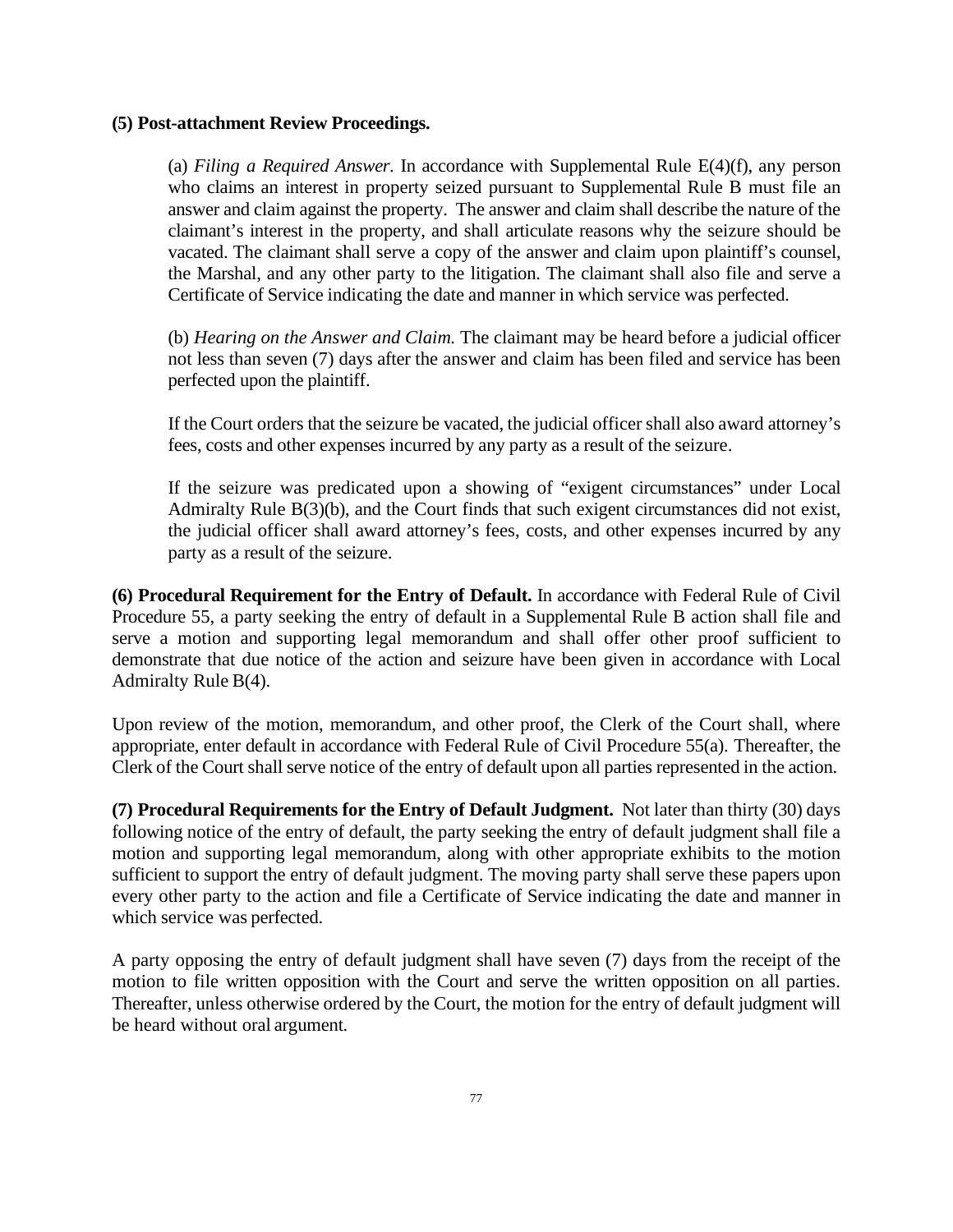If the Court grants the motion and enters the default judgment, such judgment shall establish a right on the part of the party or parties in which favor it is entered. The judgment shall be considered prior to any claims of the owner of the defendant property against which it is entered, and to the remnants and surpluses thereof; providing, however, that such a judgment shall not establish any entitlement to the defendant property having priority over non-possessory lien claimants. Obtaining a judgment by default shall not preclude the party in whose favor it is entered from contending and proving that all, or any portion, of the claim or claims encompassed within the judgment are prior to any such non-possessory lien claims.

Effective December 1, 1994. Amended effective April 15, 1998; April 15, 2000; April 15, 2007; April 15, 2010; April 15, 2011; December 1, 2014; December 1, 2015; December 2, 2019

.

### **Advisory Notes**

(1993) **(a) General Comments.** Local Admiralty Rule B is intended to enhance and codify the local procedural requirements uniquely applicable to actions of maritime attachment and garnishment under Supplemental Rule B. Other local procedural requirements involving actions in rem and quasi in rem proceedings can be found in Local Admiralty RuleE.

When read in conjunction with Supplemental Rule B and E, Local Admiralty Rules B and E are intended to provide a uniform and comprehensive method for constitutionally implementing the long-standing and peculiar maritime rights of attachment and garnishment. The Committee believes that Local Admiralty Rules B and E correct the deficiencies perceived by some courts to exist in the implementation of this unique maritime provision. *Schiffahartsgesellschaft Leonhardt & Co. v. A. Bottacchi S.A. de Navegacion,* 552 F.Supp. 771 (S.D.Ga.1982); *Cooper Shipping Company v. Century 21,* 1983 A.M.C. 244 (M.D.Fla.1982); *Crysen Shipping Co. v. Bona Shipping Co., Ltd.,* 553 F.Supp. 139 (N.D.Fla.1982); and *Grand Bahama Petroleum Co. v. Canadian Transportation Agencies, Ltd.,* 450 F.Supp. 447 (W.D.Wa.1978), discussing Supplemental Rule (B) proceedings in light of *Fuentes v. Shevin,* 407 U.S. 67, [92 S.Ct. 1983, 32 L.Ed.2d 556] (1972) and *Sniadach v. Family Finance Corp.,* 395 U.S. 337, [89 S.Ct. 1820, 23 L.Ed.2d 349] (1969).

Although the Committee is aware of the Eleventh Circuit's decision in *Schiffahartsgesellschaft Leonhardt & Co. v. A. Bottacchi S.A. de Navegacion,* 732 F.2d 1543 (1984), the Committee believes that from both a commercial and legal viewpoint, the better practice is to incorporate the pre-seizure scrutiny and post-attachment review provisions provided by this Local Admiralty Rule. These provisions protect the rights of any person claiming an interest in the seized property by permitting such persons to file a claim against the property, and thereafter permitting a judicial determination of the propriety of the seizure.

**(b) Comments on Specific Sections.** Local Admiralty Rule B(1) codifies the governing law of this Circuit as set forth in *LaBanca v. Ostermunchner,* 664 F.2d 65 (5th Cir., Unit B, 1981).

Local Admiralty Rule B(2) codifies the verification requirements of Supplemental Rule B(1) and former Local Admiralty Rule 8.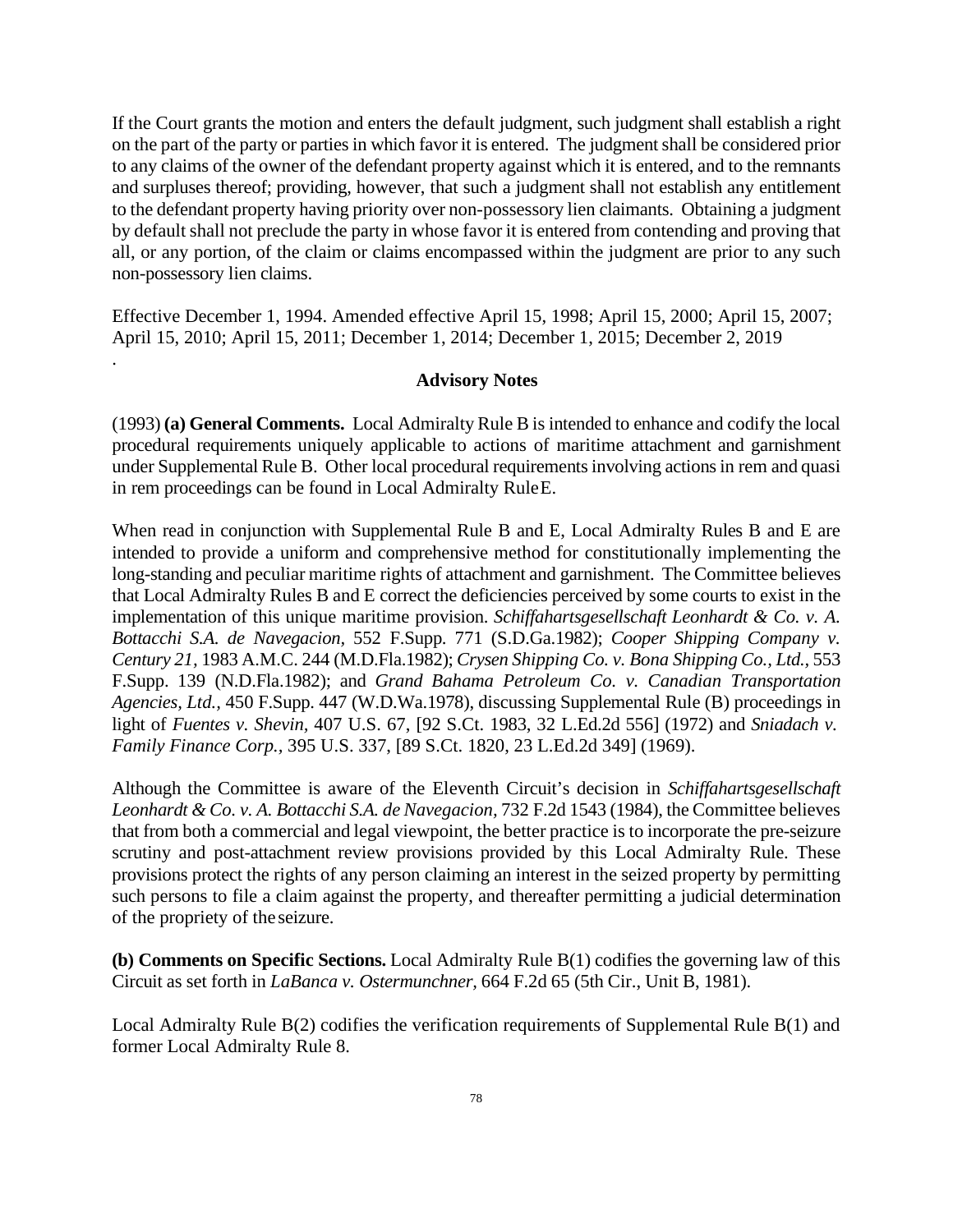B(3) incorporates the "pre-seizure" and "exigent circumstances" provisions of the August 1, 1985, revision to Local Supplemental Rule B(1). In the routine case, the rule contemplates that issuance of the process of attachment and garnishment be preconditioned upon the exercise of judicial review. This ensures that plaintiff can make an appropriate maritime claim, and present proof that the defendant cannot be found within the District. The rule also contemplates that upon a finding of probable cause, a simple order directing the Clerk of the Court to issue the process shall be entered by the Court.

This rule also incorporates the "exigent circumstances" provision of Supplemental Rule B(1). Read in conjunction with Local Admiralty Rule  $B(5)(b)$ , this rule requires that the plaintiff carry the burden of proof at any post-attachment proceedings to establish not only the prima facie conditions of a maritime attachment and garnishment action under Supplemental Rule B, but also that "exigent circumstances" precluded judicial review under Local Admiralty Rule B(3)(a). The Committee believes that this additional requirement will place upon plaintiff's counsel a burden of extra caution before invoking the "exigent circumstance" provision of therule.

Local Admiralty Rule B(5) establishes the post-attachment review provisions potentially applicable to maritime attachment and garnishment proceedings. These proceedings may be invoked by any person claiming an interest in the seizedproperty.

(2000) Local Admiralty Rule B(7) is amended to give the party seeking entry of a default judgment up to thirty days, rather than five days, to file a motion and supporting legal memorandum.

(2010) Amended to conform tabulation to the style used in the federal rules of procedure.

(2014) Local Admiralty Rule (B)(1) amended to update references to the Federal Rules of Civil Procedure.

## **RULE C. ACTION IN REM**

**(1)Verification Requirements.** Every complaint and claim filed in an in rem proceeding pursuant to Supplemental Rule C shall be verified in accordance with Local Admiralty Rules A(5) and B(2).

**(2) Pre-seizure Requirements.** In accordance with Supplemental Rule C(3), the process of arrest in rem shall issue only after one of the following conditions has been met:

(a) *Judicial Review Prior to Issuance.* Except as provided in Local Admiralty Rule 3(b)(2), a judicial officer shall first review the verified complaint, and any other relevant case papers, prior to the Clerk of the Court issuing the warrant of arrest and/or summons in rem. No notice of this pre-seizure judicial review is required to be given to any person or prospective party.

If the Court finds that probable cause exists for an action in rem, plaintiff shall prepare an order for the Court's signature directing the Clerk of the Court to issue a warrant of arrest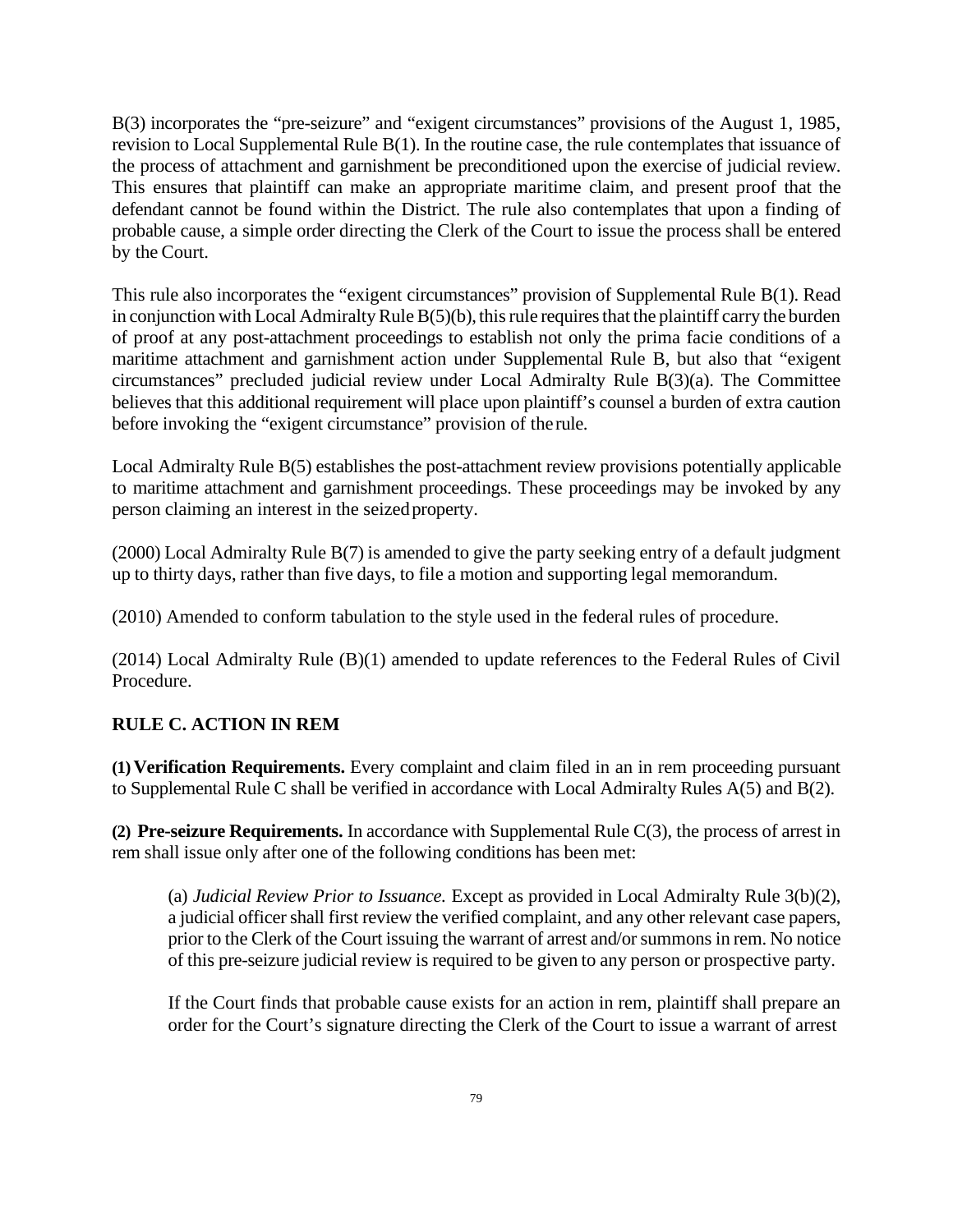and/or summons. This order shall substantially conform in format and content to the form identified as SDF 2 on the Court's website [\(www.flsd.uscourts.gov\)](http://www.flsd.uscourts.gov/).

Upon receipt of the signed order, the Clerk of the Court shall file the order and, in accordance with Local Admiralty Rule 3(b)(3), issue the warrant of arrest and/or summons. Thereafter the Clerk of the Court may issue supplemental process without further order of the Court.

(b) *Certification of Exigent Circumstances.* If the plaintiff files a written certification that exigent circumstances make review by the Court impracticable, the Clerk of the Court shall, in accordance with Local Admiralty Rule  $B(3)(b)$ , issue a warrant of arrest and/or summons.

Thereafter at any post-arrest proceedings under Supplemental Rule E(4)(f) and Local Admiralty Rule C(7), plaintiff shall have the burden of showing that probable cause existed for the issuance of process, and that exigent circumstances existed which precluded judicial review in accordance with Local Admiralty Rule C(2)(a).

(c) *Preparation and Issuance of the Warrant of Arrest and/or Summons.* Plaintiff shall prepare the warrant of arrest and/or summons, and file them electronically with the Clerk of the Court for issuance. If a filing is an emergency matter, the documents must be electronically filed using the events specifically earmarked for emergency motions as described in Section 10 of the CM/ECF Administrative Procedures. A party appearing pro se must file such matters conventionally.

The warrant of arrest shall substantially conform in format and content to the form identified as SDF 4 on theCourt's website [\(www.flsd.uscourts.gov\)](http://www.flsd.uscourts.gov/), and shall in all cases give adequate notice of the post-arrest provisions of Local Admiralty RuleC(7).

### **(3) Special Requirements for Actions Involving Freight, Proceeds and/or Intangible Property.**

(a) *Instructions to Be Contained in the Summons.* Unless otherwise ordered by the Court, the summons shall order the person having control of the freight, proceeds and/or intangible property to either:

(i) File a claim within fourteen (14) days, beginning on the next calendar day, including Saturday, Sunday, or a legal holiday, count fourteen days after service of the summons in accordance with Local Admiralty Rule D(6)(a); or

(ii) Deliver or pay over to the Marshal, the freight, proceeds, and/or intangible property, or a part thereof, sufficient to satisfy plaintiff'sclaim.

The summons shall also inform the person having control of the freight, proceeds, and/or intangible property that service of the summons has the effect of arresting the property, thereby preventing the release, disposal or other distribution of the property without prior order of the Court.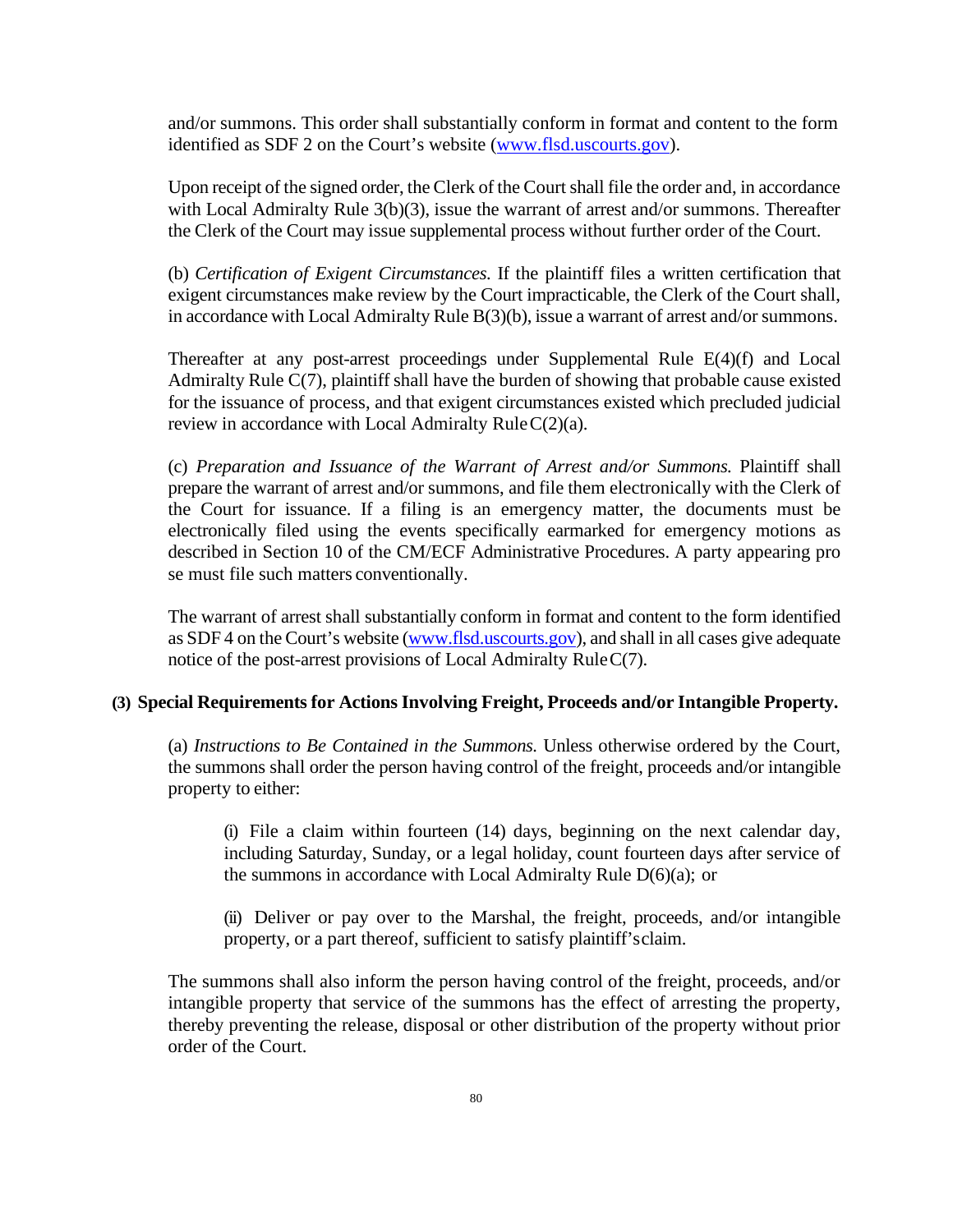(b) *Requirements for Claims to Prevent the Delivery of Property to the Marshal.* Any claim filed in accordance with Supplemental Rule  $E(4)$  and Local Admiralty Rule  $C(5)(a)$  shall describe the nature of claimant's interest in the property, and shall articulate reasons why the seizure should be vacated.

The claim shall be served upon the plaintiff, the Marshal, and all other parties to the litigation. Additionally, the claimant shall file a Certificate of Service indicating the date and manner in which service was perfected.

(c) *Delivery or Payment of the Freight, Proceeds, and/or Intangible Property to the United States Marshal.* Unless a claim is filed in accordance with Supplemental Rule E(4)(f), and Local Admiralty Rule C(6)(a), any person served with a summons issued pursuant toLocal Admiralty Rule  $C(2)(a)$  or  $C(2)(b)$ , shall within fourteen (14) days, beginning on the next calendar day, including Saturday, Sunday, or a legal holiday, after execution of service, deliver or pay over to the Marshal all, or part of, the freight, proceeds, and/or intangible property sufficient to satisfy plaintiff's claim.

Unless otherwise ordered by the Court, the person tendering control of the freight, proceeds, and/or intangible property shall be excused from any further duty with respect to the property in question.

#### **(4) Publishing Notice of the Arrest as Required by Supplemental RuleC(4).**

(a) *Time for Publication.* If the property is not released within fourteen (14) days after the execution of process, the notice required by Supplemental Rule C(4) shall be published by the plaintiff in accordance with Local Admiralty Rule A(7). Such notice shall be published within twenty-one (21) days after execution of process. The notice shall substantially conform to the form identified as SDF 7 on the Court's website [\(www.flsd.uscourts.gov\)](http://www.flsd.uscourts.gov/).

(b) *Proof of Publication.* Plaintiff shall file with the Clerk of the Court proof of publication not later than fourteen (14) days following the last day of publication. It shall be sufficient proof for the plaintiff to file the sworn statement by, or on behalf of, the publisher oreditor, indicating the dates of publication, along with a copy or reproduction of the actual publication.

**(5) Undertaking in Lieu of Arrest.** If, before or after the commencement of an action, a party accepts any written undertaking to respond on behalf of the vessel and/or other property in return for foregoing the arrest, the undertaking shall only respond to orders or judgments in favor of the party accepting the undertaking, and any parties expressly named therein, to the extent of the benefit thereby conferred.

**(6) Time for Filing Claim or Answer.** Unless otherwise ordered by the Court, any claimant of property subject to an action in remshall: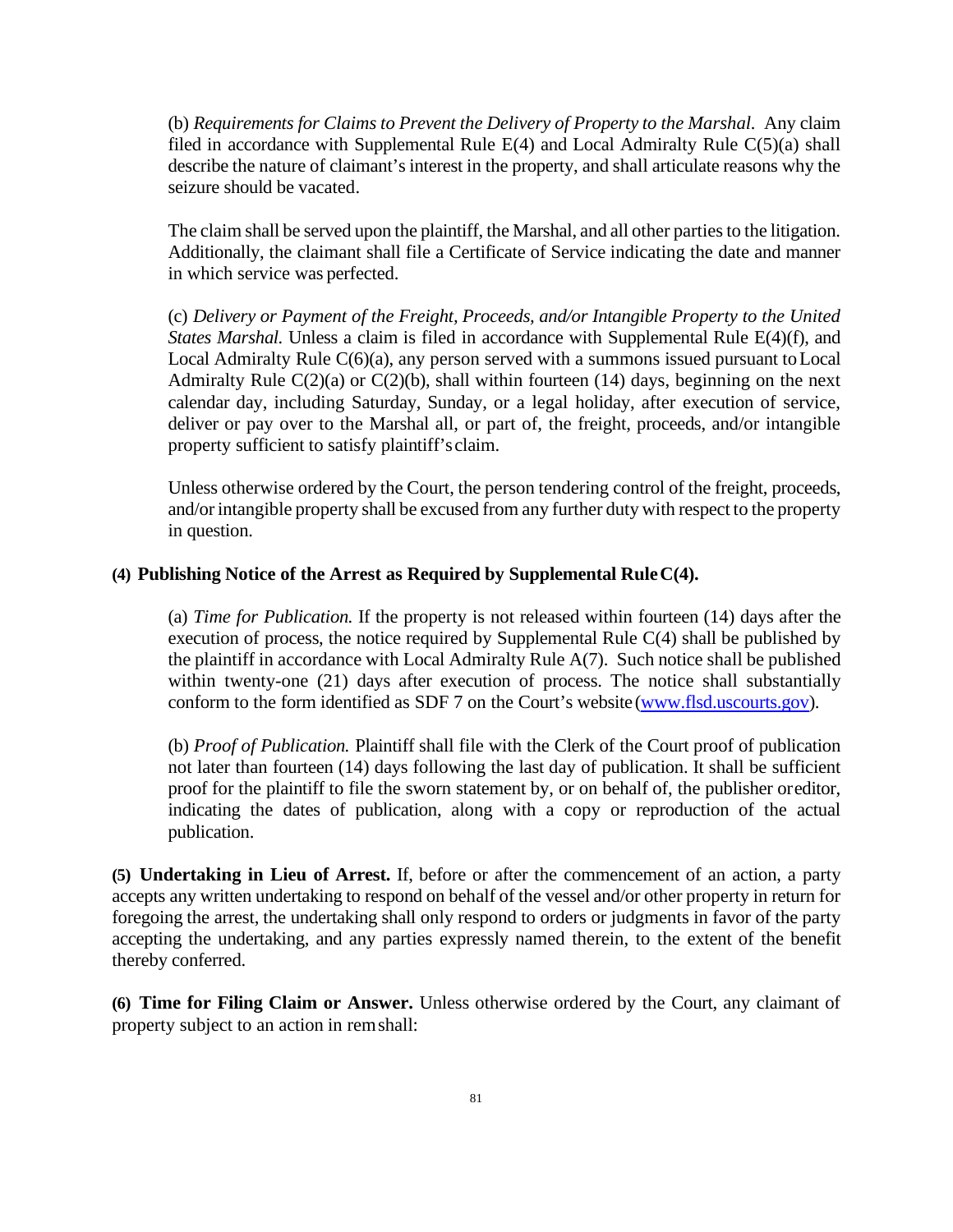(a) File and serve the claim within fourteen (14) days, beginning on the next calendar day, including Saturday, Sunday, or a legal holiday, after process has been executed; and

(b) File and serve an answer within twenty-one (21) days after the filing of the claim.

**(7) Post-arrest Proceedings.** Coincident with the filing of a claim pursuant to Supplemental Rule  $E(4)(f)$ , and Local Admiralty Rule  $C(6)(a)$ , the claimant may also file and serve a motion and proposed order directing plaintiff to show cause why the arrest should not be vacated. If the Court grants the order, the Court shallset a date and time for a show cause hearing. Thereafter, if the Court orders the arrest to be vacated, the Court shall award attorney's fees, costs, and other expenses incurred by any partyas a result of the arrest.

Additionally, if the seizure was predicated upon a showing of "exigent circumstances" under Local Admiralty Rule C(2)(b), and the Court finds that such exigent circumstances did not exist, the Court shall award attorneys' fees, costs and other expenses incurred by any party as a result of the seizure.

**(8) Procedural Requirements Prior to the Entry of Default.** In accordance with Federal Rule of Civil Procedure 55, a party seeking the entry of default judgment in rem shall first file a motion and supporting legal memorandum.

The party seeking the entry of default shall also file such other proof sufficient to demonstrate that due notice of the action and arrest have been given by:

(a) Service upon the master or other person having custody of the property; and

(b) Delivery, or by certified mail, return receipt requested (or international effective equivalent), to every other person, including any known owner, who has not appeared or intervened in the action, and who is known to have, or claims to have, a possessory interest in the property.

The party seeking entry of default judgment under Local Rule 3(h) may be excused forfailing to give notice to such "other person" upon a satisfactory showing that diligent effort was made to give notice without success; and

(c) Publication as required by Supplemental Rule C(4) and Local Admiralty Rule C(4).

Upon review of the motion, memorandum, and other proof, the Clerk of the Court may, where appropriate, enter default in accordance with Federal Rule of Civil Procedure 55. Thereafter, the Clerk of the Court shall serve notice of the entry of default upon all parties represented in the action.

**(9) Procedural Requirements for the Entry of Default Judgment**. Not later than thirty (30) days following notice of the entry of default, the moving party shall file a motion, and supporting legal documents, for the entry of default judgment pursuant to Federal Rule of Civil Procedure 55(b). The moving party may also file as exhibits for the motion such other documentation as may be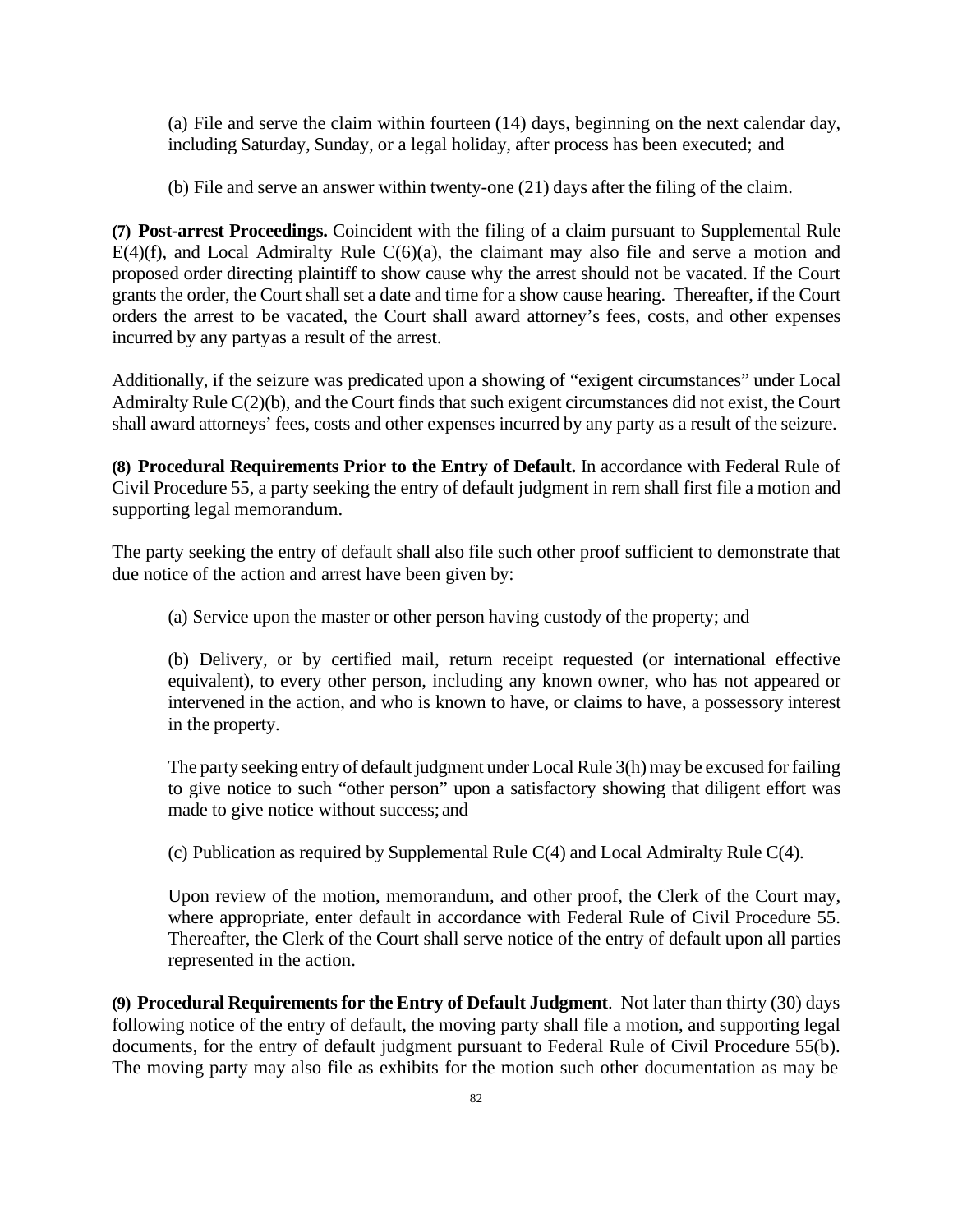required to support the entry of default judgment. Thereafter the Court will consider the motion as indicated below:

(a) *When No Person Has Filed a Claim or Answer.* Unless otherwise ordered by the Court, the motion for default judgment will be considered by the Court without oral argument.

(b) *When Any Person Has Filed an Appearance, But Does Not Join in the Motion for Entry of Default Judgment.* If any person has filed an appearance in accordance with Local Admiralty Rule C(6), but does not join in the motion for entry of default judgment, the party seeking the entry of default judgment shall serve notice of the motion upon the party not joining in the motion, and thereafter the opposing party shall have seven  $(7)$  days from receipt of the notice to file and serve written opposition with the Court.

If the Court grants the motion and enters the default judgment, such judgment shall establish a right on the part of the party or parties in whose favor it is entered. The judgment shall be considered prior to any claims of the owner of the defendant property against which it is entered, and to the remnants and surpluses thereof; providing, however, that such a judgment shall not establish any entitlement to the defendant property having priority over nonpossessory lien claimants. Obtaining a judgment by default shall not preclude the party in whose favor it is entered from contending and proving that all, or any portion, of the claim or claims encompassed within the judgment are prior to any such non-possessory lien claims.

Effective December 1, 1994. Amended effective April 15, 1998; April 15, 2000; April 15, 2001; April 15, 2007; April 15, 2010; April 15, 2011; December 3, 2012; December 1, 2015; December 2, 2019.

### **Advisory Notes**

(1993) **C(2).** Well-reasoned authority has upheld Supplemental Rule C, specifically holding that a pre-seizure judicial hearing is not required where a vessel, freight, or intangible property is proceeded against to enforce a maritime lien. *Amstar Corporation v. SS Alexandros T,* 664 F.2d 904 (4th Cir.1981); Merchants *Nat'l Bank v. Dredge Gen. G.L. Gillespie,* 663 F.2d 1338 (5th Cir. Unit A, 1981); *Schiffahartsgesellschaft Leonhardt & Co. v. A. Bottacchi S.A. de Navegacion,* 732 F.2d 1543 (11th Cir.1984).

The desirability of providing by local admiralty rule an available avenue for reasonably prompt and effective post-arrest judicial relief is indicated. *See, Merchants Nat'l Bank v. Dredge Gen. G.L. Gillespie,* supra, at 1334, 1350. This provision is incorporated in Local Admiralty Rule C(7).

This procedure made available through this rule has proven effective. *Maryland Ship Building & Dry-Dock Co. v. Pacific Ruler Corp.,* 201 F.Supp. 858 (SDNY 1962). In fact, the procedure established by this local rule goes beyond that encountered in *Merchants Nat'l Bank v. Dredge Gen. G.L. Gillespie,* supra, or *Maryland Ship Building & Dry-Dock Co. v. Pacific Ruler Corp.,* supra.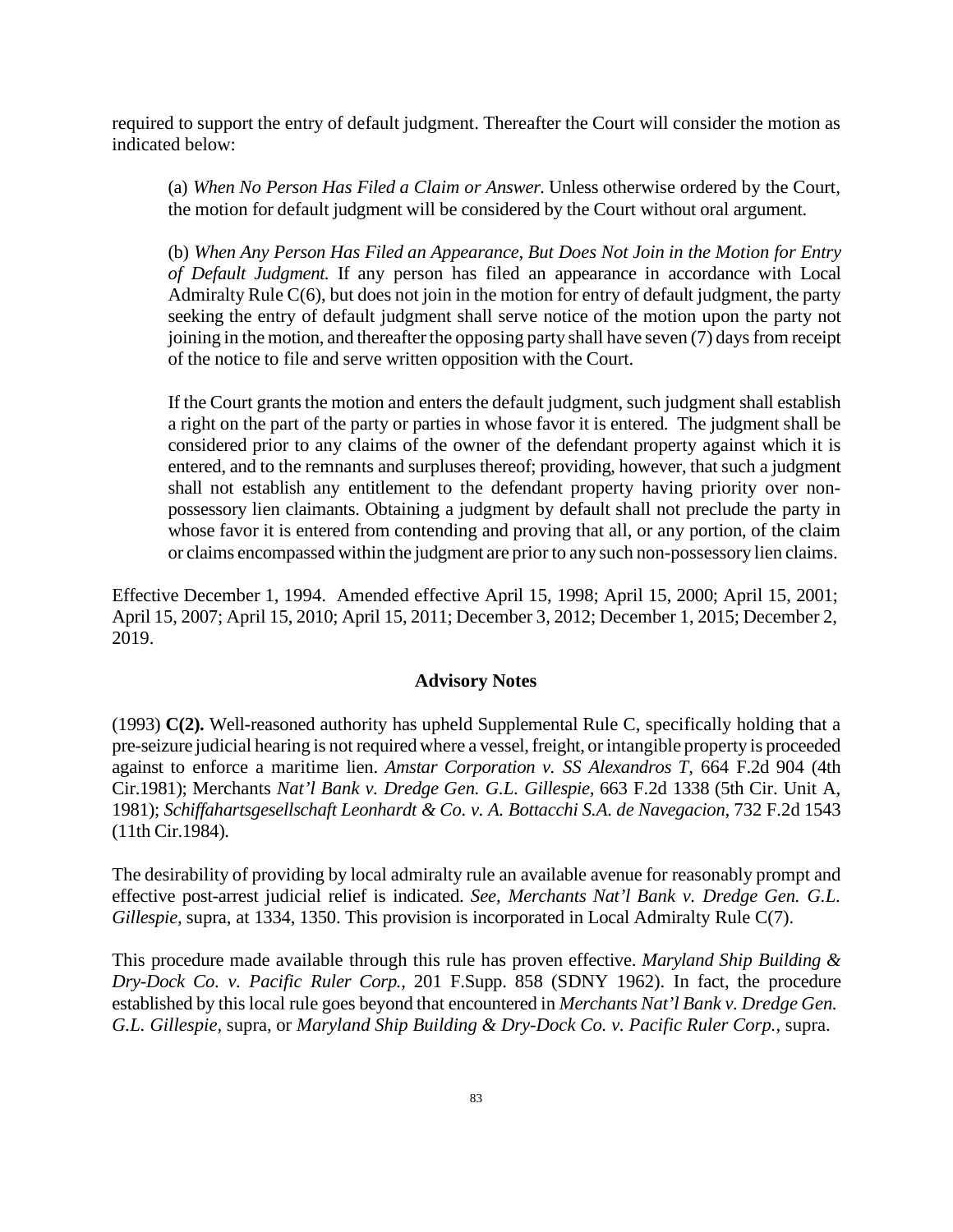Under this rule, the claimant or intervenor may petition the Court to order the plaintiff to establish probable cause for the arrest of the property. Therefore at an early stage of the litigation, plaintiff can be required to establish a prima facie case that he is asserting a claim which is entitled to the dignity and status of a maritime lien against the arrested property. This rule contemplates the entry of an order with conclusory findings following the post-arrest proceedings. More detailed findings may be requested by any party.

The rule is not intended to provide a method for contesting the amount of security to be posted for the release of the vessel. Once a prima facie case for the maritime lien has been established, or the question of lien status remains uncontested, the matter of security is left to the provisions of Local Admiralty Rule E.

**C(3).** Supplemental Rule C(3) also addresses the less commonly encountered action in rem to enforce a maritime lien against freights, proceeds or other intangible property. The revision to this rule designates the United States Marshal to take custody of all tangible and intangible properties arrested in accordance with this rule, and to bring these properties under the control of the Court. This is the practice in many other districts, and when implemented will provide the greatest uniformity in the treatment of tangible and intangible property.

**C(4).** The substance of former Local Admiralty Rule 3(c) is continued.

**C(5).** Although this section is new to the local rules, it reflects the current local practice with respect to undertakings and stipulations in lieu of arrest. Such undertakings and stipulations have been held effective to permit a Court to exercise its in rem admiralty jurisdiction so long as either at the time the undertaking or stipulation is given, or at any subsequent time prior to the filing of the action, the vessel or other property is, or will be, present within the District.

**C(6).** The substance of former Local Admiralty Rule 2(b) is continued.

**C(7).** See the comments for Local Admiralty Rule C(2).

**C(8) and (9).** These sections are designed to mesh Supplemental Rule (C) with Federal Rule of Civil Procedure 55. For purpose of default and default judgments, the rule recognizes two distinct groups of in rem claimants.

The first category of claimants include those who by ownership or otherwise, would, but for the arrest of the property, be entitled to its possession. Pursuant to Supplemental Rule  $C(6)$ , these claimants must file and serve a claim setting forth their interest in the property, demand their right to receive possession, and to appear and defend the action. In the case of such claimants, the operation of standard default procedures foreclose their rights to contest positions of the party in whose favor the default is rendered, and the entry of default judgment is both fair and appropriate.

The second category of claimants embodies a potentially numerous and varying class of claimants. The claims of these other claimants do not give rise to a right of possession of the vessel from the marshal or other appropriate custodian, but rather invoke the power of the Court in admiralty to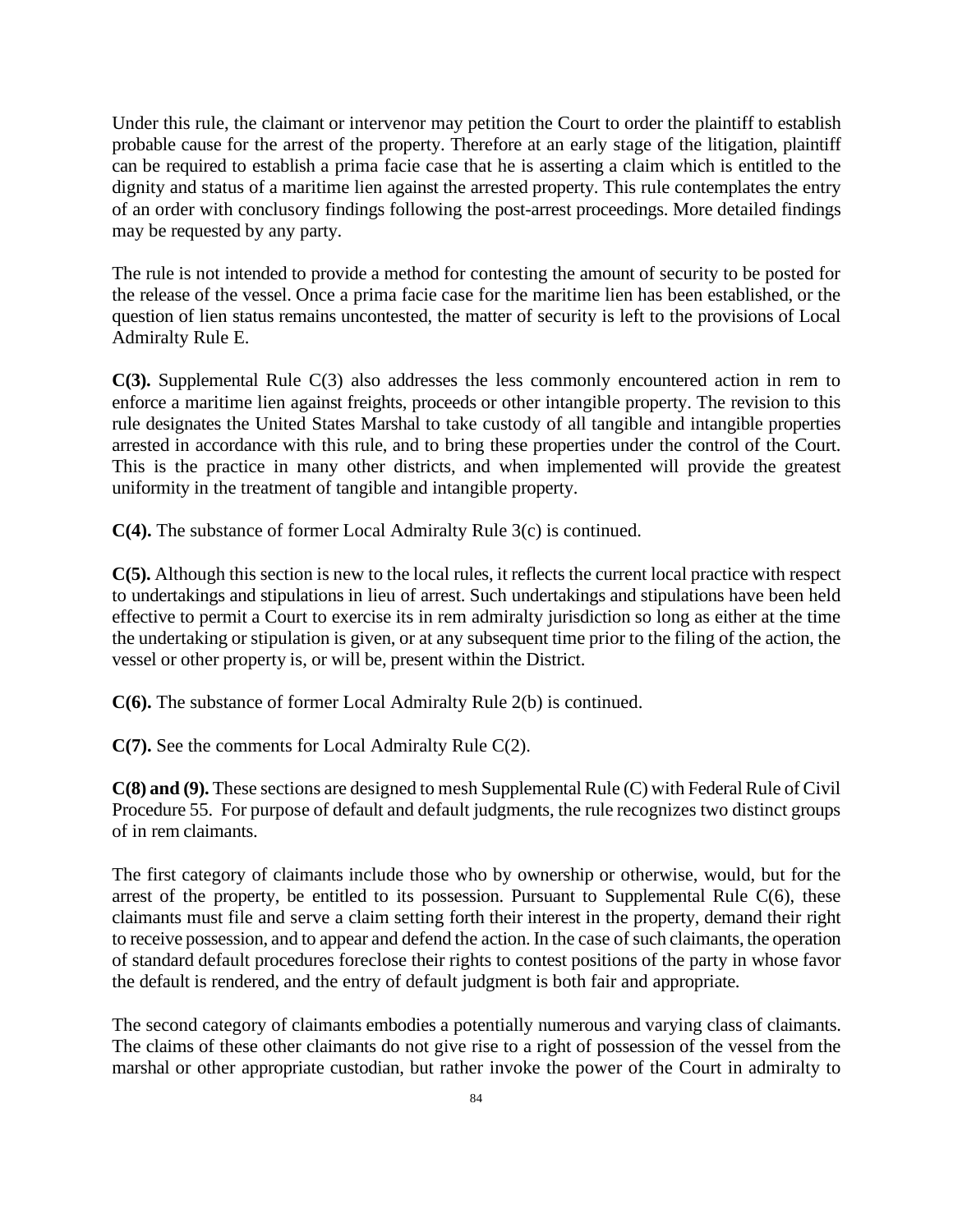foreclose against the property by the ultimate rendering of a judgment in rem against property entitlements. Such judgments would be predicated upon non-possessory liens.

The time in which the second category of claimants may intervene is governed by the provisions of Local Admiralty Rule E. Such lien claimants are not obligated, and indeed are probably not entitled to file a claim of possession to the vessel, or to answer and defend in the name of the vessel. Asto them, in accordance with Federal Rule of Civil Procedure 8, the essential averments of all the complaints are taken as automatically denied.

No default judgments entered pursuant to this rule will operate to adjudicate priorities among competing non-possessory lien claimants.

In attempting to reconcile the traditional notions of default and default judgments with the concept of in rem proceedings, the final language has been formulated to maintain the efficacy of the default procedure without resulting in premature adjudication effecting priorities and distributions.

The default procedure establishes in favor of the holder of such a default judgment, a lien position against the proceeds of the property, resulting from any sale or disposition, or, if currency is involved, the ultimate adjudication, inferior to all other competing priorities, except the otherwise escheating right of the property owner to the remnants and surpluses after all full-claims satisfactions. At the same time, the right of a person obtaining a default judgment to contend and compete with other claimants for priority distribution remains unaffected.

(2000) Local Admiralty Rule C(9) is amended to give the party seeking entry of a default judgment up to thirty days, rather than five days, to file a motion and supporting legal memorandum.

(2001) Corrections to rule number references.

(2010) Amended to conform tabulation to the style used in the Federal Rules of Civil Procedure.

(2012) Amended to correct tabulation and internal citation errors in  $C(6)$  and  $C(7)$  and to relocate appendix of forms to the Court's website.

## **RULE D. POSSESSORY, PETITORY, AND PARTITION ACTIONS**

**(1) Establishing Dates for the Return of Process.** In possessory actions filed pursuant to Supplemental Rule D, the Court may order that process be returnable at a time shorter than that prescribed by Federal Rule of Civil Procedure 12(a).

If the Court shortens the time, the Court shall specify the date upon which the answer must be filed and served, and may also set a hearing date to expedite the disposition of the possessory action. When possible, possessory actions shall be given preference on a judicial officer's calendar.

Effective December 1, 1994. Amended effective April 15, 2007; April 15, 2010; April 15, 2011; December 2, 2019.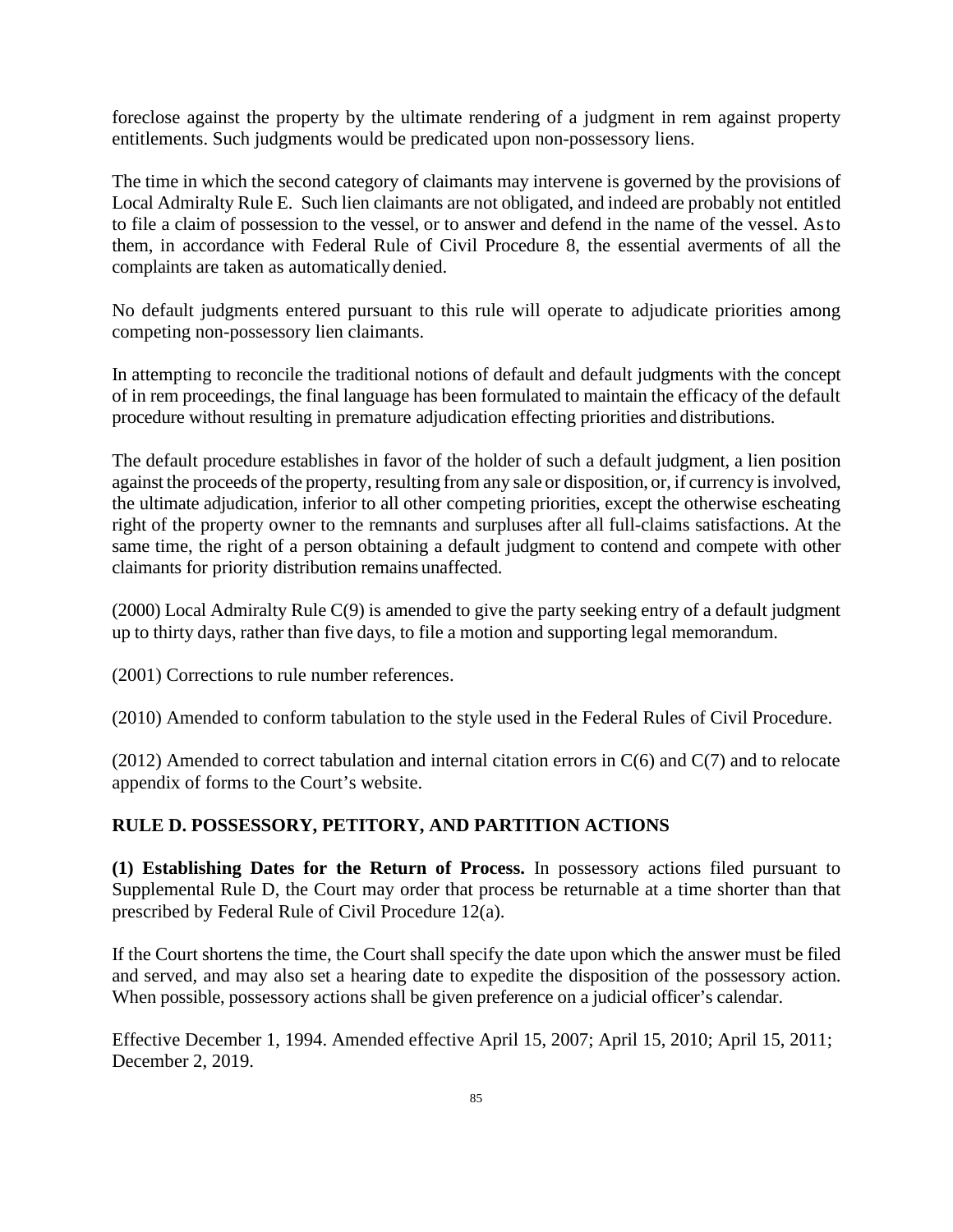## **Advisory Notes**

(1993) This rule continues in substance the provisions of former Local Admiralty Rule 15.

The rule recognizes the equity in allowing for a prompt resolution in possessory actions. Since a possessory action is brought to reinstate an owner of a vessel alleging wrongful deprivation of property, rather than to allow original possession, the rule permits the Court to expedite these actions, thereby providing a quick remedy forthe one wrongfully deprived of hisrightful property. *See Silver v. Sloop Silver Cloud,* 259 F.Supp. 187 (S.D.N.Y. 1966).

Since a petitory and possessory action can be joined to obtain original possession, *The Friendship,*  Fed.Cas. No. 5,123 (CCD Maine, 1855), this rule contemplates that an expedited hearing will only occur in purely possessory actions.

(2010) Amended to conform tabulation to the style used in the federal rules of procedure.

# **RULE E. ACTIONS IN REM AND QUASI IN REM: GENERAL PROVISIONS**

**(1) Statement of Itemized Damages and Expenses Required.** Every complaint in a Supplemental Rule B and C action shall state the amount of the debt, damages, or salvage for which the action is brought. In addition, the statement shall also specify the amount of any unliquidated claims, including attorneys' fees.

**(2) Requirements and Procedures for Effecting Intervention.** Whenever a vessel or other property is arrested or attached in accordance with any Supplemental Rule, and the vessel or property is in the custody of the United States Marshal, or duly authorized substitute custodian, any other person having a claim against the vessel or property shall be required to present their claim as indicated below:

(a) *Intervention of Right When No Sale of the Vessel or Property Is Pending.* Except as limited by Local Admiralty Rule E(2)(b), any person having a claim against a vessel or property previously arrested or attached by the Marshal may, as a matter of right, file an intervening complaint at any time before an order is entered by the Court scheduling the vessel or property forsale.

Coincident with the filing of an intervening complaint, the offering party shall prepare and file a supplemental warrant of arrest and/or a supplemental process of attachment and garnishment.

Upon receipt of the intervening complaint and supplemental process, the Clerk of the Court shall conform a copy of the intervening complaint and shall issue the supplemental process. Thereafter, the offering party shall deliver the conformed copy of the intervening complaint and supplemental process to the Marshal for execution. Upon receipt of the intervening complaint and supplemental process, the Marshal shall re-arrest or re-attach the vessel or propertyin the name of the intervening plaintiff.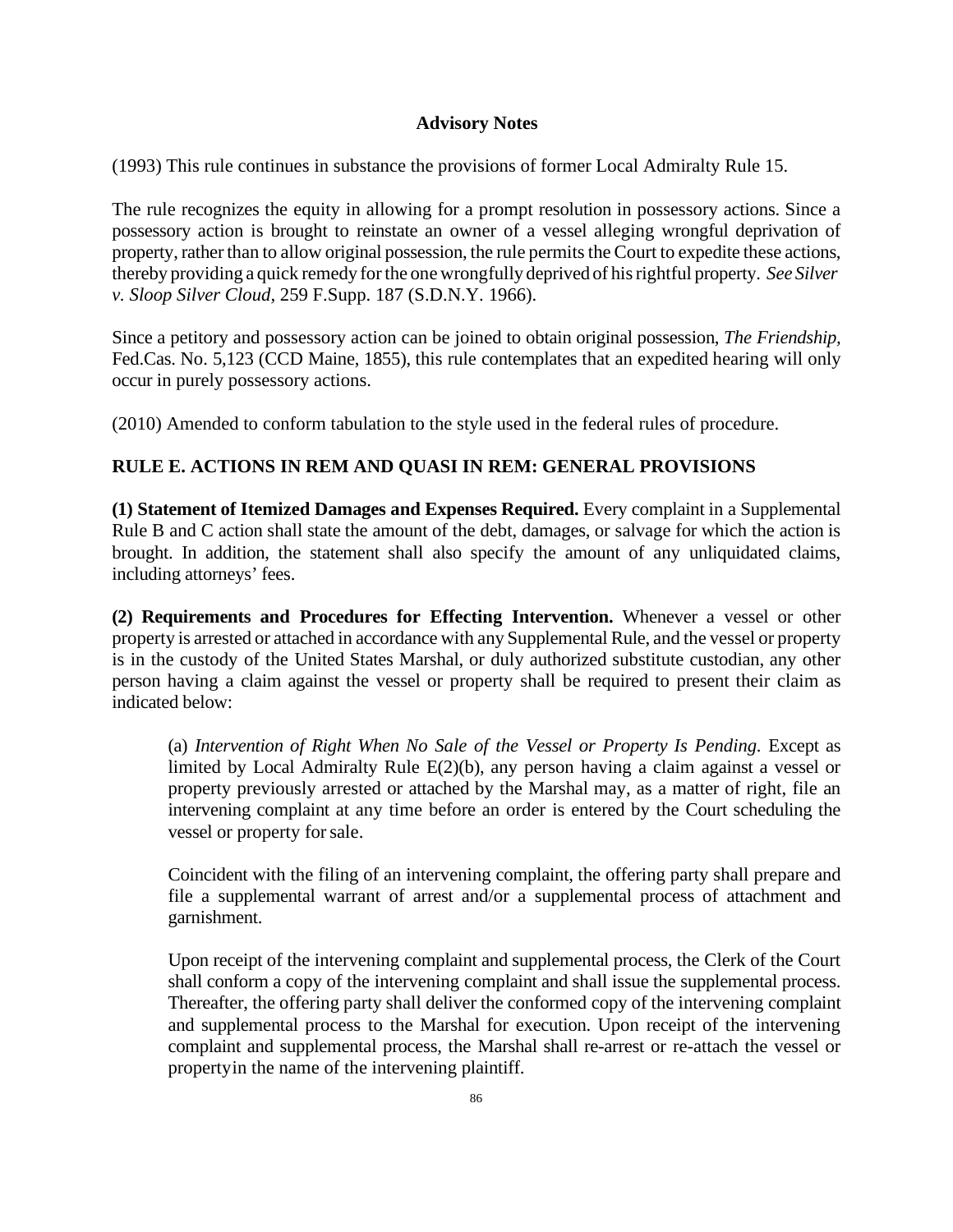Counsel for the intervening party shall serve a copy of the intervening complaint, and copies of all process and exhibits upon all other counsel of record, and shall thereafter file and serve a certificate of service with the Clerk of the Court indicating the manner and date of service.

(b) *Permissive Intervention When the Vessel or Property Has Been Scheduled for Sale by the Court.* Except as indicated below, and subject to any other rule or order of this Court, no person shall have an automatic right to intervene in an action where the Court has ordered the sale of the vessel or property, and the date of the sale is set within twenty-one (21) days from the date the party moves for permission to intervene in accordance with this subsection. In such cases, the person seeking permission to intervenemust:

(i) File and serve a motion to intervene and indicate in the caption of the motion a request for expedited hearing when appropriate.

(ii) Include a copy ofthe anticipated intervening complaint as an exhibit to the motion to intervene.

(iii) Prepare and offer for filing a supplemental warrant of arrest and/or a supplemental process of attachment and garnishment.

(iv) Serve copies of the motion to intervene, with exhibits and proposed supplemental process upon every other party to thelitigation.

(v) File and serve a certificate of service indicating the date and manner of service.

Thereafter, the Court may permit intervention under such conditions and terms as are equitable to the interests of all parties; and if intervention is permitted, shall also direct the Clerk of the Court to issue the supplemental process.

Upon receipt of the order permitting intervention, the Clerk of the Court shall file the originally signed intervening complaint, conform a copy of the intervening complaint and issue the supplemental process.

Thereafter, the offering party shall deliver the conformed copy of the intervening complaint and supplemental process to the Marshal for execution. Upon receipt of the intervening complaint and supplemental process, the Marshal shall re-arrest or re-attach the vessel or property in the name of the intervening plaintiff.

Counsel forthe intervening party shall also serve a copy of the intervening complaint, exhibits, and supplemental process upon every other party of record and shall thereafter file and serve a Certificate of Service with the Clerk of the Court indicating the manner and date of service.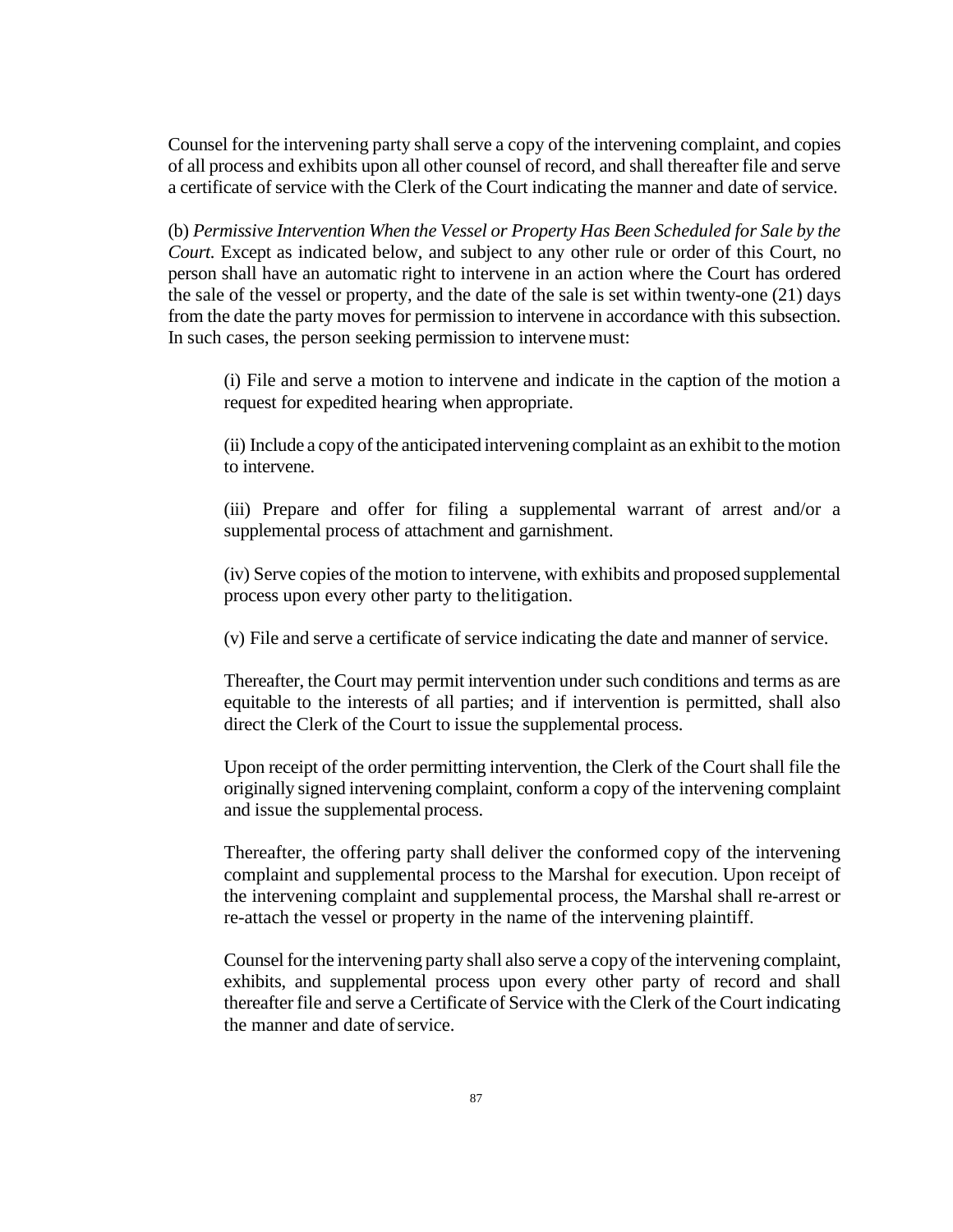**(3) Special Requirements for Salvage Actions.** In cases of salvage, the complaint shall also state to the extent known, the value of the hull, cargo, freight, and other property salvaged, the amount claimed, the names of the principal salvors, and that the suit is instituted in their behalf and in behalf of all other persons associated with them.

In addition to these special pleading requirements, plaintiff shall attach as an exhibit to the complaint a list of all known salvors, and all persons believed entitled to share in the salvage. Plaintiff shall also attach a copy of any agreement of consortship available and known to exist among them collegially or individually.

**(4) Form of Stipulation or Bonds.** Except in cases instituted by the United States through information, or complaint of information upon seizures for any breach of the revenues, navigation, or other laws of the United States, stipulations or bonds in admiralty and maritime actions need not be under seal and may be executed by the agent or attorney of the stipulator or obligor.

# **(5) Deposit of Marshal's Fees and Expenses Required Prior to Effecting Arrest, Attachment and/or Garnishment.**

(a) *Deposit Required Before Seizure.* Any party seeking the arrest or attachment of property in accordance with Supplemental Rule E shall deposit a sum with the Marshal sufficient to cover the Marshal's estimated fees and expenses of arresting and keeping the property for at least fourteen (14) days. The Marshal is not required to execute process until the deposit is made.

(b) *Proration of Marshal's Fees and Expenses upon Intervention.* When one or more parties intervene pursuant to Local Admiralty Rule E(2)(a) or (b), the burden of advancing sums to the Marshal sufficient to cover the Marshal's fees and expenses shall be allocated equitably between the original plaintiff, and the intervening party or parties as indicated below:

(i) Stipulation for the Allocation and Payment of the Marshal's Fees and Expenses. Immediately upon the filing of the intervening complaint, counsel for the intervening plaintiffshall arrange for a conference between all other partiesto the action, at which time a good faith effort shall be made to allocate fees and expenses among the parties. Any resulting stipulation between the parties shall be codified and filed with the Court and a copy served upon theMarshal.

(ii) Allocation of Costs and Expenses in the Event That Counsel Cannot Stipulate. The Court expects that counsel will resolve the allocation of costs and expenses in accordance with the preceding paragraph. In the event that such an arrangement cannot be made, the parties shall share in the fees and expenses of the Marshal in proportion to their claims as stated in the original and intervening complaints.

In order to determine the proportionate shares of each party, counsel for the last intervening plaintiff shall determine the total amounts claimed by each party. The individual claims shall be determined from the original and amended complaint, and all other intervening complaints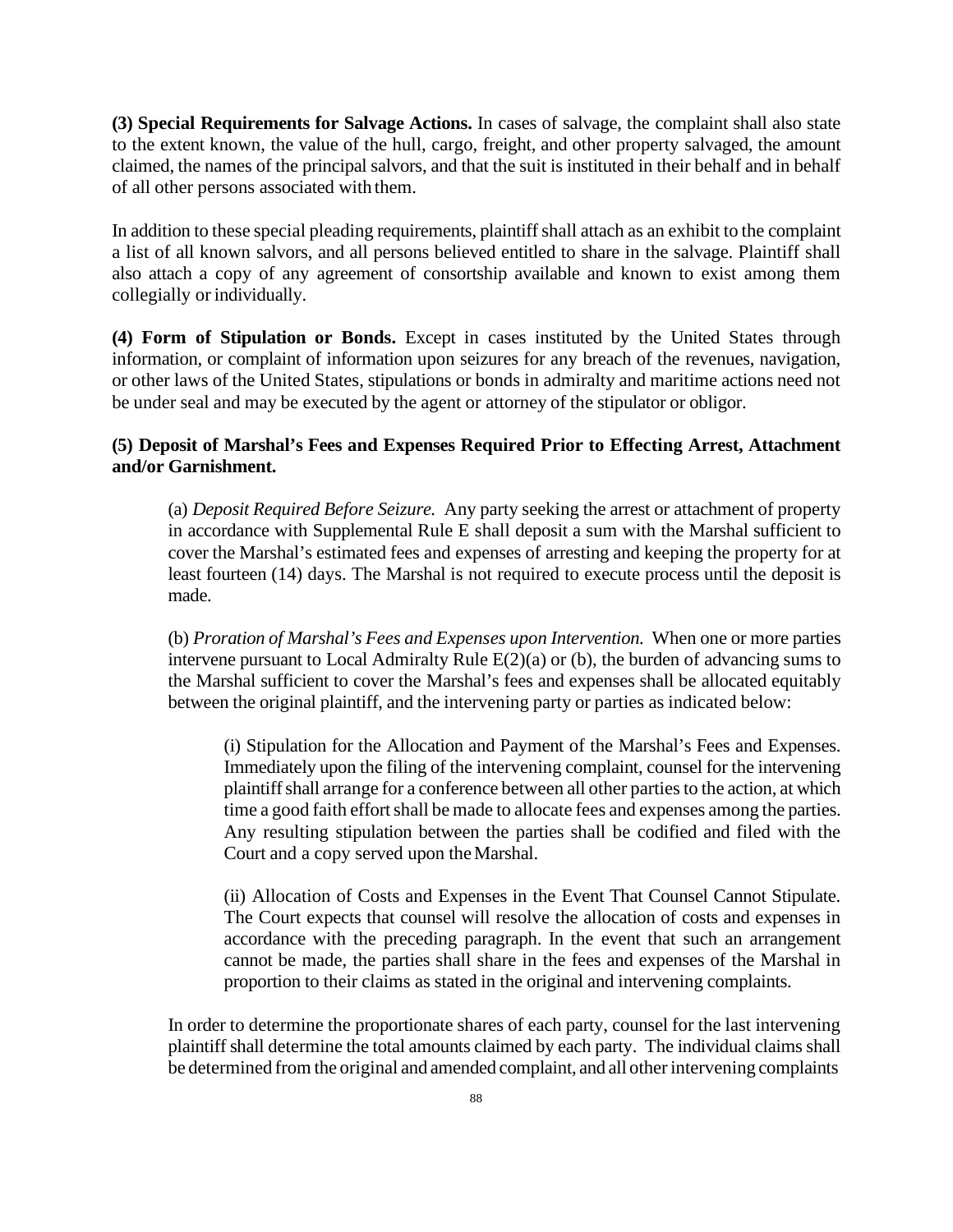subsequently accepted and processed by the Marshal in accordance with Local Admiralty Rule  $E(2)(a)$  or  $(b)$ .

Thereafter, counsel for the last intervening plaintiff shall deliver to the Marshal a list which summarizes each party's claim, and the proportion which each party's claim bears to the aggregate claims asserted in the litigation, determined to the nearest one-tenth of one percentage point.

Upon receipt of this listing, the Marshal shall determine the total expenses incurred to date and shall estimate the expenses to be incurred during the next fourteen (14) days. For the purpose of making this calculation, the total fees and expenses shall be calculated from the date when continuous and uninterrupted arrest or attachment of the property began, and not prorated from the date a particular party's intervening complaint was filed.

The Marshal shall then apply the percentages determined in the listing, and shall compute the amount of the intervening party's initial deposit requirements. The Marshal shall also utilize this listing to compute any additional deposit requirements which may be necessary pursuant to Local Admiralty Rule E(5)(c).

The Marshal need not re-arrest or re-attach the vessel and/or property until the deposit is received from the intervening plaintiff.

(c) *Additional Deposit Requirements.* Until the property arrested or attached and garnished has been released or otherwise disposed of in accordance with Supplemental Rule E, the Marshal may require from any original and intervening party who has caused the arrest or attachment and garnishment of a vessel or property, to post such additional deposits as the Marshal determines necessary to cover any additional estimated fees or expenses.

(d) *Judicial Relief from Deposit Requirements.* Any party aggrieved by the deposit requirements of Local Admiralty Rule E(5)(b) may apply to the Court for relief. Such application shall be predicated upon a showing that owing to the relative priorities of the claims asserted against the vessel or other property, the deposit requirements operate to impose a burden disproportionate to the aggrieved party's recoverypotential.

The judicial officer may adjust the deposit requirements, but in no event shall the proportion required of an aggrieved party be reduced to a percentage less than that imposed upon the claimant whose claim is the smallest among that of claims which the aggrieved party stipulates as having priority over its claim; or, in the absence of such stipulation, the greatest percentage imposed upon any claimant participating in the depositrequirements.

(e) *Consequence of Failing to Comply With Additional Deposit Requirements.* Any party who fails to make the additional deposit as requested by the Marshal may not participate further in the proceeding, except for the purpose of seeking relief from this rule.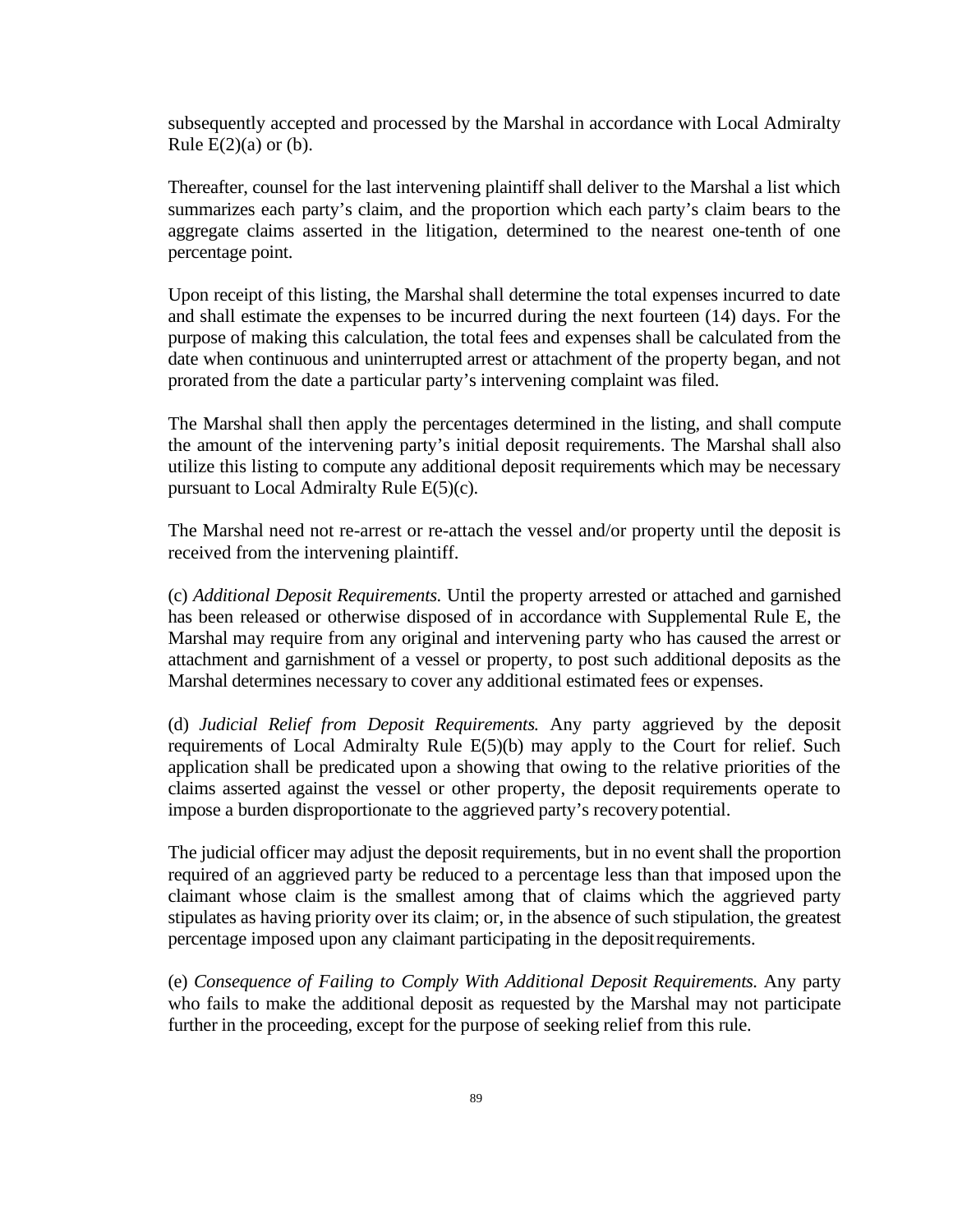Additionally, the Marshal shall notify the Court in writing whenever any party fails to make additional deposits as required by Local Admiralty Rule  $E(5)(c)$ .

In the event that a party questions its obligations to advance monies required by this rule, the Marshal may apply to the Court for instructions concerning that party's obligation under the rule.

**(6) Property in Possession of a United States Officer.** Whenever the property to be arrested or attached is in custody of a United States officer, the Marshal shall serve the appropriate process upon the officer or employee; or, if the officer or employee is not found within the District, then to the custodian of the property within theDistrict.

The Marshal shall direct the officer, employee or custodian not to relinquish custody of the property until ordered to do so by theCourt.

### **(7) Process Held in Abeyance.**

(a) *When Permitted.* In accordance with Supplemental Rule E(3)(b), a plaintiff may ask the Clerk of the Court not to issue process, but rather to hold the processin abeyance. The Clerk of the Court shall docket this request, and thereafter shall not be responsible for ensuring that process is issued at a later date.

(b) *When Intervention Is Subsequently Required.* It is the intention of these rules that a vessel or other property should be arrested or attached pursuant to process issued and effected in only one civil action. Therefore, if while processis held in abeyance on one action, the vessel or property is arrested or attached in another action, it shall be the responsibility of the plaintiff who originally requested process be held in abeyance in the first action to voluntarily dismiss without prejudice the first action, insofar as that action seeks to proceed against the property arrested or attached in the second action, and promptly intervene in the second action pursuant to Local Admiralty Rule  $E(2)(a)$  or(b).

In order to prevent undue hardship or manifest injustice, motions to consolidate in rem actions against the same vessel or property will be granted only in exceptional circumstances.

#### **(8) Release of Property in Accordance With Supplemental RuleE(5).**

(a) *Release by Consent or Stipulation.* Subject to the limitations imposed by Supplemental Rule  $E(5)(c)$ , the Marshal may release any vessel, cargo or property in the Marshal's possession to the party on whose behalf the property is detained. However, as a precondition to release, the Marshal shall require a stipulation, bond, or other security, expressly authorizing the release. The authorizing instrument shall be signed by the party, or the party's attorney, on whose behalf the property is detained. The stipulation, bond, or other security shall be posted in an amount equal to, or greater than, the amount required for the following types of action: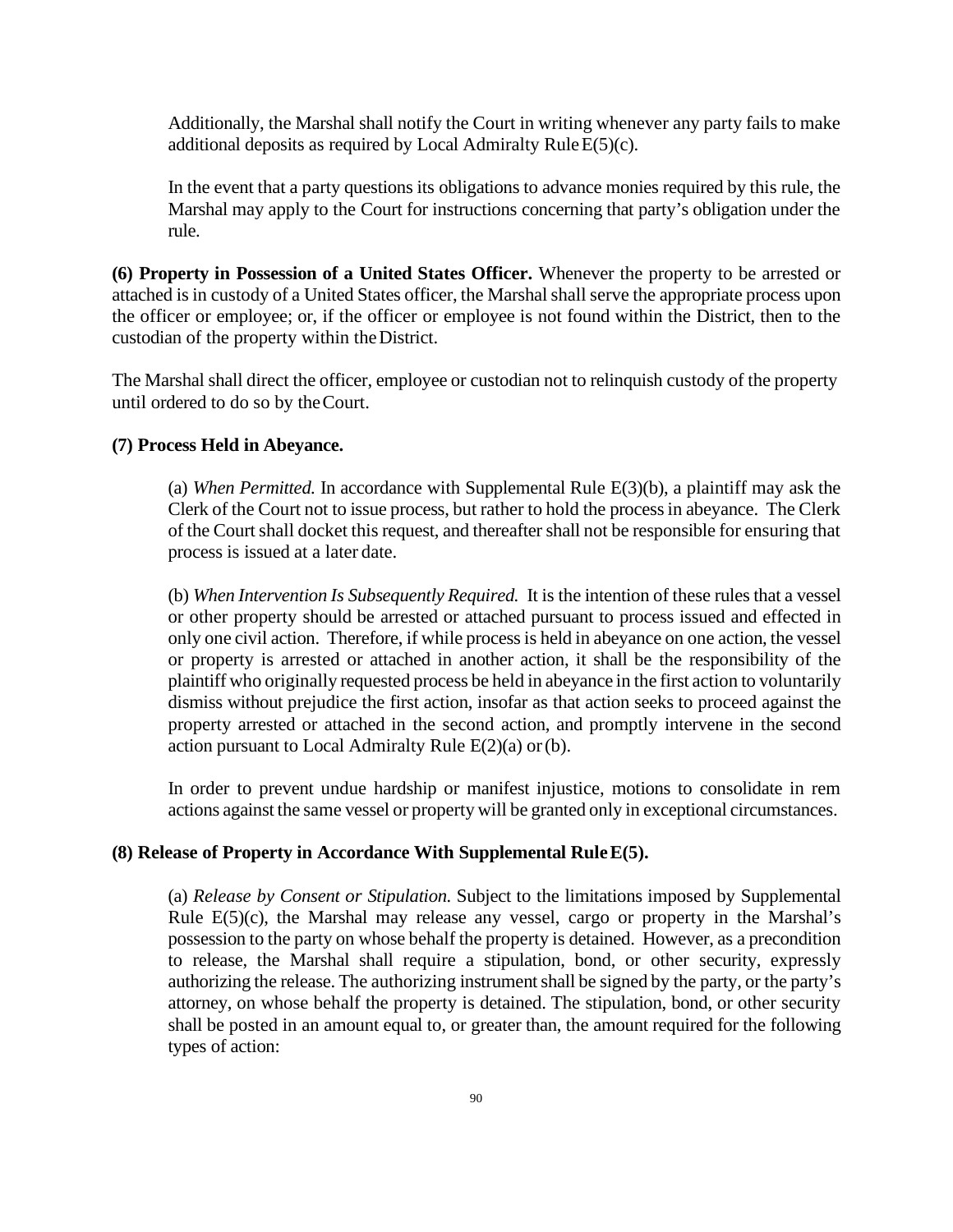(i) Actions Entirely for a Sum Certain. The amount alleged to be due in the complaint, with interest at six percent per annum from the date claimed to be due to a date twenty-four months after the date the claim was filed, or by filing an approved stipulation, or bond for the amount alleged plus interest as computed in this subsection.

The stipulation or bond shall be conditioned to abide by all orders of the Court, and to pay the amount of any final judgment entered by this Court or any appellate Court, with interest. This provision applies regardless of whether any vessel, cargo, or property has been detained.

(ii) Actions other than Possessory, Petitory or Partition. Unless otherwise ordered by the Court, the amount of the appraised or agreed value of the property seized, with interest. If an appraised value cannot be agreed upon by the parties, the Court shall order an appraisal in accordance with Local Admiralty RuleF(3).

The stipulation or bond shall be conditioned to abide by all orders of the Court, and to pay the amount of any final judgment entered by this Court or any appellate Court, with interest.

The person consenting or stipulating to the release shall also file a claim in accordance with Local Admiralty Rule  $E(2)(a)$  or (b).

(iii) Possessory, Petitory or Partition Actions. The Marshal may release property in these actions only upon order of Court, and upon the subsequent deposit of security and compliance with such terms and/or conditions as the Court deems appropriate.

(b) *Release Pursuant to Court Order.* In accordance with Supplemental Rule E(5)(c), a party may petition to release the vessel pursuant to Court order. A party making such application shall file and serve a Request for Release which shall substantially conform in format and content to the form identified as SDF 8 on the Court's website [\(www.flsd.uscourts.gov\)](http://www.flsd.uscourts.gov/). Additionally, the party shall prepare, and offer for filing, a proposed order directing the release. This order shall substantially conform in format and content to the form identified as SDF 9 on the Court's website[\(www.flsd.uscourts.gov\)](http://www.flsd.uscourts.gov/).

However, as a precondition to the release, the Marshal shall require a stipulation, bond, or other security, as specified in Local Admiralty Rule E(8)(a)(i), (ii), or (iii), as appropriate.

(c) *Upon the Dismissal or Discontinuance of an Action.* By coordinating with the Marshal to ensure that all costs and charges of the Court and its officers have first been paid.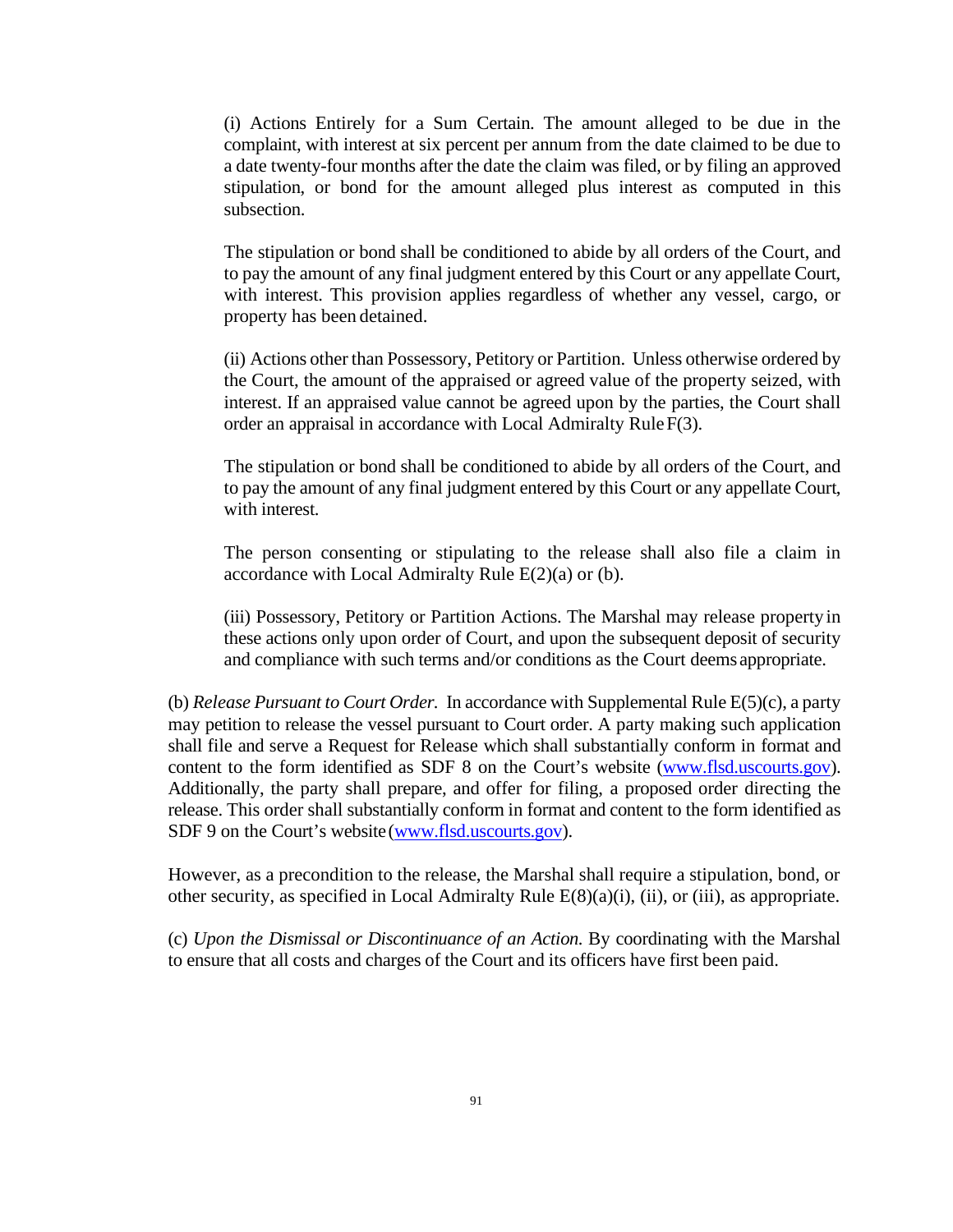#### (d) *Release Subsequent to the Posting of a GeneralBond*.

(i) Requirements of a General Bond. General bonds filed pursuant to Supplemental Rule E(5)(b) shall identify the vessel by name, nationality, dimensions, official number or registration number, hailing port and port of documentation.

(ii) Responsibility for Maintaining a Current Listing of General Bonds. The Clerk of the Court shall maintain a current listing of all general bonds. This listing should be maintained in alphabetical order by name of the vessel. The listing will be available for inspection during normal business hours.

(iii) Execution of Process. The arrest of a vessel covered by a general bond shall be stayed in accordance with Supplemental Rule E(5)(b), however, the Marshal shall serve a copy of the complaint upon the master or other person in whose charge or custody the vessel is found. If neither the master nor another person in charge of custody is found aboard the vessel, the Marshal shall make the return accordingly.

Thereafter, it shall be plaintiff's responsibility to advise the owner or designated agent, at the address furnished in the general bond, of (1) the case number; (2) nature of the action and the amount claimed; (3) the plaintiff and name and address of plaintiff's attorney; and (4) the return date for filing aclaim.

**(9) Application to Modify Security for Value and Interest.** At any time, any party having an interest in the subject matter of the action may move the Court, on due notice and for cause, for greater, better or lesser security, and any such order may be enforced by attachment or as otherwise provided by law.

### **(10) Custody and Safekeeping.**

(a) *Initial Responsibility*. The Marshal initially shall take custody of any vessel, cargo, and/or other property arrested or attached in accordance with these rules. (*Practitioner's Note*: Notwithstanding the foregoing, in this District it is the practice of the Marshal to *not* take custody of any arrested vessel or execute an arrest warrant until as a substitute custodian is in place.) If the Marshal takes custody of any such arrested or attached property before a substitute custodian is authorized in accordance with Local Admiralty Rule E(10)(c), then the Marshal shall be responsible for providing adequate and necessary security for the safekeeping of the property until the substitute custodian isappointed.

In the discretion of the Marshal, such adequate and necessary security may include the placing of keepers on or near the vessel and/or the appointment of a facility or person to serve as a custodian of the vessel orproperty.

(b) *Limitations on the Handling, Repairing and Subsequent Movement of Vessels or Property*. Subsequent to the arrest or attachment of a vessel or property, and except as provided in Local Admiralty Rule E(10)(a), no person may handle cargo, conduct repairs, or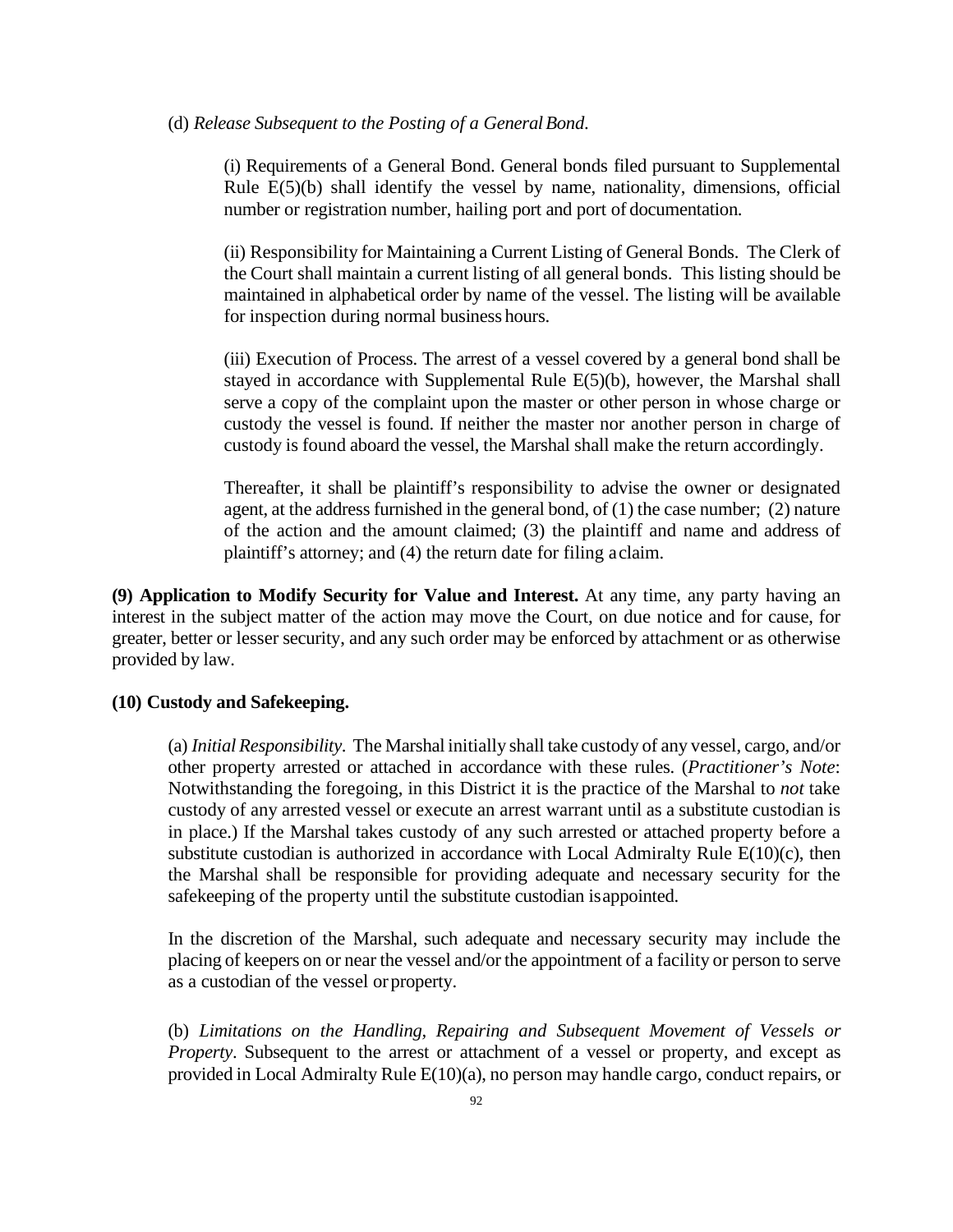move a vessel without prior order of Court. Notwithstanding the foregoing, thecustodian or substitute custodian is obligated to comply with any orders issued by the Captain of the Port, United States Coast Guard, including an order to move the vessel; and to comply withany applicable federal, state, or local laws or regulations pertaining to vessel and port safety. Any movement of a vessel pursuant to such requirements must not remove the vessel from the District and shall be reported to the Court within twenty-four hours of the vessel's movement.

(c) *Procedures for Changing Custody Arrangements*. Any party may petition the Court to dispense with keepers, remove or place the vessel, cargo and/or other property at a specified facility, designate a substitute custodian for the vessel or cargo, or for other similar relief. The motion shall substantially conform in format and content to the form identified as SDF 5 on the Court's website [\(www.flsd.uscourts.gov\)](http://www.flsd.uscourts.gov/).

(i) Notification of the Marshal Required. When an application for change in custody arrangements is filed, either before or after the Marshal has taken custody of the vessel or property, the filing party shall serve notice of the application on the Marshal in sufficient time to permit the Marshal to review the indemnification andinsurance arrangements of the filing party and substitute custodian. The application shall also be served upon all other parties to thelitigation.

(ii) Indemnification Requirements. Any motion for the appointment of a substitute custodian or facility shall include as an exhibit to the motion, a consent and indemnification agreement signed by both the filing party, or the filing party's attorney, and the proposed substitute custodian.

The consent and indemnification agreement shall expressly release the Marshal from any and all liability and responsibility for the care and custody of the property while in the hands of the substitute custodian; and shall expressly hold the Marshal harmless from any and all claims whatsoever arising from the substitute custodianship. The agreement shall substantially conform in format and content to the form identified as SDF 6 on the Court's website [\(www.flsd.uscourts.gov\)](http://www.flsd.uscourts.gov/).

(iii) Court Approval Required. The motion to change custody arrangements, and indemnification and consent agreement shall be referred to a judicial officer who shall determine whether the facility or substitute custodian is capable of safely keeping the vessel, cargo and/or property.

(d) *Insurance Requirements*.

(i) Responsibility for Initially Obtaining Insurance. Concurrent with the arrest or attachment of a vessel or property, the Marshal shall obtain insurance to protect the Marshal, the Marshal's deputies, keepers, and custodians from liability arising from the arrest or attachment.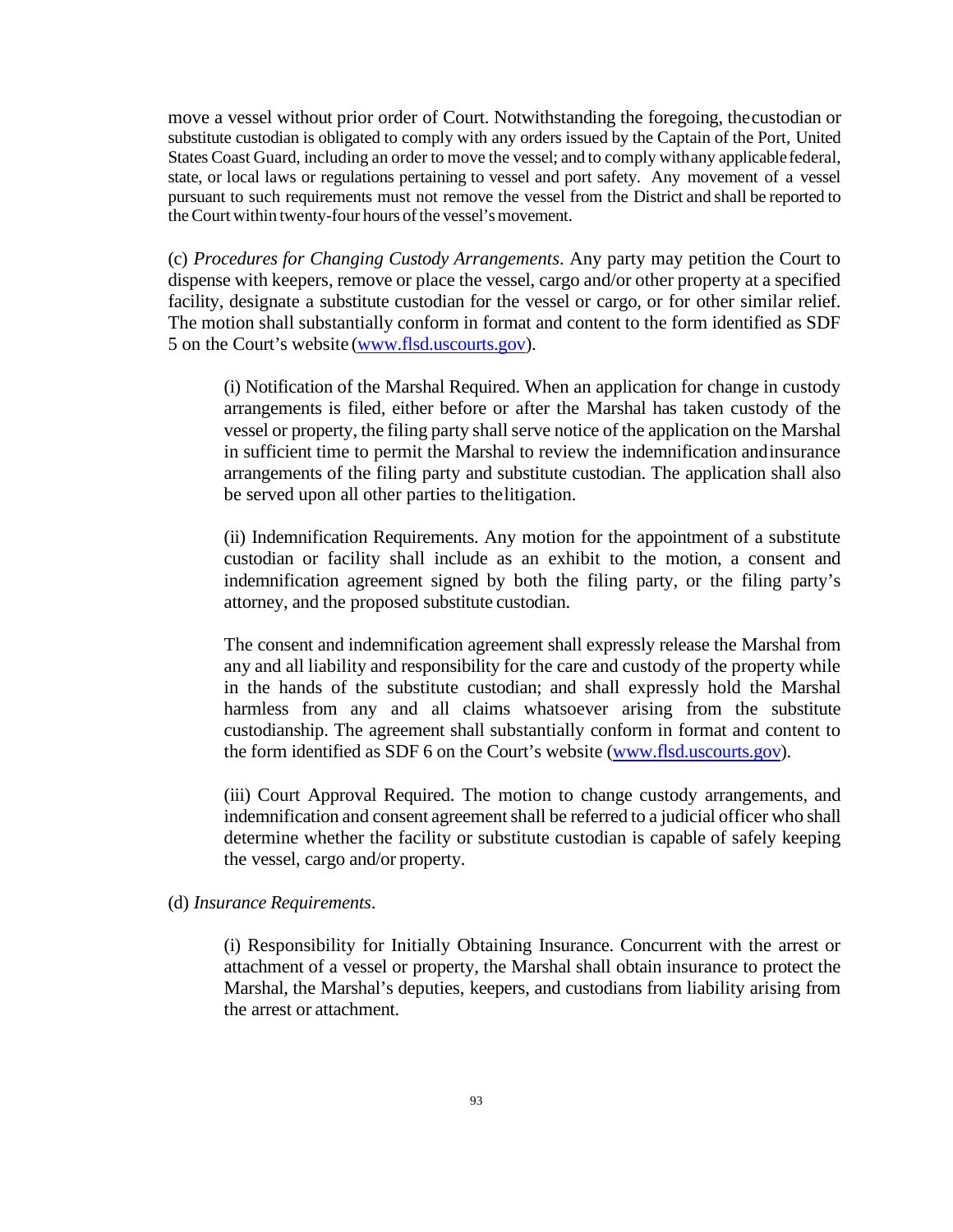The insurance shall also protect the Marshal and the Marshal's deputies or agents from any liability arising from performing services undertaken to protect the vessel, cargo and/or property while that property is in the custody of the Court.

(ii) Payment of Insurance Premiums. It shall be the responsibility of the party applying for the arrest or attachment of a vessel, cargo and/or property to promptly reimburse the Marshal for premiums paid to effect the necessaryinsurance.

The party applying for change in custody arrangements shall be responsible for paying the Marshal for any additional premium associated with the change.

(iii) Taxation of Insurance Premiums. The premiums charged for the liability insurance will be taxed as an expense of custody while the vessel, cargo and/or property is in custodia legis.

### **(11) Preservation, Humanitarian and Repatriation Expenses.**

(a) *Limitations on Reimbursement for Services and/or Supplies Provided to a Vessel or Property in Custody*. Except in cases of emergency or undue hardship, no person will be entitled to claim as an expense of administration the costs of services or supplies furnished to a vessel, cargo and/or property unless such services or supplies have been furnished to the Marshal upon the Marshal's order, or pursuant to an order of this Court.

Any order issued pursuant to this subsection shall require the person furnishing the services or supplies to file a weekly invoice. This invoice shall be set forth in the format prescribed in Local Admiralty Rule E(11)(e).

(b) *Preservation Expenses for the Vessel and Cargo*. The Marshal, or substitute custodian, is authorized to incur expenses reasonably deemed necessary in maintaining the vessel, cargo and/or property in custody for the purpose of preventing the vessel, cargo and/or property from suffering loss or undue deterioration.

(c) *Expenses for Care and Maintenance of a Crew*. Except in an emergency, or upon the authorization of a judicial officer, neither the Marshal nor substitute custodian shall incur expenses for feeding or otherwise maintaining thecrew.

Applications for providing food, water and necessary medical services for the maintenance of the crew may be submitted, and decided ex parte by a judicial officer, providing such an application is made by some person other than the owner, manager or general agent of the vessel.

Such applications must be filed and served within thirty (30) days from the date of the vessel's initial seizure. Otherwise, except in the case of an emergency, such applications shall be filed and served upon all parties, who in turn shall have fourteen (14) days from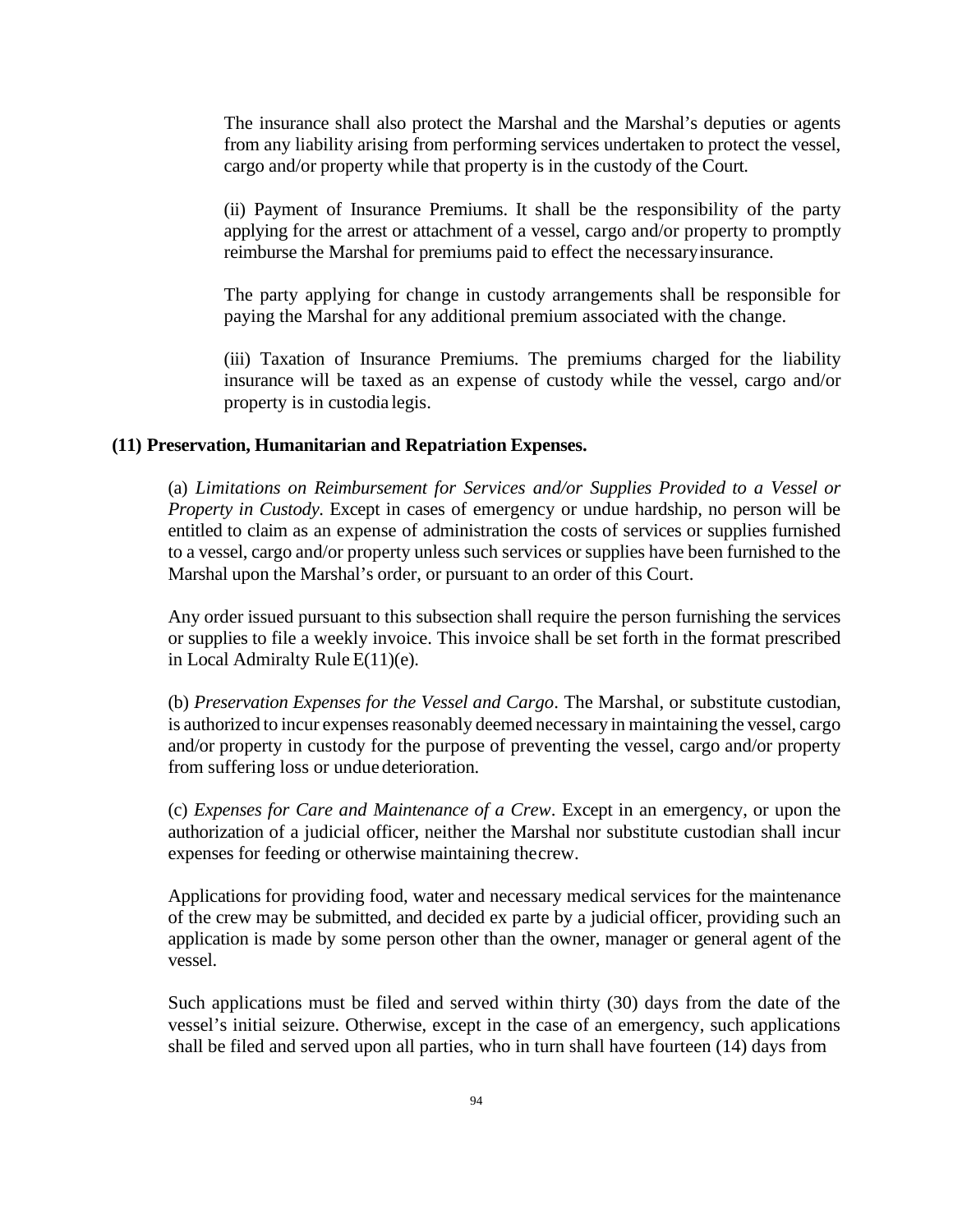receipt of the application to file and serve a written response, beginning on the next calendar day, including Saturday, Sunday, or a legal holiday.

Expenses for feeding or otherwise maintaining the crew, when incurred in accordance with this subsection, shall be taxed as an expense of administration and not as an expense of custody.

(d) *Repatriation Expenses*. Absent an order of Court expressly ordering the repatriation of the crew and/or passengers, and directing that the expenses be taxed as a cost of administration, no person shall be entitled to claim these expenses as expenses of administration.

(e) *Claim by a Supplier for Payment of Charges*. Any person who claims payment for furnishing services or supplies in compliance with Local Admiralty Rule E(11), shall submit an invoice to the Marshal's Office for review andapproval.

The claim shall be presented in the form of a verified claim, and shall be submitted within a reasonable time after furnishing the services or supplies, but in no event shall a claim be accepted after the vessel, or property has been released. The claimant shall file a copy of the verified claim with the Marshal, and also serve the substitute custodian and all other parties to the litigation.

The Marshal shall review the claim, make adjustments or recommendations to the claim as are appropriate, and shall thereafter forward the claim to the Court for approval. The Court may postpone the hearing on an individual claim until a hearing can be set to consolidate other claims against the property.

#### **(12) Property in Incidental Custody and Otherwise Not Subject to the Arrest orAttachment.**

(a) *Authority to Preserve Cargo in Incidental Custody*. The Marshal, or an authorized substitute custodian, shall be responsible for securing, maintaining and preserving all property incidentally taken into custody as a result of the arrest or attachment of a vessel or property. Incidental property may include, but shall not be limited to, laden cargo not itself the subject of the arrest or attachment.

The Marshal or other custodian shall maintain a separate account of all costs and expenses associated with the care and maintenance of property incidentally taken into custody.

Any person claiming entitlement to possession of property incidentally taken into custody shall be required, as a precondition of receiving possession, to reimburse the Marshal for such separately accounted expenses. Monies received by the Marshal will be credited against both the expense of custody andadministration.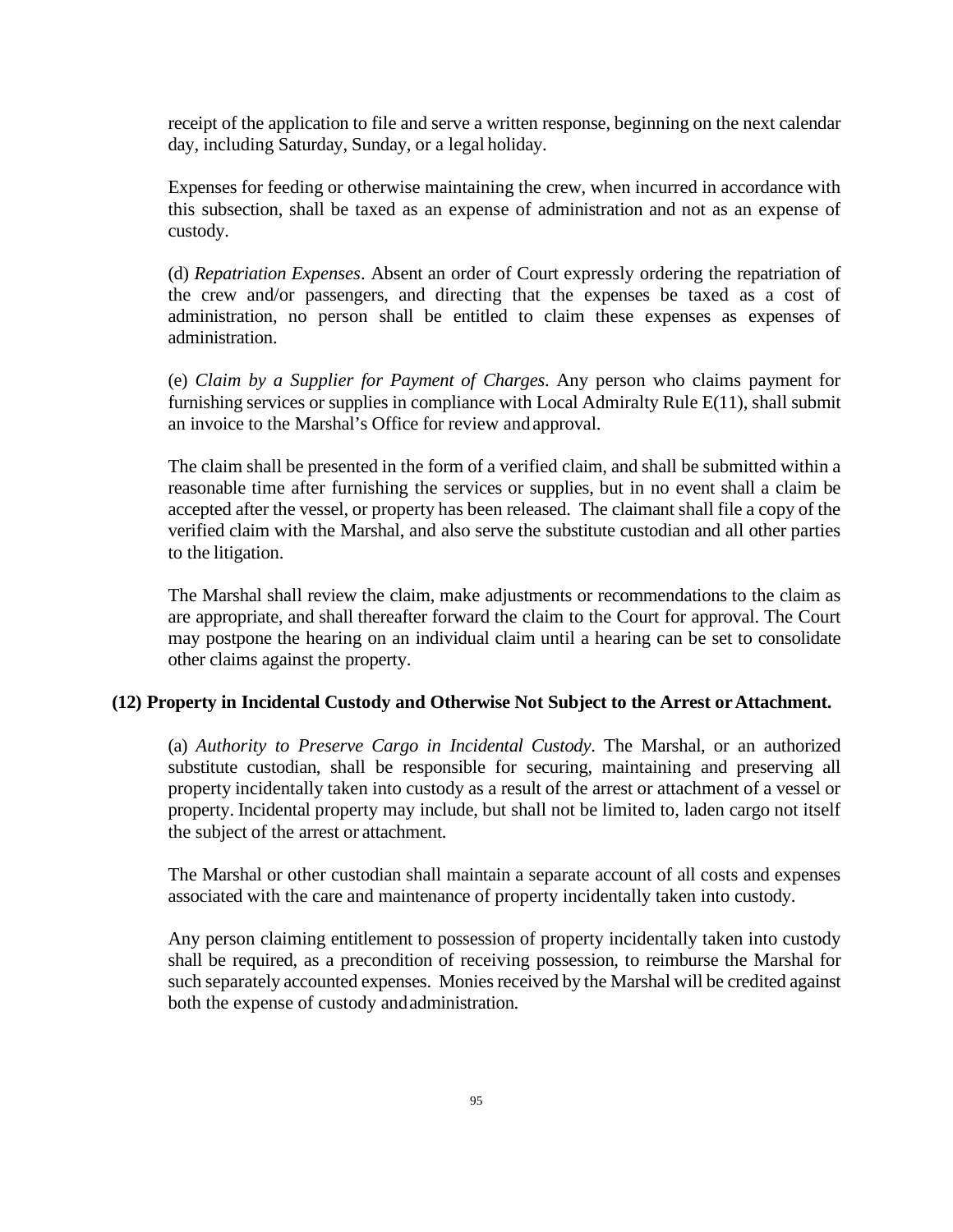(b) *Separation, Storage and Preservation of Property in Incidental Custody*. Any party, or the Marshal, may petition the Court to permit the separation and storage of property in incidental custody from the property actually arrested or attached.

When separation of the property is ordered to protect the incidentally seized property from undue deterioration; provide for safer storage; meet an emergency; reduce the expenses of custody; or to facilitate a sale of the vessel or other property pursuant to Local Admiralty Rule E(16); the costs of such separation shall be treated as an expense of preservation and taxed as a cost of custody.

(c) *Disposal of Unclaimed Property*. Property incidentally in custody and not subsequently claimed by any person entitled to possession, shall be disposed of in accordance with the laws governing the disposition of property abandoned to the United States of America.

Except when prohibited by prevailing federal statute, the resulting net proceeds associated with the disposition of abandoned property shall be applied to offset the expense of administration, with the remainder escheating to the United States of America as provided by law.

### **(13) Dismissal.**

(a) *By Consent*. No action may be dismissed pursuant to Federal Rule of Civil Procedure 41(a) unless all costs and expenses of the Court and its officials have first been paid.

Additionally, if there is more than one plaintiff or intervening plaintiff, no dismissal may be taken by a plaintiff unless that party's proportionate share of costs and expenses has been paid in accordance with Local Admiralty Rule  $E(6)$ .

(b) *Involuntary Dismissal*. If the Court enters a dismissal pursuant to Federal Rule of Civil Procedure 41(b), the Court shall also designate the costs and expenses to be paid by the party or parties so dismissed.

### **(14) Judgments.**

(a) *Expenses of Sureties as Costs*. If costs are awarded to any party, then all reasonable premiums or expenses paid by the prevailing party on bonds, stipulations and/or other security shall be taxed as costs in thecase.

(b) *Costs of Arrest or Attachment*. If costs are awarded to any party, then all reasonable expenses paid by the prevailing party incidental to, or arising from the arrest or attachment of any vessel, property and/or cargo shall be taxed as costs in the case.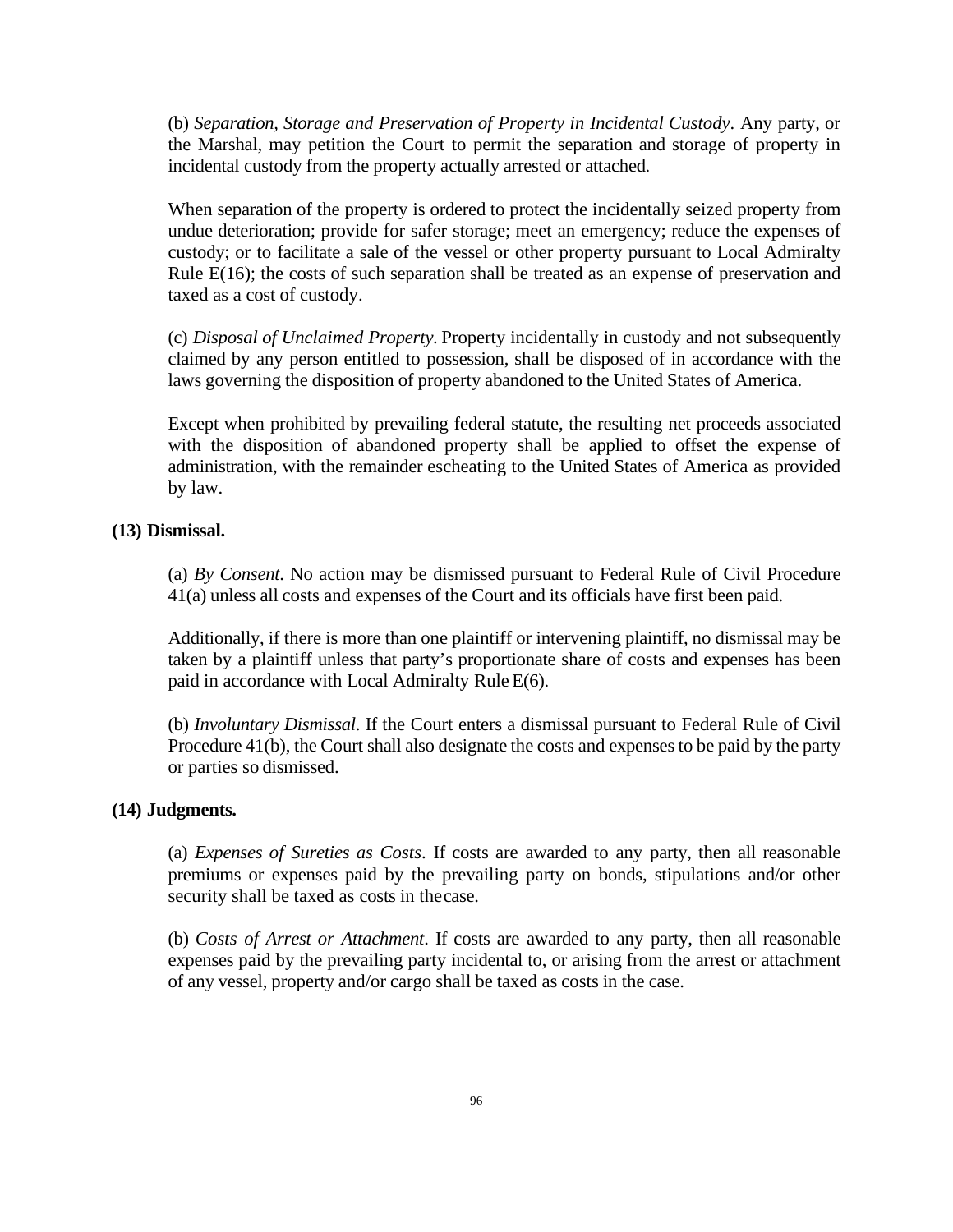#### **(15) Stay of Final Order.**

(a) *Automatic Stay for Fourteen Days*. In accordance with Federal Rule of Civil Procedure 62(a), no execution shall issue upon a judgment, nor shall seized property be released pursuant to a judgment or dismissal, until fourteen (14) days after the entry of thejudgment or order of dismissal.

(b) *Stays Beyond the Fourteen Day Period*. If within the fourteen (14) day period established by Federal Rule of Civil Procedure 62(a), a party files any of the motions contemplated in Federal Rule of Civil Procedure 62(b), or a notice of appeal, then unless otherwise ordered by the Court, a further stay shall exist for a period not to exceed thirty (30) days from the entry of the judgment or order.The purpose of this additional stay is to permit the Court to consider an application for the establishment of a supersedeas bond and to order the date upon which the bond shall be filed with the Court.

## **(16) Notice of Sale.**

(a) *Publication of Notice*. In an action in rem or quasi in rem, and except in suits on behalf of the United States of America where other notice is prescribed by statute, the Marshal shall publish notice in any of the newspapers approved pursuant to Local Admiralty Rule A(7).

(b) *Duration of Publication*. Unless otherwise ordered by the Court, applicable Supplemental Rule, or Local Admiralty Rule, publication of the notice of sale shall be made at least twice; the first publication shall be at least fourteen (14) days prior to the date of the sale, and the second at least seven (7) days prior to the date of the sale.

#### **(17) Sale of a Vessel or Property.**

(a) *Payment of the Purchase Price*. Unless otherwise provided in the order ofsale, the person whose bid is accepted shall pay the Marshal the purchase price in the manner provided below;

(i) If the Bid Is Not More Than \$500.00. The successful bidder shall immediately pay the full purchase price.

(ii) If the Bid Is More Than \$500.00. The bidder shall immediately deposit with the Marshal \$500.00, or ten percent of the bid, whichever sum is greater. Thereafter the bidder shall pay the remaining purchase price within seven (7) days.

If an objection to the sale is filed within the time permitted by Local Admiralty Rule  $E(17)(g)$ , the successful bidder is excused from paying the remaining purchase price until seven (7) days after the Court confirms the sale.

(b) *Method of Payment*. Unless otherwise ordered by the Court, payments to the Marshal shall be made in cash, certified check or cashier's check.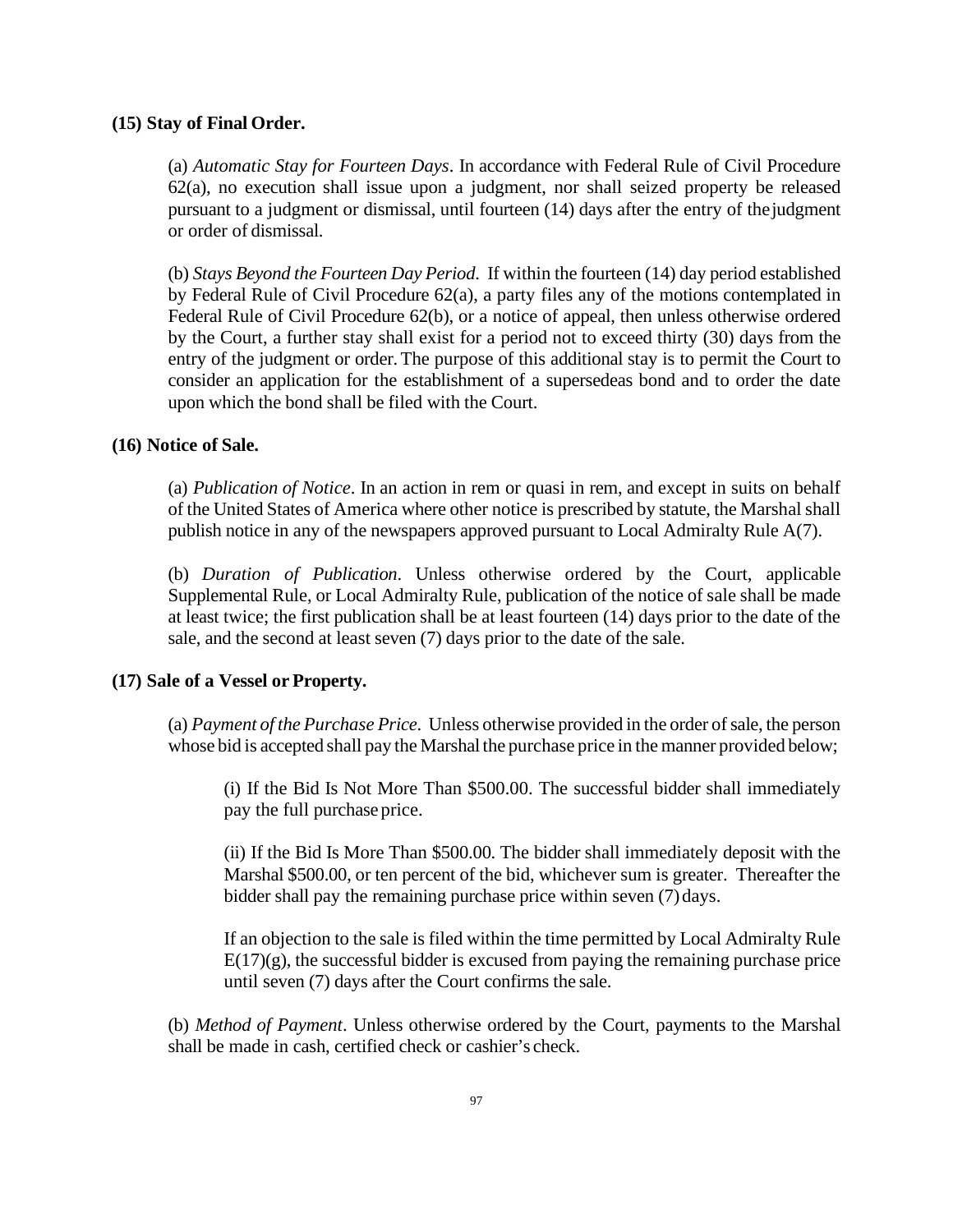(c) *Custodial Costs Pending Payment*. When a successful bidder fails to pay the balanceof the bid within the time allowed by Local Admiralty Rule  $E(17)(a)(ii)$ , or within the time permitted by order of the Court, the Marshal shall charge the successful bidder for the cost of keeping the property from the date payment of the balance was due, to the date the bidder takes delivery of the property.

The Marshal may refuse to release the property until these additional charges have been paid.

(d) *Default for Failure to Pay the Balance*. The person who fails to pay the balance of the bid within the time allowed shall be deemed to be in default. Thereafter a judicial officer may order that the sale be awarded to the second highest bidder, or may order a new sale as appropriate.

Any sum deposited by the bidder in default shall be forfeited, and the amount shall be applied by the Marshal to any additional costs incurred because of the forfeiture and default, including costs incident to resale. The balance of the deposit, if any, shall be retained in the registry and subject to further order of the Court.

(e) *Marshal's Report of Sale*. At the conclusion of the sale, the Marshal shall file and serve a written report of the sale to include the date of the sale, the price obtained, and the name and address of the buyer.

(f) *Confirmation of Sale*. Unless an objection is timely filed in accordance with this rule, or the purchaser is in default for failing to pay the balance of the purchase price, plaintiff shall proceed to have the sale confirmed on the day following the last day for filing objections.

In order to confirm the sale, plaintiff's counsel shall file and serve a "Request for Confirmation of Sale" on the day following the last day for filing an objection. *See* forms available on the Court's website [\(www.flsd.uscourts.gov\)](http://www.flsd.uscourts.gov/). Plaintiff's counsel shall also prepare and offer for filing a "Confirmation of the Sale." *See* forms available on the Court's website [\(www.flsd.uscourts.gov\)](http://www.flsd.uscourts.gov/). Thereafter the Clerk of the Court shall file and docket the confirmation and shall promptly transmit a certified copy of the "Confirmation of Sale" to the Marshal's Office.

Unless otherwise ordered by the Court, if the plaintiff fails to timely file the "Request for Confirmation of Sale" and proposed "Confirmation of Sale," the Marshal shall assess any continuing costs or expenses for custody of the vessel or property against the plaintiff.

#### (g) *Objections to Confirmation*.

(i) Time for Filing Objections. Unless otherwise permitted by the Court, an objection must be filed within seven (7) days following the sale. The party or person filing an objection shallserve a copy of the objection upon the Marshal and all other parties to the action, and shall also file and serve aCertificate of Service indicating the date and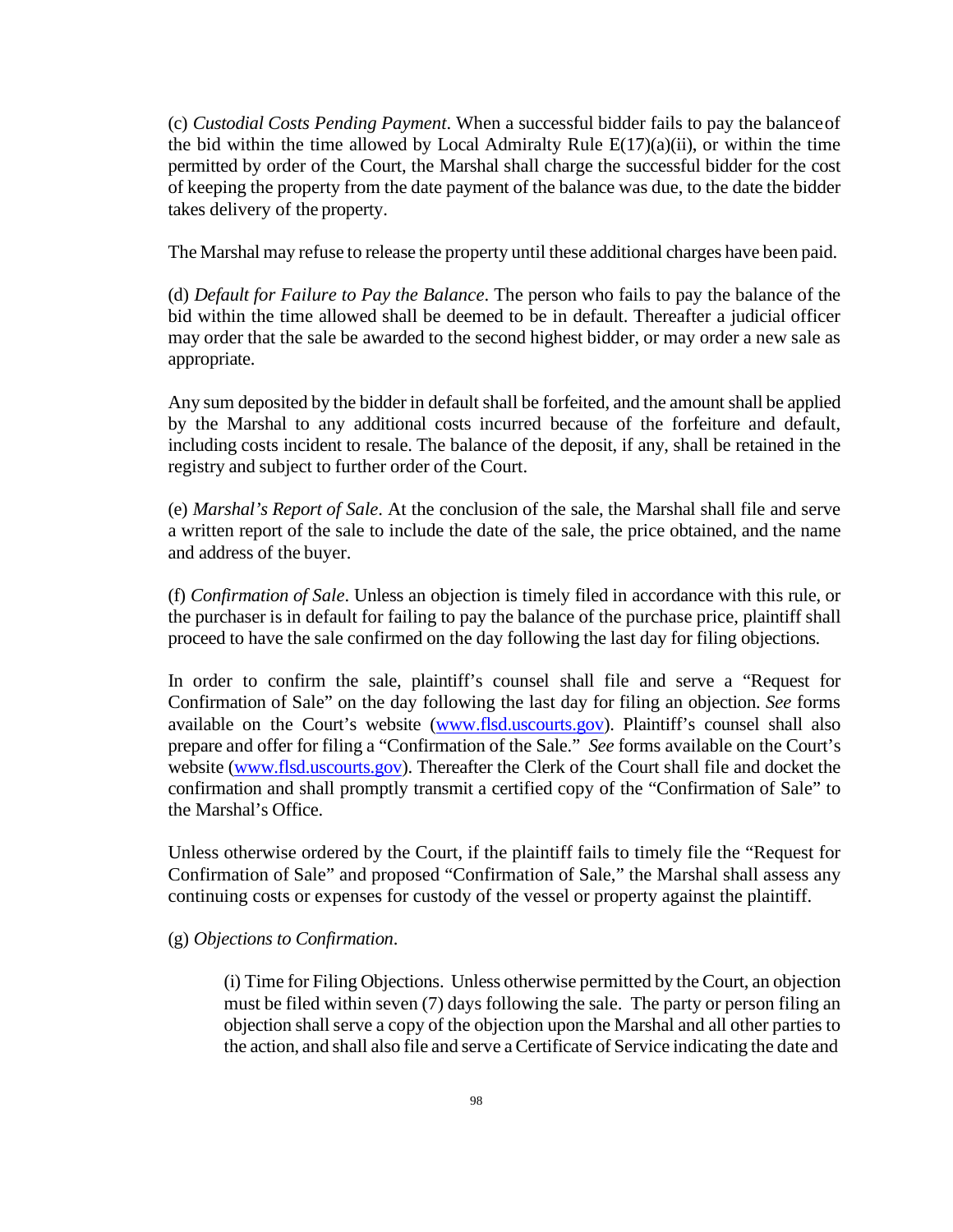manner of service. Opposition to the objection must be filed within seven (7) days after receipt of the objection of the sale.

The Court shall consider the objection, and any opposition to the objection, and shall confirm the sale, order a new sale, or grant other relief as appropriate.

(ii) Deposit of Preservation or Maintenance Costs. In addition to filing and serving written objections, any person objecting to the sale shall also deposit with the Marshal the cost of keeping the property for at least fourteen (14) days. Proof of the deposit with the Marshal's Office shall be delivered to the Clerk of the Court's Office by the moving party. The Court will not consider the objection without proof of this deposit.

If the objection is sustained, the objector will be reimbursed for the expense of keeping the property from the proceeds of any subsequent sale, and any remaining deposit will be returned to the objector upon Court order.

If the objection is denied, the sum deposited by the objector will be applied to pay the fees and expenses incurred by the Marshal in keeping the property from the date the objection was filed until the sale is confirmed. Any remaining deposit will be returned to the objector upon order ofCourt.

(h) *Confirmation of Title*. Failure of a party to give the required notice of an action and arrest of a vessel, property and/or cargo, or failure to give required notice of a sale, may afford grounds for objecting to the sale, but such failure does not affect the title of a good faith purchaser of the property.

**(18) Post-Sale Claim.** Claims against the proceeds of a sale authorized by these rules, except for seamen's wages, will not be admitted on behalf of lienors who file and serve their claims after the sale.

Unless otherwise ordered by the Court, any claims filed after the date of the sale shall be limited to the remnants and surplus arising from the sale.

Effective December 1, 1994. Amended effective April 15, 1998; April 15, 2007; April 15, 2010; April 15, 2011; December 1, 2014; December 1, 2015; December 1, 2017; December 3, 2018; December 2, 2019.

### **Advisory Notes**

 $(1993)$  **Local Admiralty Rule E(1).** This section continues the provisions of former Local Rule 7(c).

Local Admiralty Rule E(2). This section is new. The rules do not require an intervening plaintiff to undertake the formal steps required to issue the original process of arrest or attachment pursuant to Local Admiralty Rule B(3) or C(2); rather the Committee believes that intervening parties need only apply for supplemental process, which in accordance with the August 1, 1985, amendmentsto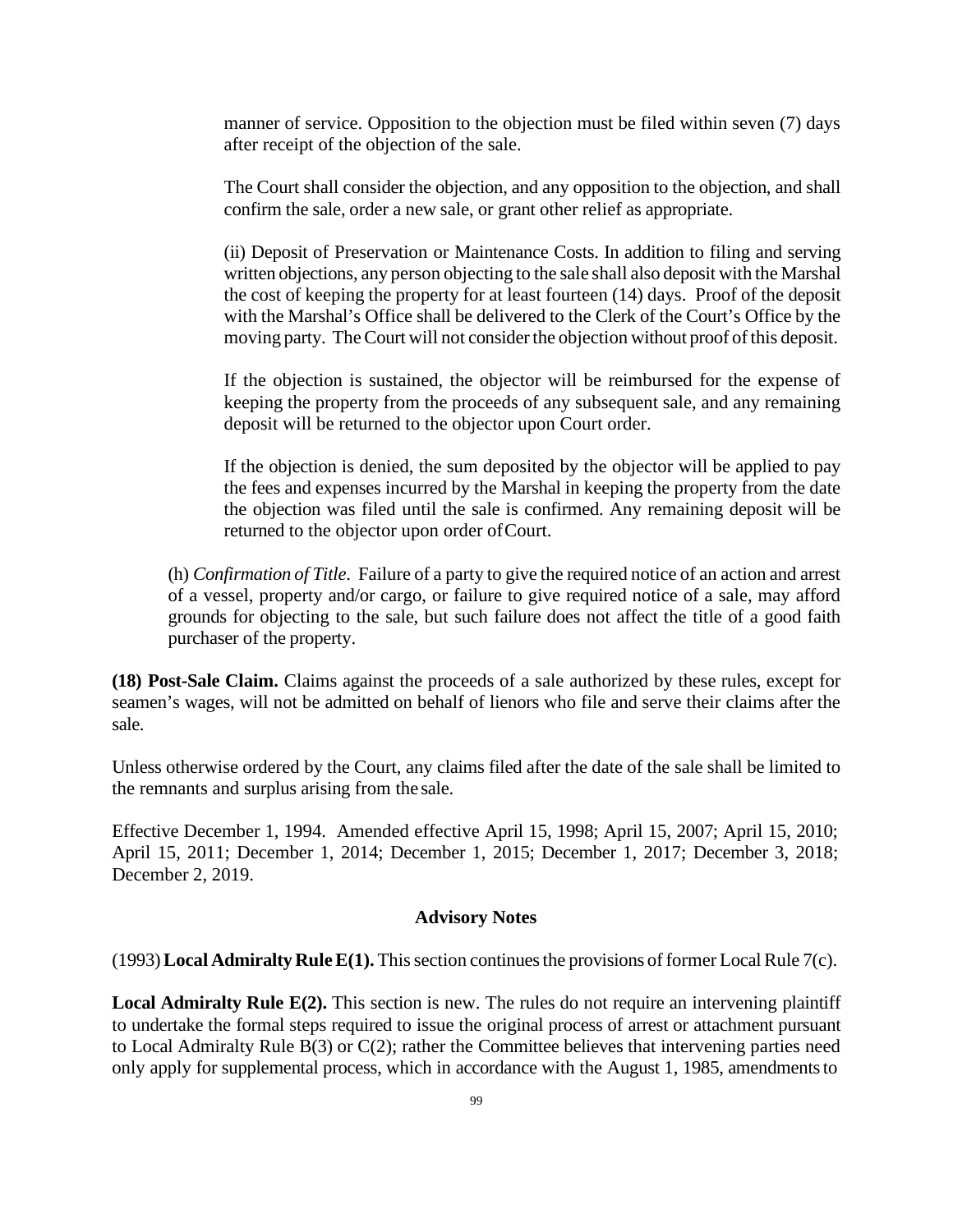Supplemental Rule B and C, may be issued by the Clerk of the Court without further order of the Court. The Committee recommends the re-arrest or re-attachment provisions of this rule in order to accommodate the administrative and records keeping requirements of the Marshal's Office.

The revision also reflects the elimination of the initial security deposit formerly required by Local Admiralty Rule 5(e). The Marshal shall, however, assess custodial costs against the intervening plaintiff in accordance with Local Admiralty Rule E(5)(b).

**Local Admiralty Rule E(3).** This section continues the provisions of former Local Rule 7(e).

**Local Admiralty Rule E(4).** This section continues the provisions of former Local Rule 6.

Local Admiralty Rule E(5). The Marshal, as an officer of the Court whose fiscal affairs are regulated by statute and order, is precluded by law from expending funds of the United States to maintain custody of vessels or other property pursuant to claims being asserted by the several states, any foreign sovereigns, or any private parties. This prohibition extends to incurring obligations which, if not satisfied, otherwise might be asserted as a claim against the United States. Consequently, before undertaking to arrest or attach property, the Marshal must receive funds in advance of incurring such obligations sufficient to satisfythem.

Past experience indicates that not infrequently vessels or other properties arrested for nonpayment of incurred obligations will be ultimately sold for satisfaction, to the extent possible, of pending claims. In such cases, substitute security is never given, and the property must be retained in custody for a sufficient period of time to permit the Court to determine the status of the situation and to order appropriate procedures. In such instances, custodial costs tend to be substantial and, by the very nature of the circumstances, the claimants and potential claimants can be both large in number and will vary markedly in the amounts of their respective individual claims. Apportioning the obligation to make advances against custodial costs over this range of claims and claimants has resulted in frequent calls for judicial intervention.

It was the Committee's view that a system initially self-executing and ministerial would minimize situations calling for judicial intervention while affording the Marshal the protection of assured and certain procedures. At the same time, the Committee was strongly of the opinion that the rules should do substantial equity as between claims showing wide variation in amounts and potential priorities and, at the same time, should be so structured as to require all potential claimants to come forward and share in the cost of custody, discouraging the sometime practice of claimants' waiting to intervene until the last moment in order to allow other parties to bear the burdens of making such advances.

A concern was expressed about the position of parties having large, but clearly inferior claims, who, in equity should not be required to share on a prorated value-of-the-claim-asserted basis with claimants who have obvious priority. A typical example of such a situation would involve a mortgagee of a foreign-flag vessel appearing as a claimant in an action along with lien claimants alleging to have supplied necessaries to a vessel in ports of the United States, the mortgagee's position being subordinated by virtue of Title 46, United States Code, Section 951. After considering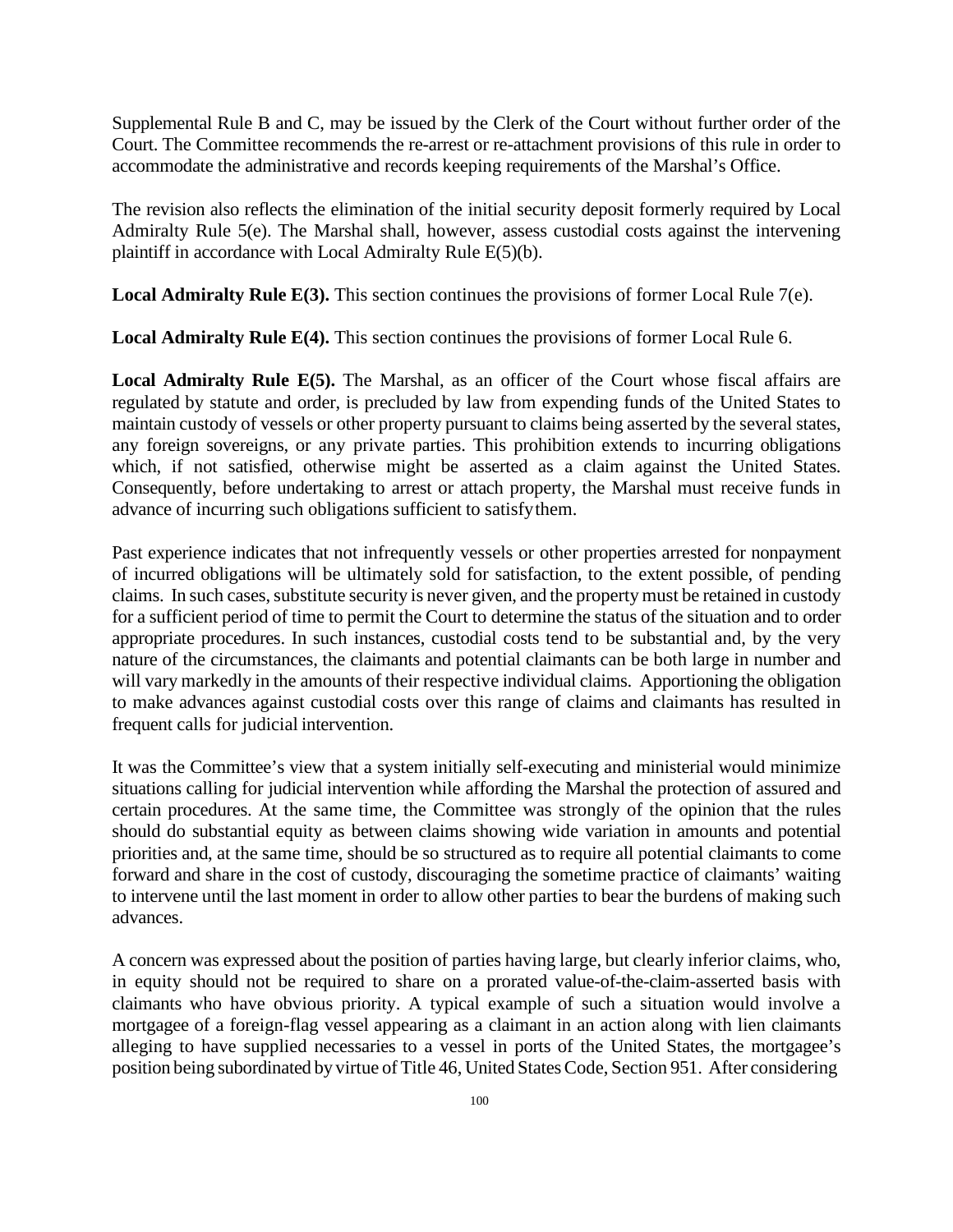all possible alternatives, it was obvious that this limited range of situations could not be addressed through a mechanism for automatic administration and, consequently, the provision providing for judicial relief in the event of hardship or inequity was included.

**Local Admiralty Rule E(6).** Section (6) is new. It reflects the approach embodied in the local rules of those districts which have addressed the question of properties subject to arrest but already in the possession of an officer of the United States.

**Local Admiralty Rule E(7).** The provisions of Section (7) are new. Paragraph (a), following rules promulgated in other districts, states what is understood by the Advisory Committee to have been the practice in this District. Paragraph (b) is designed to mesh the concept of process held in abeyance with the requirements of Local Admiralty Rule E(2) regarding intervening claims, and is designed to foreclose the possibility of a vessel or other property being arrested or attached in the District as a result of more than one civil action. Since under Local Rule 5(b), the automatic, permissive intervention is not triggered until the vessel or other property has been arrested, attached or seized, a suit in rem in which process is held in abeyance will not form the basis for such an intervention. On the other hand, once the property is arrested, attached or seized, the issuance of process in the earlier suit would be destructive of the "only one civil action" concept, and, consequently paragraph (b) requires a party whose process was held in abeyance to refile and reserve as an intervenor pursuant to Local Admiralty Rule E(2), making provision for the proper disposition of the earlier action.

**Local Admiralty Rule E(8).** Section (8) continues the provisions of former Local Rule 11.

Local Admiralty Rule E(9). Section (9) is new. The provisions of Section (j) are expressly authorized by Supplemental Rule E(6) and offer some potential relief from the automatic operations and other provisions of Supplemental Rule E regarding security for value and interest. The decision in *Industria Nacional del Papel, C.A. M V Albert F.,* 730 F.2d 622 (11th Cir. 1984), indicates that such an application must be made prior to the entry of judgment.

**Local Admiralty Rule E(10).** Section (10) is new. It is designed to reflect the actual practice in the District, and follows the rules promulgated in several other districts. In formulating this Local Admiralty Rule, the Committee studied Section 6.3 of the "Marshal's Manual," the internal operating guide for the United States Marshal's Service. Section 10(b) was amended in 1998 to permit substitute custodians to move arrested vessels, pursuant to an order of the United States Coast Guard Captain of the Port ("COTP"), without first obtaining permission from the Court. The change was prompted by instances where substitute custodians declined to obey a COTP order to move an arrested vessel, citing Local Admiralty Rule E(10)(b) and its requirement that Court permission be first obtained. Any movement of a vessel pursuant to a COTP order must not take the vessel out of the District. A corresponding change was made in Form 5, paragraph(5).

Local Admiralty Rule E(11). Section (11) is new. It addresses areas which in recent litigation in the District have called excessively for interim judicial administration. While the subject matter is covered in the rules promulgated in other districts, Section (11) differs from the approach of other districts in providing for a more positive control of expenses being incurred in connection with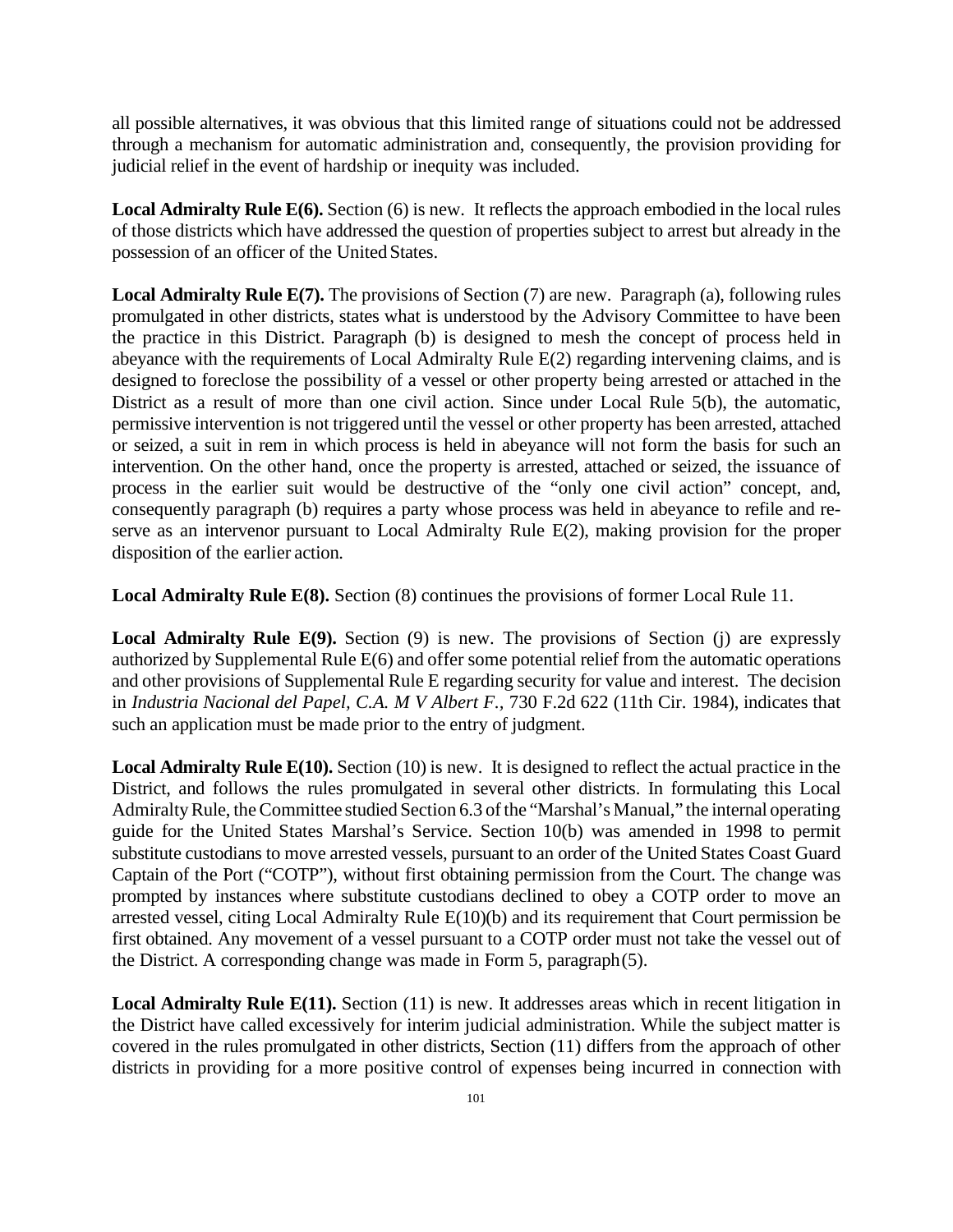vessels or other property in the custody of the Court, and is designed to avoid accumulated costs being advanced for the first time well after having been incurred.

**Local Admiralty Rule E(12).** Section (12) is new. It addresses a situation which has arisen in the District in the past and which can be foreseen as possibly arising in the future. While the subject is not addressed in other local rules studied by any oft-cited leading cases, it was the opinion of the Advisory Committee that the area should be addressed by Local Admiralty Rule and that the provisions of Section (12) are both consistent with the general maritime laws of the United States and designed to permit efficient administration without the necessity for undue judicial intervention. As with the claims of intervenors and the allocation of deposits against custodial costs, the provisions of Section (12), in keeping with the design of these Local Admiralty Rules, are intended to be essentially self-executing, with the emphasis on the ministerial role of Court officers and services.

**Local Admiralty Rule E(13).** Section (13) continues the provisions of former Local Rule 17(a). It follows Federal Rule of Civil Procedure 41, and addresses the necessarily greater concern for costs and expenses inherent in the in rem admiralty procedure.

**Local Admiralty Rule E(14).** Section (14) continues the provisions of former Local Rule 13.

**Local Admiralty Rule E(15).** Section (15) incorporates the provisions of former Local Rule 14.

**Local Admiralty Rule E(16) and (17).** The provisions of former Local Rule 4 have been expanded to provide a standardized procedure governing sales of property, which procedure the Court, at its option, may utilize, in whole or in part, thus shortening and simplifying orders related to sales and accompanying procedures.

Local Admiralty Rule E(18). Consistent with the provision of Local Admiralty Rule E(2), this section gives express notice of the distinct positions of claims pre-sale and post-sale.

(2010) Local Admiralty Rule E(16)(b). The dates of publication were changed to conform with the 2009 changes to the deadline calculations of the Federal Rules.

(2014) Local Admiralty Rule (E)(17) was amended to clarify that forms referenced in the rule are found on the Court's website rather than in the Appendix.

### **RULE F. ACTIONS TO LIMIT LIABILITY**

**(1) Monition, Injunction and Publication of the Notice**. Upon the plaintiff's filing of an Ad Interim Stipulation of Value or otherwise posting a deposit or transfer in compliance with Supplemental Rules F(1) and F(2), the Court shall immediately issue a Monition and Injunction pursuant to Supplemental Rule F(3). The Monition and Injunction shall: enjoin the further prosecution of any action or proceeding against the plaintiff or the plaintiff's property with respect to any claim subject to limitation in the action; order that all persons asserting claims with respect to which the complaint seeks limitation to file and serve their respective claims pursuant to Supplemental Rule F(4); order that public notice be effectuated by the plaintiff pursuant to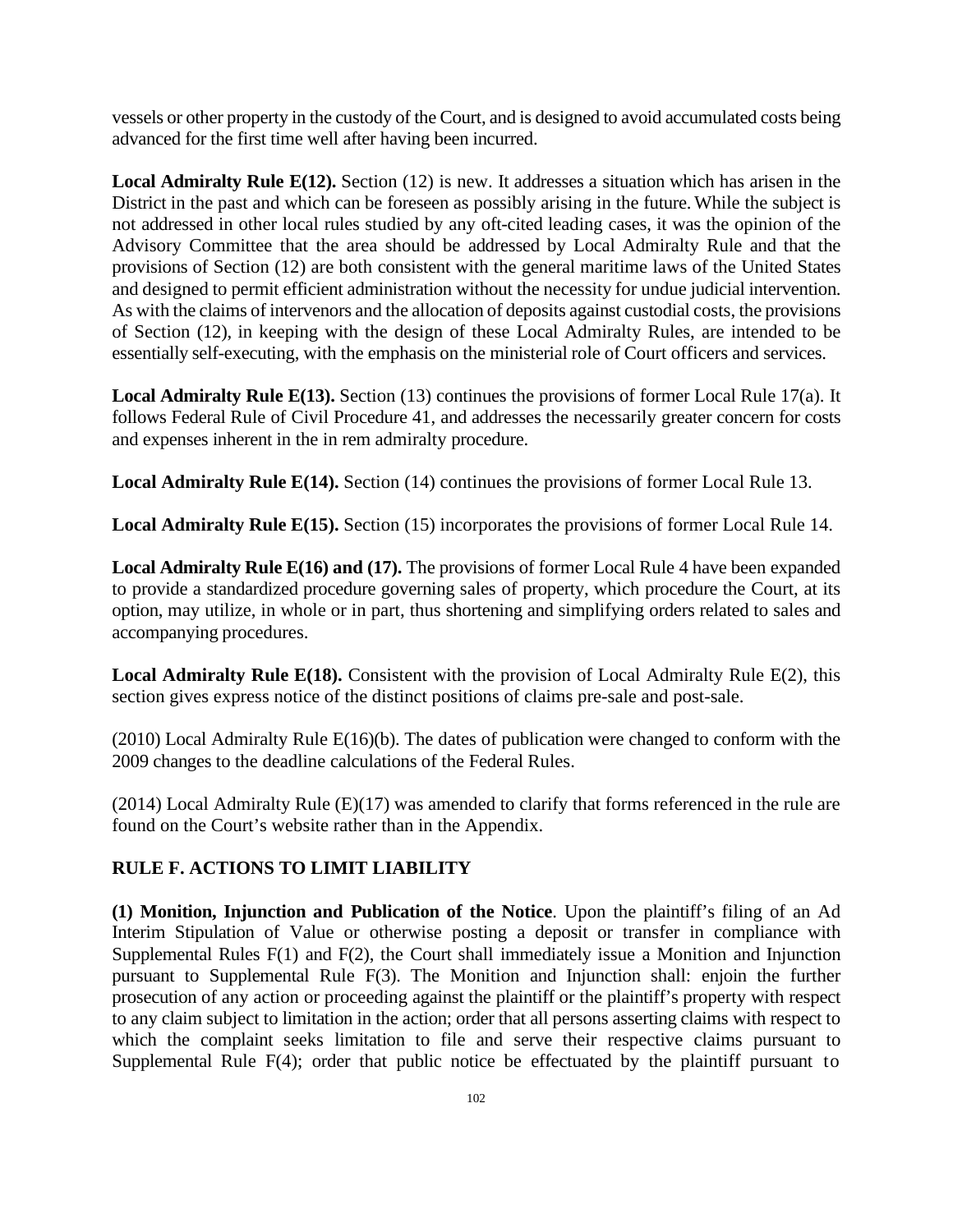Supplemental Rule F(4); and approve the Ad Interim Stipulation of Value or other form of deposit, transfer or security if it meets the requirements of Supplemental Rules F(1) and F(2). Upon the issuance of the Monition and Injunction by the Court, the plaintiff shall effect publication of the notice in accordance with the provisions set forth in Supplemental Rule F(4) and Local Admiralty Rule A(7). This Local Rule does not affect a claimant's right to assert the insufficiency of the fund or security under Supplemental Rule F(7).

**(2) Proof of Publication.** Plaintiffshall file and serve proof of publication of the notice to claimants with the Court within seven (7) days after the date fixed by the Court pursuant to Supplemental Rule F(4). It shall be sufficient proof for plaintiff to file and serve the sworn statement or a declaration pursuant to 28 U.S.C. § 1746 by, or on behalf of, the publisher or editor, indicating the dates of publication, along with a copy or reproduction of the actual publication.

**(3) Security and Appraisals Pursuant to Supplemental Rule F(7).** Upon the filing and serving of a claimant's motion pursuant to Supplemental Rule F(7) demanding an increase in the funds deposited in Court or the security given by plaintiff, the Court shall order an appraisement of the value of the plaintiff's interest in the vessel and pendingfreight.

Upon receipt of the order directing the appraisal, the parties shall have seven (7) days to file and serve a written stipulation to an appraiser. In the event that the parties do not file a stipulation, the Court shall appoint the appraiser.

The appraiser shall promptly conduct an appraisal and thereafter file the appraisal with the Clerk of the Court and serve a copy of the appraisal upon the moving party and the plaintiff. The appraiser shall also file and serve a Certificate of Service indicating the date and manner in which service was perfected.

At such time that the parties agree to the quantum of the plaintiff's Ad Interim Stipulation of Value, deposit or security, or alternatively, the Court finds that the plaintiff's Ad Interim Stipulation of Value is insufficient or excessive, the Court shall order that a deposit or security be effectuated for the amount agreed by the parties or the amount found by the Court to be sufficient, after the date for objections to the appraisal under Supplemental Rule F(4) has passed and the Court has ruled on the objections. The Joint Stipulation of the Parties as to the Value of the Vessel shall substantially conform to the form identified as SDF 18 on the Court's website [\(www.flsd.uscourts.gov\)](http://www.flsd.uscourts.gov/).

**(4) Objections to the Appraisal.** Any party may move to set aside the appraisal within fourteen (14) days following the filing of the appraisal with the Clerk of the Court.

**(5) Fees of the Appraiser.** The Court shall establish the fee to be paid the appraiser. Unless otherwise ordered by the Court, the fee shall be taxed against the party seeking relief under Supplemental Rule F(7).

**(6) Order of Proof at Trial.** In an action where plaintiff seeks to limit liability, the claimants shall offer their proof at trial first, whether the right to limit arises as a claim or as a defense.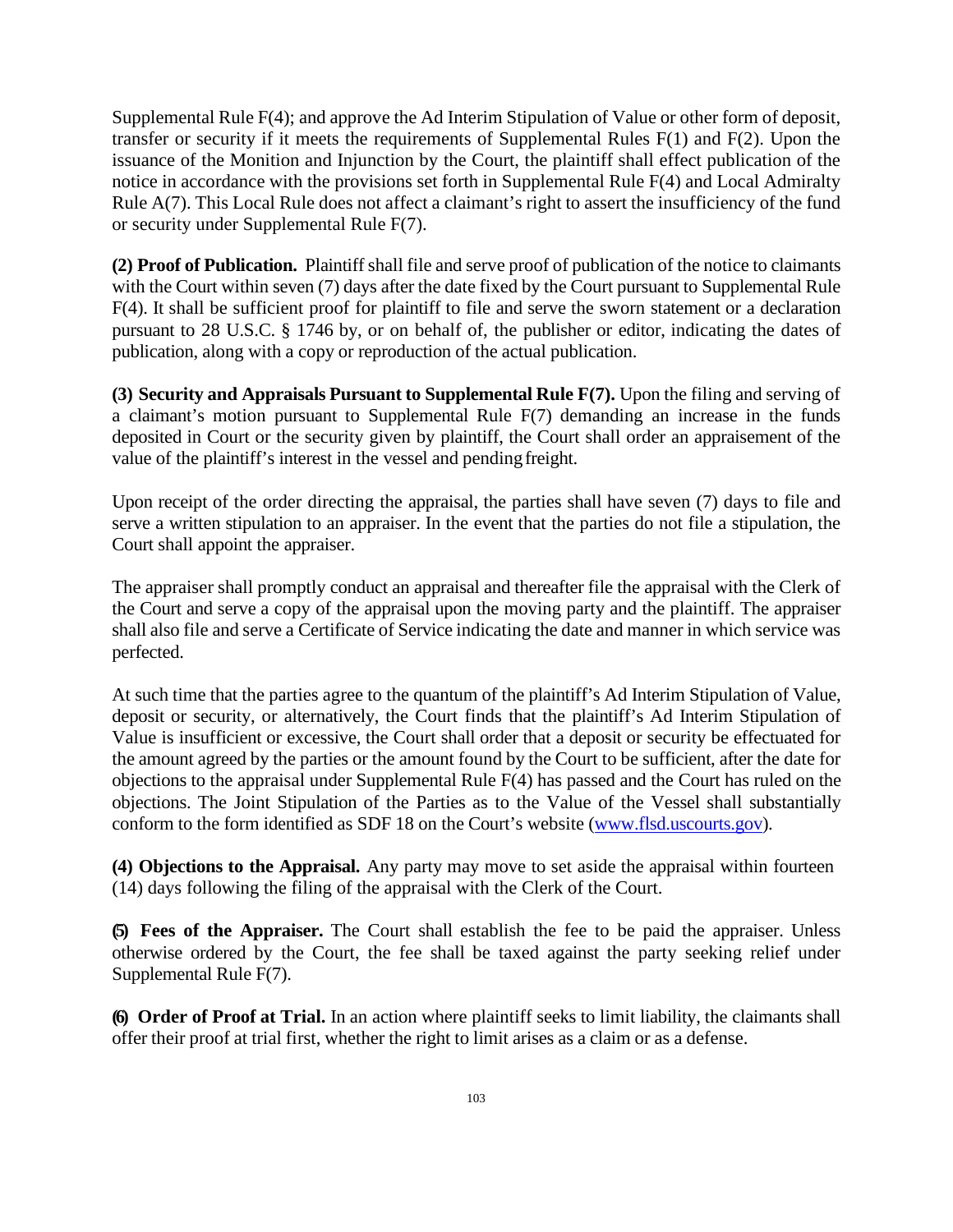Effective December 1, 1994. Amended effective April 15, 2007; April 15, 2010; April 15, 2011; December 1, 2015.

# **Advisory Notes**

(1993) **Local Admiralty Rule F(1).** This section incorporates the publication provisions of Local Admiralty Rule A(7), and applies them to limitation of liability actions. The rule provides for the publication of the notice required by Supplemental Rule F(4) without further order of the Court. The Advisory Committee believes that this self-executing aspect of the rule will save judicial time and at the same time will not impair the rights of any party or claimant.

**Local Admiralty Rule F(2).** The Advisory Committee determined that filing proof of publication with the Clerk of the Court was essential in order to establish an adequate record of the publication.

**Local Admiralty Rule F(3).** This section continues in substance the provisions of former Local Admiralty Rule 10.

(2010) **Local Admiralty Rule F(1).** The Advisory Committee determined that the publication of the notice without court order did not meet the self-executing aspect of the rule as contemplated in 1993.

Amended to conform tabulation to the style used in the federal rules of procedure.

**Local Admiralty Rule F(2).** The advisory Committee believes that the previous language "not later than the return date" was vague. The language was changed to remove any confusion on the definition of "return date" and the time by which the plaintiff is required to file the proof of publication. The addition of the language "or a declaration pursuant to 28 U.S.C. § 1746" was added to deal with any exigent circumstances.

**Local Admiralty Rule F(3).** The Advisory Committee determined that while the previous Local Rule references a claimant's demand for an increase, it fails to consider instances where the claimants accept the plaintiff's Ad Interim Stipulation of Value, obviating the need to post further security.

Local Admiralty Rule F(6). The Maritime Law Association of the United States ("MLA") has approved Model Local Admiralty Rules dated May 2, 2008. The Advisory Committee has adopted MLA Model Local Admiralty Rule F(2) because the Committee believes that although petitioners in limitation of liability proceedings are the plaintiffs, in practice they are defending claims of claimants and therefore the claimants should offer proof at trial first.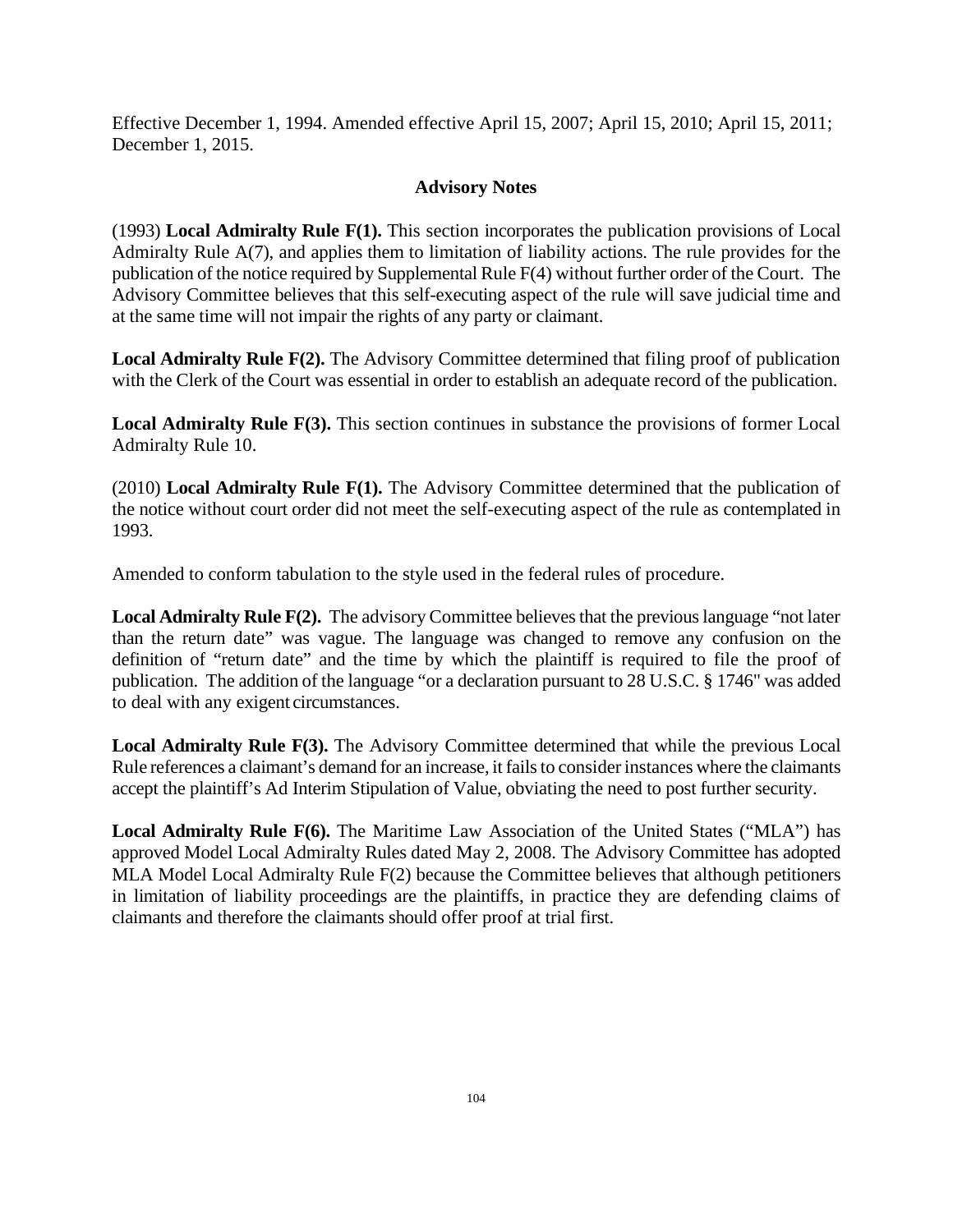### **MAGISTRATE JUDGE RULES**

## **RULE 1. AUTHORITY OF UNITED STATES MAGISTRATE JUDGES**

**(a) Duties under 28 U.S.C. § 636(a).** Each United States Magistrate Judge of this Court is authorized to perform the duties prescribed by 28 U.S.C. § 636(a), andmay-

(1) Exercise all the powers and duties conferred or imposed upon United States Commissioners by law and the Federal Rules of CriminalProcedure;

(2) Administer oaths and affirmations, impose conditions of release under 18 U.S.C. § 3146, and take acknowledgments, affidavits, and depositions; and

(3) Conduct extradition proceedings, in accordance with 18 U.S.C. § 3184.

**(b) Disposition of Misdemeanor Cases—18 U.S.C. § 3401; Federal Rule of Criminal Procedure 58.** A Magistrate Judge may-

(1) Arraign and try persons accused of, and sentence persons convicted of, misdemeanors committed within this District in accordance with 18 U.S.C. § 3401 and Federal Rule of Criminal Procedure 58;

(2) Direct the Probation Office of the Court to conduct a presentence investigation in any misdemeanor case; and

(3) Conduct a jury trial in any misdemeanor case where the defendant so requests and is entitled to trial by jury under the Constitution and laws of the United States.

**(c) Determination of Non-dispositive Pretrial Matters-28 U.S.C. § 636(b)(1)(A).** A Magistrate Judge may hear and determine any procedural or discovery motion or other pretrial matter in a civil or criminal case, other than the motions which are specified in subsection 1(d), infra, of these rules.

### **(d) Recommendations Regarding Case–Dispositive Motions-28 U.S.C. § 636(b)(1)(B).**

(1) A Magistrate Judge may submit to a District Judge of the Court a report containing proposed findings of fact and recommendations for disposition by the District Judge of the following pretrial motions in civil and criminal cases:

(A) Motions for injunctive relief, including temporary restraining orders and preliminary and permanent injunctions;

(B) Motions for judgment on the pleadings;

(C) Motions for summary judgment;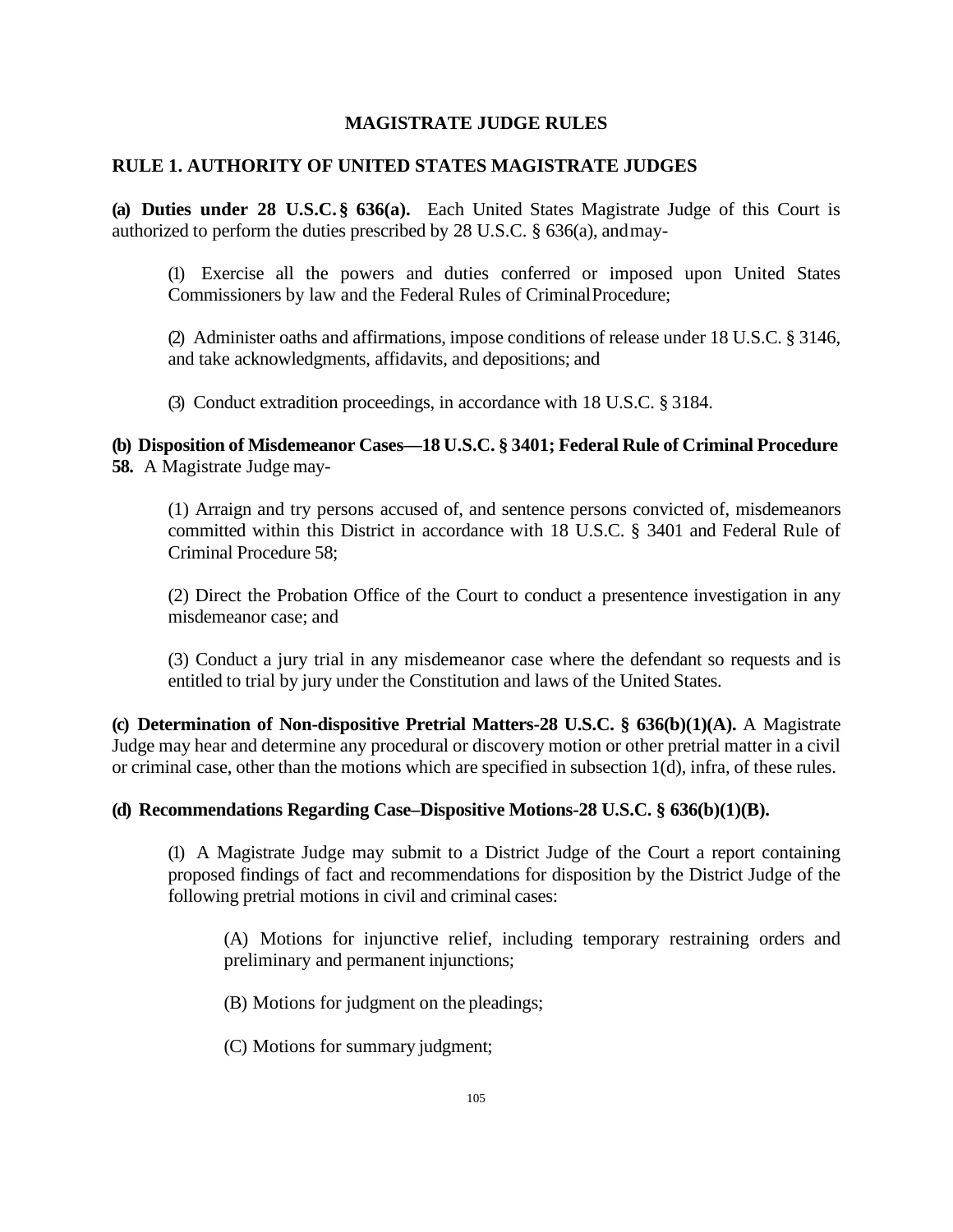(D) Motions to dismiss or permit the maintenance of a class action;

(E) Motions to dismiss for failure to state a claim upon which relief may be granted;

(F) Motions to involuntarily dismiss an action;

(G) Motions for review of default judgments;

(H) Motions to dismiss or quash an indictment or information made by a defendant; and

(I) Motions to suppress evidence in a criminal case.

(2) A Magistrate Judge may determine any preliminary matters and conduct any necessary evidentiary hearing or other proceeding arising in the exercise of the authority conferred by this subsection.

**(e) Prisoner Cases Under 28 U.S.C. §§ 2254 and 2255.** A Magistrate Judge may perform any or all of the duties imposed upon a District Judge by the rules governing proceedings in 28 U.S.C. §§ 2254 and 2255. In so doing, a Magistrate Judge may issue any preliminary orders and conductany necessary evidentiary hearing or other appropriate proceeding and shall submit to a District Judge a report containing proposed findings of fact and recommendations for disposition of the petition by the District Judge. Any order disposing of the petition may only be made by a District Judge.

**(f) Prisoner Cases Under 42 U.S.C. § 1983.** A Magistrate Judge may issue any preliminary orders and conduct any necessary evidentiary hearing or other appropriate proceeding and shall submit to a District Judge a report containing proposed findings of fact and recommendation for the disposition of petitions filed by prisoners challenging the conditions of their confinement.

**(g) Special Master References.** A Magistrate Judge may be designated by a District Judge to serve as a special master in appropriate civil cases in accordance with 28 U.S.C. § 636(b)(2) and Federal Rules of Civil Procedure 53. Upon the consent of the parties, a Magistrate Judge may be designated by a District Judge to serve as a special master in any civil case, notwithstanding the limitationsof Federal Rule of Civil Procedure 53(b).

**(h) Conduct of Trials and Disposition of Civil Cases Upon Consent of the Parties–28 U.S.C. § 636(c).** Upon the consent of the parties, a full-time Magistrate Judge may conduct any or all proceedings in any civil case which is filed in this Court, including the conduct of a jury or nonjury trial, and may order the entry of a final judgment, in accordance with 28 U.S.C. § 636(c). In the course of conducting such proceedings upon consent of the parties, a Magistrate Judge may hear and determine any and all pre-trial and post-trial motions which are filed by the parties, including casedispositive motions.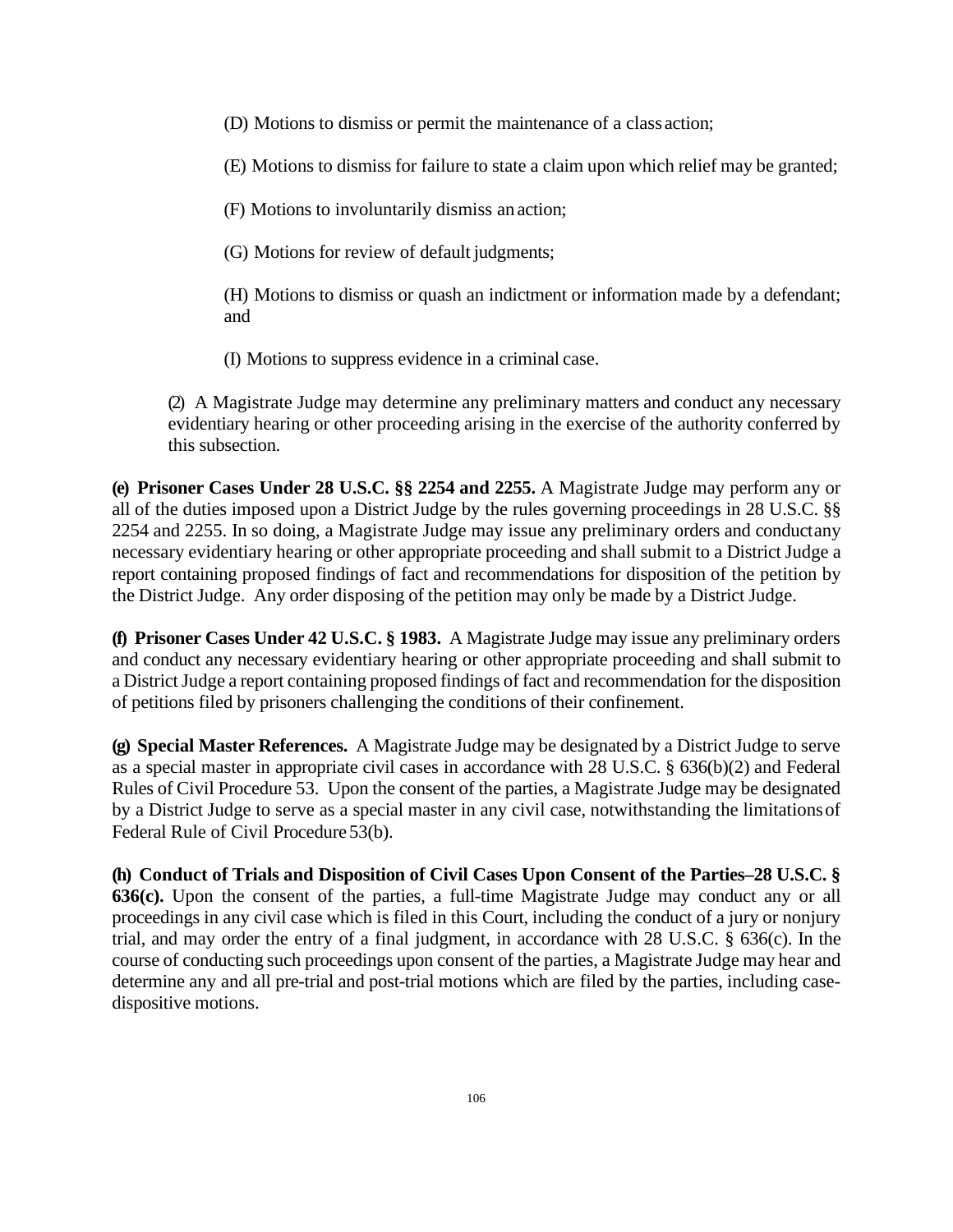#### **(i) Other Duties.** A Magistrate Judge is also authorized to-

(1) Exercise general supervision of civil and criminal calendars, conduct calendar and status calls, and determine motions to expedite or postpone the trial of cases for the District Judges;

(2) Conduct pretrial conferences, settlement conferences, omnibus hearings, and related pretrial proceedings in civil and criminal cases;

(3) Conduct arraignments in criminal cases not triable by the Magistrate Judge and take not guilty pleas in such cases;

(4) Receive grand jury returns in accordance with Federal Rule of Criminal Procedure 6(f);

(5) Accept waivers of indictment, pursuant to Federal Rule of Criminal Procedure  $7(b)$ ;

(6) Conduct voir dire and select petit juries for theCourt;

(7) Accept petit jury verdicts in civil cases in the absence of a District Judge;

(8) Conduct necessary proceedings leading to the potential revocation of probation;

(9) Issue subpoenas, writs of habeas corpus ad testificandum or habeas corpus ad prosequendum, or other orders necessary to obtain the presence of parties, witnesses or evidence needed for Court proceedings;

(10) Order the exoneration or forfeiture of bonds;

(11) Conduct proceedings for the collection of civil penalties of not more than \$200 assessed under the Federal Boat Safety Act of 1971, in accordance with 46 U.S.C. § 1484(d);

(12) Conduct examinations of judgment debtors in accordance with Federal Rule of Civil Procedure 69;

(13) Conduct proceedings for initial commitment of narcotics addicts under Title III of the Narcotic Addict Rehabilitation Act;

(14) Perform the functions specified in 18 U.S.C. §§ 4107, 4108 and 4109, regarding proceedings for verification of consent by offenders to transfer to or from the United States and the appointment of counsel therein;

(15) Preside at naturalization hearings and ceremonies; and

(16) Perform any additional duty as is not inconsistent with the Constitution and laws of the United States.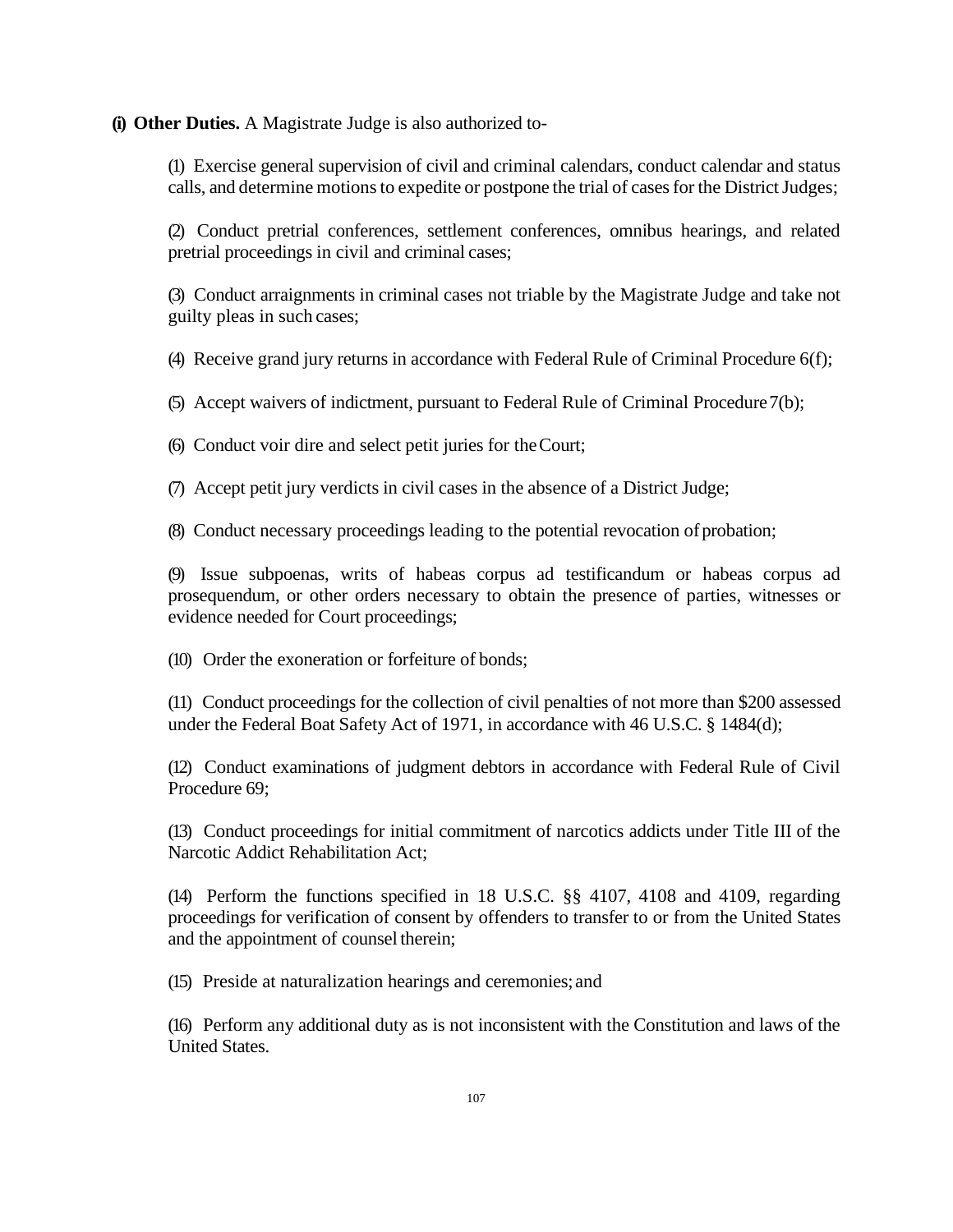Effective December 1, 199. Amended effective April 15, 1998; April 15, 2007; April 15, 2010; December 1, 2015.

# **RULE 2. ASSIGNMENT OF MATTERS TO MAGISTRATE JUDGES**

All civil and criminal cases in this District shall be filed with the Clerk of the Court and assigned to a District Judge in accordance with Local Rules 1 through 7. Responsibility for the case remains with the District Judge throughout its duration, except that the District Judge may refer to a Magistrate Judge any matter within the scope of these Magistrate Judge Rules.

No specific order of reference shall be required except as otherwise provided in these Magistrate Judge Rules.

Nothing in these Magistrate Judge Rules shall preclude a District Judge from reserving any proceeding for conduct by a District Judge rather than a Magistrate Judge.

Effective December 1, 1994. Amended effective April 15, 2007.

# **RULE 3. PROCEDURES BEFORE THE MAGISTRATE JUDGE**

**(a) In General.** In performing duties for the Court, a Magistrate Judge shall conform to all applicable provisions of federal statutes and rules, to the general procedural rules of this Court, and to the requirements specified in any order of reference from a District Judge.

# **(b) Special Provisions for the Disposition of Civil Cases by a Magistrate Judge on Consent of the Parties-Title 28, United States Code, Section 636(c).**

(1) *Notice.* The Clerk of the Court shall notify the parties in all civil cases that they may consent to have the Magistrate Judge who is assigned to the case at the time of the consent conduct any or all proceedings in the case and order the entry of a final judgment. Such notices shall be handed or mailed to the plaintiff or his representative at the time an action is filed and to other parties as attachments to copies of the complaint and summons, when served. Additional notices may be furnished to the parties at later stages of the proceedings, and may be included with pretrial notices and instructions.

(2) *Execution of Consent.* The Clerk of the Court shall not accept a consent form unless it has been signed by all the parties in a case. The plaintiff shall be responsible for securing the execution of a consent form by the parties and for filing such form with the Clerk of the Court, and serving the executed consent form on all parties. No consent form will be made available, nor will its contents be made known, to any District Judge or Magistrate Judge, unless all parties have consented to the reference to a Magistrate Judge. No Magistrate Judge, District Judge, or other Court official may attempt to persuade or induce any party to consent to the reference of any matter to a Magistrate Judge. This rule, however, shall not preclude a District Judge or Magistrate Judge from informing the parties that they may have the option of referring a case to a MagistrateJudge.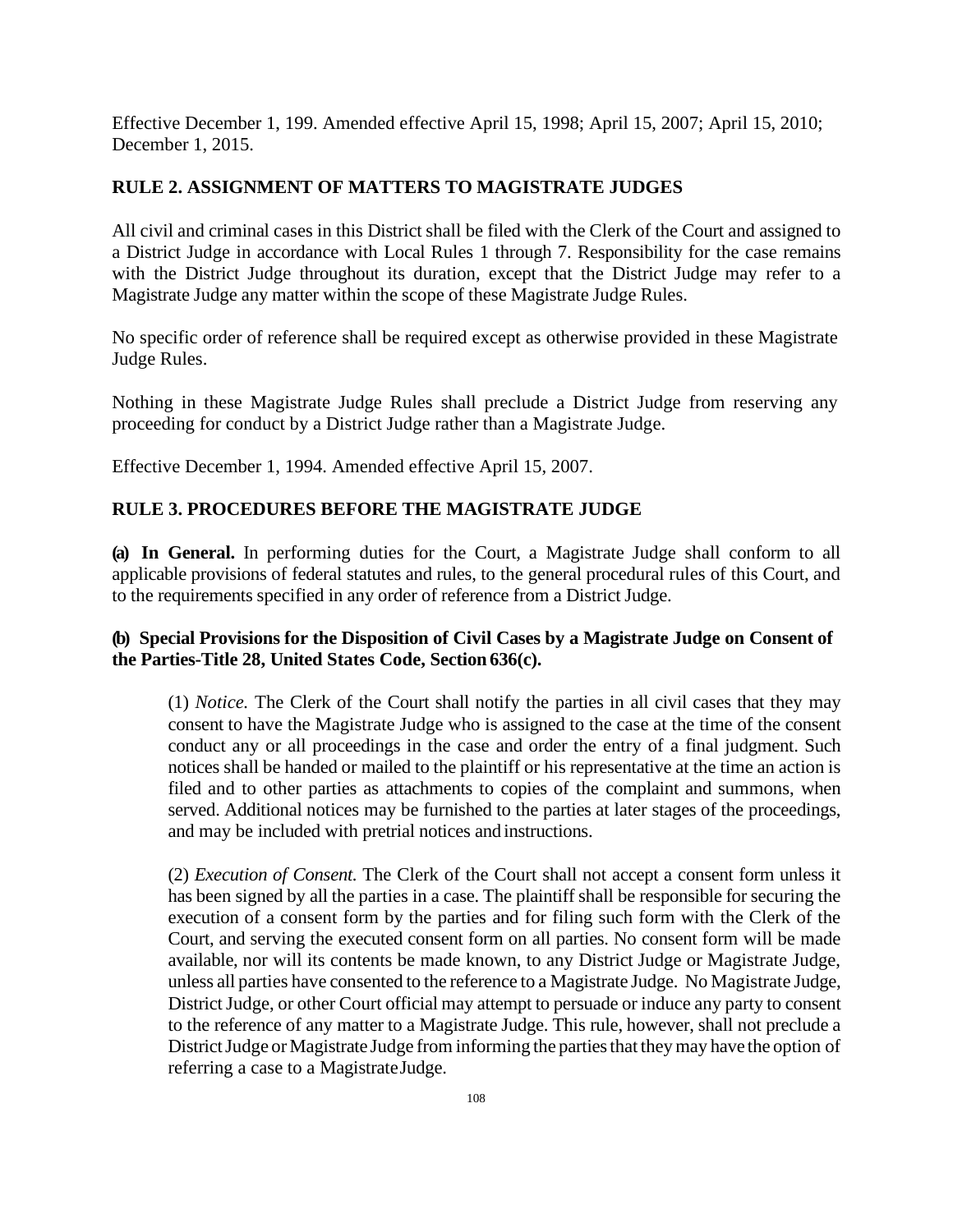(3) *References.* After the consent form has been executed, filed and served, the Clerk of the Court shall transmit it to the District Judge to whom the case has been assigned for consideration of approval and possible referral of the case to the Magistrate Judge assigned to the case, by specific order of reference. Once the case has been assigned to that Magistrate Judge, the Magistrate Judge shall have the authority to conduct any and all proceedings to which the parties have consented and to direct the Clerk of the Court to enter a final judgment in the same manner as if a District Judge had presided.

Effective December 1, 1994. Amended effective April 15, 2007; December 1, 2011; December 1, 2015; December 2, 2019.

#### **RULE 4. REVIEW AND APPEAL**

#### **(a) Appeal of Non-dispositive Matters-Government Appeal of ReleaseOrder.**

(1) *Appeal of Non-dispositive Matters—28 U.S.C. § 636(b)(1)(A)*. Any party may appeal from a Magistrate Judge's order determining a motion or matter under subsection 1(c) of these rules, supra, within fourteen (14) days after being served with the Magistrate Judge's order, unless a different time is prescribed by the Magistrate Judge or District Judge. Such party shall file with the Clerk of the Court, and serve on all parties, written objections which shall specifically set forth the order, or part thereof, appealed from; a concise statement of the alleged error in the Magistrate Judge's ruling; and statutory, rule, or case authority, in support of the moving party's position. Any party may respond to another party's objections within fourteen (14) days after being served with a copy thereof, or within such other time as may be allowed by the Magistrate Judge or District Judge. Absent prior permission from the Court, no party shall file any objections or responses to another party's objections exceeding twenty pages in length. The District Judge shall consider the appeal and shall set aside any portion of the Magistrate Judge's order found to be clearly erroneous or contrary to law. The District Judge may also reconsider sua sponte any matter determined by a Magistrate Judge under this rule.

(2) *Government Appeal of Release Order*. At the conclusion of a hearing pursuant to 18 U.S.C. § 3142 in which a Magistrate Judge has entered an order granting pretrial release, the government may make an ore tenus motion that the Magistrate Judge exercise discretion to stay the release order for a reasonable time, to allow the government to pursue review or appeal of the release order, in accordance with 18 U.S.C. § 3145.

If a stay is ordered pursuant to this rule, the Clerk of the Court is directed to obtain thetape recording or cassette immediately after the hearing and deliver the cassettes or tapes promptly to the appropriate court reporter so that an expedited transcript can be delivered to the District Judge within forty-eight (48) hours of the hearing at which the release order isentered. The United States Attorney's Office is to pay the court reporter's charges.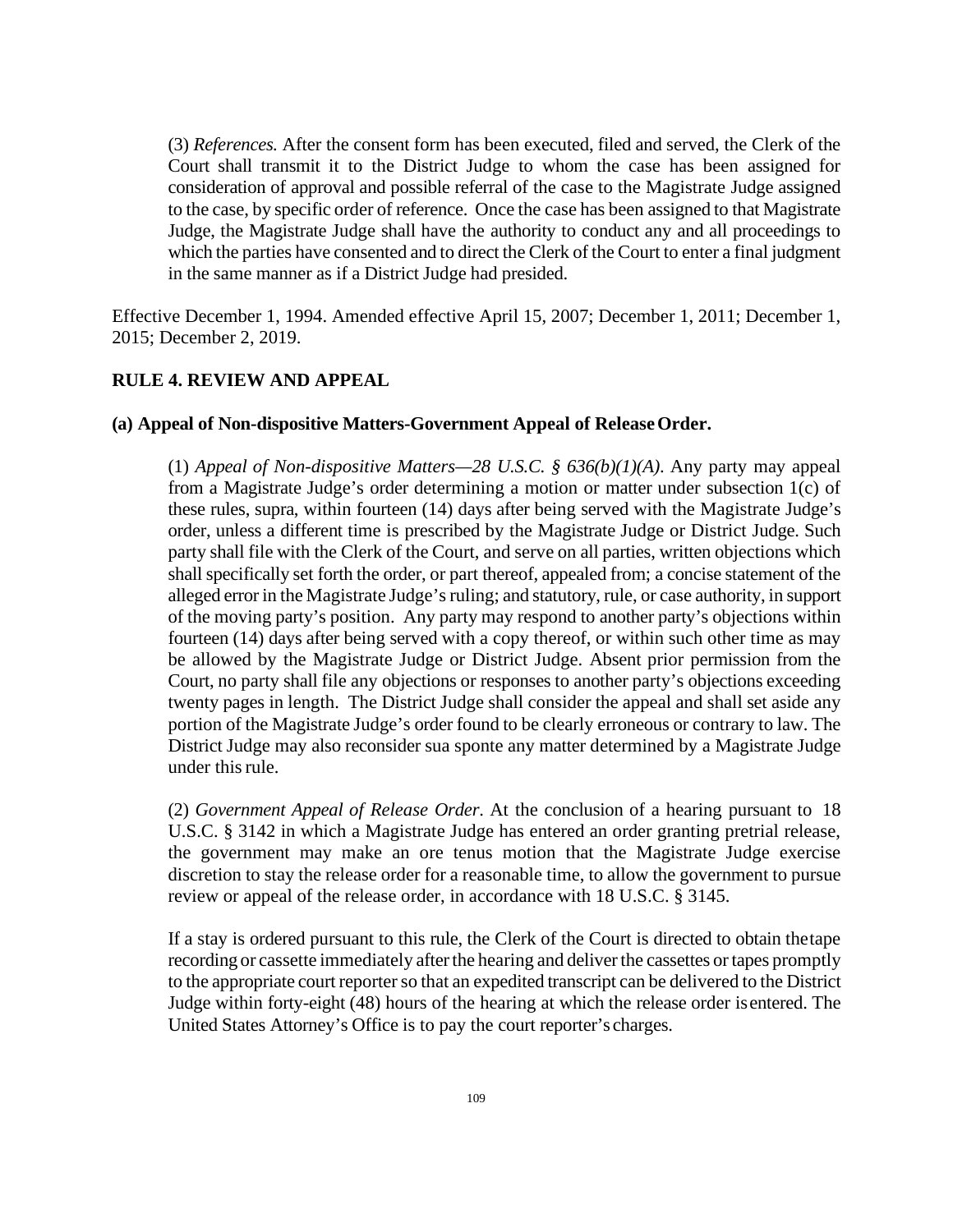**(b) Review of Case-Dispositive Motions and Prisoner Litigation-28 U.S.C. § 636(b)(1)(B).** Any party may object to a Magistrate Judge's proposed findings, recommendations or report under subsections 1(d), (e), and (f) of these rules, supra, within fourteen (14) days after being served with a copy thereof, or within such other time as may be allowed by the Magistrate Judge or District Judge. Such party shall file with the Clerk of the Court, and serve on all parties, written objections which shall specifically identify the portions of the proposed findings, recommendations or report to which objection is made, the specific basis for such objections, and supporting legal authority. Any party may respond to another party's objections within fourteen (14) days after being served with a copy thereof, or within such other time as may be allowed by the Magistrate Judge or District Judge. Absent prior permission from the Court, no party shall file and serve any objections or responses to another party's objections exceeding twenty (20) pages in length. A District Judge shall make a de novo determination of those portions of the report or specified proposed findings or recommendations to which objection is made and may accept, reject, or modify, in whole or in part, the findings or recommendations made by the Magistrate Judge. The District Judge, however, need conduct a new hearing only in his discretion or where required by law, and may consider the record developed before the Magistrate Judge, making his own determination on the basis of that record. The District Judge may also receive further evidence, recall witnesses, or recommit the matter to the Magistrate Judge with instructions.

**(c) Special Master Reports—28 U.S.C. § 636(b)(2).** Any party may seek review of, or action on, a special master report filed by a Magistrate Judge in accordance with the provisions of Federal Rules of Civil Procedure 53(e).

**(d) Appeal From Judgments in Misdemeanor Cases—18 U.S.C. § 3402 [Deleted].** Replaced by Federal Rule of Criminal Procedure 58.

### **(e) Appeal From Judgments in Civil Cases Disposed of on Consent of the Parties—28 U.S.C. § 636(c).**

(1) *Appeal to the Court of Appeals*. Upon the entry of judgment in any civil case disposed of by a Magistrate Judge on consent of the parties under authority of 28 U.S.C. § 636(c) and subsection 1(h) of these rules, supra, an aggrieved party shall appeal directly to the United States Court of Appeals for this Circuit in the same manner as an appeal from any other judgment of this Court.

(2) *Appeal to a District Judge [Deleted]*. See Pub.L. No. 104-317 § 207, 110 Stat. 3847 (Oct. 19, 1996) (repealing 28 U.S.C. § 636(c)(4) and(5).

Effective December 1, 1994. Amended effective April 15, 1996; April 15, 1997; April 15, 1998; April 15, 1999; April 15, 2007; April 15, 2010; December 1, 2011; December 1, 2015; December 2, 2019; December 1, 2020.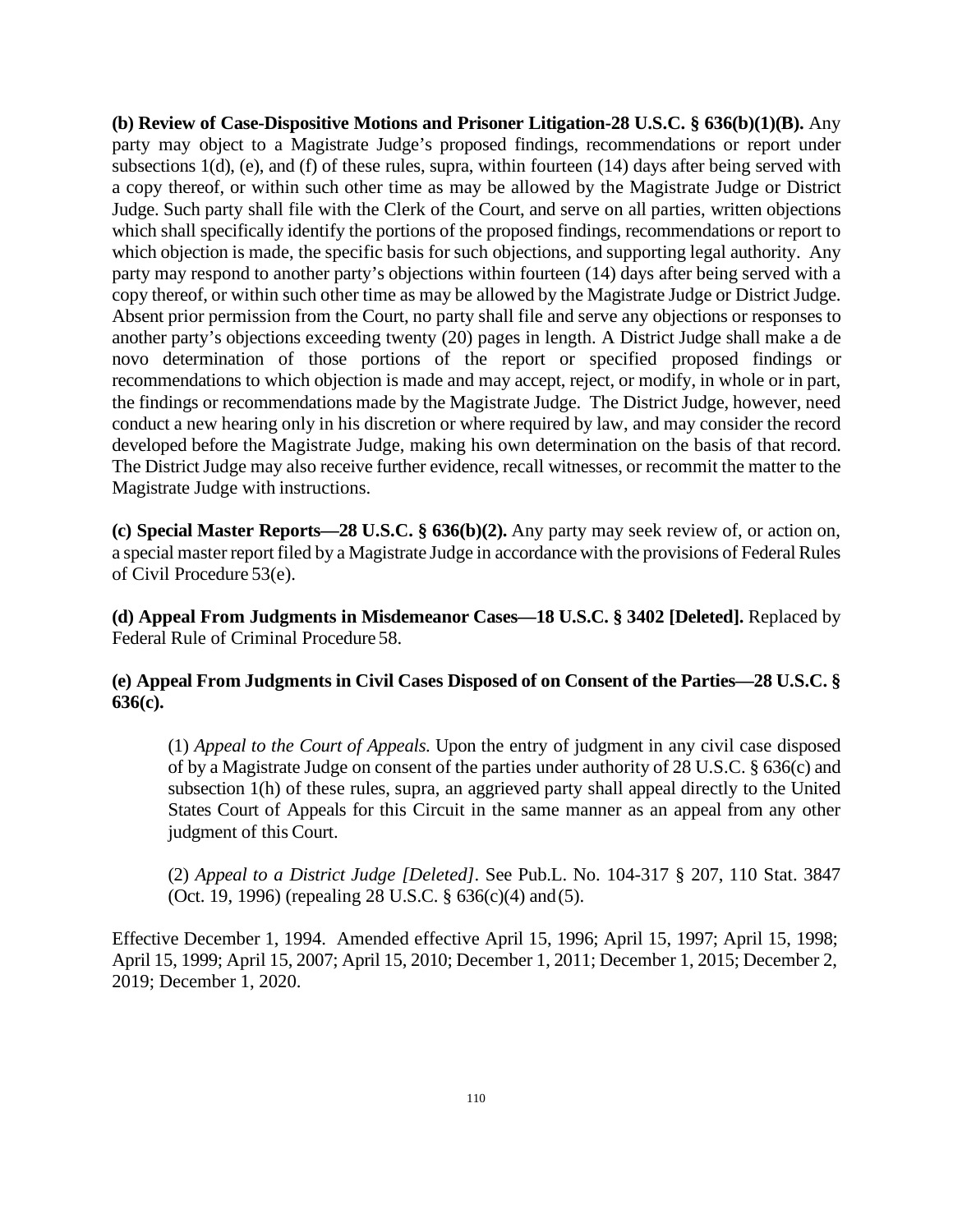### **RULES GOVERNING THE ADMISSION, PRACTICE, PEER REVIEW, AND DISCIPLINE OF ATTORNEYS**

### **RULE 1. QUALIFICATIONS FOR ADMISSION**

An attorney is eligible for admission to the bar of this District if the attorney is currently a member in good standing of The Florida Bar.

Effective December 1, 1994. Amended effective Jan. 1, 1996; April 15, 2002; April 15, 2006; April 15, 2007; December 3, 2012; December 1, 2015; December 1, 2017.

## **RULE 2. PROCEDURE FOR APPLYING FOR ADMISSION AND PROOF OF QUALIFICATIONS**

Each applicant for admission shall submit a verified petition setting forth the information specified on the form available on the Court's website (www.flsd.uscourts.gov) and shall also pay the application fee in the amount set by the Court. Upon receipt of the application fee, the Clerk of the Court shall require each qualified practitioner to sign the oath of admission and shall place such applicant on the roll of attorneys of the bar of this Court. In accordance with Court procedure, the Clerk of the Court shall refer to the Ad Hoc Committee on Attorney Admissions, Peer Review, and Attorney Grievance any applicant for further investigation under Rule 6.

Effective December 1, 1994. Amended effective Jan. 1, 1996; April 15, 2007; December 3, 2012; December 1, 2015; December 1, 2017.

## **RULE 3. RETENTION OF MEMBERSHIP IN THE BAR OF THIS COURT**

To remain an attorney in good standing of the bar of this Court, each member must remain an active attorney in good standing of The Florida Bar, specifically including compliance with all requirements of the Rules Regulating The Florida Bar, as promulgated by the Supreme Court of Florida. Attorneys who are not in good standing of the bar of this Court may not practice before the Court.

Effective December 1, 1994. Amended effective Jan. 1, 1996; April 15, 2007; December 1, 2011; December 1, 2015; December 1, 2017.

### **RULE 4. APPEARANCES**

**(a) Who May Appear Generally.** Except when an appearance pro hac vice is permitted by the Court, only members of the bar of this Court may appear as attorneys before this Court. Attorneys residing within this District and practicing before this Court are expected to be members of the bar of this Court.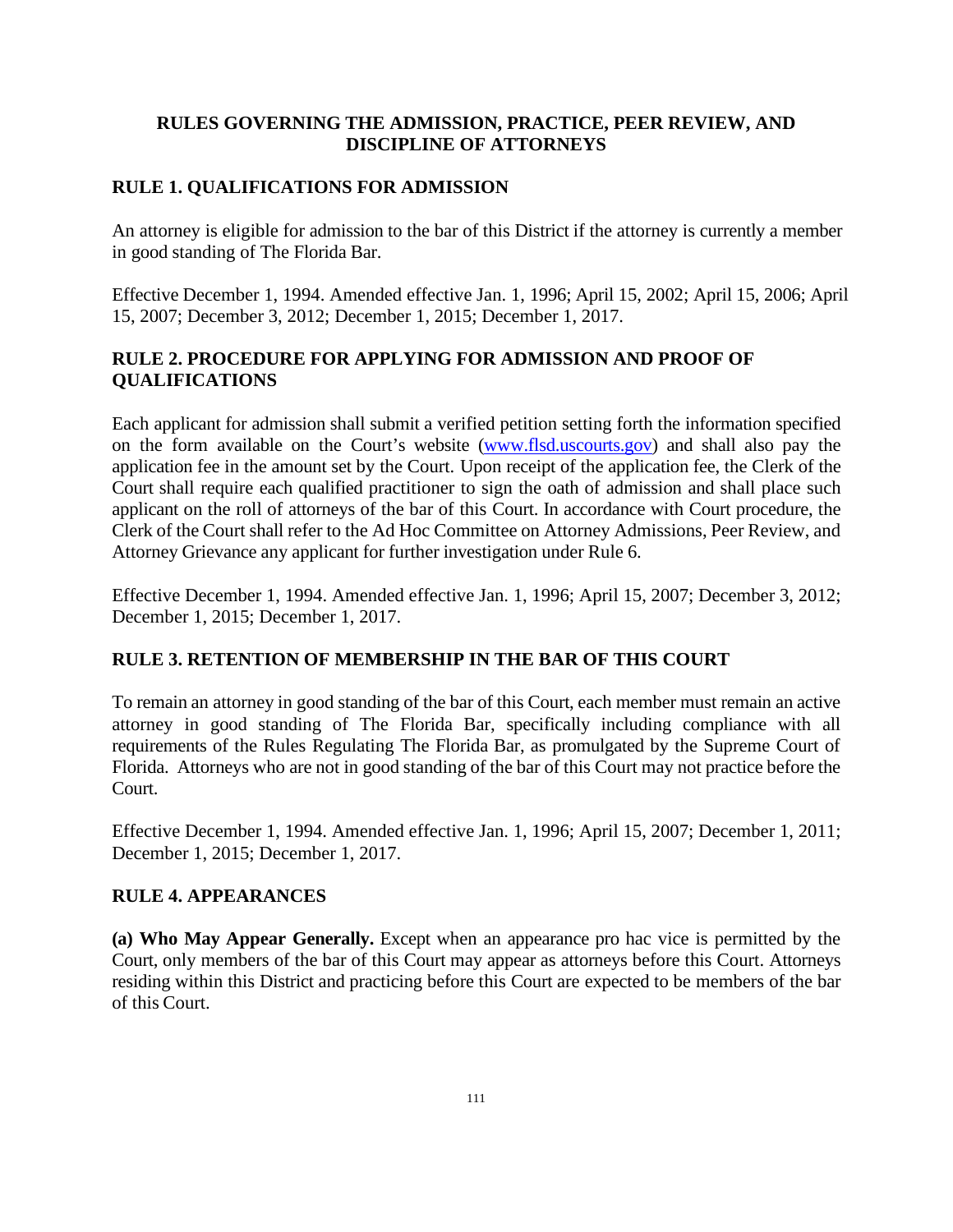### **(b) Appearance Pro Hac Vice.**

(1) An attorney who is a member in good standing of the bar of any United States Court, or of the highest Court of any State or Territory or Insular Possession of the UnitedStates, but is not admitted to practice in the Southern District of Florida may, upon submission of a pro hac vice motion filed and served by co-counsel admitted to practice in this District, be permitted to appear and participate in a particular case. A certification that the applicant has studied the Local Rules shall accompany the pro hac vice motion together with such appearance fee as may be required by administrative order. If permission to appear pro hac vice is granted, such appearance shall not constitute formal admission or authorize the attorney to file documents viaCM/ECF.

(2) Lawyers who are not members of the bar of this Court shall not be permitted to engage in general practice in this District. For purposes of this rule, the filing of more than three motions to appear pro hac vice within a 365-day period in separate representations before the Courts of this District shall be presumed to be a "general practice." Upon written motion and for good cause shown the Court may waive or modify this prohibition.

(3) The pro hac vice motion shall designate at least one member of the bar of this Court and who is authorized to file through the Court's electronic filing system, with whom the Court and opposing counsel may readily communicate regarding the conduct of the case, upon whom filings shall be served, and who shall be required to electronically file and serve all documents and things that may be filed and served electronically, and who shall be responsible for filing and serving documents in compliance with the CM/ECF Administrative Procedures. *See* Section 2B of the CM/ECF Administrative Procedures. The pro hac vice motion must be accompanied by a written statement consenting to the designation, and the address and telephone number of the named designee(s). Upon written motion and for good cause shown the Court may waive or modify the requirements of such designation.

**(c) Appearance Ad Hoc.** An attorney acting on behalf of this Court's Volunteer Attorney Program may, upon written motion and by leave of court, be permitted to appear for an individual proceeding pro se in a civil matter for the sole purpose of assisting in the discovery process. If the appearance is permitted, when its purpose has been completed the attorney shall give notice to the Court, the pro se civil litigant, and opposing counsel that the ad hoc appearance isterminated.

**(d) Government Attorneys.** Any full-time United States Attorney, Assistant United States Attorney, Federal Public Defender and Assistant Federal Public Defender and attorney employed full time by and representing the United States government, or any agency thereof, and any Attorney General and Assistant Attorney General of the State of Florida may appear and participate in particular actions or proceedings on behalf of the attorney's employer in the attorney's official capacity without petition for admission. Any attorney so appearing is subject to all rules of this Court.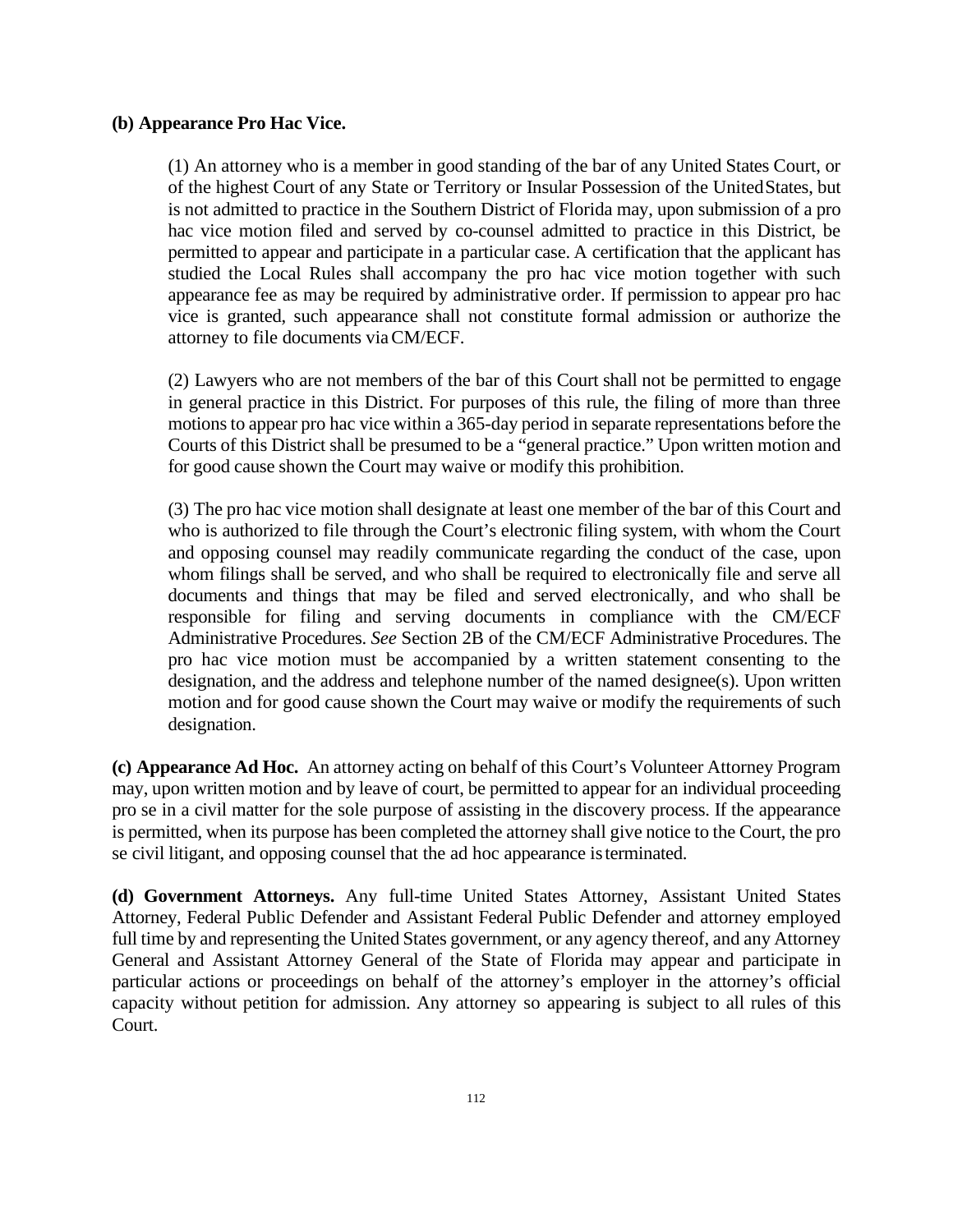Effective December 1, 1994. Amended effective Jan. 1, 1996; April 15, 2007; April 15, 2010; December 1, 2014; December 1, 2015; December 1, 2017; December 3, 2018.

## **RULE 5. STUDENT PRACTICE**

**(a) Purpose.** The following Rule for Student Practice is designed to encourage law schools to provide clinical instructions in litigation of varying kinds, and thereby enhance the competence of lawyers in practice before the United States courts.

### **(b) Student Requirements.** An eligible student must:

- (1) be duly enrolled in a lawschool;
- (2) have completed at least four semesters of legal studies or the equivalent;

(3) have knowledge of the Federal Rules of Civil and Criminal Procedure and of Evidence, and the Code of Professional Responsibility;

(4) be enrolled for credit in a law school clinical program which has been certified by the Court;

(5) be certified by the Dean of the law school, or the dean's designee, as being of good character and sufficient legal ability, and as being adequately trained, in accordance with paragraphs (1)—(4) above, to fulfill his or her other responsibilities as a legal intern to both his or her client and theCourt;

(6) be certified by the Court to practice pursuant to this Rule;

(7) neither ask for nor receive any compensation or remuneration of any kind for the student's services from the person on whose behalf the student renders services, but this shall not prevent a lawyer, legal aid bureau, law school, public defender agency, or the state from paying compensation to the eligible law student (norshall it prevent any agency from making such charges for its services as it may otherwise properly require).

### **(c) Program Requirements.** The program:

(1) must be a law school clinical practice program for credit, in which a law student obtains academic and practice advocacy training, under supervision of qualified attorneys including federal or state government attorneys or private practitioners;

(2) must be certified by theCourt;

(3) must be conducted in such a manner as not to conflict with normal Court schedules;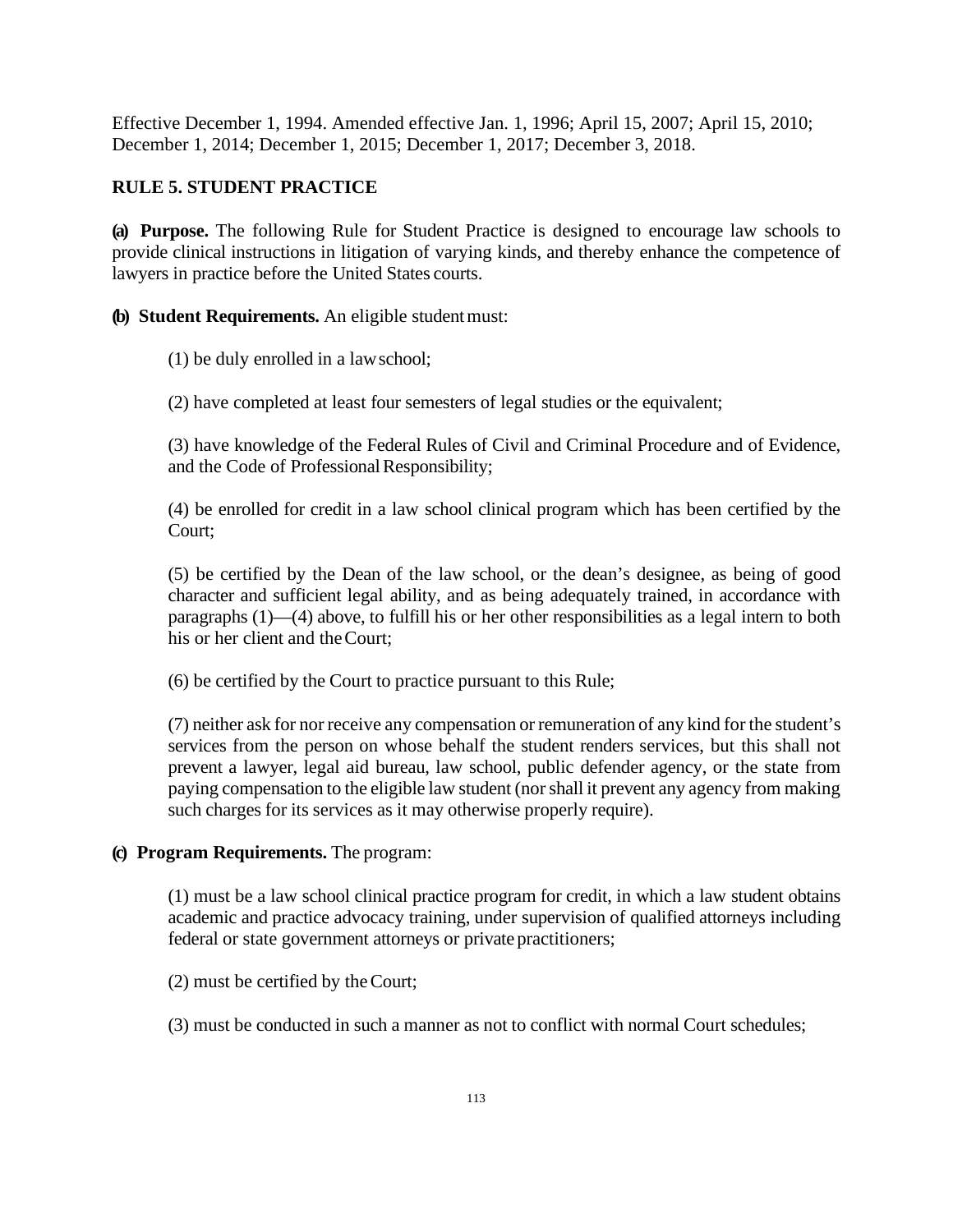(4) must be under the direction of a member or members of the regular or adjunct faculty of the law school;

(5) must arrange for the designation and maintenance of an office in this District to which may be sent all notices which the Court may from time to time have occasion or need to send in connection with this Rule or any legal representation provided pursuant to this Rule.

### **(d) Supervisor Requirements.** A supervising attorney must:

(1) be a lawyer whose service as a supervising attorney for this program is approved by the dean of the law school in which the law student is enrolled and who is a member of The Florida Bar in good standing;

(2) be a member in good standing of the bar of this Court;

(3) be certified by the Court as a student supervisor;

(4) be present with the student when required by theCourt;

(5) co-sign all pleadings or other documents filed with thisCourt;

(6) assume full personal professional responsibility for a student's guidance in any work undertaken and for the quality of a student's work, and be available for consultation with represented clients;

(7) assist the student in his preparation to the extent the supervising attorney considers it necessary.

#### **(e) Certification of Student, Program and Supervising Attorneys.**

#### (1) *Students*.

(A) Certification by the law school dean or his designee, if said certification is approved by the Court, shall be filed with the Clerk of the Court, and served upon all parties, and unless it is sooner withdrawn, shall remain in effect until the expiration of eighteen months;

(B) Certification to appear in a particular case may be withdrawn by the Court at any time, in the discretion of the Court, and without any showing of cause. Notice of termination may be filed with the Clerk of the Court.

### (2) *Program*.

(A) Certification of a program by the Court shall be filed with the Clerk of the Court and shall remain in effect indefinitely unless withdrawn by the Court;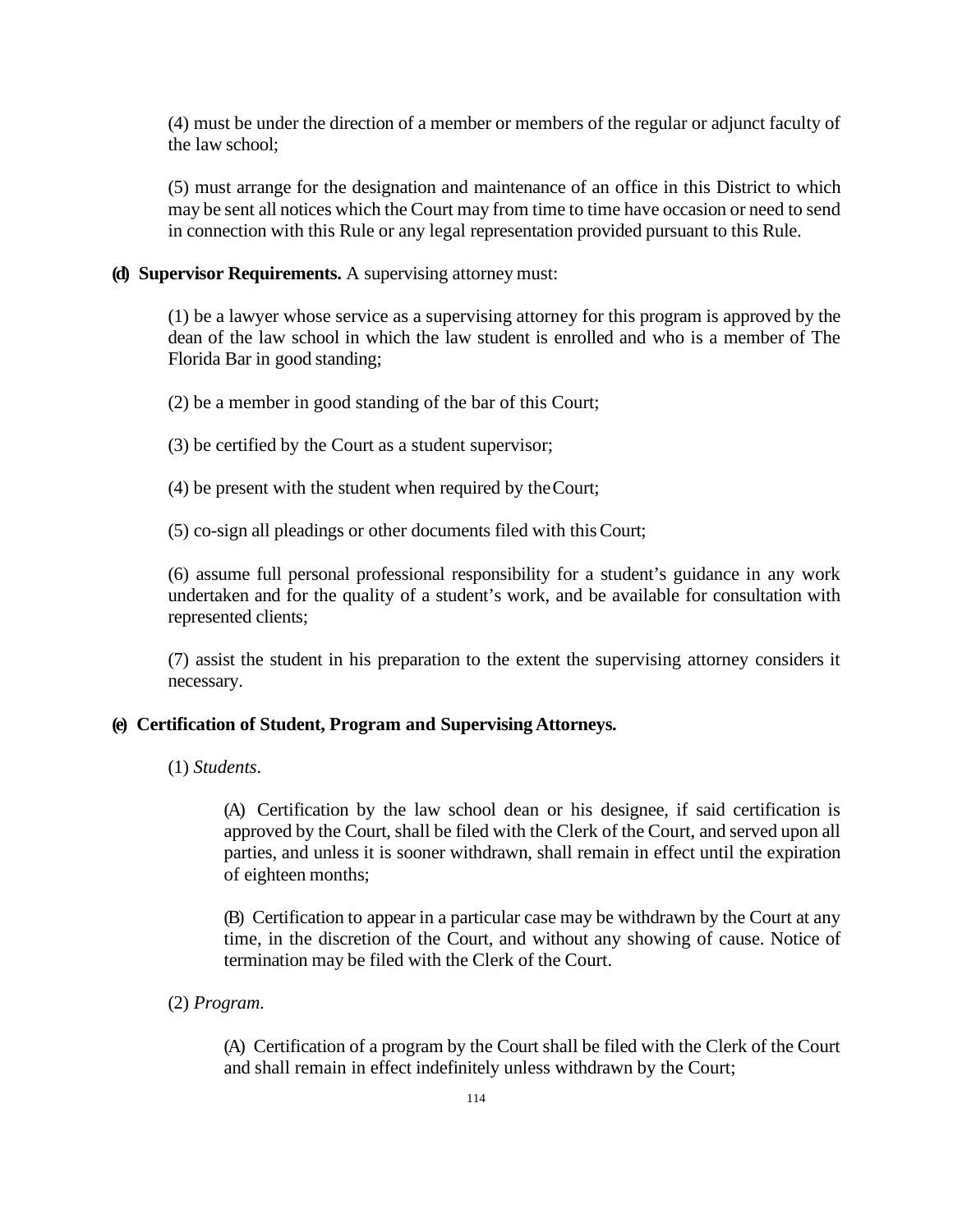(B) Certification of a program may be withdrawn by the Court at the end of any academic year without cause, or at any time, provided notice stating the cause for such withdrawal is furnished to the law school dean.

#### (3) *Supervising Attorney*.

(A) Certification of a supervising attorney by the law school dean, if said certification is approved by the Court, shall be filed with the Clerk of the Court, and shall remain in effect indefinitely unless withdrawn by the dean or by the Court;

(B) Certification of a supervising attorney may be withdrawn by the Court at the end of any academic year without cause, or at any time upon notice and a showing of cause;

(C) Certification of a supervising attorney may be withdrawn by the dean at any time by mailing of notice to that effect to the Clerk of the Court;

(D) Any Judge of this Court retains the authority to withdraw or limit a supervising attorney's participation in any individual case before the Judge.

### **(f) Activities.**

(1) An eligible law student may participate in proceedings in open court in the Bankruptcy Court on behalf of any indigent person if the person on whose behalf the student is appearing hasindicated in writing their consent to that appearance and the supervising attorney has also indicated in writing approval of that appearance. The written consent and approval shall be filed in the record of the case, served upon all parties, and shall be brought to the attention of the Judge.

(2) The Board of Governors of The Florida Bar shall fix the standards by which indigency is determined under this Rule upon the recommendation of the largest voluntary bar association located in the state judicial circuit in which this program isimplemented.

(3) In addition, an eligible law student may engage in other activities, under the general supervision of a member of the bar of this Court, but outside the personal presence of that lawyer, including:

(A) preparation of pleadings and other documents to be filed in any matter in which the student is eligible to appear, but such pleadings or documents must be signed by the supervising attorney;

(B) preparation of briefs, abstracts and other documents to be filed in appellate courts, but such documents must be signed by the supervisingattorney;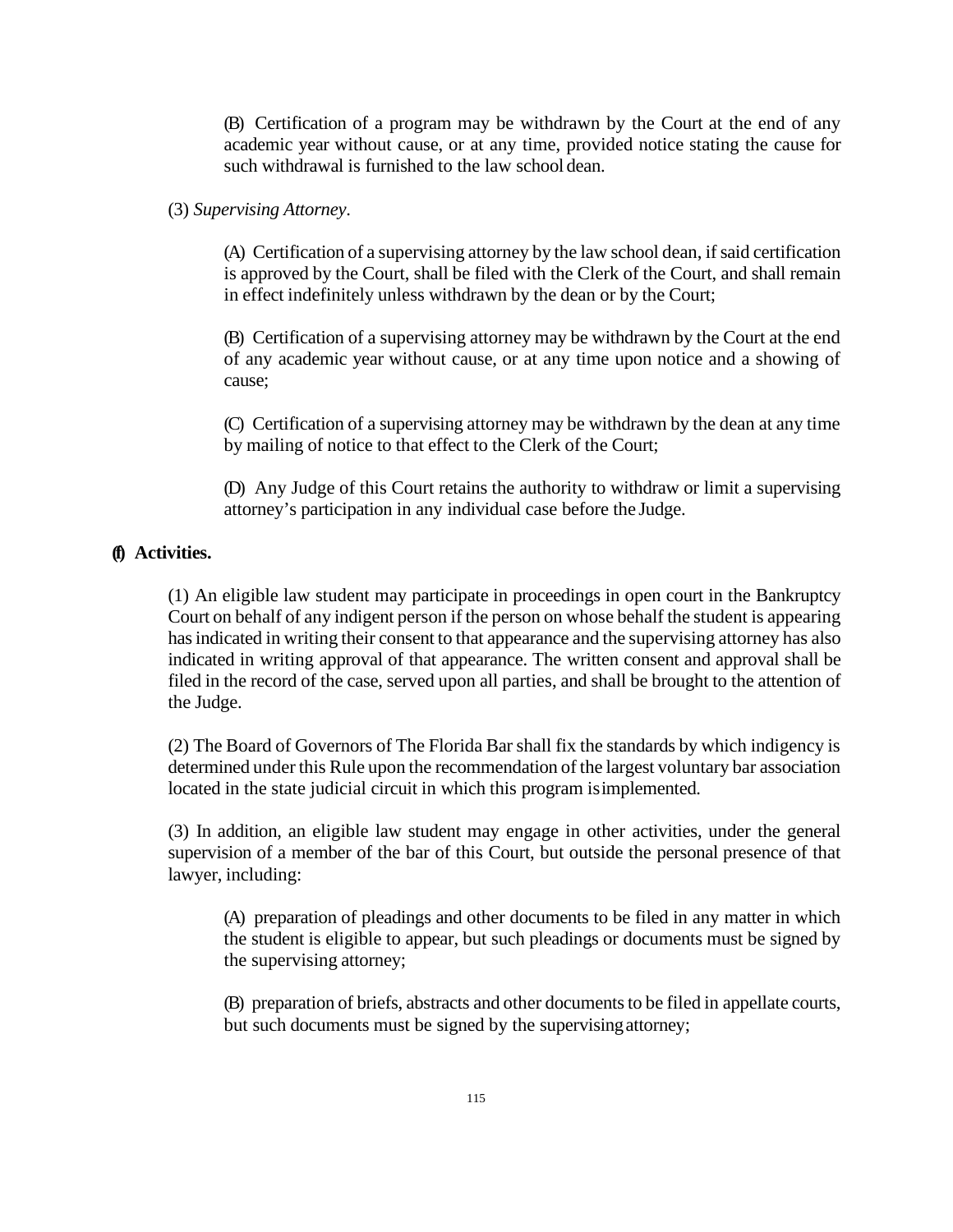(C) except when the assignment of counsel in the matter is required by any constitutional provision, statute or rule of this Court, assistance to indigent inmates of correctional institutions or other persons who request such assistance in preparing applications for and supporting documents for post-conviction relief. If there is an attorney of record in the matter, all such assistance must be supervised by the attorney of record, and all documents submitted to the Court on behalf of such a client must be signed by the attorney of record;

(D) each document or pleading must contain the name of the eligible law student who has participated in drafting it. If the student participated in drafting only a portion of it, that fact may be mentioned.

(g) **Court Administration.** The Chief Judge<sup>1</sup>, or one or more members of the Court appointed by the Chief Judge, shall act on behalf of the Court in connection with any function of this Court under this Rule. The Ad Hoc Committee on Attorney Admissions, Peer Review and AttorneyGrievance shall assist the Court to administer this Rule including the review of applications and continuing eligibility for certification of programs, supervising attorneys, andstudents.

Effective December 1, 1994. Amended effective April 15, 1996; April 15, 2002; April 15, 2007; April 15, 2010; December 1, 2015; December 1, 2017; December 2, 2019; December 1, 2020.

## **RULE 6. COMMITTEE ON ATTORNEY ADMISSIONS, PEER REVIEW, AND ATTORNEY GRIEVANCE**

**(a) Establishment and Membership.** There shall be an Ad Hoc Committee on Attorney Admissions, Peer Review, and Attorney Grievance (the "Committee"). The Committee shall consist of attorneys practicing within this District. The Chief Judge, or one or more members of the Court appointed by the Chief Judge, shall appoint the members of the Committee. In addition to other considerations given by the Court to establish a Committee that reflects the diversity of the Bar of the Court, the geographic location of the members should also be weighed in the Court's selection of members of the Committee. The members shall serve renewable terms of three (3) years and shall be staggered so that one third of the members' terms expire each year. The Chief Judgeshall select the Committee Chair. Selections shall be made by Administrative Order entered by the Chief Judge. All persons appointed to the Committee shall serve at the pleasure of the Court. The Committee shall not exceed twenty-five (25) members.

**(b) Purpose.** Subject to the direction of the Court, the Committee shall have the authority and perform the functions assigned by these Rules and shall otherwise assist the Court in the implementation and evaluation of these Rules. The Committee may under no circumstancesinitiate and investigate such matters without prior referral by theCourt.

<span id="page-115-0"></span><sup>&</sup>lt;sup>1</sup> In these Rules, references to the Chief Judge shall mean to the Chief Judge or the Chief Judge's designee.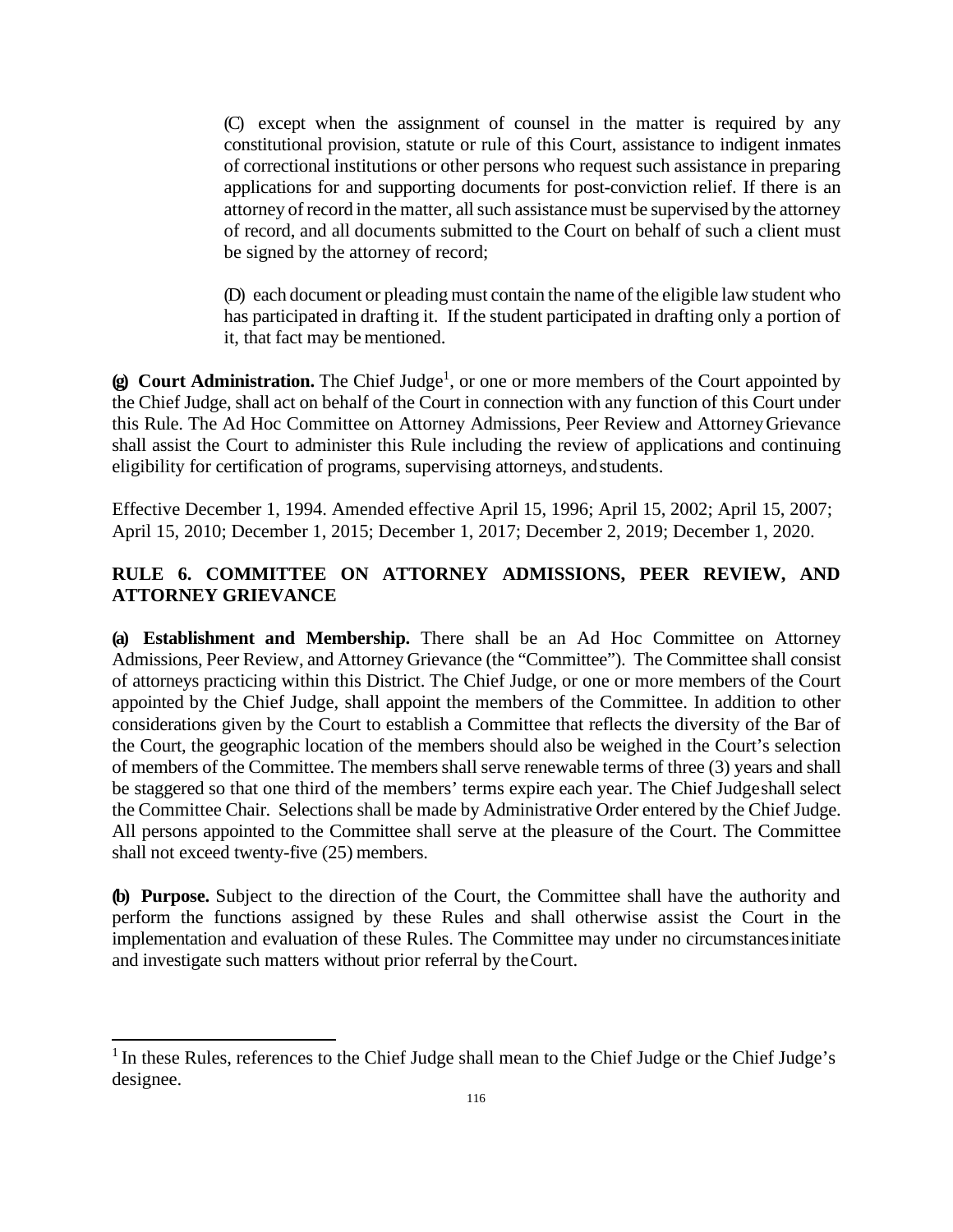- (1) *Peer Review*. It isrecognized that theCourt and the bar have a joint obligation to improve the level of professional performance in the courtroom. To this end, one of the Committee's primary functions is to determine whether individual attorneys are failing to perform to an adequate level of competence necessary to protect the interests of their clients. In furtherance of that objective, the Committee shall have the authority to establish and administer a remedial program designed to raise the competence of an attorney who is not performing adequately; to refer an attorney to appropriate institutions and professional personnel for assistance in raising his or her level of competency; to determine, through evaluation, testing, or other appropriate means, whether an attorney who has been referred for assistance has attained an adequate level of competency; and to report to the Court any attorney who refuses to cooperate by participating in a remedial program to raise the attorney's level of competence, or fails to achieve an adequate level of competence within a reasonable time.
- (2) *Attorney Discipline*. The other primary function of the Committee shall be to conduct investigations of alleged misconduct of any attorney—whether a member of the Bar of this Court or not; to conduct and preside over disciplinary hearings when appropriate and as hereinafter provided; and to submit written findings and recommendations for appropriate action by the Court, except as otherwise describedherein.
	- (A) Standardsfor Professional Conduct. Acts and omissions by an attorney admitted to practice before this Court, individually or in concert with any other person or persons, which violate the Rules of Professional Conduct, Chapter 4 of the Rules Regulating The Florida Bar, shall constitute "misconduct" and shall be grounds for discipline, whether the act or omission occurred in the course of an attorney/client relationship. Attorneys practicing before this Court shall be governed by this Court's Local Rules and by the Rules of Professional Conduct, except as otherwise provided by specific Rule of thisCourt.
	- (B) Discipline. Discipline for misconduct defined in these Rules may consist of (1) disbarment, (2) suspension, (3) reprimand, (4) monetary sanctions, (5) removal from this Court's roster of attorneys eligible for practice before this Court, or (6) any other sanction the Court may deemappropriate.
	- (C) Court's Retention of Inherent Power. Nothing contained in these Rules shall be construed to deny the Court its inherent power to maintain control over the proceedings conducted before it or to deny the Court those powers derived from statute, rule, or procedure. When alleged attorney misconduct is brought to the attention of the Court, whether by a Judge of the Court, any lawyer admitted to practice before the Court, any officer or employee of the Court, the Supreme Court of Florida, or otherwise, the Court may, in its discretion, dispose of the matter through the use of its inherent, statutory, or other powers; refer the matter to an appropriate state bar agency for investigation and disposition; refer the matter to the Committee; or take any other action the Court deems appropriate. These procedures are not mutually exclusive.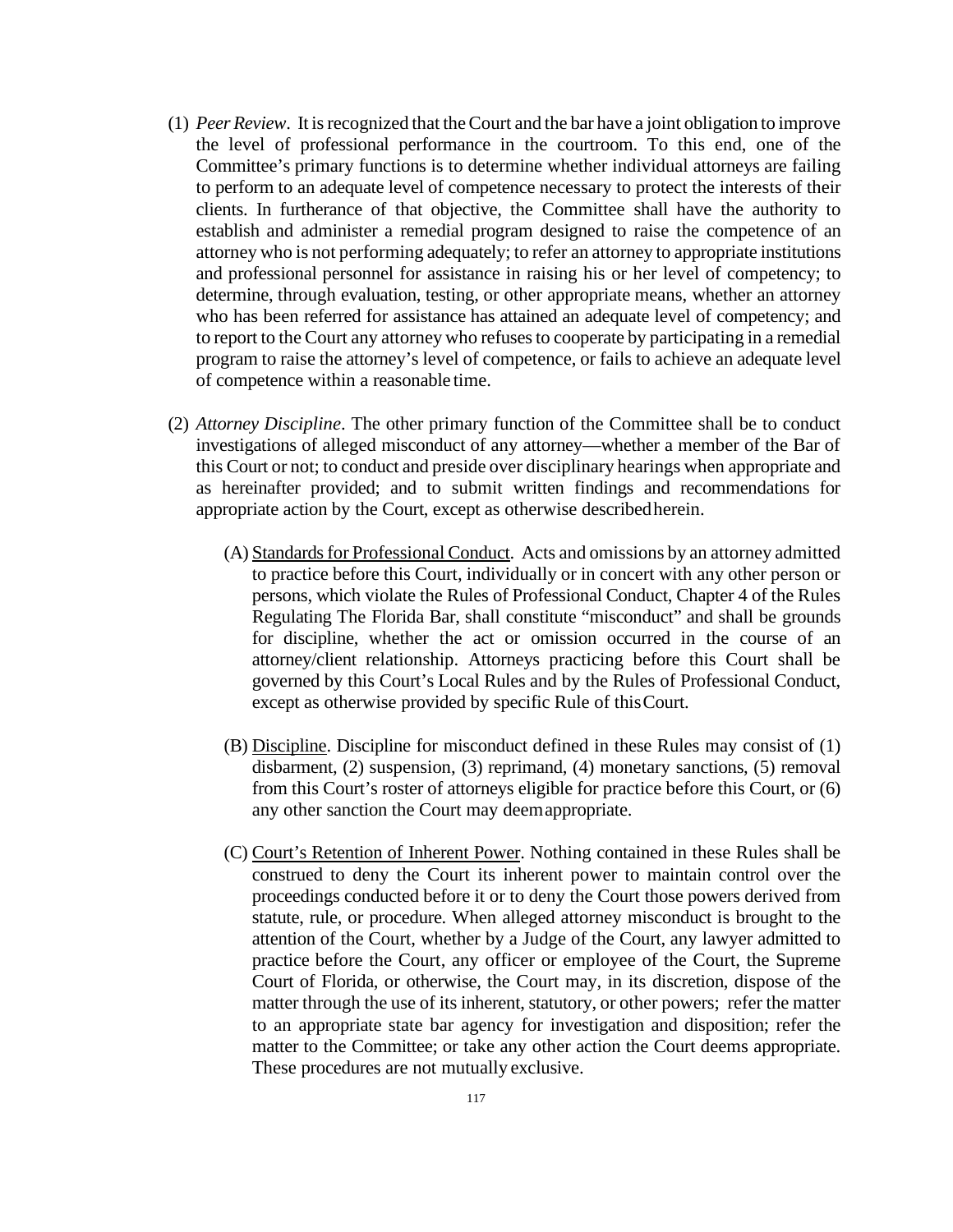#### **(c) Procedures.**

- (1) *Internal Referral*. Any District Judge, Magistrate Judge, or Bankruptcy Judge may, in the Judge's discretion, refer in writing to the Committee the name of any attorney the Judge observed practicing law in a manner which either: (a) raises a significant question as to the adequacy of such attorney's ability to represent clients in a competent manner (See Rule 6(b)(1) Peer Review); and/or (b) whose acts or omissions may violate the Standards for Professional Conduct (See Rule 6(b)(2)(A)). Each referral shall document the facts of the matter, with the Committee having the discretion to determine the type of review after its initial investigation unless the referral so directs.
- (2) *Investigation and Proceedings*. Promptly after receipt of such a referral the Chairperson of the Committee shall select an Investigative Committee consisting of at least three members of the Committee. The Investigative Committee may request that the attorney meet with it informally to explain the circumstances which gave rise to the referral and may conduct such inquiries as it deems appropriate. Following the initial inquiry, the Investigative Committee shall report its findings and recommendations to the Committee and the Committee may, at its discretion, further investigate, including but not limited to having the attorney appear before the Committee. If the Committee determines that additional investigation is not warranted the Committee shall document the findings in writing and close the investigation. No further action shall be taken unless the Court takes exception to the findings. Upon closing a matter the Chairman shall notify the referring Judge, Chief Judge, Clerk of Court, and the attorney. Otherwise the matter shall proceed to peer review or disciplinary proceedings as further described in subsections (A) and (B) below.
	- (A) Peer Review *–*
		- i. If the Committee determines that the attorney's conduct raises a significant question as to the adequacy of such attorney's ability to represent clients in a competent manner, it shall report its findings to the Chief Judge, Clerk of Court, and the attorney and describe the recommended remedial program designed to raise the competence of the attorney. The remedial program can include, but is not limited to, ordering mandatory participation in continuing legal education programs and participation in group and individual study programs, referring the attorney to appropriate institutions and professional personnel for assistance in raising his or her level of competency, requiring the attorney obtain co-counsel in matters before the Court, and, if the attorney's lack of competency relates to drug or alcohol abuse, requiring the attorney to seek treatment for that condition and requiring the attorney to submit periodic reports from the individuals responsible for such treatment.
		- ii. If the attorney objects to the Committee's findings or recommendations, the attorney shall have the right to, within fourteen (14) days of receipt of the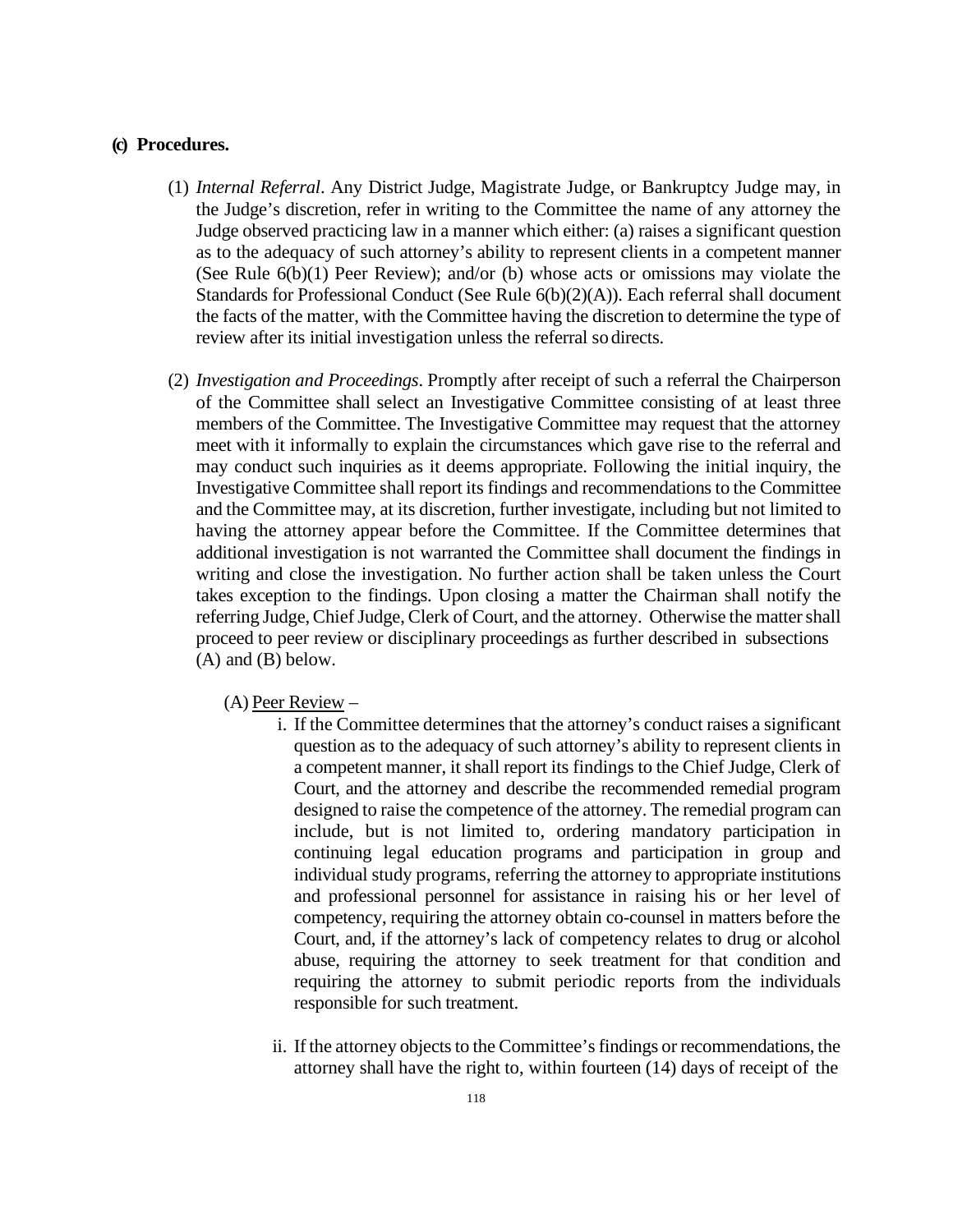Committee's findings and recommendations, serve a written response seeking revision or revocation of, or suggesting alternatives to, the findings or proposed recommendations. The Committee shall consider the attorney's response and thereafter shall issue its final Report and Recommendation to the Court.

- iii. The Committee is authorized to monitor the attorney's progress to ensure that it is consistent with theCourt's Order adopting theCommittee's Report and Recommendation, in whole or in part, and may make such interim reports or periodic reports relative to its activities as requested by the Court. Upon completion of the Committee's activities in respect to each attorney referred by the Court, the Committee may file and serve a supplemental Report and Recommendation to the Court. The Supplemental Report and Recommendation shall include documentation as to the Committee's evaluation, testing, or other appropriate means used to determine whether the attorney has attained an adequate level of competency or if the attorney fails to achieve an adequate level of competency within a reasonable time. If the Committee finds that the attorney has not complied with the Court's order and there is a substantial likelihood that the attorney's continued practice of law may result in serious harm to the attorney's clients, the Committee may undertake disciplinary proceedings pursuant to section (B), infra.
- (B) Discipline
	- i.If the Committee determines that probable cause exists to support a finding that the attorney has violated the Standards for Professional Conduct it shall provide the attorney with a written Report and Recommendation specifying: (1) its findings of fact supporting a finding of misconduct; and (2) its proposed recommendations as to the disciplinary measures to be applied by the Court. The Report and Recommendation shall also notify the attorney of the attorney's rights and obligations under these Rules.
	- ii.An attorney who objects to the Committee's Report and Recommendation shall have the right to, within fourteen (14) days of receipt of the Committee's Report and Recommendation, serve a written response seeking revision or revocation of, or suggesting alternatives to, the recommendation, and/or requesting a hearing before the Committee.
	- iii. If the attorney does not serve a written response within fourteen (14) days, the Committee shall file and serve its Report and Recommendation with the Court, noting that the attorney failed to respond, and shall apply to the Court for the issuance of an order requiring the attorney to show cause within fourteen (14) days after service of that order why the attorney should not be disciplined.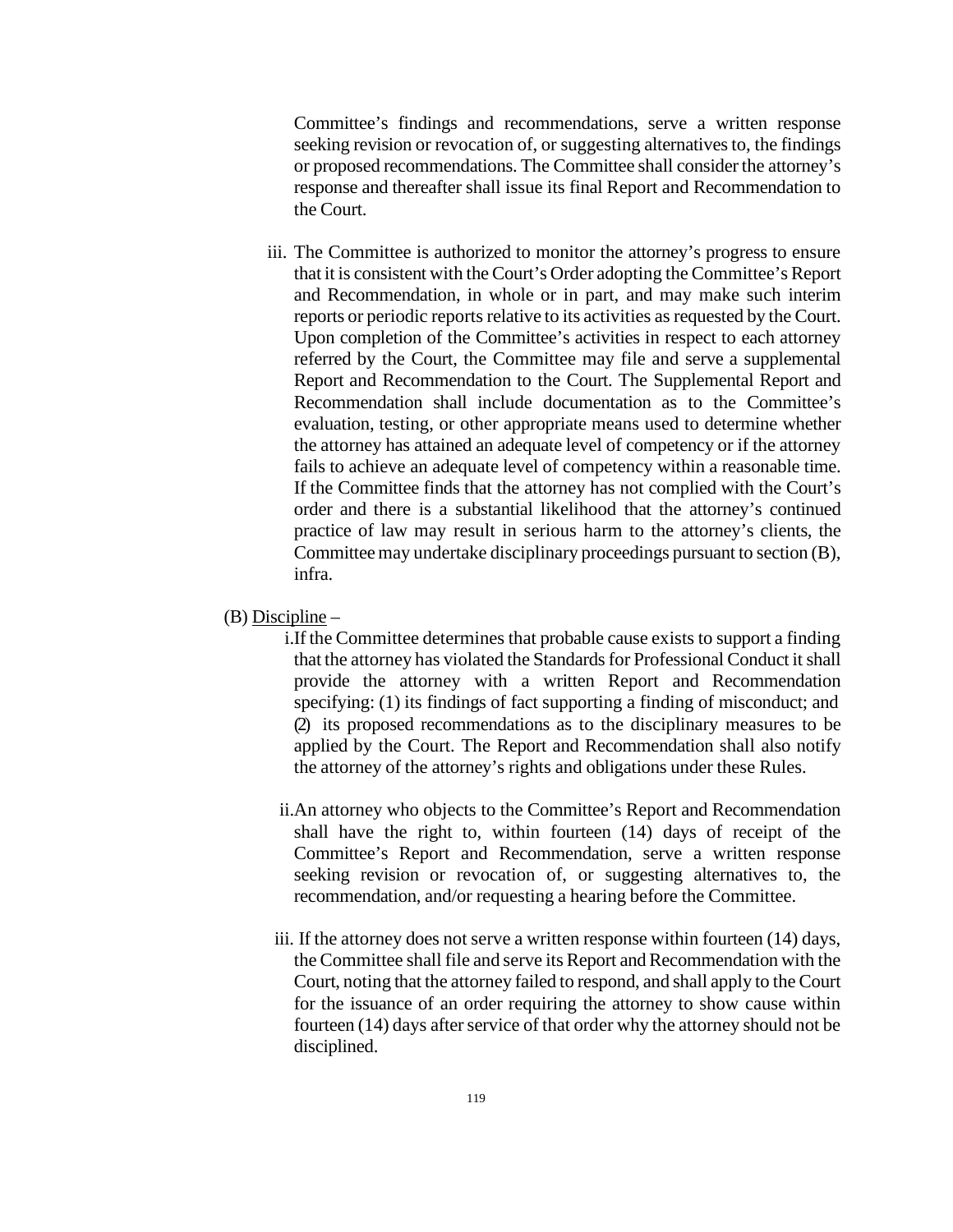- iv. If the attorney serves a written response and requests a hearing, the Committee may, in its discretion, hold a hearing. If no hearing is requested, the Committee shall review the response and make a final Report and Recommendation to the Court. If the attorney fails to appear at the hearing, then the Committee shall take the steps outlined in subsection (B)(iii), supra. If the attorney does appear for the hearing, the attorney shall be entitled to be represented by counsel, to present witnesses and other evidence on his or her behalf, and to confront and cross examine witnesses against the attorney. The attorney does not have the right to confront or cross examine members of the Court or members of the Committee. The disciplinary proceedings before the Committee shall be guided by the Federal Rules of Evidence. The Committee may call the accused attorney as a witnessto make specific and complete disclosure of all matters material to the charge of misconduct unless the attorney asserts a privilege or right properly available to the attorney under applicable federal or state law. Upon the conclusion of the hearing, the Committee shall file and serve a final Report and Recommendation to theCourt.
- v.Upon receipt of the Committee's final Report and Recommendation, the Chief Judge shall issue an order requiring the attorney to show cause within fourteen (14) days why the Committee's final Report and Recommendation should not be adopted by the Court. The Chief Judge may, after considering the attorney's response, by majority vote of the active District Judges thereof, adopt, modify, or reject the Committee's findings that misconduct occurred, and may either impose those sanctions recommended by the Committee or fashion whatever penalties provided by the rules which it deems appropriate.
- (3) *Relationship Between Peer Review and Attorney Discipline Functions and Procedures*. Unless otherwise ordered by the Chief Judge, the Committee has discretion to proceed with peer review or undertake disciplinary action. This discretion continues throughout the proceedings to allow the Committee to elevate a peer review action to a disciplinary action or vice versa depending on the facts discovered during the investigation. At any time a State or Federal Bar is investigating the same or similar action of the attorney under review by the Committee, upon review, the Committee may recommend to the Court to stay the proceedings pending the resolution of the investigation. If the Court approves of the stay, the attorney must notify the Court by written notice when the investigation is concluded. Any deadlines imposed under these rules will resume upon receipt of the notice.
- (4) *Timing*. Within one hundred and eighty (180) days of receipt of the referral, unless additional time is requested for good cause, the Committee must have submitted its final Report and Recommendation to the Court, setting forth, inter alia, the procedures undertaken and under which rule; what standards of professional conduct have been violated, if any, or competency questioned; recommendations as to remedial or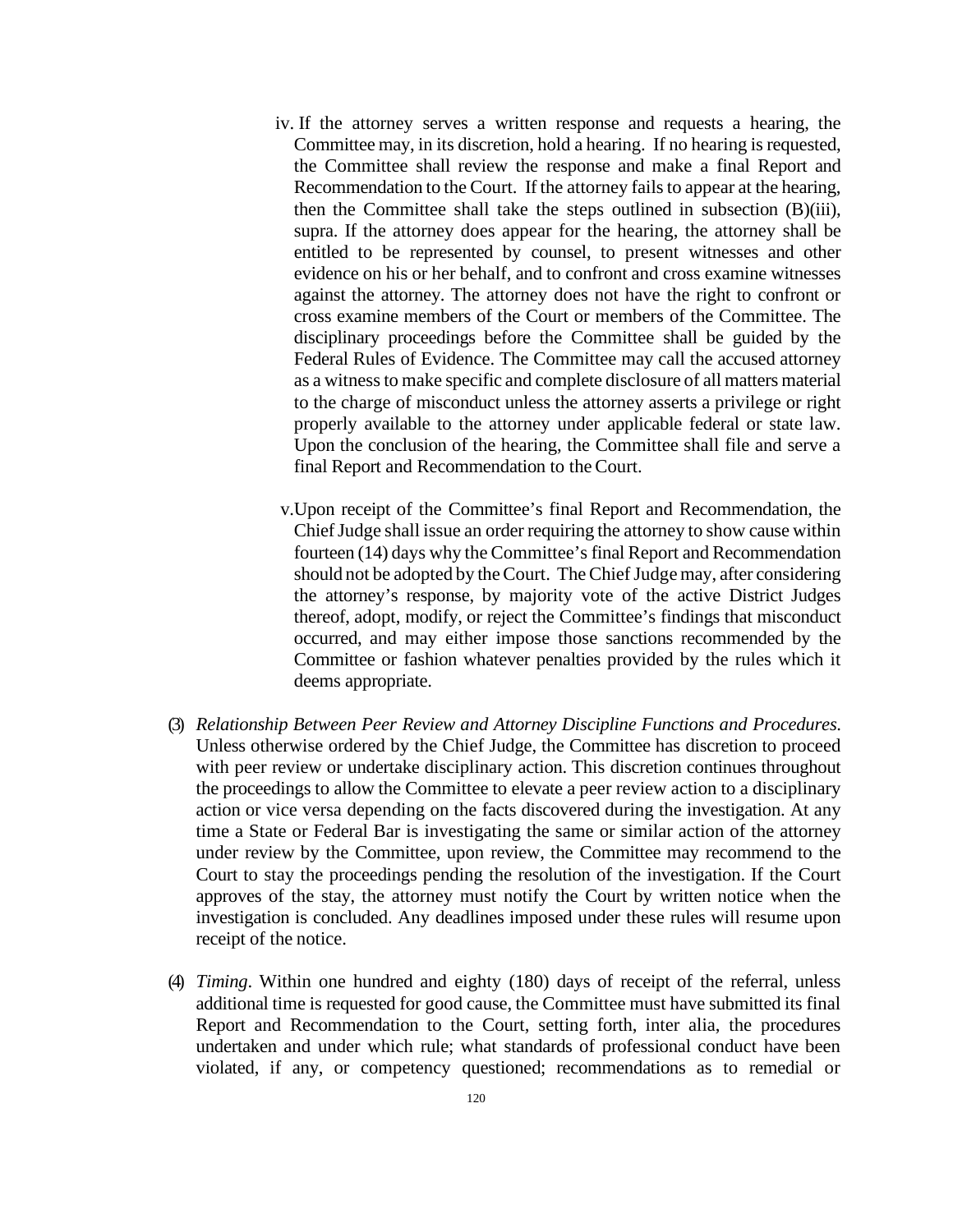disciplinary measures to be applied; and a recommendation regarding the next steps that the Court should take. The Committee shall include its findings of fact as to the charges of misconduct, recommendations as to whether or not the accused attorney should be found guilty of misconduct justifying disciplinary actions by the Court, and recommendations as to the disciplinary measures to be applied by the Court. The Report and Recommendation shall be accompanied by a transcript of the proceedings before the Committee, all pleadings, and all evidentiary exhibits.

(5) *Interim Restrictions on Practice*. If the Committee finds that there is a substantial likelihood that the attorney's continued practice of law may result in serious harm to the attorney's clients pending completion of an investigation, it may recommend that the Court limit or otherwise impose appropriate restrictions on the attorney's continued practice in the District Court.

**(d) Immunity.** Any Committee determination that a referred attorney is adequately competent does not render the Committee potentially liable as a guarantor of the validity of that determination. The Committee is not liable for the misconduct or nonconduct of any referred attorney. Unauthorized disclosure of confidential information is outside the scope of the Committee's responsibilities. The members of the Committee, while serving in their official capacities, shall be considered to be representatives of and acting under the powers and immunities of the Court, and shall enjoy all such immunities while acting in good faith and in their official capacities.

**(e) Obligation to Cooperate With Committee.** Any member of the bar of this Court, who is referred to the Committee for any reason shall regard it to be an obligation as an officer of this Court to cooperate fully with the Committee, which constitutes an official arm of the Court. Any failure to cooperate and/or to meet any deadline imposed by the rules, the Committee, or the Court, without good cause shown, will be reported to the Chief Judge and recorded in the records of the Committee and may constitute separate grounds for suspension or disbarment.

**(f) Confidentiality.** All matters referred to the Committee, all information in the possession of the Committee and all recommendations or other actions taken by the Committee are matters relating to the administration of the Court and shall be confidential, and shall be disclosed only by order of the Court. Correspondence, records and all written material coming to the Committee shall be retained in an office designated by the Court and are documents of the Court and shall be kept confidential unless the Court directs otherwise. No statement made by the attorney to the Committee shall be admissible in any action for malpractice against the attorney, nor shall any part of theCommittee's investigative files be admissible in such proceedings. No statement made by the attorney to the Committee shall be admissible in any 28 U.S.C. § 2255 collateral attack for incompetency of counsel in a criminal case, nor shall any part of the Committee's investigative files be admissible in proceedings under 28 U.S.C. § 2255. Likewise, any information given by a client of the attorney to the Committee shall be privileged to the same extent as if the statements were made by the client to the attorney.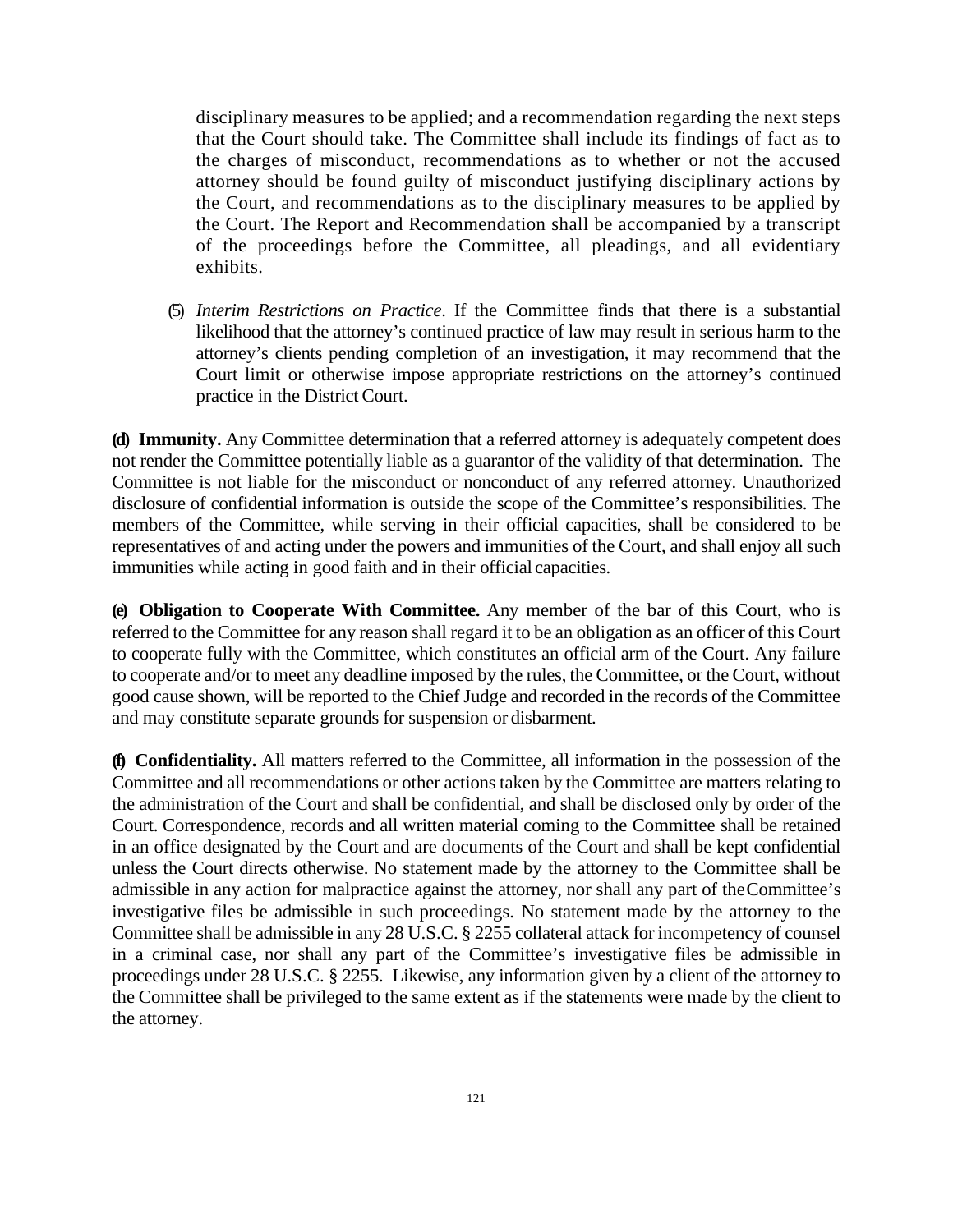**(g) Notice.** All referrals, orders, and recommendations shall be provided to the Chief Judge, referring judge, attorney, and the Clerk of Court, unless otherwise specified. Any resulting orders shall be served in accordance with Rule 16.

Effective December 1, 1994. Amended effective April 15, 1996; April 15, 2002; April 15, 2007; April 15, 2010; December 1, 2015; December 1, 2017; December 2, 2019.

### **RULE 7. ATTORNEYS CONVICTED OF CRIMES**

**(a)** Upon the filing with this Court of a certified copy of a judgment of conviction demonstrating that any attorney admitted to practice before the Court has been convicted in any court of the United States, or the District of Columbia, or of any state, territory, commonwealth, or possession of the United States of any serious crime as herein defined, the Court shall enter an order immediately suspending that attorney, whether the conviction resulted from a plea of guilty, nolo contendere, verdict after trial, or otherwise, and regardless of the pendency of any appeal. The suspension so ordered shall remain in effect until final disposition of the disciplinary proceedings to be commenced upon such conviction. A copy of such order shall be immediately served upon the attorney. Upon good cause shown, the Court may set aside such order when it appears in the interest of justice to do so.

(1) *Adjudication Withheld*. Where a criminal proceeding results in an adjudication being withheld, the Court shall issue an Order to Show Cause for the attorney to respond within thirty (30) days before the issuance of anydiscipline.

**(b)** The term "serious" crime shall include any felony and any lesser crime a necessary element of which, as determined by the statutory or common law definition of such crime in the jurisdiction in which it was entered, involves false swearing, misrepresentation, fraud, deceit, bribery, extortion, misappropriation, theft, or the use of dishonesty, or an attempt, conspiracy, or solicitation of another to commit a "serious crime."

**(c)** A certified copy of a judgment of conviction of an attorney for any crime shall be conclusive evidence of the commission of that crime in any disciplinary proceeding instituted against that attorney based on the conviction.

**(d)** Upon the filing of a certified copy of a judgment of conviction of an attorney for a serious crime, the Court may, in addition to suspending that attorney in accordance with the provisions of this Rule, also refer the matter to the Committee for institution of disciplinary proceedings in which the sole issue to be determined shall be the extent of the final discipline to be imposed as a result of the conduct resulting in the conviction, provided that a disciplinary proceeding so instituted will not be brought to final hearing until all appeals from the conviction are concluded.

**(e)** An attorney suspended under the provisions of this Rule will be reinstated immediately upon the filing of a certificate demonstrating that the underlying conviction of a serious crime has been reversed, but the reinstatement will not terminate any disciplinary proceedings then pending against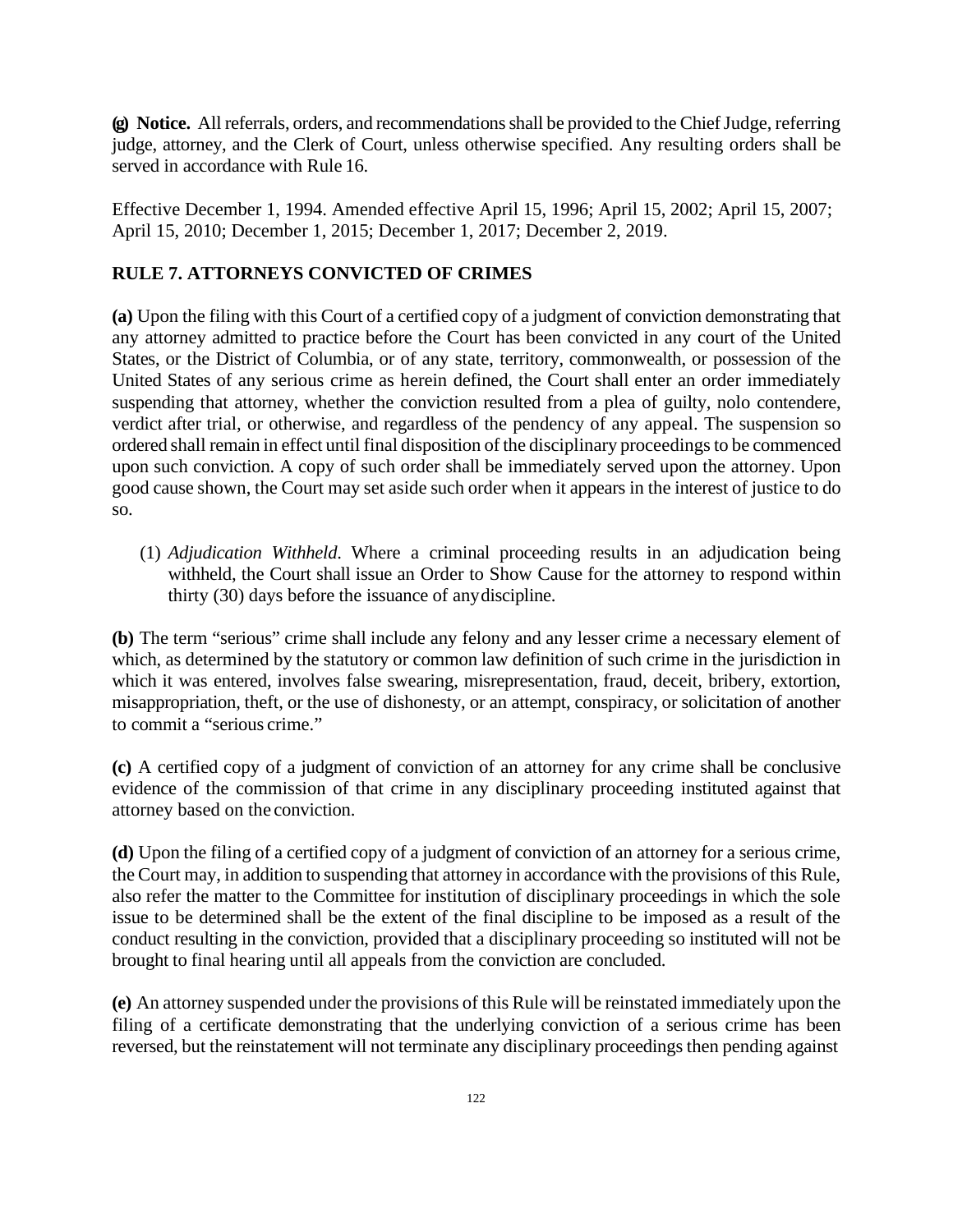the attorney, the disposition of which shall be determined by the Committee on the basis of all available evidence pertaining to both guilt and the extent of the discipline to be imposed.

Effective December 1, 1994. Amended effective April 15, 2002; April 15, 2007; April 15, 2010; December 1, 2015; December 1, 2017.

## **RULE 8. DISCIPLINE IMPOSED BY OTHER COURTS**

**(a)** An attorney admitted to practice before this Court shall, upon being subjected to reprimand, discipline, suspension, or disbarment by a court of any state, territory, commonwealth, or possession of the United States, or by any other court of the United States or the District of Columbia, shall promptly inform the Clerk of the Court of such action.

**(b)** Upon the filing of a certified copy of a judgment or order demonstrating that an attorney admitted to practice before this Court has been disciplined by another court as described above, this Court may refer the matter to the Committee for a recommendation for appropriate action, or may issue a notice directed to the attorney containing:

(1) A copy of the judgment or order from the other court, and

(2) An order to show cause directing that the attorney inform this Court, within thirty (30) days after service of the order to show cause of any claim by the attorney predicated upon the grounds set forth in subsection  $(e)$ , infra, that the imposition of identical discipline by the Court would be unwarranted and the reasonstherefor.

**(c)** In the event that the discipline imposed in the other jurisdiction has been stayed there, any reciprocal disciplinary proceedings instituted or discipline imposed in this Court shall be deferred until such stay expires.

**(d)** After consideration of the response called for by the order issued pursuant to subsection B, supra, or after expiration of the time specified in that order, the Court may impose the identical discipline or may impose any other sanction the Court may deem appropriate.

**(e)** A final adjudication in another court that an attorney has been guilty of misconduct shall establish conclusively the misconduct for purpose of a disciplinary proceeding in this Court, unless the attorney demonstrates and the Court is satisfied that upon the face of the record upon which the discipline in another jurisdiction is predicated it clearly appearsthat:

(1) the procedure in that other jurisdiction wasso lacking in notice or opportunity to be heard as to constitute a deprivation of due process; or

(2) there was such an infirmity of proof establishing misconduct as to give rise to the clear conviction that this Court could not, consistent with its duty, accept as final the conclusion on that subject; or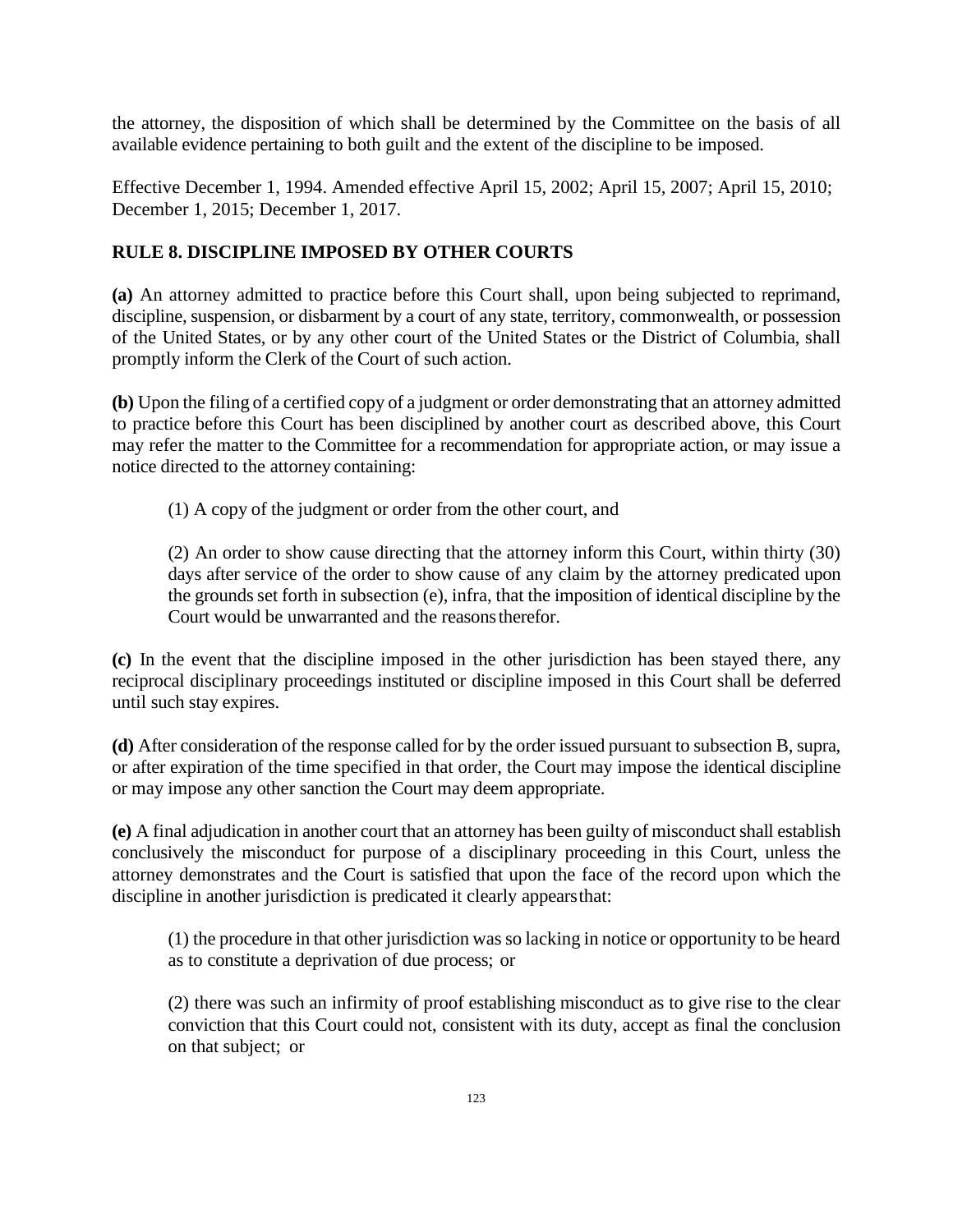(3) the imposition of the same discipline by this Court would result in grave injustice; or

(4) the misconduct established is deemed by this Court to warrant substantially different discipline.

**(f)** This Court may at any stage ask the Committee to conduct disciplinary proceedings or to make recommendations to the Court for appropriate action in light of the imposition of professional discipline by another court.

Effective December 1, 1994. Amended effective April 15, 2002; April 15, 2007; April 15, 2010; December 1, 2015; December 1, 2017.

## **RULE 9. DISCIPLINE ON CONSENT, RESIGNATION, OR INACTIVE STATUS IN OTHER COURTS**

**(a)** Any attorney admitted to practice before this Court shall, upon being suspended or disbarred on consent, resigning, or being placed on inactive status with any other bar while an investigation into allegations of misconduct is pending, promptly inform the Clerk of the Court of such suspension or disbarment on consent, resignation, or inactive status, within thirty (30) days of its occurrence.

**(b)** An attorney admitted to practice before this Court who shall be suspended or disbarred on consent, resign, or placed on inactive status with the bar of any other court of the United States or the District of Columbia, or from the bar of any state, territory, commonwealth, or possession of the United States while an investigation into allegations of misconduct is pending shall, upon the filing with this Court of a certified copy of the judgment or order accepting such suspension or disbarment on consent, resignation, or inactive status, cease to be permitted to practice before this Court and be stricken from the roll of attorneys admitted to practice before this Court until further order of the Court.

**(c)** Any attorney who hasresigned from or been placed on inactive status with The Florida Bar while an investigation into allegations of misconduct is pending shall inform the Clerk of the Court within thirty (30) days. Upon receipt of notice of such action, the attorney's ability to practice before this Courtshall be administratively suspended and the attorney may not resume practice before this Court until they certify that they are an active attorney in good standing with The Florida Bar. There is no inactive status other than for government attorneys in this Court. An attorney may resign from the bar of this Court by notifying the Clerk of Court in writing and only if the attorney is in good standing, is not counsel of record in an active case, and is not subject to any disciplinary proceedings. Upon receipt of the notice of resignation, the attorney will be ineligible to practice in this Court and must reapply for admission pursuant to Rule 2 of these rules.

Effective December 1, 1994. Amended effective April 15, 2007; April 15, 2010; April 15, 2011; December 1, 2015; December 1, 2017.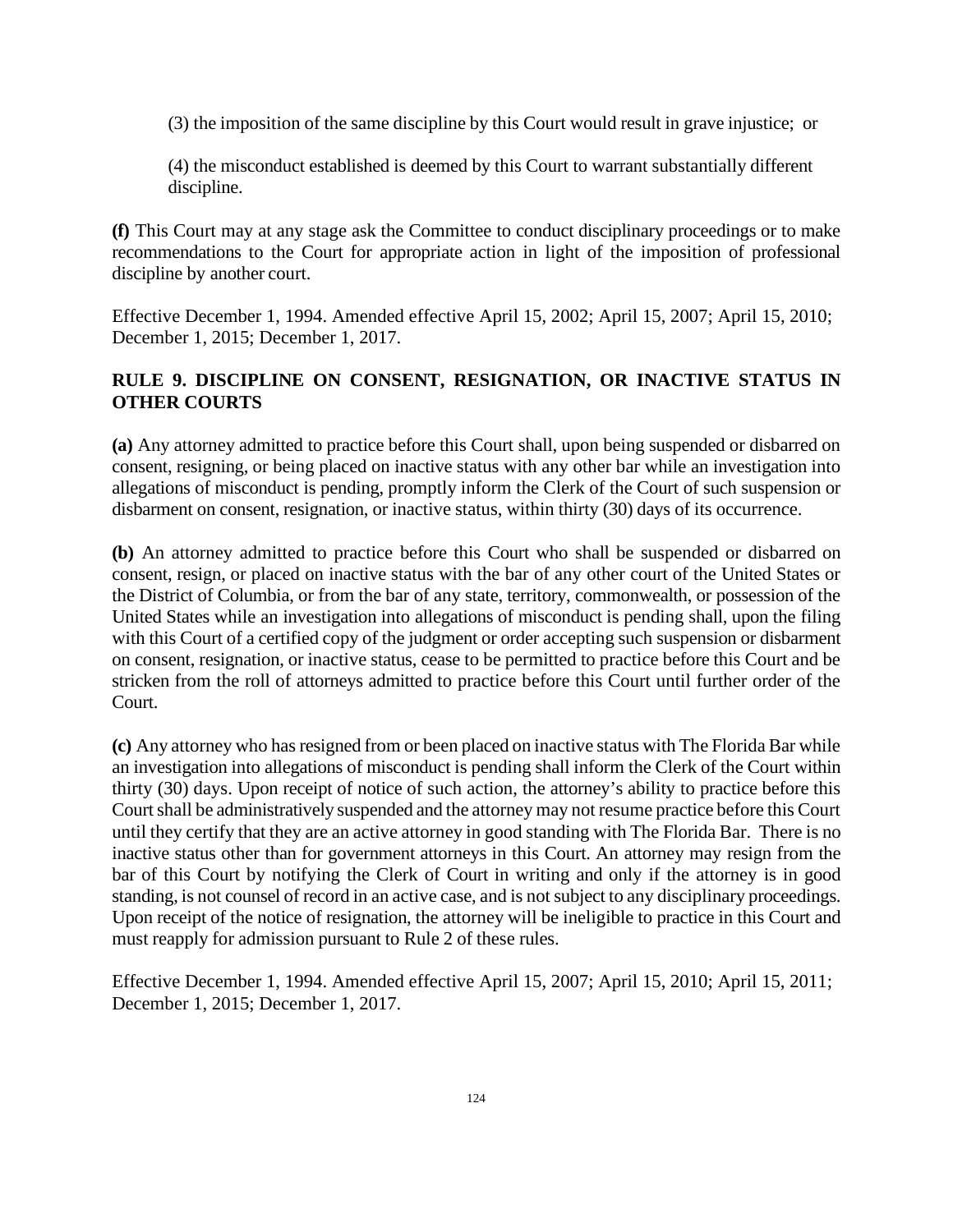## **RULE 10. DISCIPLINE ON CONSENT WHILE UNDER DISCIPLINARY INVESTIGATION OR PROSECUTION**

**(a)** Any attorney admitted to practice before this Court who is the subject of an investigation into, or a pending proceeding by a court of any state, territory, commonwealth, or possession of the United States, or by any other court of the United States or the District of Columbia involving allegations of misconduct may consent to suspension or disbarment, but only by delivering to this Court an affidavit stating that the attorney desires to consent to suspension or disbarment and that:

(1) the attorney's consent is freely and voluntarily rendered; the attorney is not being subjected to coercion or duress; the attorney is fully aware of the implications of so consenting;

(2) the attorney is aware that there is a presently pending investigation or proceeding involving allegations that there exist grounds for the attorney's discipline the nature of which the attorney shall specifically setforth;

(3) the attorney acknowledges that the material facts so alleged are true; and

(4) the attorney so consents because the attorney knows that if charges were predicated upon the matters under investigation, or if the proceeding were prosecuted, the attorney could not successfully defend themself.

**(b)** Upon receipt of the required affidavit, this Court shall enter an order suspending or disbarring the attorney.

**(c)** The order suspending or disbarring the attorney on consent shall be a matter of public record. However, the affidavit required pursuant to the provisions of this Rule shall not be publicly disclosed or made available for use in any other proceeding except upon order of this Court.

Effective December 1, 1994. Amended effective April 15, 2007; April 15, 2010; April 15, 2011; December 1, 2015; December 1, 2017.

### **RULE 11. INCAPACITY**

When it comes to the attention of the Court that an attorney has been judicially declared incompetent, involuntarily committed to a mental hospital, placed on inactive status or resigned, or has been suspended by another jurisdiction due to such mental incompetence or incapacity or on the basis of physical infirmity or illness, the Court, upon proper proof of the fact, shall enter an order immediately placing the attorney on the Court'sinactive list until further order of the Court. If the Court becomes aware that an attorney is incapacitated by reason of mental infirmity or illness or because of the use of drugs or intoxicants, it shall also refer the matter to the Committee to investigate the matter in accordance with the procedures herein.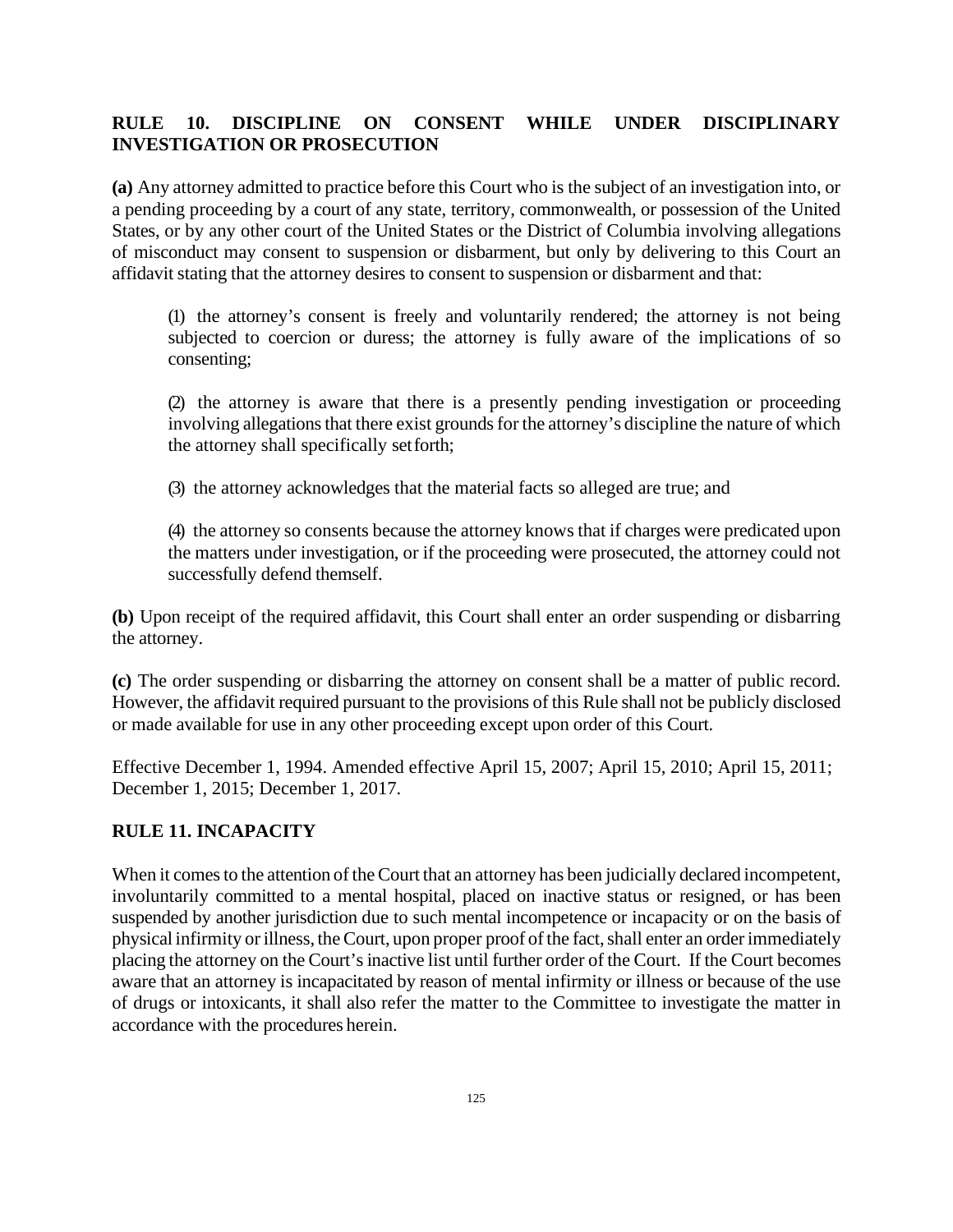Effective December 1, 1994. Amended effective April 15, 2002; April 15, 2007; April 15, 2010; December 1, 2015; December 1, 2017.

### **RULE 12. REINSTATEMENT**

**(a) After Disbarment or Suspension.** An attorney suspended for ninety (90) days or less shall be automatically reinstated at the end of the period of suspension upon the filing with this Court of an affidavit of compliance with the provisions of the order. An attorney suspended for more than ninety (90) days or disbarred may not resume the practice of law before this Court until reinstated by order of the Court. An attorney seeking reinstatement after reciprocal disbarment or suspension must meet the same criteria as an attorney seeking original admission under Rule 2, in that the attorney must first seek and obtain reinstatement by The Florida Bar. An attorney seeking reinstatement after disbarment or suspension originating in this Court must first certify their good standing with The Florida Bar.

**(b) Time of Application Following Disbarment/Suspension.** An attorney who has been disbarred after hearing or consent may not apply for reinstatement until the expiration of at least three (3) years from the effective date of disbarment. An attorney who has been suspended for more than ninety (90) days may not apply for reinstatement until expiration of the suspension or in the case of reciprocal discipline, upon proof that the attorney has been reinstated by the court in which the attorney was disciplined.

**(c) Hearing on Application.** Petitions for reinstatement by a disbarred or suspended attorney under this Rule shall be filed with the Chief Judge of this Court. If the disciplinary action was reciprocal, the Chief Judge may rule on the petition or submit it to the active Judges of the Court to be determined by majority vote. If the disciplinary action originated in this Court then it shall be submitted to the active Judges of the Court and determined by majority vote. Prior to submitting the petition to the active Judges of the Court, the Chief Judge may refer the petition to the Committee which shall within sixty (60) days of the referral schedule a hearing at which the petitioner shall have the burden of establishing by clear and convincing evidence that the attorney has the moral qualifications, competency, and learning in the law required for admission to practice before this Court and that the attorney's resumption of the practice of law will not be detrimental to the integrity and standing of the bar or the administration of justice, or subversive of the public interest. Upon completion of the hearing the Committee shall make a full report to the Court. The Committee shall include its findings of fact as to the petitioner's fitness to resume the practice of law and its recommendations as to whether or not the petitioner should be reinstated.

**(d) Conditions of Reinstatement.** If after consideration of the Committee's Report and Recommendation the Court finds that the petitioner is unfit to resume the practice of law, the petition shall be dismissed. If after consideration of the Committee's Report and Recommendation the Court finds that the petitioner is fit to resume the practice of law, the Court shall reinstate the attorney, provided that the judgment may make reinstatement conditional upon the payment of all or part of the costs of the proceedings, and on the making of partial or complete restitution to all parties harmed by the petitioner whose conduct led to the suspension or disbarment. Provided further, that if the petitioner has been suspended or disbarred for five (5) years or more, reinstatement may be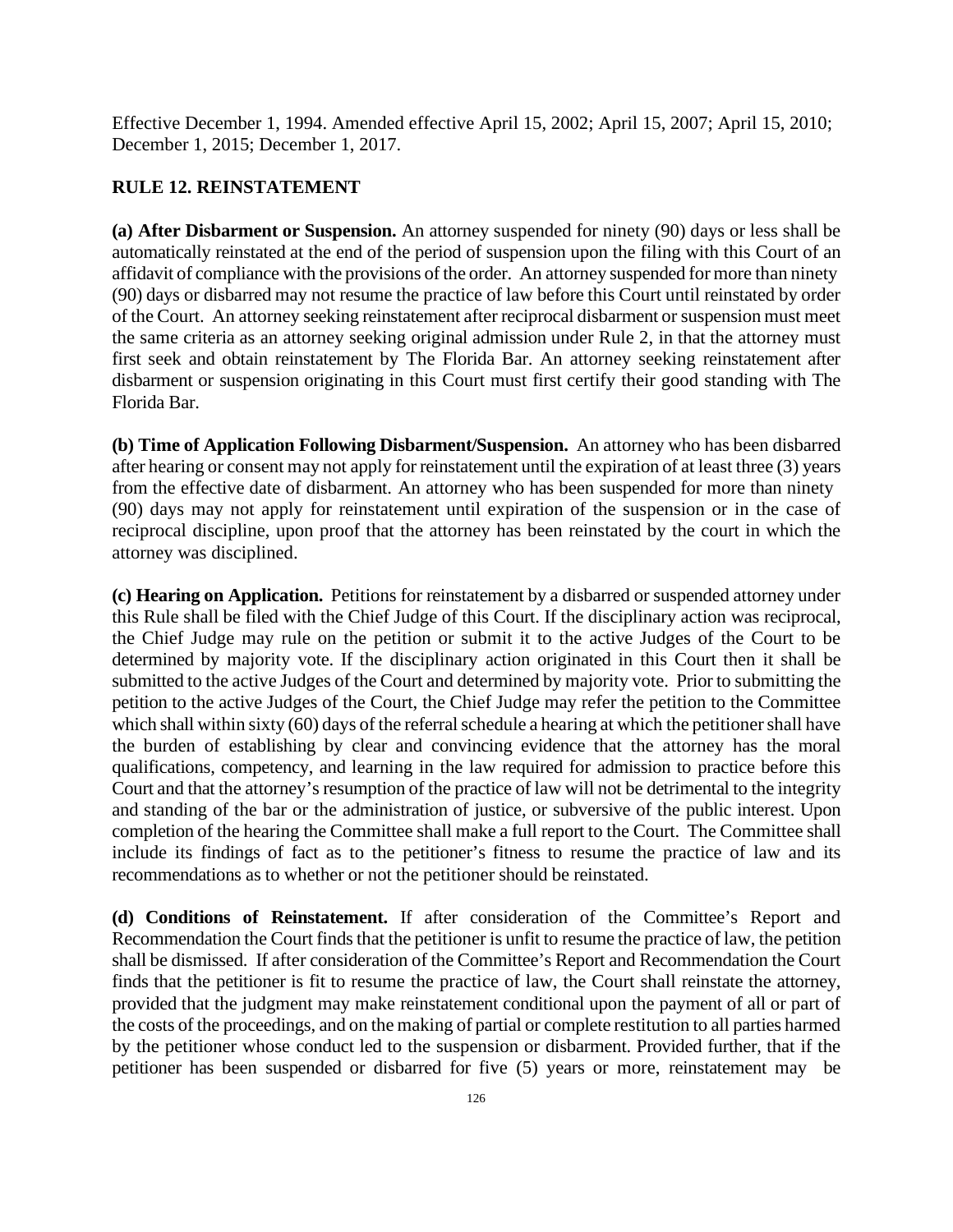conditioned, in the discretion of the Court, upon the furnishing of proof of competency and learning in the law, which proof may include certification by the bar examiners of a state or other jurisdiction of the attorney's successful completion of an examination for admission to practice subsequent to the date of suspension or disbarment. Provided further that any reinstatement may be subject to any conditions which the Court in its discretion deems appropriate.

**(e) Successive Petitions.** No petition for reinstatement under this Rule shall be filed within three (3) years following an adverse judgment upon a petition for reinstatement filed by or on behalf of the same person.

**(f) Deposit for Costs of Proceeding.** Petitions for reinstatement under this Rule shall be accompanied by a deposit in an amount to be set by the Court in consultation with the Committee to cover anticipated costs of the reinstatement proceeding.

Effective December 1, 1994. Amended effective April 15, 2002; April 15, 2006; April 15, 2007; April 15, 2010; December 1, 2015; December 1, 2017.

## **RULE 13. DUTIES OF THE CLERK WITH RESPECT TO CONVICTIONS OR DISCIPLINE BY OTHER COURTS**

**(a)** Upon being informed that an attorney admitted to practice before this Court has beenconvicted of any crime, the Clerk of the Court shall determine whether the court in which such conviction occurred has forwarded a certificate of such conviction to this Court. If a certificate has not been so forwarded, the Clerk of the Court shall promptly obtain a certificate, file it with this Court, and serve it upon the attorney.

**(b)** Upon being informed that an attorney admitted to practice before this Court has been subjected to discipline by another court, the Clerk of the Court shall determine whether a certified or exemplified copy of the disciplinary judgment or order has been filed with this Court, and, if not, the Clerk of the Court shall promptly obtain a certified or exemplified copy of the disciplinary judgment or order, file it with this Court, and serve it upon the attorney.

**(c)** Whenever it appears that any person who has been convicted of any crime or disbarred or suspended or censured or disbarred on consent by this Court is admitted to practice law in any other jurisdiction or before any other court, this Court shall, within fourteen (14) days of that conviction, disbarment, suspension, censure, or disbarment on consent, transmit to the disciplinary authority in such other jurisdiction, or for such other court, a certificate of the conviction or a certified or exemplified copy of the judgment or order of disbarment, suspension, censure, or disbarment on consent, as well as the last known office and residence addresses of the disciplined attorney.

**(d)** The Clerk of the Court shall, likewise, promptly notify the National Discipline Bank operated by the American Bar Association of any order imposing public discipline on any attorney admitted to practice before this Court.